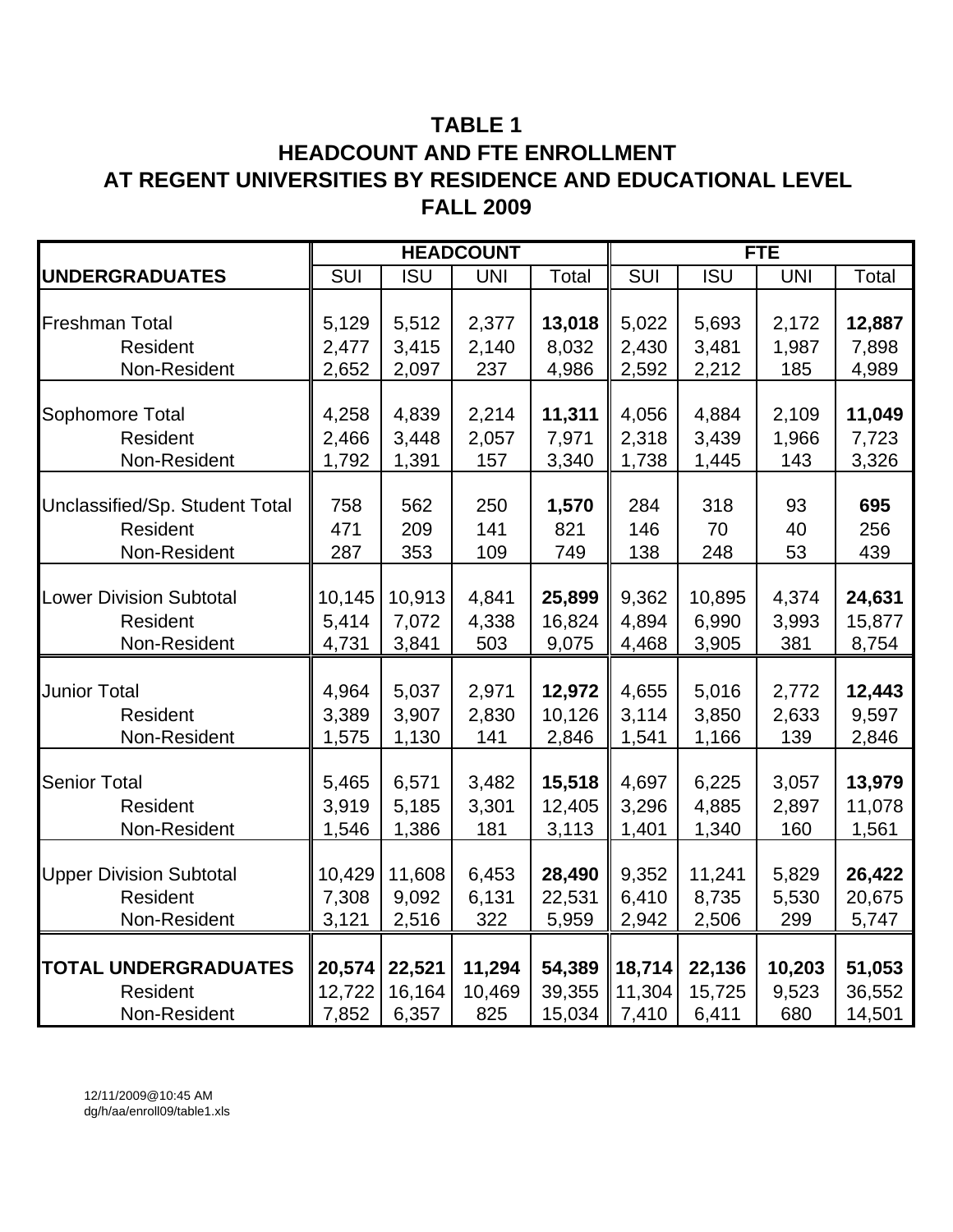# **TABLE 1 HEADCOUNT AND FTE ENROLLMENT AT REGENT UNIVERSITIES BY RESIDENCE AND EDUCATIONAL LEVEL FALL 2009**

|                           |            |            | <b>HEADCOUNT</b> |        |                    |            | FTE.       |        |
|---------------------------|------------|------------|------------------|--------|--------------------|------------|------------|--------|
|                           | <b>SUI</b> | <b>ISU</b> | <b>UNI</b>       | Total  | <b>SUI</b>         | <b>ISU</b> | <b>UNI</b> | Total  |
|                           |            |            |                  |        |                    |            |            |        |
| <b>TOTAL PROFESSIONAL</b> | 4,034      | 564        | <b>NA</b>        | 4,598  | 3,840              | 564        | <b>NA</b>  | 4,404  |
| Resident                  | 2,856      | 267        |                  | 3,123  | 2,630              | 267        |            | 2,897  |
| Non-Resident              | 1,178      | 297        |                  | 1,475  | 1,210              | 297        |            | 1507   |
|                           |            |            |                  |        |                    |            |            |        |
| <b>TOTAL GRADUATES</b>    | 5,720      | 4,860      | 1,786            | 12,366 | 4,946              | 4,344      | 1,368      | 10,658 |
| Resident                  | 2,265      | 2,072      | 1,427            | 5,764  | 1,977              | 1,658      | 1,023      | 4,658  |
| Non-Resident              | 3,455      | 2,788      | 359              | 6,602  | 2,969              | 2,686      | 345        | 6,000  |
|                           |            |            |                  |        |                    |            |            |        |
| <b>GRAND TOTAL</b>        | 30,328     | 27,945     | 13,080           | 71,353 | $\vert$ 27,500     | 27,044     | 11,571     | 66,115 |
| Resident                  | 17,843     | 18,503     | 11,896           | 48,242 | $\parallel$ 15,911 | 17,650     | 10,546     | 44,107 |
| Non-Resident              | 12,485     | 9,442      | 1,184            | 23,111 | 11,589             | 9,394      | 1,025      | 22,008 |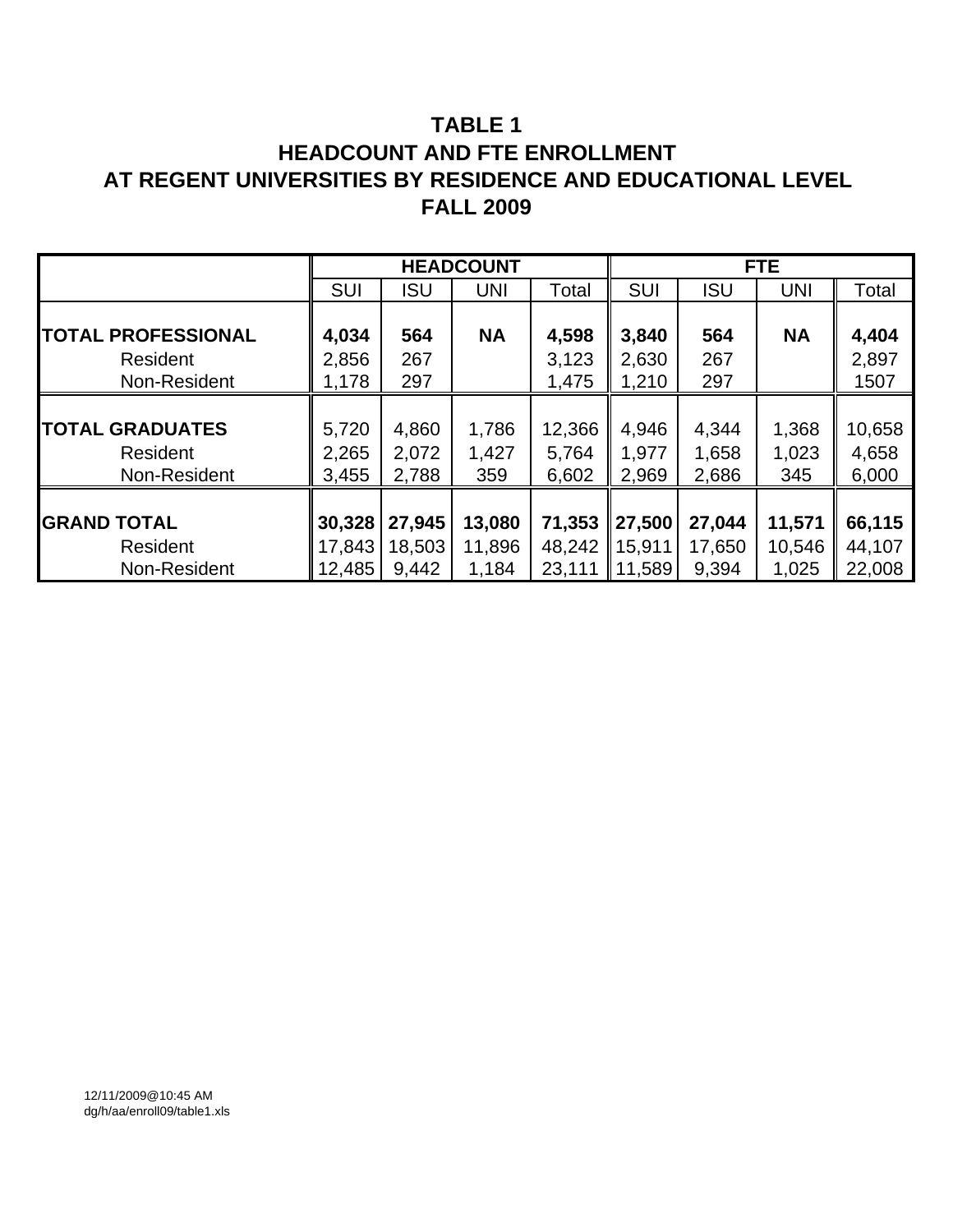# **TABLE 2 FULL-TIME/PART-TIME STUDENT HEADCOUNT ENROLLMENT AT REGENT UNIVERSITIES BY EDUCATIONAL LEVEL AND GENDER FALL 2009**

|              | <b>SUI</b> |           |        |       |           |       |        |              |        |
|--------------|------------|-----------|--------|-------|-----------|-------|--------|--------------|--------|
|              |            | Full-Time |        |       | Part-Time |       |        | <b>TOTAL</b> |        |
|              | Male       | Female    | Total  | Male  | Female    | Total | Male   | Female       | Total  |
|              |            |           |        |       |           |       |        |              |        |
| <b>New</b>   | 1,849      | 2,155     | 4,004  | 28    | 31        | 59    | 1,877  | 2,186        | 4,063  |
| Freshmen     | 45.5%      | 53.0%     | 98.5%  | 0.7%  | 0.8%      | 1.5%  | 46.2%  | 53.8%        | 13.4%  |
|              |            |           |        |       |           |       |        |              |        |
| Undergrad.   | 9,048      | 9,428     | 18,476 | 886   | 1,212     | 2,098 | 9,934  | 10,640       | 20,574 |
|              | 44.0%      | 45.8%     | 89.8%  | 4.3%  | 5.9%      | 10.2% | 48.3%  | 51.7%        | 67.8%  |
|              |            |           |        |       |           |       |        |              |        |
| Prof.        | 2,271      | 1,701     | 3,972  | 23    | 39        | 62    | 2,294  | 1,740        | 4,034  |
|              | 56.3%      | 42.2%     | 98.5%  | 0.6%  | 1.0%      | 1.5%  | 56.9%  | 43.1%        | 13.3%  |
|              |            |           |        |       |           |       |        |              |        |
| Graduate     | 1,395      | 1,804     | 3,199  | 1,032 | 1,489     | 2,521 | 2,427  | 3,293        | 5,720  |
|              | 24.4%      | 31.5%     | 55.9%  | 18.0% | 26.0%     | 44.1% | 42.4%  | 57.6%        | 18.9%  |
|              |            |           |        |       |           |       |        |              |        |
| <b>TOTAL</b> | 12,714     | 12,933    | 25,647 | 1,941 | 2,740     | 4,681 | 14,655 | 15,673       | 30,328 |
|              | 41.9%      | 42.6%     | 84.6%  | 6.8%  | $9.0\%$   | 15.4% | 48.3%  | 51.7%        | 100.0% |

|              |        |           |        |       | ISU       |       |        |        |        |
|--------------|--------|-----------|--------|-------|-----------|-------|--------|--------|--------|
|              |        | Full-Time |        |       | Part-Time |       |        | TOTAL  |        |
|              | Male   | Female    | Total  | Male  | Female    | Total | Male   | Female | Total  |
|              |        |           |        |       |           |       |        |        |        |
| <b>New</b>   | 2,353  | 1,979     | 4,332  | 13    | 11        | 24    | 2,366  | 1,990  | 4,356  |
| Freshmen     | 54.0%  | 45.4%     | 99.4%  | 0.3%  | 0.3%      | 0.6%  | 54.3%  | 45.7%  | 15.6%  |
|              |        |           |        |       |           |       |        |        |        |
| Undergrad.   | 12,074 | 9,320     | 21,394 | 657   | 470       | 1,127 | 12,731 | 9,790  | 22,521 |
|              | 53.6%  | 41.4%     | 95.0%  | 2.9%  | 2.1%      | 5.0%  | 56.5%  | 43.5%  | 80.6%  |
|              |        |           |        |       |           |       |        |        |        |
| Prof.        | 151    | 412       | 563    | 0     |           |       | 151    | 413    | 564    |
|              | 26.8%  | 73.0%     | 99.8%  | 0.0%  | 0.2%      | 0.2%  | 26.8%  | 73.2%  | 2.0%   |
|              |        |           |        |       |           |       |        |        |        |
| Graduate     | 1,665  | 1,116     | 2,781  | 1,181 | 898       | 2,079 | 2,846  | 2,014  | 4,860  |
|              | 34.3%  | 23.0%     | 57.2%  | 24.3% | 18.5%     | 42.8% | 58.6%  | 41.4%  | 17.4%  |
|              |        |           |        |       |           |       |        |        |        |
| <b>TOTAL</b> | 13,890 | 10,848    | 24,738 | 1,838 | 1,369     | 3,207 | 15,728 | 12,217 | 27,945 |
|              | 49.7%  | 38.8%     | 88.5%  | 7.0%  | 4.9%      | 11.5% | 56.3%  | 43.7%  | 100.0% |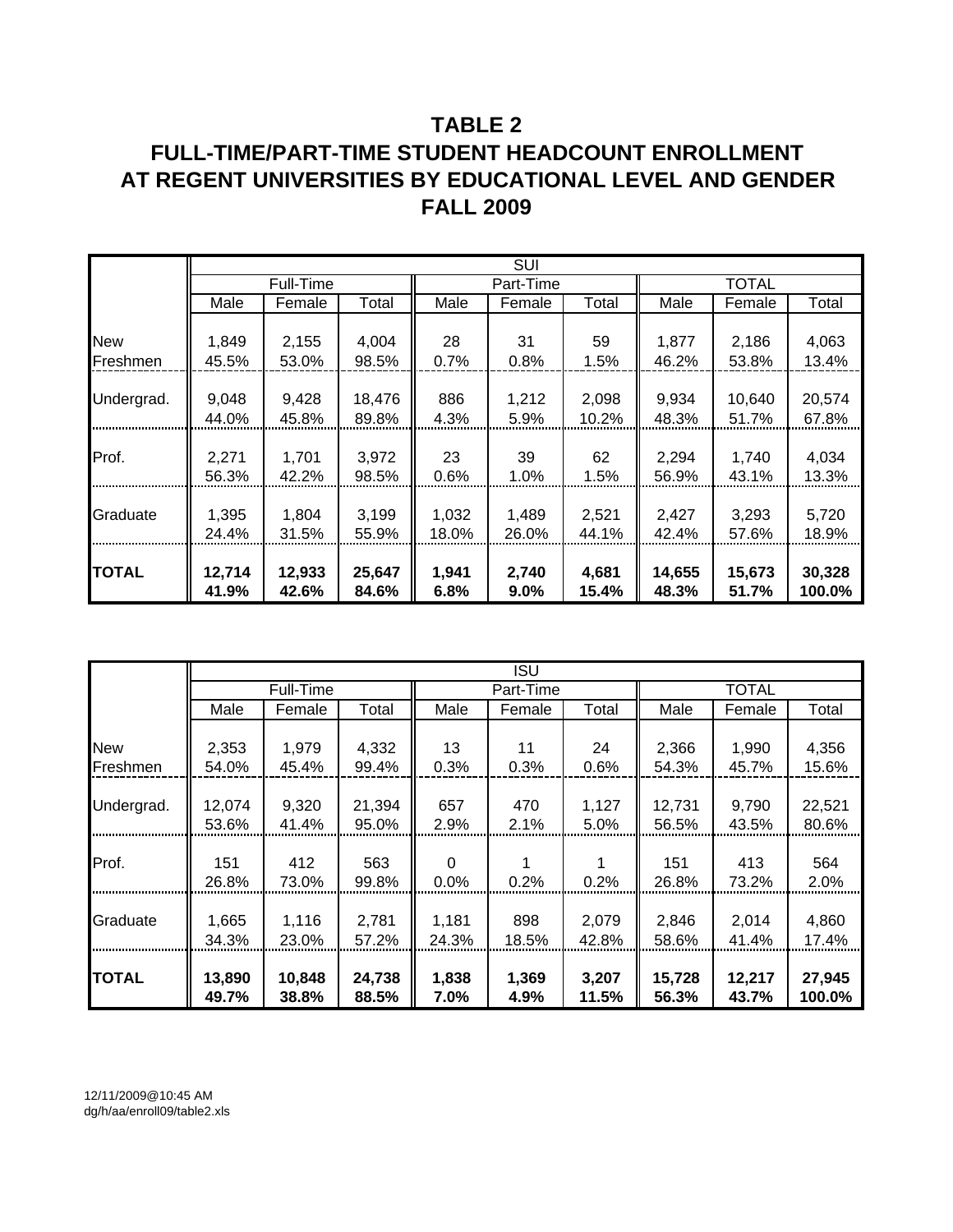# **TABLE 2 FULL-TIME/PART-TIME STUDENT HEADCOUNT ENROLLMENT AT REGENT UNIVERSITIES BY EDUCATIONAL LEVEL AND GENDER FALL 2009**

|            |       |           |        |       | UNI       |       |       |              |        |
|------------|-------|-----------|--------|-------|-----------|-------|-------|--------------|--------|
|            |       | Full-Time |        |       | Part-Time |       |       | <b>TOTAL</b> |        |
|            | Male  | Female    | Total  | Male  | Female    | Total | Male  | Female       | Total  |
|            |       |           |        |       |           |       |       |              |        |
| <b>New</b> | 721   | 1,200     | 1,921  | 16    | 9         | 25    | 737   | 1,209        | 1,946  |
| Freshmen   | 37.1% | 61.7%     | 98.7%  | 0.8%  | 0.5%      | 1.3%  | 37.9% | 62.1%        | 14.9%  |
|            |       |           |        |       |           |       |       |              |        |
| Undergrad. | 4,395 | 5,884     | 10,279 | 511   | 504       | 1,015 | 4,906 | 6,388        | 11,294 |
|            | 38.9% | 52.1%     | 91.0%  | 4.5%  | 4.5%      | 9.0%  | 43.4% | 56.6%        | 86.3%  |
|            |       |           |        |       |           |       |       |              |        |
| Prof.      |       |           |        |       |           |       |       |              |        |
|            |       |           |        |       |           |       |       |              |        |
|            |       |           |        |       |           |       |       |              |        |
| Graduate   | 257   | 524       | 781    | 330   | 675       | 1,005 | 587   | 1,199        | 1,786  |
|            | 14.4% | 29.3%     | 43.7%  | 18.5% | 37.8%     | 56.3% | 32.9% | 67.1%        | 13.7%  |
|            |       |           |        |       |           |       |       |              |        |
| TOTAL      | 4,652 | 6,408     | 11,060 | 841   | 1,179     | 2,020 | 5,493 | 7,587        | 13,080 |
|            | 35.6% | 49.0%     | 84.6%  | 6.9%  | $9.0\%$   | 15.4% | 42.0% | 58.0%        | 100.0% |

|               |        |           |        |         | <b>TOTAL</b> |       |        |              |        |
|---------------|--------|-----------|--------|---------|--------------|-------|--------|--------------|--------|
|               |        | Full-Time |        |         | Part-Time    |       |        | <b>TOTAL</b> |        |
|               | Male   | Female    | Total  | Male    | Female       | Total | Male   | Female       | Total  |
|               |        |           |        |         |              |       |        |              |        |
| <b>New</b>    | 4,923  | 5,334     | 10,257 | 57      | 51           | 108   | 4,980  | 5,385        | 10,365 |
| Freshmen      | 47.5%  | 51.5%     | 99.0%  | 0.5%    | 0.5%         | 1.0%  | 48.0%  | 52.0%        | 14.5%  |
|               |        |           |        |         |              |       |        |              |        |
| Undergrad.    | 25,517 | 24,632    | 50,149 | 2,054   | 2,186        | 4,240 | 27,571 | 26,818       | 54,389 |
|               | 46.9%  | 45.3%     | 92.2%  | 3.8%    | 4.0%         | 7.8%  | 50.7%  | 49.3%        | 76.2%  |
|               |        |           |        |         |              |       |        |              |        |
| Prof.         | 2,422  | 2,113     | 4,535  | 23      | 40           | 63    | 2,445  | 2,153        | 4,598  |
|               | 52.7%  | 46.0%     | 98.6%  | 0.5%    | 0.9%         | 1.4%  | 53.2%  | 46.8%        | 6.4%   |
|               |        |           |        |         |              |       |        |              |        |
| Graduate      | 3,317  | 3,444     | 6,761  | 2,543   | 3,062        | 5,605 | 5,860  | 6,506        | 12,366 |
|               | 26.8%  | 27.9%     | 54.7%  | 20.6%   | 24.8%        | 45.3% | 47.4%  | 52.6%        | 17.3%  |
|               |        |           |        |         |              |       |        |              |        |
| <b>ITOTAL</b> | 31,256 | 30,189    | 61,445 | 4,620   | 5,288        | 9,908 | 35,876 | 35,477       | 71,353 |
|               | 43.8%  | 42.3%     | 86.1%  | $6.9\%$ | 7.4%         | 13.9% | 50.3%  | 49.7%        | 100.0% |

12/11/2009@10:45 AM dg/h/aa/enroll09/table2.xls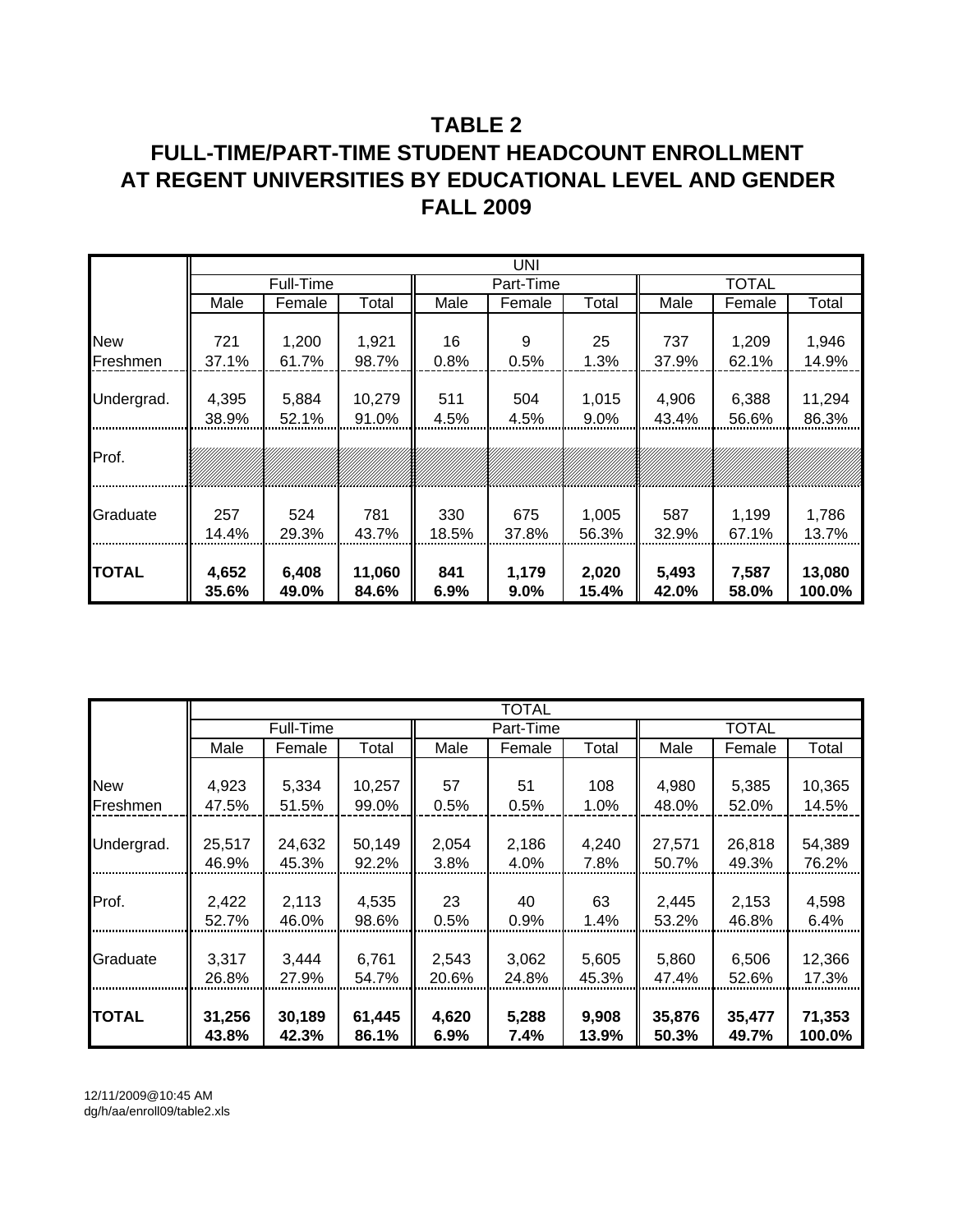|                                               |                | <b>Fall 2008</b> |        |                | <b>Fall 2009</b> |              |
|-----------------------------------------------|----------------|------------------|--------|----------------|------------------|--------------|
|                                               | Male           | Female           | Total  | <b>Male</b>    | <b>Female</b>    | <b>Total</b> |
| UNDERGRADUATE ENROLLMENT                      |                |                  |        |                |                  |              |
|                                               |                |                  |        |                |                  |              |
| <b>COLLEGE OF BUSINESS</b>                    | 1,369          | 786              | 2,155  | 1,490          | 784              | 2,274        |
| <b>Seniors</b>                                | 567            | 328              | 895    | 625            | 323              | 948          |
| <b>Juniors</b>                                | 505            | 229              | 734    | 453            | 233              | 686          |
| Sophomores                                    | 143            | 106              | 249    | 258            | 129              | 387          |
| Freshmen                                      | 103            | 69               | 172    | 98             | 68               | 166          |
| Unclassified                                  | 51             | 54               | 105    | 56             | 31               | 87           |
|                                               |                |                  |        |                |                  |              |
| <b>COLLEGE OF DENTISTRY</b>                   | $\overline{0}$ |                  | 1      | 0              | $\bf{0}$         | $\mathbf 0$  |
| <b>Oral Health Science</b>                    | $\overline{0}$ | 1                | 1      | $\overline{0}$ | $\overline{0}$   | $\mathbf 0$  |
| <b>COLLEGE OF EDUCATION</b>                   | 112            | 391              | 503    | 133            | 420              | 553          |
| <b>Seniors</b>                                | 79             | 264              | 343    | 83             | 277              | 360          |
| Juniors                                       | 19             | 105              | 124    | 24             | 115              | 139          |
| Sophomores                                    |                | 17               | 18     | $\overline{2}$ | 17               | 19           |
| Unclassified                                  | 13             | 5                | 18     | 24             | 11               | 35           |
|                                               |                |                  |        |                |                  |              |
| <b>COLLEGE OF ENGINEERING</b>                 | 1,084          | 270              | 1,354  | 1,143          | 269              | 1,412        |
| <b>Seniors</b>                                | 200            | 49               | 249    | 223            | 48               | 271          |
| <b>Juniors</b>                                | 259            | 52               | 311    | 252            | 62               | 314          |
| Sophomores                                    | 267            | 77               | 344    | 274            | 74               | 348          |
| Freshmen                                      | 352            | 88               | 440    | 388            | 83               | 471          |
| Unclassified                                  | 6              | 4                | 10     | 6              | $\overline{2}$   | 8            |
|                                               |                |                  |        |                |                  |              |
| <b>COLLEGE OF LIBERAL ARTS &amp; SCIENCES</b> | 7,383          | 8,531            | 15,914 | 7,073          | 8,447            | 15,520       |
| <b>Seniors</b>                                | 1,561          | 1,749            | 3,310  | 1,597          | 1,807            | 3,404        |
| Juniors                                       | 1,823          | 1,944            | 3,767  | 1,717          | 1,998            | 3,715        |
| Sophomores                                    | 1,650          | 2,004            | 3,654  | 1,571          | 1,878            | 3,449        |
| Freshmen                                      | 2,148          | 2,472            | 4,620  | 2,020          | 2,432            | 4,452        |
| Unclassified                                  | 144<br>57      | 195              | 339    | 137            | 191              | 328          |
| Off-campus non-degree seekers                 |                | 167              | 224    | 31             | 141              | 172          |
| <b>COLLEGE OF MEDICINE</b>                    | 44             | 116              | 160    | 41             | 125              | 166          |
| <b>Medical Technology</b>                     | 14             | 45               | 59     | 8              | 54               | 62           |
| Certificate Programs                          | 21             | 57               | 78     | 24             | 58               | 82           |
| Unclassified                                  | 9              | 14               | 23     | 9              | 13               | 22           |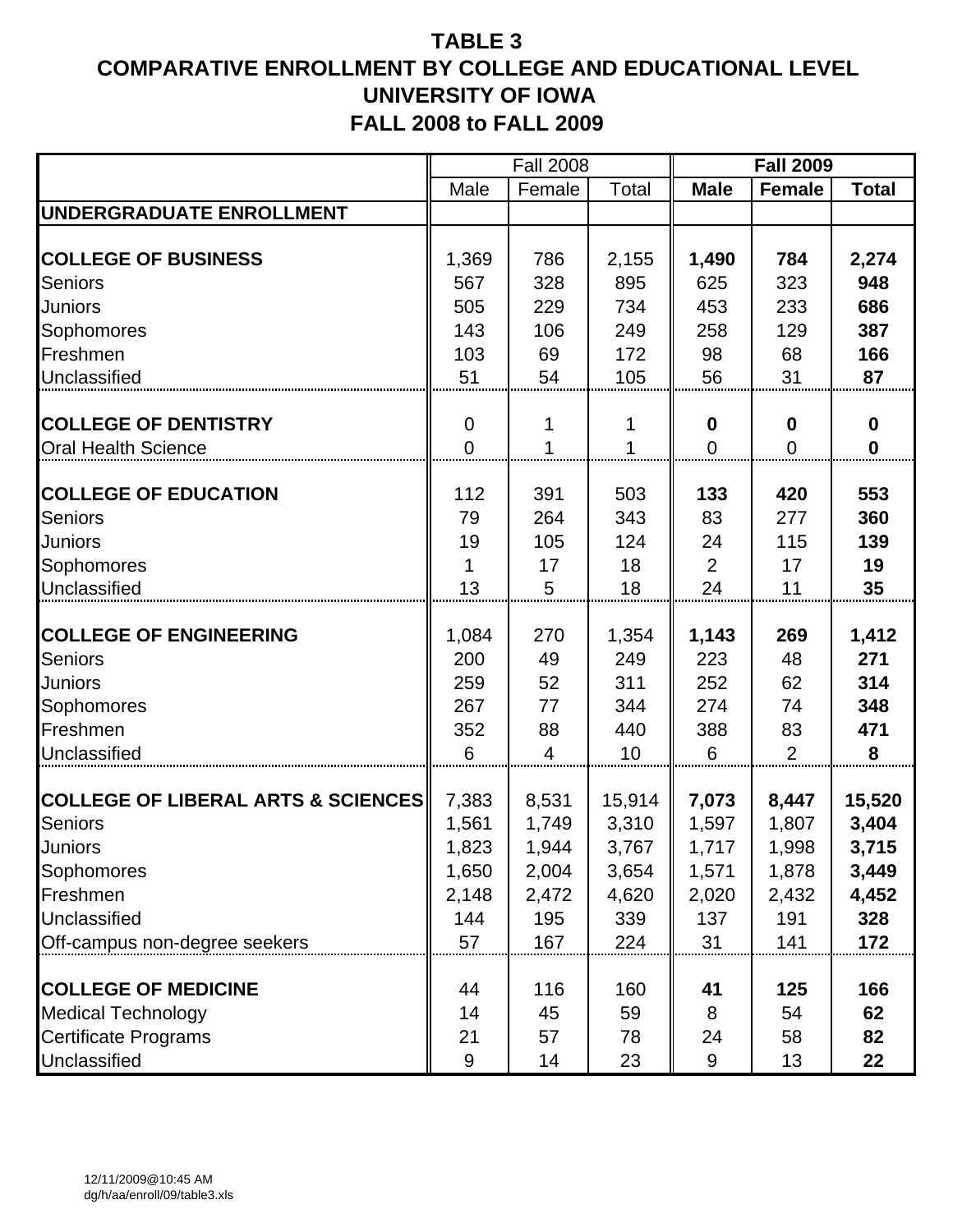|                                        |                | <b>Fall 2008</b> |                 |                  | <b>Fall 2009</b> |              |
|----------------------------------------|----------------|------------------|-----------------|------------------|------------------|--------------|
|                                        | Male           | Female           | Total           | <b>Male</b>      | <b>Female</b>    | <b>Total</b> |
| UNDERGRADUATE ENROLLMENT               |                |                  |                 |                  |                  |              |
|                                        |                |                  |                 |                  |                  |              |
| <b>COLLEGE OF NURSING</b>              | 57             | 640              | 697             | 54               | 594              | 648          |
| <b>Seniors</b>                         | 42             | 361              | 403             | 38               | 360              | 398          |
| <b>Juniors</b>                         | 6              | 146              | 152             | $9\,$            | 101              | 110          |
| Sophomores                             | 3              | 61               | 64              | $\overline{2}$   | 53               | 55           |
| Freshmen                               | $\mathbf 0$    | 30               | 30              | $\overline{2}$   | 38               | 40           |
| Unclassified                           | 6              | 42               | 48              | 3                | 42               | 45           |
|                                        |                |                  |                 |                  |                  |              |
| <b>COLLEGE OF PUBLIC HEALTH</b>        | $\mathbf 0$    | 1                | 1               | $\boldsymbol{0}$ | 1                | 1            |
| Unclassified                           | $\overline{0}$ | 1                | 1               | $\overline{0}$   | 1                | $\mathbf{1}$ |
|                                        |                |                  |                 |                  |                  |              |
| <b>UNIVERSITY COLLEGE</b>              | 10             | 28               | 38              | $\bf{0}$         | $\bf{0}$         | $\mathbf 0$  |
| <b>Seniors</b>                         | 3              | 12               | 15              | $\overline{0}$   | $\mathbf 0$      | $\bf{0}$     |
| <b>Juniors</b>                         | $\overline{7}$ | 15               | 22              | $\overline{0}$   | $\mathbf 0$      | $\bf{0}$     |
| Sophomores                             | $\overline{0}$ | 1                | 1               | $\Omega$         | $\overline{0}$   | $\mathbf 0$  |
|                                        |                |                  |                 |                  |                  |              |
| UNDERGRADUATE TOTAL                    | 10,059         | 10,764           | 20,823          | 9,934            | 10,640           | 20,574       |
|                                        |                |                  |                 |                  |                  |              |
| <b>PROFESSIONAL COLLEGE ENROLLMENT</b> |                |                  |                 |                  |                  |              |
|                                        |                |                  |                 |                  |                  |              |
| <b>TIPPIE SCHOOL OF MANAGEMENT</b>     | 690            | 337              | 1,027           | 675              | 333              | 1,008        |
| <b>MBA Students</b>                    | 585            | 269              | 854             | 554              | 260              | 814          |
| <b>Evening MBA Students</b>            | 105            | 68               | 173             | 121              | 73               | 194          |
|                                        |                |                  |                 |                  |                  |              |
| <b>COLLEGE OF DENTISTRY</b>            | 197            | 129              | 326             | 202              | 136              | 338          |
| <b>Seniors</b>                         | 46             | 24               | 70              | 44               | 34               | 78           |
| <b>Juniors</b>                         | 44             | 35               | 79              | 45               | 34               | 79           |
| Sophomores                             | 45             | 34               | 79              | 48               | 30               | 78           |
| Freshmen                               | 50             | 31               | 81              | 49               | 32               | 81           |
| <b>Residents and Fellows</b>           | 0              | 1                | 1               | 1                | 1                | $\mathbf{2}$ |
| Unclassified                           | 12             | $\overline{4}$   | 16              | 15               | 5                | 20           |
|                                        |                |                  |                 |                  |                  |              |
| <b>COLLEGE OF LAW</b>                  | 352            | 283              | 635             | 331              | 271              | 602          |
| <b>Seniors</b>                         | 115            | 91               | 206             | 121              | 91               | 212          |
| <b>Juniors</b>                         | 125            | 95               | 220             | 99               | 87               | 186          |
| Freshmen                               | 106            | 89               | 195             | 109              | 86               | 195          |
| Master of Law                          | 6              | 6                | 12 <sub>2</sub> | $\overline{2}$   | 6                | 8            |
| Unclassified                           | 0              | $\overline{2}$   | $\overline{2}$  | $\mathbf 0$      | 1                |              |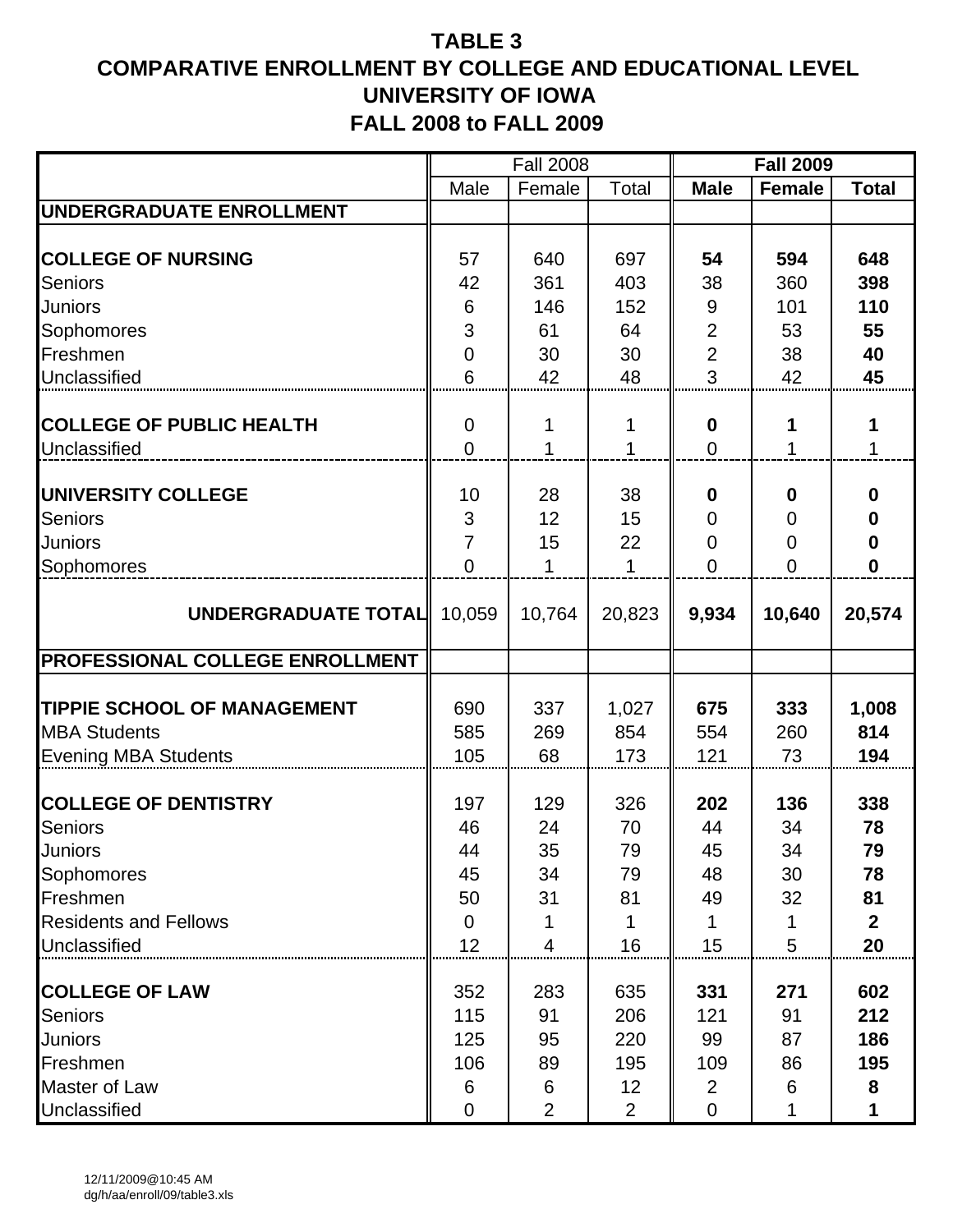|                                           |             | <b>Fall 2008</b> |                |                | <b>Fall 2009</b> |              |
|-------------------------------------------|-------------|------------------|----------------|----------------|------------------|--------------|
|                                           | Male        | Female           | Total          | <b>Male</b>    | <b>Female</b>    | <b>Total</b> |
| PROFESSIONAL COLLEGE ENROLLMENT           |             |                  |                |                |                  |              |
| <b>COLLEGE OF MEDICINE</b>                | 989         | 726              | 1,715          | 926            | 719              | 1,645        |
| Seniors                                   | 82          | 65               | 147            | 65             | 69               | 134          |
| Juniors                                   | 81          | 89               | 170            | 86             | 87               | 173          |
| Sophomores                                | 80          | 76               | 156            | 85             | 77               | 162          |
| Freshmen                                  | 81          | 75               | 156            | 79             | 77               | 156          |
| <b>Residents and Fellows</b>              | 660         | 417              | 1,077          | 607            | 405              | 1,012        |
| Unclassified                              | 5           | 4                | 9              | $\overline{4}$ | 4                | 8            |
| <b>COLLEGE OF PHARMACY</b>                | 169         | 277              | 446            | 160            | 281              | 441          |
| <b>Seniors</b>                            | 47          | 64               | 111            | 40             | 64               | 104          |
| Juniors                                   | 39          | 66               | 105            | 46             | 62               | 108          |
| Sophomores                                | 46          | 61               | 107            | 33             | 80               | 113          |
| Freshmen                                  | 36          | 79               | 115            | 40             | 70               | 110          |
| <b>Residents and Fellows</b>              |             | $\overline{7}$   | 8              | 1              | 5                | 6            |
| Off-campus non-degree seekers             | $\mathbf 0$ | $\mathbf 0$      | $\overline{0}$ | $\overline{0}$ | $\mathbf 0$      | $\mathbf 0$  |
| <b>PROFESSIONAL COLLEGE TOTAL</b>         | 2,397       | 1,752            | 4,149          | 2,294          | 1,740            | 4,034        |
| <b>GRADUATE ENROLLMENT</b>                |             |                  |                |                |                  |              |
| <b>College of Business Administration</b> | 93          | 52               | 145            | 102            | 64               | 166          |
| <b>College of Dentistry</b>               | 29          | 24               | 53             | 22             | 25               | 47           |
| <b>College of Education</b>               | 208         | 435              | 643            | 209            | 460              | 669          |
| College of Engineering                    | 262         | 113              | 375            | 245            | 109              | 354          |
| College of Liberal Arts and Sciences      | 1,062       | 1,277            | 2,339          | 1,038          | 1,283            | 2,321        |
| <b>College of Medicine</b>                | 126         | 180              | 306            | 125            | 192              | 317          |
| <b>College of Nursing</b>                 | 43          | 306              | 349            | 35             | 328              | 363          |
| College of Pharmacy                       | 45          | 37               | 82             | 50             | 41               | 91           |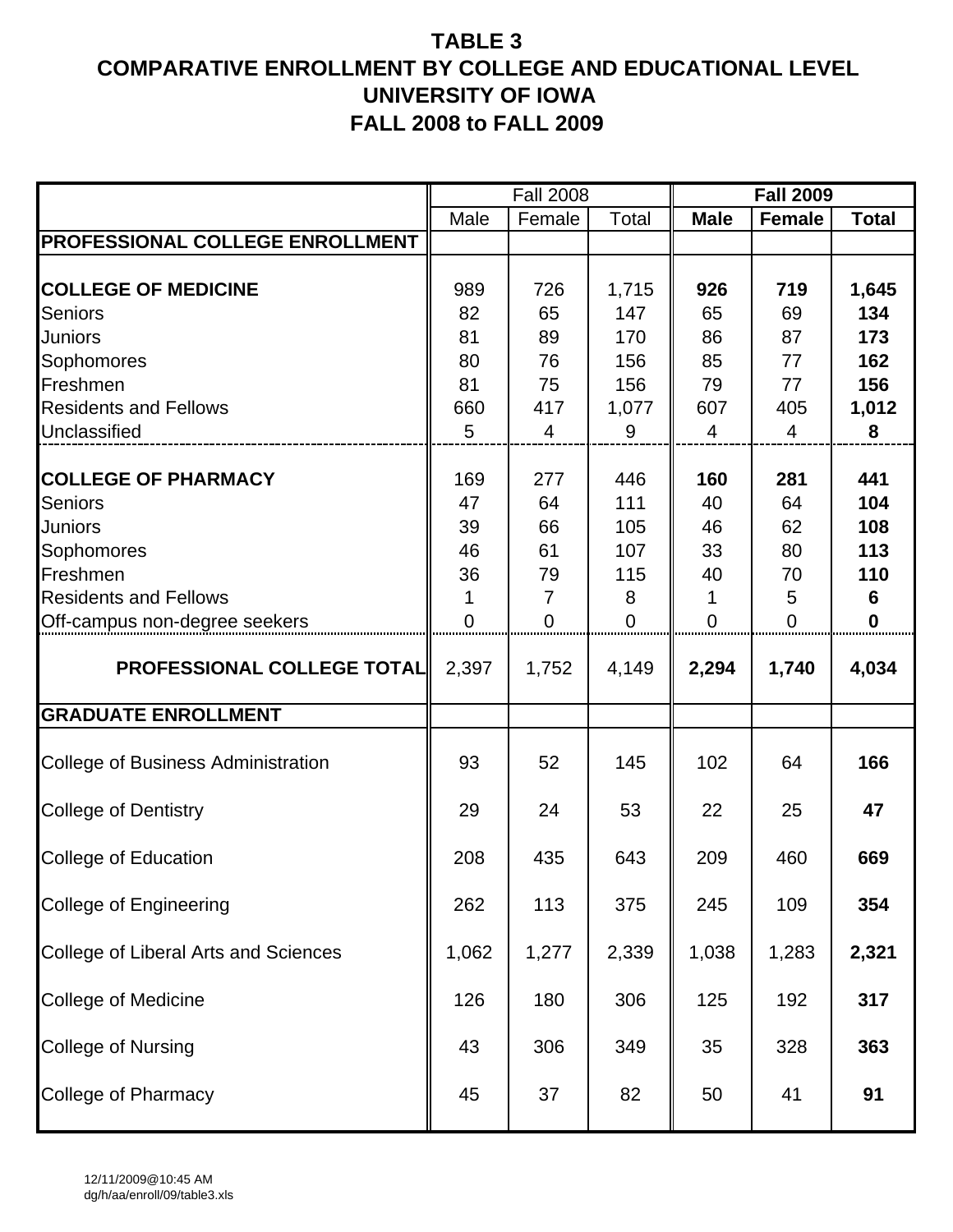|                                                 |        | <b>Fall 2008</b> |        |             | <b>Fall 2009</b> |        |
|-------------------------------------------------|--------|------------------|--------|-------------|------------------|--------|
|                                                 | Male   | Female           | Total  | <b>Male</b> | <b>Female</b>    | Total  |
| <b>PROFESSIONAL COLLEGE ENROLLMENT (cont'd)</b> |        |                  |        |             |                  |        |
| College of Public Health                        | 100    | 200              | 300    | 113         | 206              | 319    |
| <b>Graduate College</b>                         | 254    | 432              | 686    | 293         | 458              | 751    |
| Post-Doctoral                                   | 186    | 125              | 311    | 195         | 127              | 322    |
| <b>GRADUATE TOTAL</b>                           | 2,408  | 3,181            | 5,589  | 2,427       | 3,293            | 5,720  |
| <b>UNIVERSITY TOTAL</b>                         | 14,864 | 15,697           | 30,561 | 14,655      | 15,673           | 30,328 |

Note: Off-campus degree seekers are included in the counts for the respective colleges.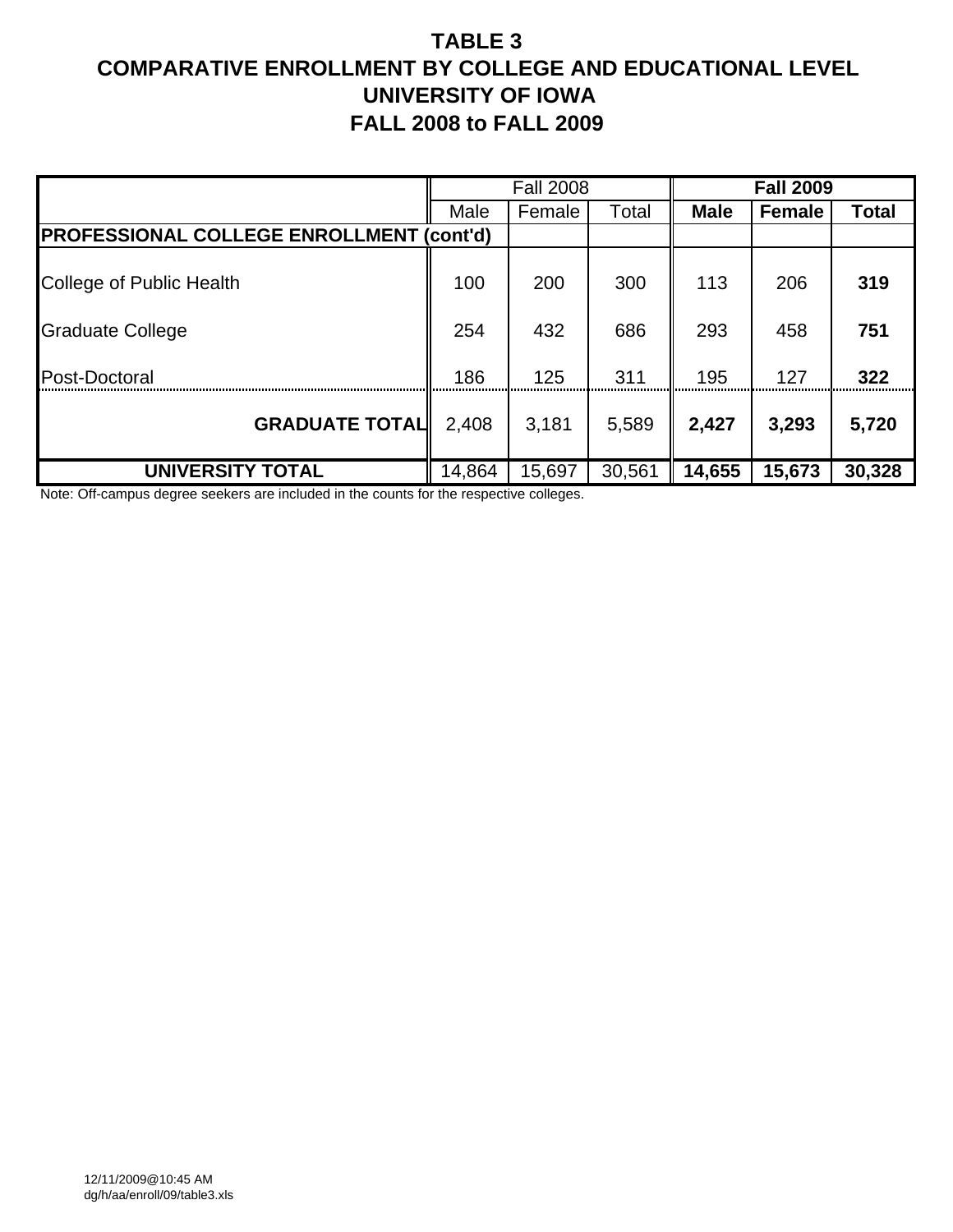|                                                   |                | <b>Fall 2008</b> |       |                | <b>Fall 2009</b> |              |
|---------------------------------------------------|----------------|------------------|-------|----------------|------------------|--------------|
|                                                   | Male           | Female           | Total | <b>Male</b>    | <b>Female</b>    | <b>Total</b> |
| UNDERGRADUATE ENROLLMENT                          |                |                  |       |                |                  |              |
|                                                   |                |                  |       |                |                  |              |
| <b>COLLEGE OF AGRICULTURE &amp; LIFE SCIENCES</b> | 1,542          | 1,303            | 2,845 | 1,685          | 1,397            | 3,082        |
| <b>Seniors</b>                                    | 471            | 372              | 843   | 548            | 407              | 955          |
| Juniors                                           | 441            | 301              | 742   | 452            | 306              | 758          |
| Sophomores                                        | 326            | 269              | 595   | 336            | 298              | 634          |
| Freshmen                                          | 279            | 329              | 608   | 327            | 364              | 691          |
| Specials                                          | 25             | 32               | 57    | 22             | 22               | 44           |
|                                                   |                |                  |       |                |                  |              |
| <b>COLLEGE OF BUSINESS</b>                        | 2,239          | 1,234            | 3,473 | 2,204          | 1,266            | 3,470        |
| <b>Seniors</b>                                    | 681            | 355              | 1,036 | 711            | 381              | 1,092        |
| Juniors                                           | 574            | 280              | 854   | 585            | 296              | 881          |
| Sophomores                                        | 496            | 259              | 755   | 470            | 299              | 769          |
| Freshmen                                          | 480            | 331              | 811   | 427            | 282              | 709          |
| Specials                                          | 8              | 9                | 17    | 11             | 8                | 19           |
|                                                   |                |                  |       |                |                  |              |
| <b>COLLEGE OF DESIGN</b>                          | 902            | 942              | 1,844 | 847            | 915              | 1,762        |
| Seniors                                           | 258            | 255              | 513   | 240            | 266              | 506          |
| Juniors                                           | 145            | 190              | 335   | 169            | 176              | 345          |
| Sophomores                                        | 210            | 214              | 424   | 220            | 210              | 430          |
| Freshmen                                          | 285            | 270              | 555   | 216            | 257              | 473          |
| <b>Specials</b>                                   | 4              | 13               | 17    | $\overline{2}$ | 6                | 8            |
| <b>COLLEGE OF ENGINEERING</b>                     | 3,995          | 681              | 4,676 | 4,272          | 758              | 5,030        |
| <b>Seniors</b>                                    | 1,106          | 206              | 1,312 | 1,241          | 213              | 1,454        |
| Juniors                                           | 850            | 139              | 989   | 841            | 152              | 993          |
| Sophomores                                        | 833            | 132              | 965   | 910            | 151              | 1,061        |
| Freshmen                                          | 1,188          | 195              | 1,383 | 1,254          | 235              | 1,489        |
| <b>Specials</b>                                   | 18             | $\boldsymbol{9}$ | 27    | 26             | $\overline{7}$   | 33           |
|                                                   |                |                  |       |                |                  |              |
| <b>COLLEGE OF HUMAN SCIENCES</b>                  | 586            | 2,333            | 2,919 | 623            | 2,408            | 3,031        |
| <b>Seniors</b>                                    | 181            | 734              | 915   | 198            | 771              | 969          |
| Juniors                                           | 146            | 574              | 720   | 167            | 588              | 755          |
| Sophomores                                        | 126            | 505              | 631   | 141            | 546              | 687          |
| Freshmen                                          | 129            | 490              | 619   | 106            | 459              | 565          |
| Specials                                          | $\overline{4}$ | 30               | 34    | 11             | 44               | 55           |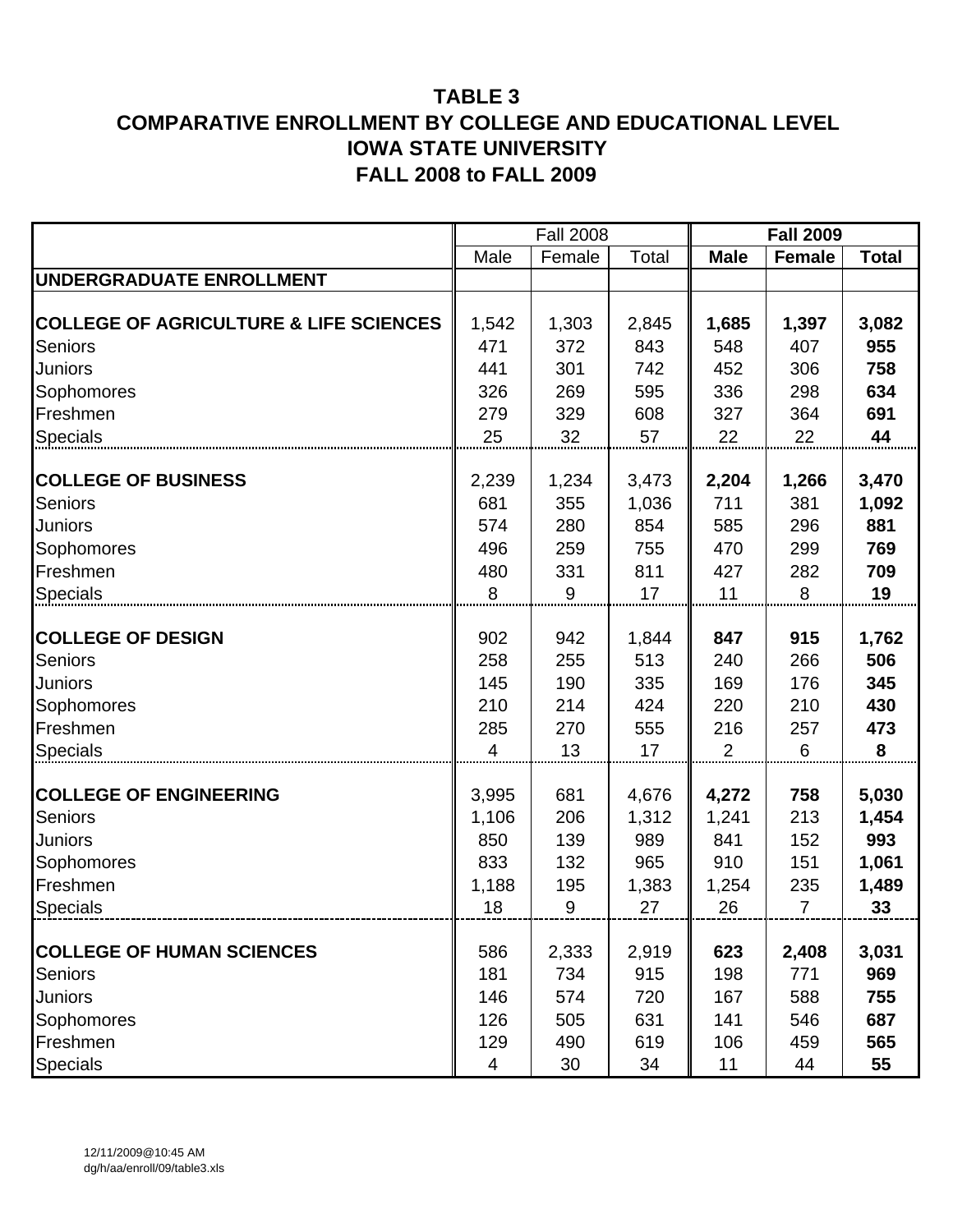|                                               |          | <b>Fall 2008</b> |          |             | <b>Fall 2009</b> |              |
|-----------------------------------------------|----------|------------------|----------|-------------|------------------|--------------|
|                                               | Male     | Female           | Total    | <b>Male</b> | Female           | <b>Total</b> |
| <b>IUNDERGRADUATE ENROLLMENT</b>              |          |                  |          |             |                  |              |
|                                               |          |                  |          |             |                  |              |
| <b>COLLEGE OF LIBERAL ARTS &amp; SCIENCES</b> | 2,890    | 2,960            | 5,850    | 3,100       | 3,046            | 6,146        |
| Seniors                                       | 787      | 732              | 1,519    | 807         | 788              | 1,595        |
| <b>Juniors</b>                                | 594      | 658              | 1,252    | 652         | 653              | 1,305        |
| Sophomores                                    | 534      | 612              | 1,146    | 634         | 624              | 1,258        |
| Freshmen                                      | 815      | 832              | 1,647    | 770         | 815              | 1,585        |
| <b>Specials</b>                               | 160      | 126              | 286      | 237         | 166              | 403          |
|                                               |          |                  |          |             |                  |              |
| UNDERGRADUATE TOTAL                           | 12,154   | 9,453            | 21,607   | 12,731      | 9,790            | 22,521       |
|                                               |          |                  |          |             |                  |              |
| <b>PROFESSIONAL COLLEGE ENROLLMENT</b>        |          |                  |          |             |                  |              |
|                                               |          |                  |          |             |                  |              |
| <b>COLLEGE OF VETERINARY MEDICINE</b>         | 130      | 401              | 531      | 151         | 413              | 564          |
| <b>Fourth Year</b>                            | 26       | 87               | 113      | 29          | 92               | 121          |
| <b>Third Year</b>                             | 29       | 92               | 121      | 34          | 111              | 145          |
| <b>Second Year</b>                            | 34       | 113              | 147      | 33          | 88               | 121          |
| <b>First Year</b>                             | 41       | 109              | 150      | 55          | 121              | 176          |
| <b>Specials</b>                               | $\Omega$ | 0                | $\Omega$ | 0           | 1                | 1            |
| PROFESSIONAL COLLEGE TOTAL                    | 130      | 401              | 531      | 151         | 413              | 564          |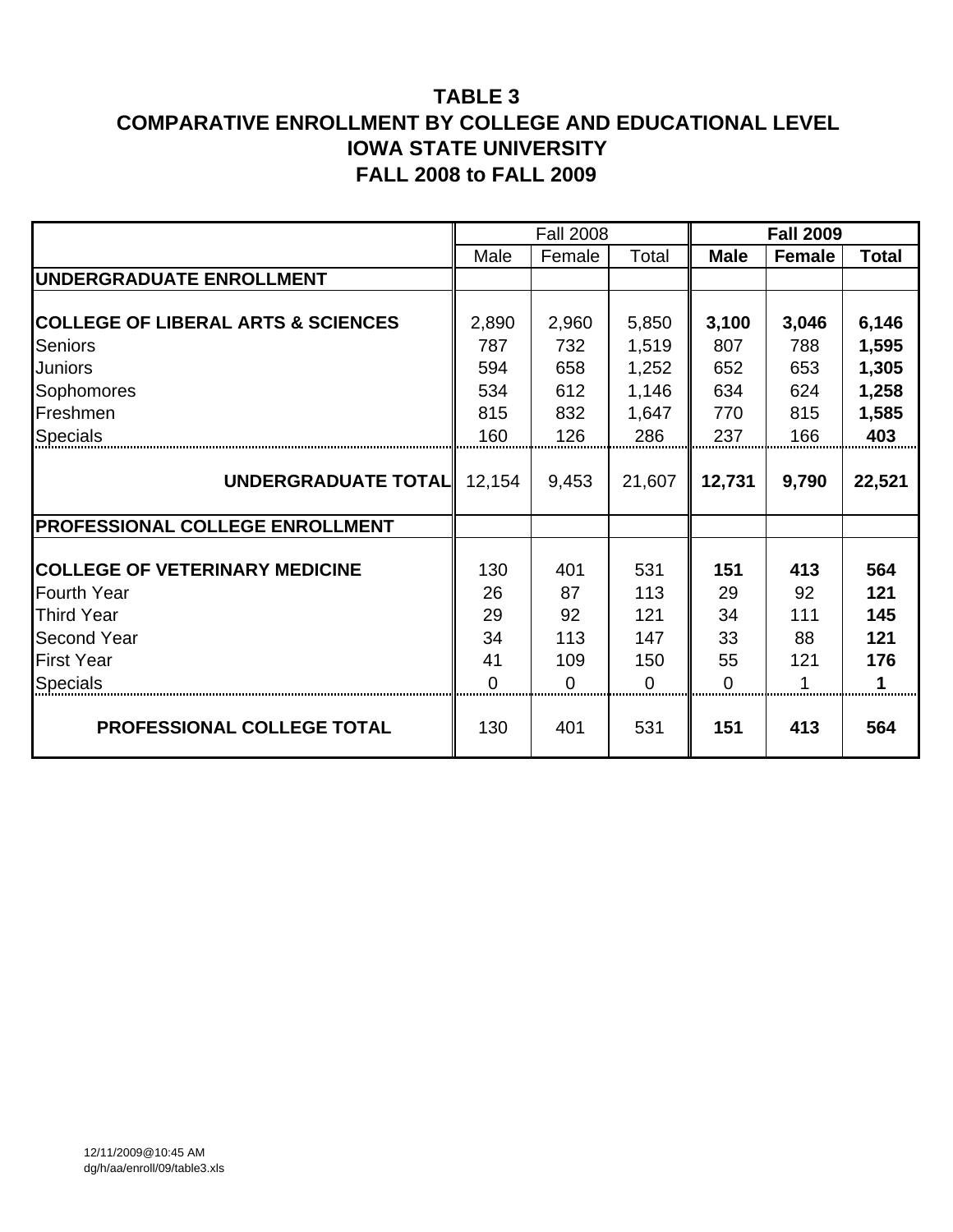|                                        |        | <b>Fall 2008</b> |        |             | <b>Fall 2009</b> |              |
|----------------------------------------|--------|------------------|--------|-------------|------------------|--------------|
|                                        | Male   | Female           | Total  | <b>Male</b> | <b>Female</b>    | <b>Total</b> |
| <b>GRADUATE ENROLLMENT</b>             |        |                  |        |             |                  |              |
| College of Agriculture & Life Sciences | 409    | 266              | 675    | 426         | 280              | 706          |
| <b>College of Business</b>             | 154    | 128              | 282    | 172         | 108              | 280          |
| College of Design                      | 55     | 73               | 128    | 59          | 85               | 144          |
| College of Engineering                 | 816    | 180              | 996    | 797         | 199              | 996          |
| College of Human Sciences              | 222    | 469              | 691    | 240         | 489              | 729          |
| College of Liberal Arts and Sciences   | 724    | 490              | 1,214  | 737         | 515              | 1,252        |
| <b>College of Veterinary Medicine</b>  | 54     | 47               | 101    | 62          | 41               | 103          |
| Interdepartment and Undeclared         | 379    | 252              | 631    | 353         | 297              | 650          |
| <b>GRADUATE TOTAL</b>                  | 2,813  | 1,905            | 4,718  | 2,846       | 2,014            | 4,860        |
| UNIVERSITY TOTAL                       | 15,097 | 11,759           | 26,856 | 15,728      | 12,217           | 27,945       |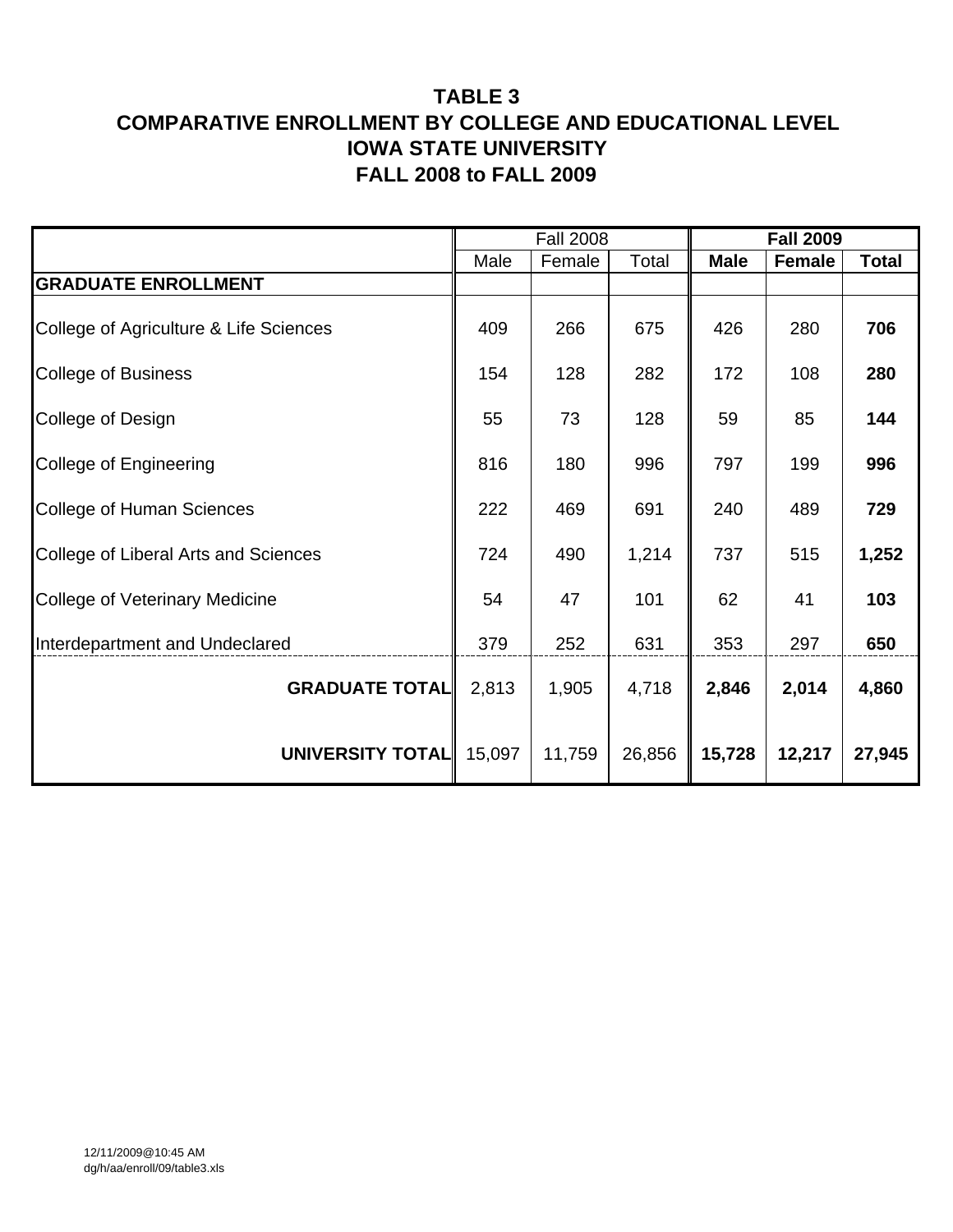|                                                |       | <b>Fall 2008</b> |       |             | <b>Fall 2009</b> |              |
|------------------------------------------------|-------|------------------|-------|-------------|------------------|--------------|
|                                                | Male  | Female           | Total | <b>Male</b> | <b>Female</b>    | <b>Total</b> |
| UNDERGRADUATE ENROLLMENT                       |       |                  |       |             |                  |              |
|                                                |       |                  |       |             |                  |              |
| <b>COLLEGE OF BUSINESS ADMINISTRATION</b>      | 1,472 | 974              | 2,446 | 1,428       | 922              | 2,350        |
| Seniors                                        | 452   | 287              | 739   | 454         | 309              | 763          |
| Juniors                                        | 416   | 288              | 704   | 429         | 267              | 696          |
| Sophomores                                     | 276   | 212              | 488   | 282         | 174              | 456          |
| Freshmen                                       | 328   | 187              | 515   | 263         | 172              | 435          |
|                                                |       |                  |       |             |                  |              |
| <b>COLLEGE OF EDUCATION</b>                    | 497   | 1,588            | 2,085 | 551         | 1,745            | 2,296        |
| <b>Seniors</b>                                 | 193   | 622              | 815   | 192         | 629              | 821          |
| Juniors                                        | 121   | 371              | 492   | 164         | 458              | 622          |
| Sophomores                                     | 89    | 284              | 373   | 109         | 335              | 444          |
| Freshmen                                       | 94    | 311              | 405   | 86          | 323              | 409          |
|                                                |       |                  |       |             |                  |              |
| <b>COLLEGE OF HUMANITIES &amp; FINE ARTS</b>   | 579   | 1,236            | 1,815 | 601         | 1,275            | 1,876        |
| <b>Seniors</b>                                 | 204   | 400              | 604   | 194         | 432              | 626          |
| Juniors                                        | 141   | 333              | 474   | 172         | 342              | 514          |
| Sophomores                                     | 120   | 247              | 367   | 107         | 254              | 361          |
| Freshmen                                       | 114   | 256              | 370   | 128         | 247              | 375          |
|                                                |       |                  |       |             |                  |              |
| <b>COLLEGE OF NATURAL SCIENCES</b>             | 1,068 | 634              | 1,702 | 1,140       | 678              | 1,818        |
| <b>Seniors</b>                                 | 343   | 176              | 519   | 363         | 164              | 527          |
| Juniors                                        | 280   | 147              | 427   | 315         | 177              | 492          |
| Sophomores                                     | 214   | 153              | 367   | 235         | 157              | 392          |
| Freshmen                                       | 231   | 158              | 389   | 227         | 180              | 407          |
|                                                |       |                  |       |             |                  |              |
| <b>COLLEGE OF SOCIAL &amp; BEHAVIORAL SCI.</b> | 686   | 1,064            | 1,750 | 716         | 1,087            | 1,803        |
| Seniors                                        | 247   | 348              | 595   | 237         | 377              | 614          |
| Juniors                                        | 220   | 341              | 561   | 235         | 315              | 550          |
| Sophomores                                     | 115   | 188              | 303   | 140         | 207              | 347          |
| Freshmen                                       | 104   | 187              | 291   | 104         | 188              | 292          |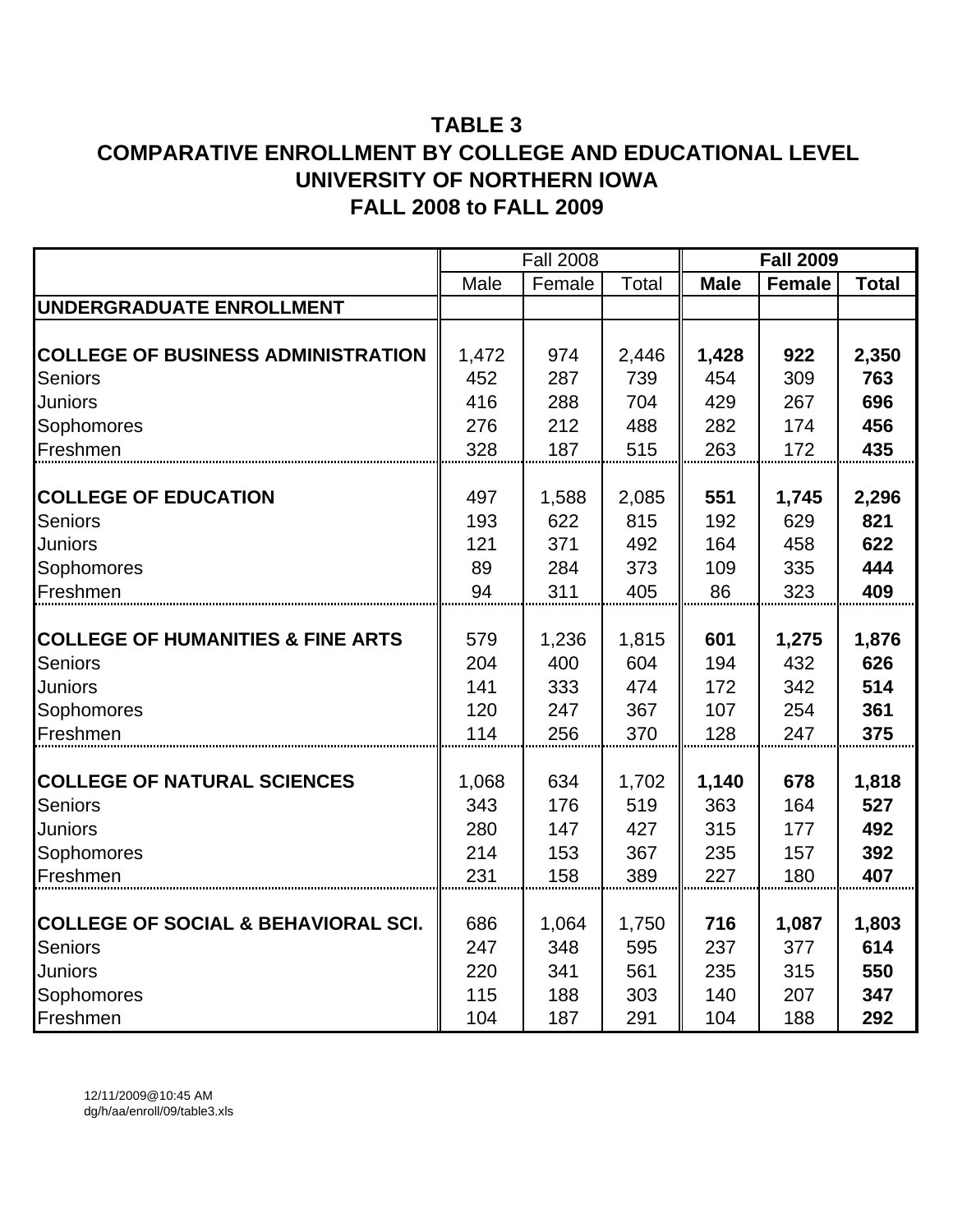|                                                  |          | <b>Fall 2008</b> |            | <b>Fall 2009</b> |               |              |  |  |
|--------------------------------------------------|----------|------------------|------------|------------------|---------------|--------------|--|--|
|                                                  | Male     | Female           | Total      | <b>Male</b>      | <b>Female</b> | <b>Total</b> |  |  |
| UNDERGRADUATE ENROLLMENT                         |          |                  |            |                  |               |              |  |  |
| NO SP. COLLEGE (Sp. Prog., Undec., etc.)         | 501      | 748              | 1,249      | 470              | 681           | 1,151        |  |  |
| <b>Seniors</b>                                   | 87       | 57               | 144        | 81               | 50            | 131          |  |  |
| <b>Juniors</b>                                   | 59<br>69 | 49               | 108<br>202 | 54               | 43            | 97<br>214    |  |  |
| Sophomores<br>Freshmen                           | 196      | 133<br>362       | 558        | 69<br>168        | 145<br>292    | 460          |  |  |
| Unclassified                                     | 90       | 147              | 237        | 98               | 151           | 249          |  |  |
|                                                  |          |                  |            |                  |               |              |  |  |
| UNDERGRADUATE TOTAL                              | 4,803    | 6,244            | 11,047     | 4,906            | 6,388         | 11,294       |  |  |
| <b>GRADUATE ENROLLMENT</b>                       |          |                  |            |                  |               |              |  |  |
| <b>College of Business Administration</b>        | 64       | 46               | 110        | 60               | 25            | 85           |  |  |
| <b>College of Education</b>                      | 201      | 469              | 670        | 212              | 455           | 667          |  |  |
| <b>College of Humanities and Fine Arts</b>       | 58       | 195              | 253        | 56               | 218           | 274          |  |  |
| <b>College of Natural Sciences</b>               | 86       | 78               | 164        | 98               | 93            | 191          |  |  |
| <b>College of Social and Behavioral Sciences</b> | 69       | 114              | 183        | 67               | 125           | 192          |  |  |
| No Specific College                              | 99       | 382              | 481        | 94               | 283           | 377          |  |  |
| <b>GRADUATE TOTAL</b>                            | 577      | 1,284            | 1,861      | 587              | 1,199         | 1,786        |  |  |
| <b>UNIVERSITY TOTAL</b>                          | 5,380    | 7,528            | 12,908     | 5,493            | 7,587         | 13,080       |  |  |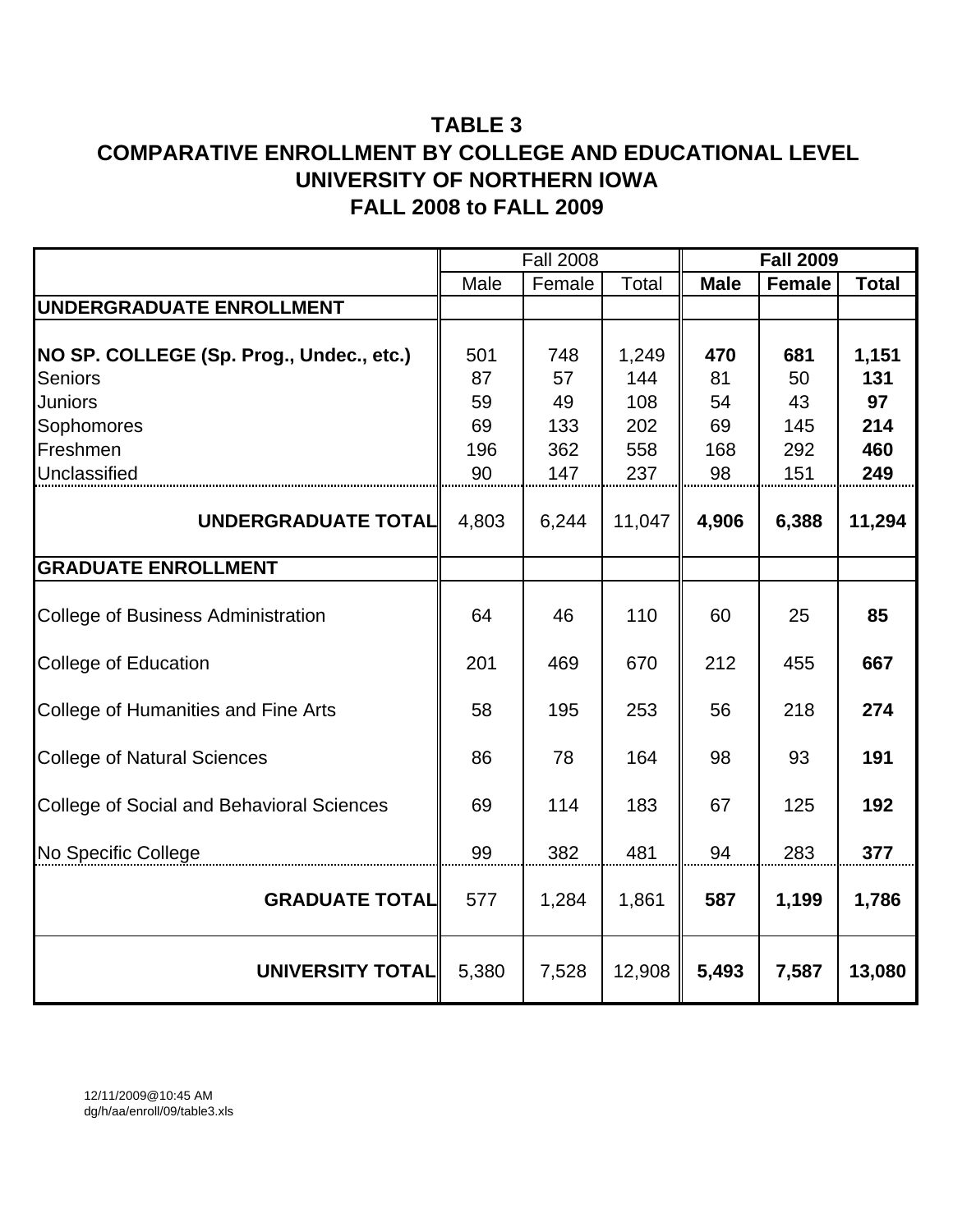|                                           |                | <b>Undergraduates</b> |              | <b>Graduates</b> | Grand          |                |                         |
|-------------------------------------------|----------------|-----------------------|--------------|------------------|----------------|----------------|-------------------------|
| <b>COLLEGE</b>                            | Men            | Women                 | Total        | Men              | Women          | Total          | <b>Total</b>            |
| <b>BUSINESS ADMINISTRATION</b>            |                |                       |              |                  |                |                |                         |
| Accounting                                | 177            | 117                   | 294          | 42               | 34             | 76             | 370                     |
| <b>Business Accelerated Admission</b>     | 268            | 114                   | 382          | $\mathbf 0$      | $\mathbf 0$    | $\mathbf 0$    | 382                     |
| <b>Business Direct Admission</b>          | 170            | 127                   | 297          | 0                | $\mathbf 0$    | 0              | 297                     |
| <b>Business Special</b>                   | $\overline{7}$ | 6                     | 13           | 0                | $\mathbf 0$    | $\mathbf 0$    | 13                      |
| <b>CIMBA</b>                              | 49             | 25                    | 74           | 0                | 0              | 0              | 74                      |
| Economics                                 | 34             | 16                    | 50           | 28               | 13             | 41             | 91                      |
| <b>Entrepreneurship Certificate</b>       | 3              | 1                     | 4            | 0                | $\mathbf 0$    | 0              | $\overline{\mathbf{4}}$ |
| Finance                                   | 391            | 142                   | 533          | $\overline{7}$   | 6              | 13             | 546                     |
| <b>International Business Certificate</b> | $\mathbf 0$    | 0                     | $\mathbf{0}$ | 0                | $\Omega$       | 0              | $\mathbf 0$             |
| Management                                | 167            | 79                    | 246          | 0                | $\mathbf 0$    | $\mathbf 0$    | 246                     |
| <b>Management Organizations</b>           | $\mathbf 0$    | $\mathbf 0$           | $\mathbf 0$  | 9                | 4              | 13             | 13                      |
| <b>Management Information Systems</b>     | 53             | 10                    | 63           | $\mathbf 0$      | $\mathbf 0$    | $\mathbf 0$    | 63                      |
| <b>Management Sciences</b>                | $\mathbf 0$    | $\Omega$              | $\mathbf{0}$ | 10               | 3              | 13             | 13                      |
| Marketing                                 | 170            | 146                   | 316          | 6                | 4              | 10             | 326                     |
| Risk Management & Insurance               | 1              | 1                     | 2            | $\overline{0}$   | $\mathbf 0$    | $\mathbf 0$    | $\overline{2}$          |
|                                           |                |                       |              |                  |                |                |                         |
| $\overline{\textsf{T}}$ otal              | 1,490          | 784                   | 2,274        | 102              | 64             | 166            | 2,440                   |
| <b>DENTISTRY</b>                          |                |                       |              |                  |                |                |                         |
| Dental Public Health                      | 0              | $\mathbf 0$           | $\mathbf 0$  | 3                | 5              | 8              | 8                       |
| <b>Operative Dentistry</b>                | 0              | 0                     | 0            | $\mathbf 0$      | 5              | 5              | 5                       |
| <b>Oral Health Science</b>                | 0              | 0                     | 0            | 12               | 8              | 20             | 20                      |
| Oral Science                              | $\mathbf 0$    | 0                     | $\mathbf 0$  | 0                | $\mathbf 0$    | $\overline{0}$ | $\bf{0}$                |
| Orthodontics                              | $\mathbf 0$    | $\mathbf 0$           | $\mathbf 0$  | 6                | $\overline{4}$ | 10             | 10                      |
| Stomatology                               | 0              | 0                     | 0            | 1                | 3              | 4              | 4                       |
|                                           |                |                       |              |                  |                |                |                         |
| <b>Total</b>                              | $\mathbf 0$    | 0                     | $\bf{0}$     | 22               | 25             | 47             | 47                      |
| <b>EDUCATION</b>                          |                |                       |              |                  |                |                |                         |
| Counseling Rehab & Student Develop.       | 0              | 0                     | 0            | 19               | 117            | 136            | 136                     |
| <b>Educational Administration</b>         | $\mathbf 0$    | 0                     | $\mathbf 0$  | 33               | 28             | 61             | 61                      |
| <b>Elementary Education</b>               | 37             | 304                   | 341          | 2                | 22             | 24             | 365                     |
| <b>Higher Education</b>                   | $\mathbf 0$    | $\mathbf 0$           | $\mathbf 0$  | 23               | 28             | 51             | 51                      |
| Psychological & Quantitative Foundations  | $\mathbf 0$    | 0                     | $\mathbf 0$  | 55               | 126            | 181            | 181                     |
| <b>REACH</b>                              | 24             | 11                    | 35           | 0                | $\mathbf 0$    | 0              | 35                      |
| <b>Science Education</b>                  | 4              | 7                     | 11           | 21               | 11             | 32             | 43                      |
| <b>Secondary Education</b>                | 0              | $\mathbf 0$           | $\mathbf{0}$ | 42               | 88             | 130            | 130                     |
| Social Foundations of Education           | 0              | 0                     | 0            | 8                | 20             | 28             | 28                      |
| <b>Special Education</b>                  | $\mathbf 0$    | 0                     | 0            | 6                | 20             | 26             | 26                      |
|                                           |                |                       |              |                  |                |                |                         |
| <b>Total</b>                              | 65             | 322                   | 387          | 209              | 460            | 669            | 1,056                   |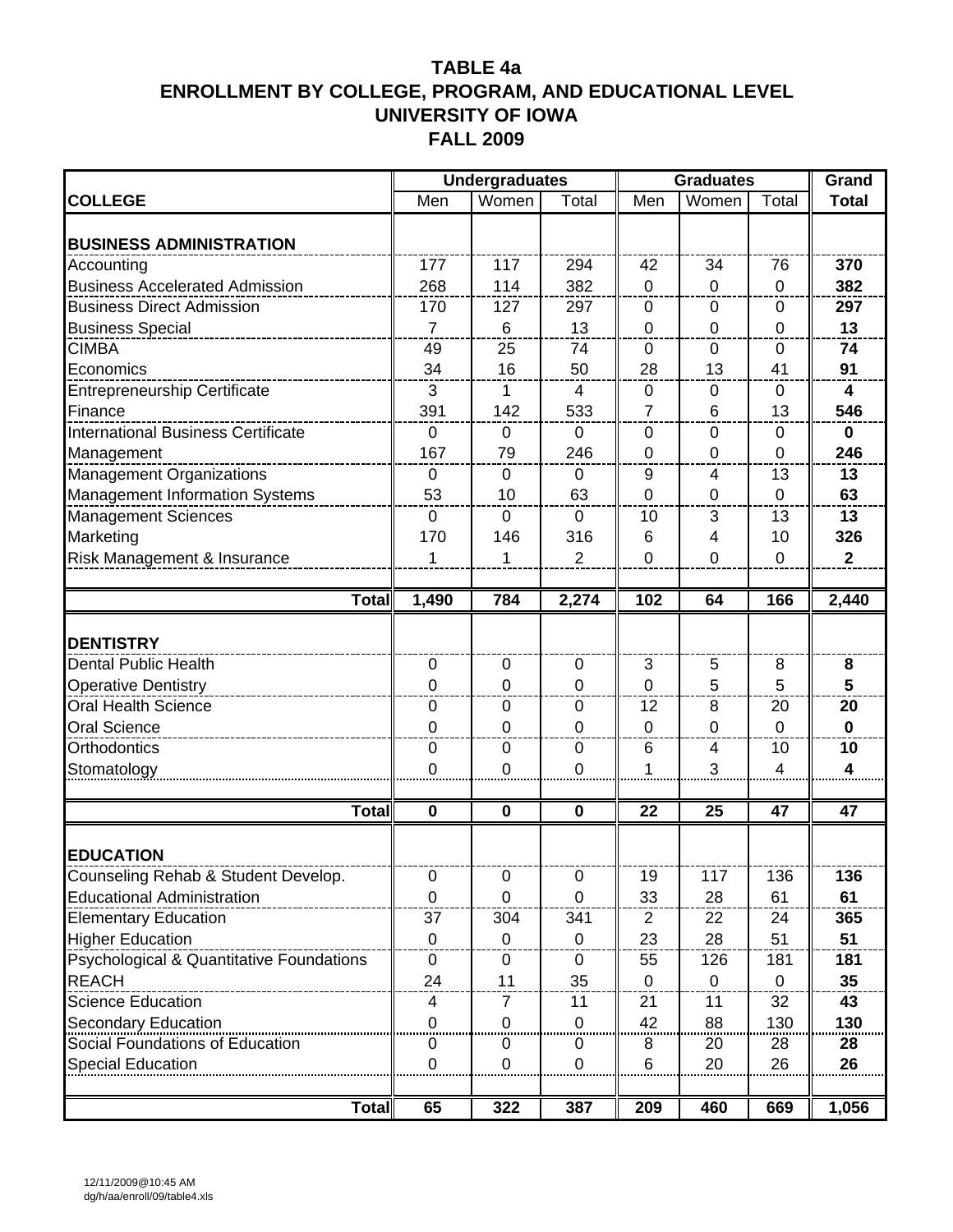|                                                |                 | <b>Undergraduates</b> |                | <b>Graduates</b> | Grand          |                |                |
|------------------------------------------------|-----------------|-----------------------|----------------|------------------|----------------|----------------|----------------|
| <b>COLLEGE</b>                                 | Men             | Women                 | Total          | Men              | Women          | Total          | <b>Total</b>   |
| <b>ENGINEERING</b>                             |                 |                       |                |                  |                |                |                |
| <b>Biomedical Engineering</b>                  | 178             | 106                   | 284            | 38               | 34             | 72             | 356            |
| <b>Chemical Biochemical Engineering</b>        | $\mathbf 0$     | 0                     | 0              | 24               | 16             | 40             | 40             |
| <b>Chemical Engineering</b>                    | 93              | 44                    | 137            | 0                | 0              | 0              | 137            |
| Civil Environmental Engineering                | $\overline{0}$  | $\overline{0}$        | $\mathbf 0$    | 58               | 25             | 83             | 83             |
| <b>Civil Engineering</b>                       | 184             | 37                    | 221            | $\mathbf 0$      | $\mathbf 0$    | $\mathbf 0$    | 221            |
| <b>Electrical Computer Engineering</b>         | $\mathbf 0$     | 0                     | 0              | 49               | 15             | 64             | 64             |
| <b>Electrical Engineering</b>                  | 163             | 9                     | 172            | 0                | $\Omega$       | 0              | 172            |
| <b>Engineering Special</b>                     | 5               | $\overline{2}$        | $\overline{7}$ | $\mathbf 0$      | $\mathbf 0$    | $\mathbf 0$    | $\overline{7}$ |
| <b>High School Student</b>                     | $\mathbf 1$     | $\pmb{0}$             | 1              | $\mathbf 0$      | $\mathbf 0$    | $\mathbf 0$    | $\mathbf{1}$   |
| <b>Industrial Engineering</b>                  | 63              | 22                    | 85             | 25               | 11             | 36             | 121            |
| <b>Mechanical Engineering</b>                  | 236             | 18                    | 254            | 51               | 8              | 59             | 313            |
| <b>Undeclared Engineering</b>                  | 220             | 31                    | 251            | $\mathbf 0$      | $\overline{0}$ | $\mathbf 0$    | 251            |
|                                                |                 |                       |                |                  |                |                |                |
| <b>Total</b>                                   | 1,143           | 269                   | 1,412          | 245              | 109            | 354            | 1,766          |
|                                                |                 |                       |                |                  |                |                |                |
| <b>LIBERAL ARTS AND SCIENCES</b>               |                 |                       |                |                  |                |                |                |
| <b>Actuarial Science</b>                       | 19              | 10                    | 29             | 14               | 19             | 33             | 62             |
| <b>Actuarial Science Interest</b>              | 66              | 51                    | 117            | $\mathbf 0$      | $\mathbf 0$    | $\overline{0}$ | 117            |
| <b>African American Studies</b>                | $\overline{4}$  | $\overline{2}$        | 6              | $\mathbf 0$      | $\mathbf 0$    | $\mathbf 0$    | 6              |
| Aging Studies Program                          | $\mathbf 0$     | 1                     | 1              | $\mathbf 0$      | $\mathbf 0$    | 0              | 1              |
| <b>American Studies</b>                        | 16              | 20                    | 36             | 21               | 21             | 42             | 78             |
| <b>Ancient Civilization</b>                    | 8               | 6                     | 14             | $\overline{0}$   | $\Omega$       | $\Omega$       | 14             |
| Anthropology                                   | 49              | 97                    | 146            | 15               | 33             | 48             | 194            |
| <b>Applied Physics</b>                         | $\overline{4}$  | 0                     | 4              | $\mathbf 0$      | $\mathbf 0$    | $\mathbf 0$    | 4              |
| Art                                            | 169             | 313                   | 482            | 34               | 54             | 88             | 570            |
| <b>Art History</b>                             | $6\phantom{1}6$ | 36                    | 42             | 9                | 24             | 33             | 75             |
| <b>Asian Civilizations</b>                     | $\mathbf 0$     | 0                     | 0              | 1                | 8              | 9              | 9              |
| Asian Languages & Literature                   | 39              | 36                    | 75             | $\mathbf 0$      | $\mathbf 0$    | $\mathbf 0$    | 75             |
| Astronomy                                      | 9               | 4                     | 13             | 1                | $\mathbf 0$    | 1              | 14             |
| Athletic Training                              | 23              | 26                    | 49             | $\Omega$         | <sup>n</sup>   | <sup>n</sup>   | 49             |
| <b>Athletic Training Interest</b>              | 33              | 15                    | 48             | 0                | 0              | $\mathbf 0$    | 48             |
| <b>Bachelor of Liberal Studies</b>             | 37              | 76                    | 113            | $\mathbf 0$      | 0              | 0              | 113            |
| Biochemistry                                   | 79              | 47                    | 126            | 0                | 0              | 0              | 126            |
| <b>Biology</b><br>---------------------------- | 374             | 386                   | 760            | 16               | 25             | 41             | 801            |
| Chemistry                                      | 80              | 50                    | 130            | 87               | 46             | 133            | 263            |
| Cinema                                         | 156             | 52                    | 208            | $\mathbf 0$      | 0              | $\mathbf 0$    | 208            |
| <b>Classical Languages</b>                     | 5               | 9                     | 14             | 0                | 0              | 0              | 14             |
| Classics                                       | $\mathbf 0$     | 0                     | $\mathbf 0$    | 10               | $\overline{7}$ | 17             | 17             |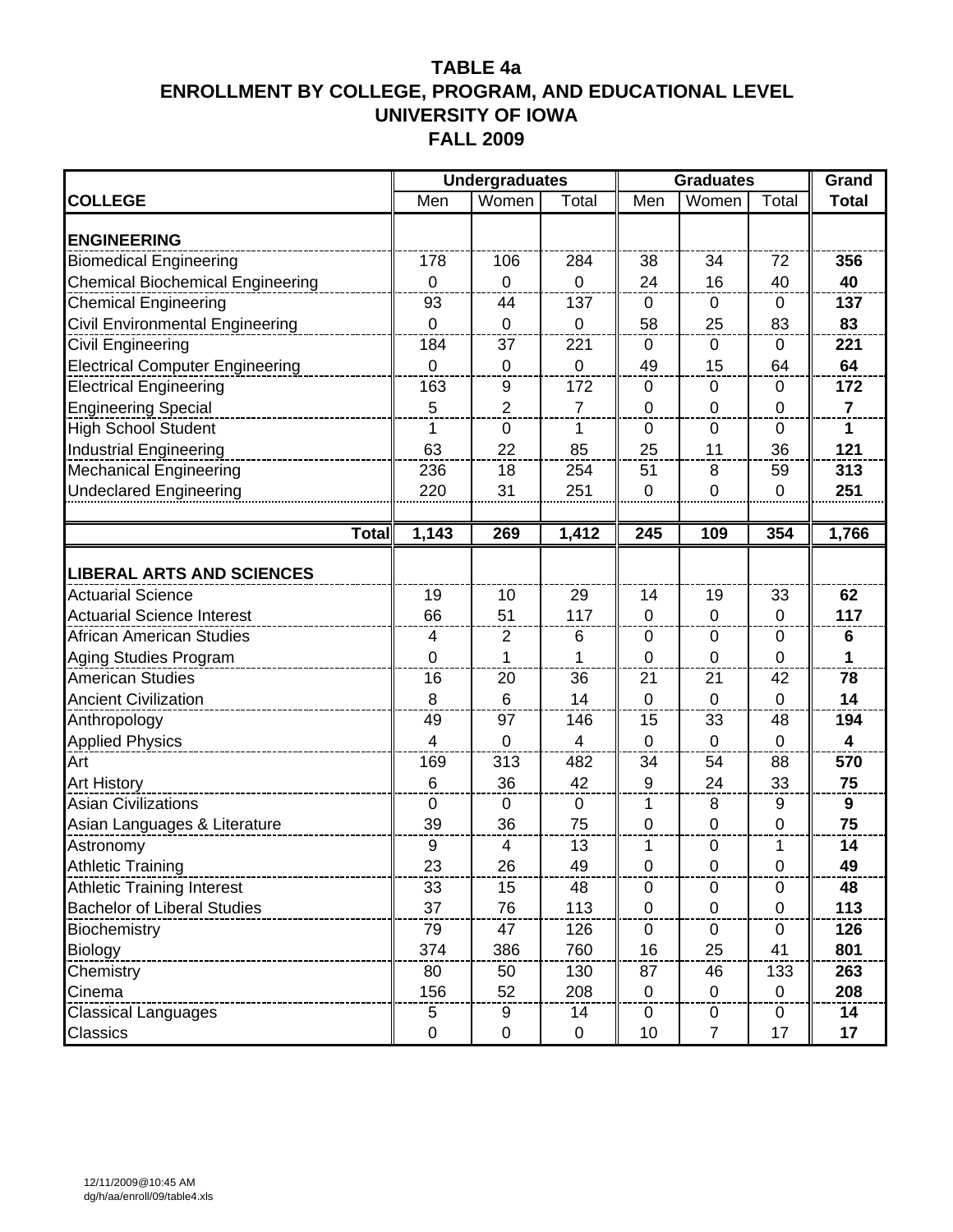|                                           |                | <b>Undergraduates</b> |             | <b>Graduates</b> | Grand          |              |              |
|-------------------------------------------|----------------|-----------------------|-------------|------------------|----------------|--------------|--------------|
| <b>COLLEGE</b>                            | Men            | Women                 | Total       | Men              | Women          | Total        | <b>Total</b> |
| <b>LIBERAL ARTS AND SCIENCES (cont'd)</b> |                |                       |             |                  |                |              |              |
| <b>Classics Certificate</b>               | 2              | $\mathbf{1}$          | 3           | $\mathbf 0$      | 0              | $\mathbf 0$  | $\mathbf{3}$ |
| <b>Clinical Lab Science Interest</b>      | 14             | 23                    | 37          | $\mathbf 0$      | $\mathbf 0$    | $\mathbf 0$  | 37           |
| <b>Communication Studies</b>              | 185            | 407                   | 592         | 31               | 38             | 69           | 661          |
| <b>Communication Studies Interest</b>     | 18             | 75                    | 93          | $\mathbf 0$      | $\mathbf 0$    | $\mathbf 0$  | 93           |
| <b>Comparative Literature Translation</b> | $\mathbf 0$    | $\pmb{0}$             | 0           | 3                | 10             | 13           | 13           |
| <b>Comparative Literature</b>             | 1              | 1                     | 2           | 4                | 10             | 14           | 16           |
| <b>Computer Science</b>                   | 172            | 19                    | 191         | 80               | 22             | 102          | 293          |
| <b>Creative Writing Writers Workshop</b>  | $\mathbf 0$    | $\mathbf 0$           | $\mathbf 0$ | 45               | 49             | 94           | 94           |
| Dance                                     | 4              | 81                    | 85          | 2                | 11             | 13           | 98           |
| Division of Continuing Education          | $\overline{7}$ | 15                    | 22          | $\overline{0}$   | $\mathbf 0$    | 0            | 22           |
| Economics                                 | 138            | 29                    | 167         | 0                | $\Omega$       | 0            | 167          |
| Education                                 | 10             | 14                    | 24          | $\mathbf 0$      | $\mathbf 0$    | 0            | 24           |
| <b>Elementary Education Interest</b>      | 30             | 261                   | 291         | 0                | $\Omega$       | $\Omega$     | 291          |
| English                                   | 303            | 476                   | 779         | 52               | 65             | 117          | 896          |
| <b>Environmental Sciences</b>             | 72             | 26                    | 98          | 0                | $\Omega$       | 0            | 98           |
| Fellow                                    | $\mathbf 0$    | $\boldsymbol{0}$      | $\mathbf 0$ | 1                | $\mathbf 0$    | 1            | $\mathbf 1$  |
| Film and Video Production                 | $\mathbf 0$    | $\pmb{0}$             | 0           | 9                | 3              | 12           | 12           |
| <b>Film Studies</b>                       | $\mathbf 0$    | $\mathbf 0$           | 0           | 17               | 16             | 33           | 33           |
| French                                    | 5              | 29                    | 34          | $\mathbf 0$      | 1              | $\mathbf 1$  | 35           |
| Geography                                 | 51             | 30                    | 81          | 16               | 10             | 26           | 107          |
| Geoscience                                | 17             | 12                    | 29          | 18               | 24             | 42           | 71           |
| German                                    | 6              | 11                    | 17          | 3                | 5              | 8            | 25           |
| <b>Health And Sport Studies</b>           | 66             | 77                    | 143         | 14               | 23             | 37           | 180          |
| <b>Health Promotion Interest</b>          | 42             | 73                    | 115         | $\mathbf 0$      | $\mathbf 0$    | 0            | 115          |
| <b>High School Student</b>                | 37             | 27                    | 64          | 0                | $\mathbf{0}$   | $\mathbf{0}$ | 64           |
| <b>History</b>                            | 274            | 120                   | 394         | 36               | 40             | 76           | 470          |
| Health, Leisure & Sports Studies          | 0              | 0                     | $\mathbf 0$ | 0                | 1              | 1            | 1            |
| Informatics                               | 55             | 13                    | 68          | 0                | 0              | 0            | 68           |
| Integrative Physiology                    | 88             | 84                    | 172         | 4                | $\overline{2}$ | 6            | 178          |
| Integrative Physiology Interest           | 72             | 91                    | 163         | $\Omega$         | $\Omega$       | ∩            | 163          |
| Intensive English Evaluation              | 15             | 25                    | 40          | 0                | 0              | 0            | 40           |
| Interdepartmental Studies                 | 436            | 357                   | 793         | 0                | $\mathbf 0$    | 0            | 793          |
| <b>International Studies</b>              | 82             | 206                   | 288         | 0                | 0              | 0            | 288          |
| International Business Certificate        | $\mathbf 0$    | 1                     | 1           | $\mathbf 0$      | $\mathbf 0$    | $\Omega$     | $\mathbf 1$  |
| Italian                                   | 1              | $\overline{2}$        | 3           | $\mathbf 0$      | 0              | 0            | $\mathbf{3}$ |
| Journalism & Mass Communication           | 119            | 213                   | 332         | 0                | 0              | 0            | 332          |
| Journalism                                | 0              | 0                     | $\mathbf 0$ | 10               | 8              | 18           | 18           |
| Journalism & Mass Comm. Interest          | 87             | 127                   | 214         | $\mathbf 0$      | $\mathbf 0$    | $\Omega$     | 214          |
| Latin                                     | 1              | 0                     | 1           | 0                | 0              | 0            | 1            |
| <b>Latin American Studies</b>             | $\mathbf 0$    | 0                     | $\mathbf 0$ | 0                | $\mathbf 0$    | 0            | 0            |
| Leisure Studies                           | 4              | 41                    | 45          | 13               | 12             | 25           | 70           |
| <b>Liberal Studies Interest</b>           | 1              | $\overline{4}$        | 5           | $\mathbf 0$      | $\mathbf 0$    | $\Omega$     | 5            |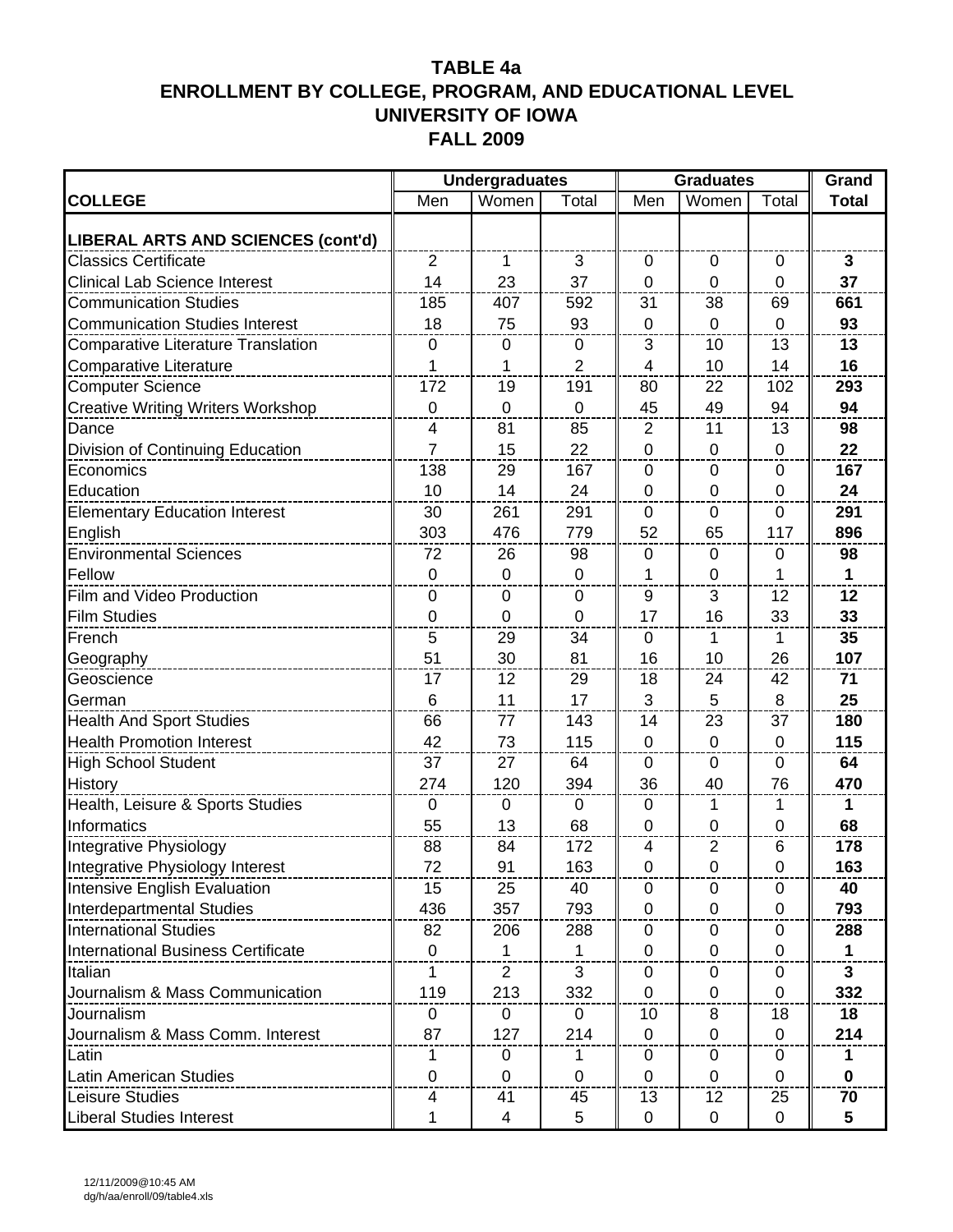|                                       |                | <b>Undergraduates</b> |                | <b>Graduates</b> | Grand          |                |                         |
|---------------------------------------|----------------|-----------------------|----------------|------------------|----------------|----------------|-------------------------|
| <b>COLLEGE</b>                        | Men            | Women                 | Total          | Men              | Women          | Total          | <b>Total</b>            |
| LIBERAL ARTS AND SCIENCES (cont'd)    |                |                       |                |                  |                |                |                         |
| Linguistics                           | 19             | 30                    | 49             | 12               | 9              | 21             | 70                      |
| Literature Science - The Arts         | $\overline{2}$ | $\overline{2}$        | 4              | $\mathbf 0$      | $\mathbf 0$    | $\mathbf 0$    | $\overline{\mathbf{4}}$ |
| <b>Mass Communications</b>            | $\mathbf 0$    | $\boldsymbol{0}$      | $\mathbf 0$    | 9                | $\overline{7}$ | 16             | 16                      |
| <b>Mathematics</b>                    | 85             | 83                    | 168            | 55               | 21             | 76             | 244                     |
| Microbiology                          | 32             | 39                    | 71             | 0                | 0              | 0              | 71                      |
| <b>Museum Studies</b>                 | $\overline{2}$ | 1                     | 3              | $\overline{0}$   | $\mathbf 0$    | $\overline{0}$ | $\mathbf{3}$            |
| <b>Music</b>                          | 94             | 119                   | 213            | 106              | 122            | 228            | 441                     |
| <b>Music Interest</b>                 | $\mathbf 0$    | $\mathbf 0$           | $\mathbf 0$    | $\mathbf 0$      | $\mathbf 0$    | $\mathbf 0$    | $\mathbf 0$             |
| Nondegree Study Abroad                | 2              | 7                     | 9              | 0                | $\Omega$       | 0              | 9                       |
| <b>Nonfiction Writing</b>             | $\mathbf 0$    | $\mathbf 0$           | 0              | 12               | 33             | 45             | 45                      |
| Nonprofit Management                  | 1              | 1                     | $\overline{2}$ | $\mathbf 0$      | $\mathbf 0$    | $\mathbf 0$    | $\mathbf{2}$            |
| Not a Degree Candidate                | 60             | 73                    | 133            | $\overline{0}$   | $\mathbf 0$    | $\mathbf 0$    | 133                     |
| Nuclear Medicine Tech Interest        | 2              | 1                     | 3              | 0                | $\Omega$       | 0              | 3                       |
| <b>Nursing Interest</b>               | 26             | 234                   | 260            | $\mathbf 0$      | $\mathbf 0$    | 0              | 260                     |
| Off Campus Programs                   | 25             | 127                   | 152            | $\mathbf 0$      | $\mathbf 0$    | 0              | 152                     |
| Open Major                            | 628            | 668                   | 1,296          | $\mathbf 0$      | $\mathbf 0$    | $\mathbf 0$    | 1,296                   |
| Performing Arts Entrepreneurship      | $\mathbf 0$    | $\overline{2}$        | $\overline{2}$ | 0                | $\Omega$       | 0              | $\mathbf{2}$            |
| Pharmacy Interest                     | 130            | 176                   | 306            | $\mathbf 0$      | $\mathbf 0$    | 0              | 306                     |
| Phil & Ethics Policy, Law & Economics | $\mathbf 0$    | $\pmb{0}$             | $\mathbf 0$    | 0                | $\mathbf 0$    | 0              | $\mathbf 0$             |
| Philosophy                            | 42             | 9                     | 51             | 22               | 5              | 27             | 78                      |
| Physics                               | 43             | $9\,$                 | 52             | 58               | 11             | 69             | 121                     |
| <b>Political Science</b>              | 321            | 180                   | 501            | 31               | 17             | 48             | 549                     |
| Portuguese                            | 1              | 1                     | $\overline{2}$ | $\boldsymbol{0}$ | $\mathbf 0$    | 0              | $\mathbf{2}$            |
| Pre RN-BSN Program                    | $\overline{0}$ | 6                     | 6              | $\overline{0}$   | $\mathbf 0$    | $\overline{0}$ | 6                       |
| Pre-Chiropractic                      | $\overline{4}$ | 3                     | $\overline{7}$ | $\mathbf 0$      | $\mathbf 0$    | $\mathbf 0$    | $\overline{7}$          |
| Prebusiness                           | 1,093          | 572                   | 1,665          | $\mathbf 0$      | $\mathbf 0$    | $\mathbf 0$    | 1,665                   |
| <b>Pre Dentistry</b>                  | 54             | 63                    | 117            | 0                | $\Omega$       | $\mathbf 0$    | 117                     |
| Pre Law                               | 29             | 23                    | 52             | $\mathbf 0$      | $\mathbf 0$    | $\mathbf 0$    | 52                      |
| <b>Pre Medicine</b>                   | 122            | 163                   | 285            | 0                | $\Omega$       | $\Omega$       | 285                     |
| <b>Pre Mortuary Science</b>           | 1              | 1                     | 2              | O                | $\cup$         | $\cup$         | 2                       |
| Pre Optometry                         | 6              | 8                     | 14             | 0                | 0              | 0              | 14                      |
| Pre Physical Therapy                  | 41             | 58                    | 99             | $\overline{0}$   | $\mathbf 0$    | $\mathbf 0$    | 99                      |
| Pre Physician Assistant Program       | $\overline{7}$ | 20                    | 27             | 0                | $\mathbf 0$    | $\mathbf 0$    | 27                      |
| <b>Pre Podiatry</b>                   | $\overline{c}$ | 0                     | $\overline{2}$ | $\mathbf 0$      | 0              | 0              | $\mathbf{2}$            |
| <b>Pre Veterinary Medicine</b>        | $\overline{2}$ | 10                    | 12             | $\mathbf 0$      | 0              | 0              | 12                      |
| Psychology                            | 321            | 817                   | 1,138          | 30               | 52             | 82             | 1,220                   |
| <b>Radiation Sciences Interest</b>    | 12             | 46                    | 58             | 0                | $\mathbf 0$    | 0              | 58                      |
| Regents Exchange UNI                  | 1              | 0                     | 1              | $\mathbf 0$      | 0              | 0              | $\mathbf 1$             |
| <b>Religious Studies</b>              | 15             | 17                    | 32             | 16               | 15             | 31             | 63                      |
| Russian                               | 9              | 1                     | 10             | $\mathbf 0$      | $\mathbf 0$    | $\mathbf 0$    | 10                      |
| Science Education                     | 20             | 9                     | 29             | 0                | $\mathbf 0$    | $\mathbf 0$    | 29                      |
| Social Work                           | 8              | 71                    | 79             | 31               | 221            | 252            | 331                     |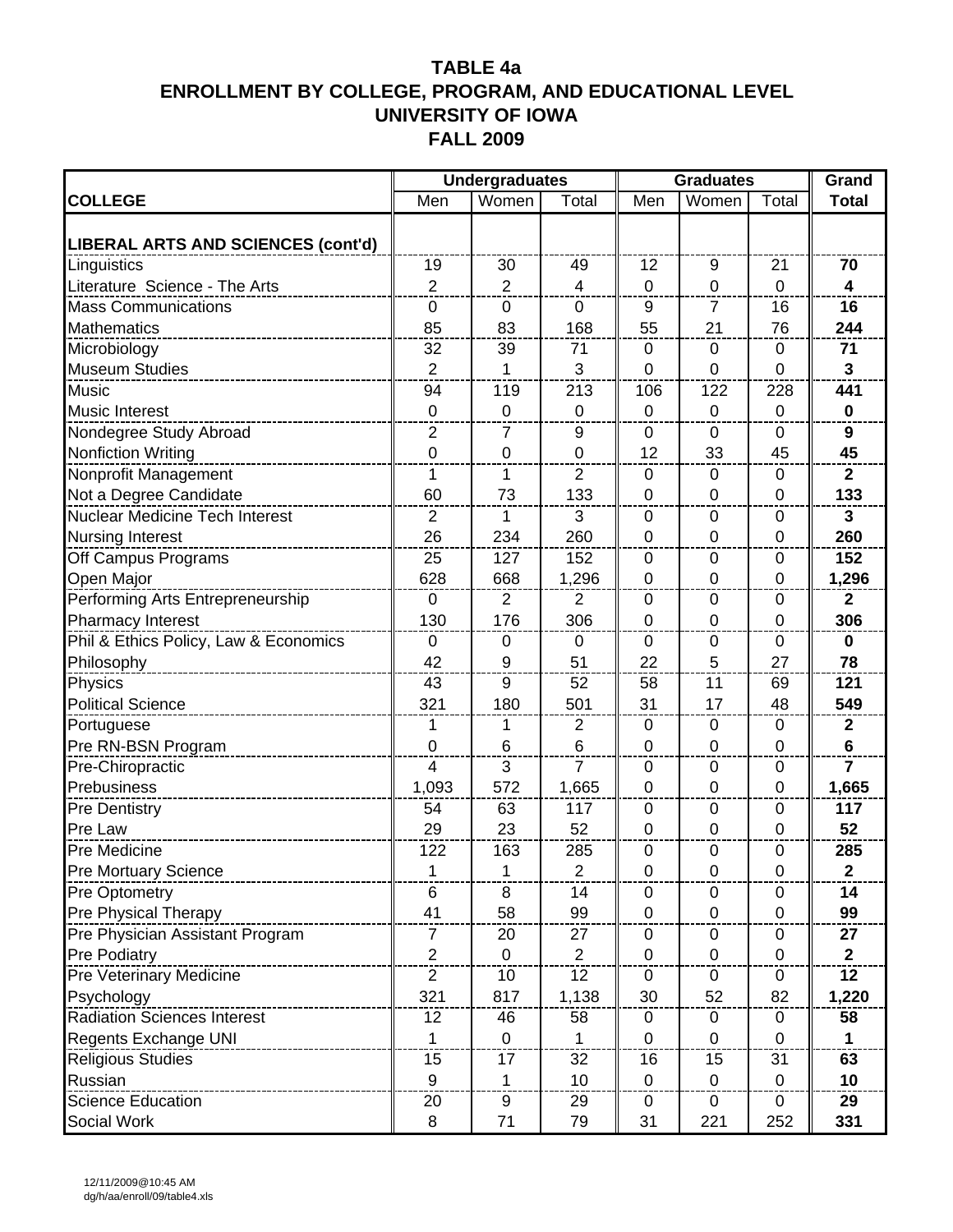|                                         |                          | <b>Undergraduates</b> |             | <b>Graduates</b> | <b>Grand</b>   |             |                 |
|-----------------------------------------|--------------------------|-----------------------|-------------|------------------|----------------|-------------|-----------------|
| <b>COLLEGE</b>                          | Men                      | Women                 | Total       | Men              | Women          | Total       | <b>Total</b>    |
| LIBERAL ARTS AND SCIENCES (cont'd)      |                          |                       |             |                  |                |             |                 |
| Social Work Interest                    | $\overline{5}$           | 61                    | 66          | $\mathbf 0$      | $\mathbf 0$    | $\mathbf 0$ | 66              |
| Sociology                               | 91                       | 108                   | 199         | 18               | 19             | 37          | 236             |
| Spanish                                 | 26                       | 106                   | 132         | 17               | 28             | 45          | 177             |
| Speech And Hearing Science              | 10                       | 200                   | 210         | $\overline{4}$   | 26             | 30          | 240             |
| Speech Pathology Audiology              | $\mathbf 0$              | $\mathbf 0$           | $\mathbf 0$ | 9                | 57             | 66          | 66              |
| <b>Sport Studies Interest</b>           | 44                       | 20                    | 64          | $\mathbf 0$      | 0              | $\mathbf 0$ | 64              |
| <b>Statistics</b>                       | 17                       | 5                     | 22          | 24               | 19             | 43          | 65              |
| Sustainability Program                  | $\mathbf 0$              | 1                     | 1           | $\mathbf 0$      | $\mathbf 0$    | $\mathbf 0$ | $\mathbf 1$     |
| <b>Theatre Arts</b>                     | 60                       | 88                    | 148         | 18               | 28             | 46          | 194             |
| <b>Therapeutic Recreation Interest</b>  | $\overline{\mathcal{L}}$ | 25                    | 29          | $\overline{0}$   | $\mathbf 0$    | $\mathbf 0$ | 29              |
| Visiting Student Foreign                | 3                        | 9                     | 12          | $\Omega$         | $\Omega$       | 0           | 12              |
| <b>Visiting Student USA</b>             | $6\phantom{1}6$          | 9                     | 15          | $\mathbf 0$      | $\mathbf 0$    | $\mathbf 0$ | 15              |
| <b>Women's Studies</b>                  | $\mathbf 0$              | 11                    | 11          | 0                | 6              | 6           | 17              |
| Workshop Student                        | 0                        | 4                     | 4           | $\overline{0}$   | $\mathbf 0$    | $\mathbf 0$ | 4               |
|                                         |                          |                       |             |                  |                |             |                 |
| <b>Total</b>                            | 7,119                    | 8,505                 | 15,624      | 1,038            | 1,283          | 2,321       | 17,945          |
| UNIVERSITY COLLEGE                      |                          |                       |             |                  |                |             |                 |
| <b>Bachelor of Applied Studies</b>      | 22                       | 40                    | 62          | $\mathbf 0$      | 0              | 0           | 62              |
|                                         |                          |                       |             |                  |                |             |                 |
| <b>Total</b>                            | 22                       | 40                    | 62          | $\mathbf 0$      | $\mathbf 0$    | $\bf{0}$    | 62              |
|                                         |                          |                       |             |                  |                |             |                 |
|                                         |                          |                       |             |                  |                |             |                 |
| <b>MEDICINE</b>                         |                          |                       |             |                  |                |             |                 |
| Anatomy And Cell Biology                | $\mathbf 0$              | 0                     | 0           | $\overline{7}$   | $\overline{4}$ | 11          | 11              |
| Biochemistry                            | $\overline{0}$           | 0                     | 0           | 10               | 6              | 16          | 16              |
| Certificate Programs in Medicine        | 17                       | 16                    | 33          | 0                | 0              | 0           | 33              |
| <b>Clinical Laboratory Sciences</b>     | 6                        | 8                     | 14          | $\overline{0}$   | $\Omega$       | $\mathbf 0$ | 14              |
| Dietetic Internship Program             | $\mathbf 0$              | $\mathbf 0$           | $\mathbf 0$ | 1                | 11             | 12          | 12              |
| Free Radical & Radiation Biology        | $\mathbf 0$              | 0                     | 0           | 10               | 5              | 15          | 15              |
| <b>Medical Education Program</b>        | 0                        | 0                     | 0           | З                | 9              | 12          | 12              |
| Microbiology                            | $\mathbf 0$              | $\mathbf 0$           | $\mathbf 0$ | 14               | 20             | 34          | 34              |
| Molecular Physiology Biophysiology      | 0                        | $\boldsymbol{0}$      | $\mathbf 0$ | 8                | 5              | 13          | 13              |
| Nuclear Medicine Technology             | 1                        | 5                     | 6           | $\mathbf 0$      | 0              | 0           | 6               |
| Pathology                               | 0                        | 0                     | 0           | 1                | 3              | 4           | 4               |
| <b>Perfusion Technology</b>             | 3                        | 3                     | 6           | $\mathbf 0$      | $\mathbf 0$    | $\Omega$    | 6               |
| Pharmacology                            | $\pmb{0}$                | $\pmb{0}$             | $\mathbf 0$ | 11               | 8              | 19          | 19              |
| Physical Therapy Rehabilitation Science | $\mathbf 0$              | $\mathbf 0$           | $\mathbf 0$ | 35               | 82             | 117         | 117             |
| <b>Physician Assistant Studies</b>      | 0                        | 0                     | 0           | 20               | 31             | 51          | 51              |
| <b>Radiation Sciences</b>               | 8                        | 54                    | 62          | $\mathbf 0$      | $\mathbf 0$    | $\mathbf 0$ | 62              |
| <b>Radiation Technology</b>             | $\overline{6}$           | 39                    | 45          | 0                | $\mathbf 0$    | $\mathbf 0$ | $\overline{45}$ |
| <b>Translational Biomedicine</b>        | $\pmb{0}$                | $\pmb{0}$             | $\mathbf 0$ | 5                | 8              | 13          | 13              |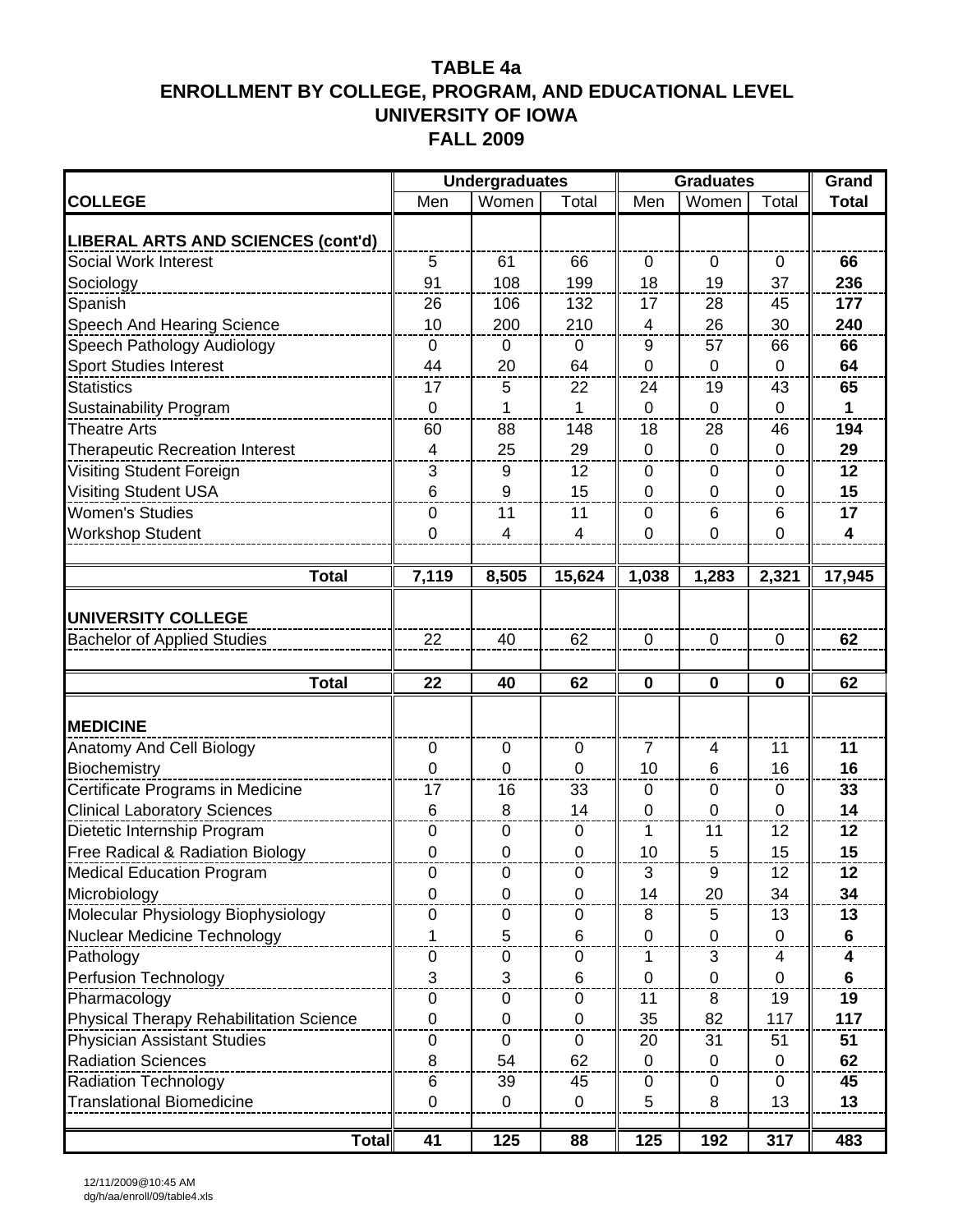|                                                |                               | <b>Undergraduates</b> |                     |                         | <b>Graduates</b> |                 | Grand                   |
|------------------------------------------------|-------------------------------|-----------------------|---------------------|-------------------------|------------------|-----------------|-------------------------|
| <b>COLLEGE</b>                                 | Men                           | Women                 | Total               | Men                     | Women            | Total           | <b>Total</b>            |
|                                                |                               |                       |                     |                         |                  |                 |                         |
| <b>PHARMACY</b>                                |                               |                       |                     |                         |                  |                 |                         |
| Pharmacy                                       | $\Omega$                      | $\overline{0}$        | $\Omega$            | 50                      | 41               | 91              | 91                      |
|                                                |                               |                       |                     |                         |                  |                 |                         |
| <b>Total</b>                                   | $\mathbf 0$                   | 0                     | $\mathbf 0$         | $\overline{50}$         | 41               | 91              | $\overline{91}$         |
| <b>PUBLIC HEALTH</b>                           |                               |                       |                     |                         |                  |                 |                         |
| <b>Biostatistics</b>                           | $\mathbf 0$                   | $\mathbf 0$           | $\mathbf 0$         | 13                      | 24               | 37              | 37                      |
| Clinical Investigation                         | $\mathbf 0$                   | $\mathbf 0$           | $\mathbf 0$         | $\overline{\mathbf{4}}$ | $\overline{4}$   | 8               | 8                       |
| <b>Community and Behavioral Health</b>         | 0                             | 0                     | 0                   | 3                       | 11               | 14              | 14                      |
| Epidemiology                                   | $\Omega$                      | $\mathbf 0$           | 0                   | 14                      | 40               | 54              | 54                      |
| <b>Health Management and Policy</b>            | $\mathbf 0$                   | 0                     | 0                   | 19                      | 28               | 47              | 47                      |
| <b>Health Services and Policy</b>              | $\mathbf 0$                   | $\mathbf 0$           | $\mathbf 0$         | 4                       | 3                | $\overline{7}$  | $\overline{7}$          |
| <b>MPH Program</b>                             | $\mathbf 0$                   | 0                     | 0                   | 31                      | 74               | 105             | 105                     |
| Occupational and Environmental Health          | $\mathbf 0$                   | $\mathbf 0$           | $\mathbf 0$         | 21                      | 10               | 31              | 31                      |
| Preventive Medicine & Environ. Health          | $\mathbf 0$                   | $\mathbf 0$           | 0                   | 1                       | 0                | 1               | 1                       |
| <b>Public Health Certificate</b>               | 0                             | 1                     | 1                   | $\overline{2}$          | 9                | 11              | 12                      |
| <b>Public Health Genetics</b>                  | $\overline{0}$                | $\mathbf 0$           | $\mathbf 0$         | 1                       | 3                | $\overline{4}$  | 4                       |
|                                                |                               |                       |                     |                         |                  |                 |                         |
| Total                                          | $\mathbf 0$                   | $\mathbf{1}$          | 1                   | 113                     | 206              | 319             | 320                     |
| <b>NURSING</b>                                 |                               |                       |                     |                         |                  |                 |                         |
| <b>Nursing</b>                                 | 35                            | 389                   | 424                 | 35                      | 328              | 363             | 787                     |
| <b>Nursing RN</b>                              | 3                             | 42                    | 45                  | 0                       | $\Omega$         | 0               | 45                      |
|                                                | 16                            | 163                   | 179                 | $\overline{0}$          | $\Omega$         | $\Omega$        | 179                     |
| <b>Nursing Special</b>                         |                               |                       |                     |                         |                  |                 |                         |
| <b>Total</b>                                   | $\overline{54}$               | 594                   | 648                 | 35                      | 328              | 363             | 1,011                   |
|                                                |                               |                       |                     |                         |                  |                 |                         |
| <b>GRADUATE COLLEGE (only)</b>                 |                               |                       |                     |                         |                  |                 |                         |
| <b>Applied Mathematics Computer Science</b>    | $\mathbf 0$                   | $\mathbf 0$           | $\mathbf 0$         | $\overline{23}$         | 16               | $\overline{39}$ | 39                      |
| <b>Biosciences</b>                             | $\mathbf 0$                   | $\overline{0}$        | $\mathbf 0$         | 5                       | 8                | 13              | 13                      |
| Exercise Science                               | $\overline{0}$                | $\overline{0}$        | $\overline{0}$      | $\overline{4}$          | $\overline{4}$   | $\overline{8}$  | $\overline{\mathbf{8}}$ |
| French & Francophone World Studies<br>Genetics | $\mathbf 0$<br>$\overline{0}$ | 0<br>$\overline{0}$   | $\overline{0}$<br>ō | 3<br>18                 | 13<br>25         | 16<br>43        | 16<br>43                |
| <b>Graduate Special Student</b>                | $\mathbf 0$                   | 0                     | 0                   | 90                      | 110              | 200             | 200                     |
|                                                |                               |                       |                     |                         |                  |                 |                         |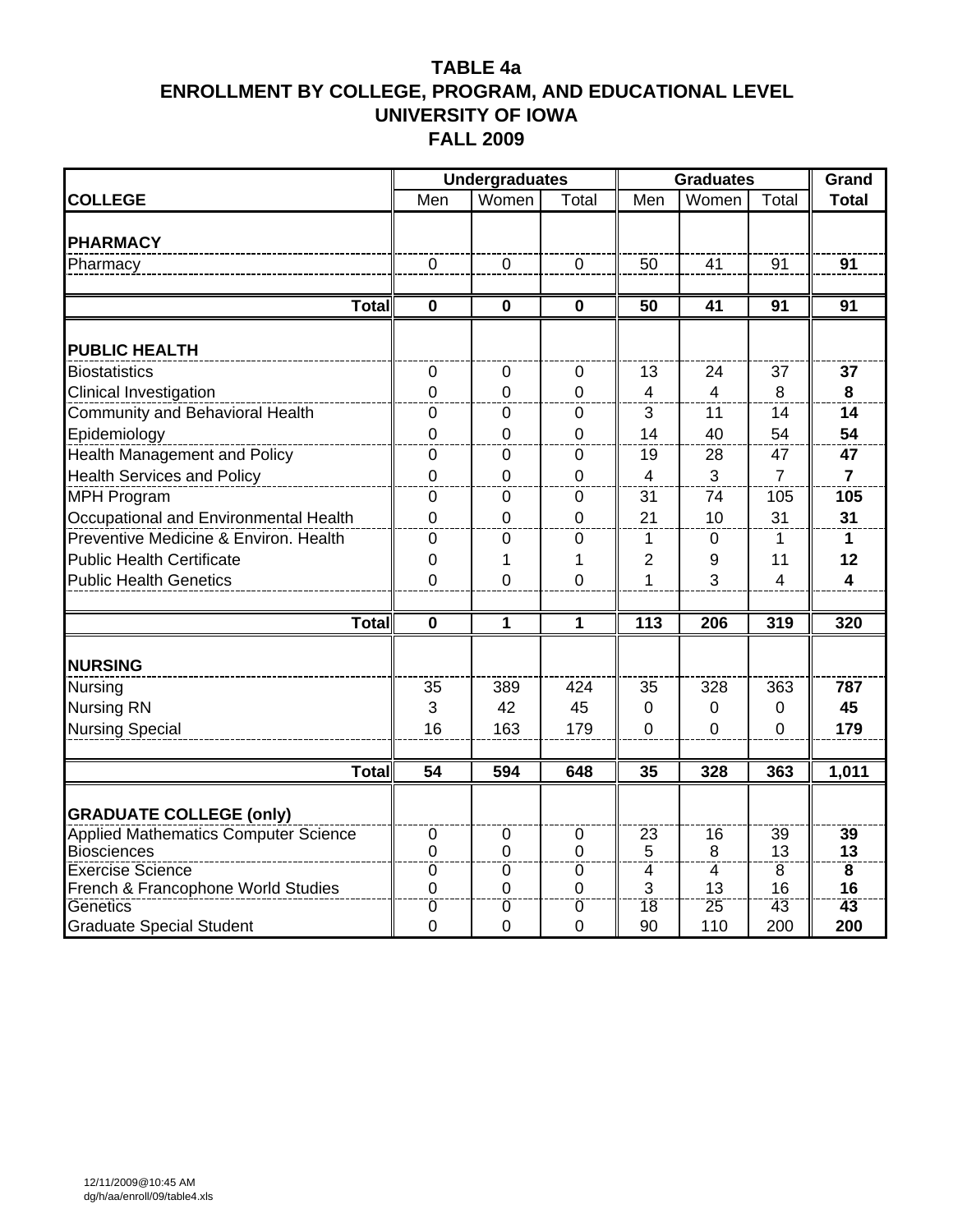|                                    |                | <b>Undergraduates</b> |                | <b>Graduates</b> | Grand          |                |                         |
|------------------------------------|----------------|-----------------------|----------------|------------------|----------------|----------------|-------------------------|
| <b>COLLEGE</b>                     | Men            | Women                 | Total          | Men              | Women          | Total          | <b>Total</b>            |
| <b>GRADUATE COLLEGE (cont'd)</b>   |                |                       |                |                  |                |                |                         |
| Human Toxicology                   | $\mathbf 0$    | $\pmb{0}$             | 0              | 9                | 8              | 17             | 17                      |
| Immunology                         | $\overline{0}$ | $\mathbf 0$           | $\mathbf 0$    | 14               | 14             | 28             | 28                      |
| Informatics                        | 0              | 0                     | $\mathbf 0$    | 10               | 6              | 16             | 16                      |
| Interdisciplinary Studies Master's | 0              | 0                     | $\mathbf 0$    | $\overline{2}$   | 3              | 5              | 5                       |
| Interdisciplinary Studies PhD      | $\mathbf 0$    | $\Omega$              | $\Omega$       | 7                | 3              | 10             | $\overline{10}$         |
| Latin                              | $\mathbf 0$    | $\mathbf 0$           | $\mathbf 0$    | $\mathbf 0$      | 1              | 1              | $\mathbf 1$             |
| <b>Library Information Science</b> | 0              | 0                     | $\mathbf 0$    | 13               | 99             | 112            | 112                     |
| Molecular and Cellular Biology     | $\overline{0}$ | 0                     | $\mathbf 0$    | 25               | 16             | 41             | 41                      |
| Neuroscience                       | 0              | 0                     | $\Omega$       | 20               | 17             | 37             | 37                      |
| Not a Degree Candidate             | $\mathbf 0$    | 0                     | $\mathbf 0$    | $\overline{2}$   | $\,6\,$        | 8              | 8                       |
| Off Campus Program                 | 0              | 0                     | $\mathbf 0$    | 18               | 52             | 70             | 70                      |
| Post-Doctoral                      | 0              | 0                     | $\overline{0}$ | 195              | 127            | 322            | 322                     |
| Second Language Acquisition        | $\mathbf 0$    | $\overline{0}$        | $\Omega$       | $\overline{2}$   | 25             | 27             | 27                      |
| <b>Urban Regional Planning</b>     | 0              | 0                     | 0              | 28               | 28             | 56             | 56                      |
| <b>Workshop Student</b>            | 0              | $\mathbf 0$           | $\mathbf 0$    | $\overline{0}$   | $\overline{4}$ | $\overline{4}$ | $\overline{\mathbf{4}}$ |
|                                    |                |                       |                |                  |                |                |                         |
| <b>Total</b>                       | $\mathbf 0$    | $\mathbf 0$           | $\mathbf 0$    | 488              | 585            | 1,073          | 1,073                   |
|                                    |                |                       |                |                  |                |                |                         |
| <b>PROFESSIONAL</b>                |                |                       |                |                  |                |                |                         |
| Tippie School Of Management        | $\mathbf 0$    | $\mathbf 0$           | $\mathbf 0$    | 675              | 333            | 1,008          | 1,008                   |
|                                    |                |                       |                |                  |                |                |                         |
| Dentistry                          | $\overline{0}$ | $\overline{0}$        | $\mathbf 0$    | 202              | 136            | 338            | 338                     |
|                                    | $\mathbf 0$    | $\mathbf 0$           | $\mathbf 0$    | 331              | 271            | 602            | 602                     |
| Law                                |                |                       |                |                  |                |                |                         |
| Medicine                           | $\mathbf 0$    | $\mathbf 0$           | $\overline{0}$ | 926              | 719            | 1,645          | 1,645                   |
|                                    |                |                       |                |                  |                |                |                         |
| Pharmacy                           | $\mathbf 0$    | $\mathbf 0$           | $\mathbf 0$    | 160              | 281            | 441            | 441                     |
|                                    |                |                       |                |                  |                |                |                         |
|                                    |                |                       |                |                  |                |                |                         |
| <b>Total</b>                       | $\pmb{0}$      | 0                     | $\pmb{0}$      | 2,294            | 1,740          | 4,034          | 4,034                   |
|                                    |                |                       |                |                  |                |                |                         |
| UNDERGRADUATE TOTAL                | 9,934          | 10,640                | 20,574         |                  |                |                | 20,574                  |
|                                    |                |                       |                |                  |                |                |                         |
| <b>GRADUATE TOTAL</b>              |                |                       |                | 2,427            | 3,293          | 5,720          | 5,720                   |
|                                    |                |                       |                |                  |                |                |                         |
| PROFESSIONAL TOTAL                 |                |                       |                | 2,294            | 1,740          | 4,034          | 4,034                   |
|                                    |                |                       |                |                  |                |                |                         |
| <b>UNIVERSITY TOTAL</b>            | 9,934          | 10,640                | 20,574         | 4,721            | 5,033          | 9,754          | 30,328                  |

\*MBA students are counted as Professional school students.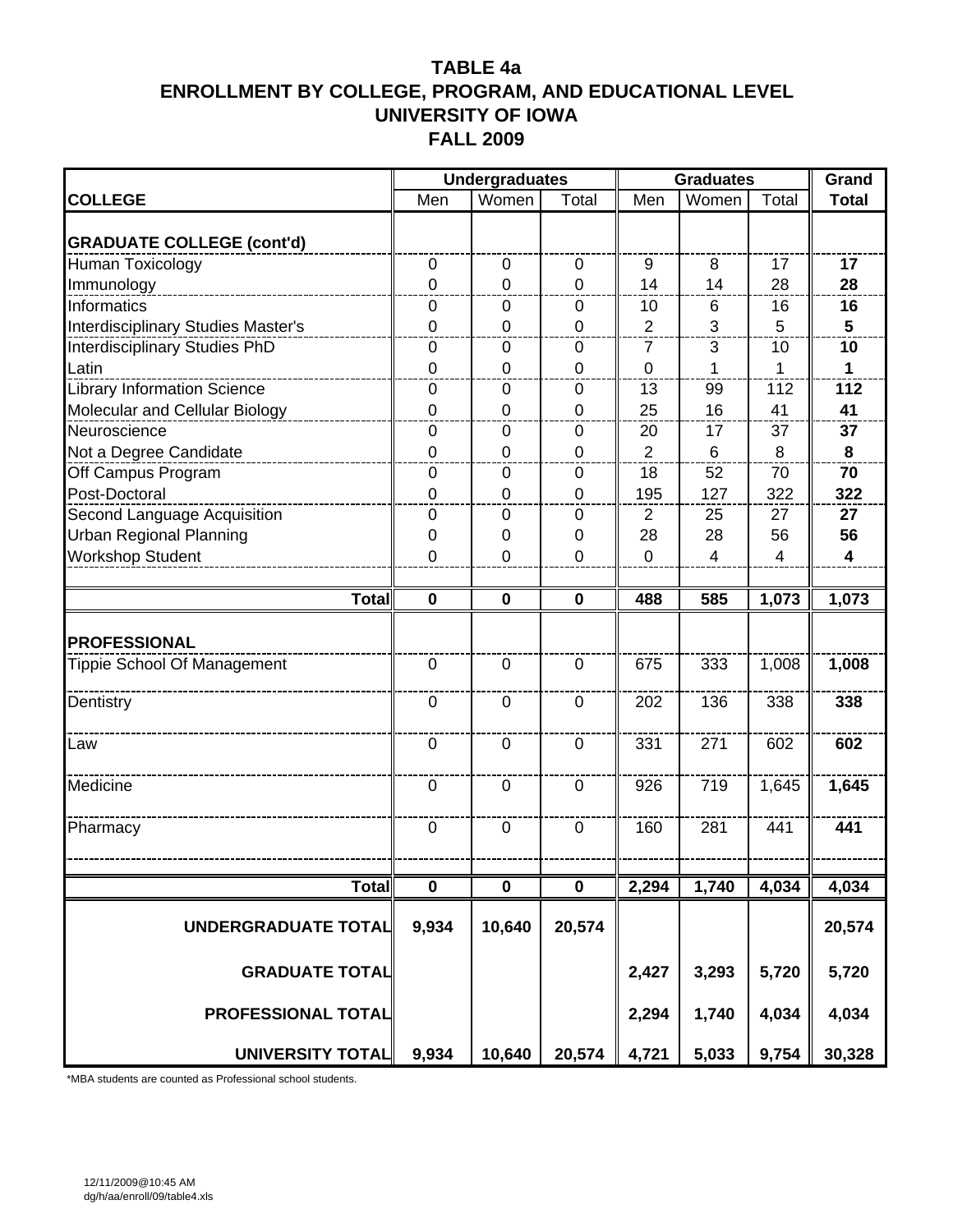#### **TABLE 4a-1**

#### **HEADCOUNT ENROLLMENT BY RACE/ETHNICITY OF STUDENTSFORMALLY ADMITTED INTO PROFESSIONAL EDUCATION UNIVERSITY OF IOWA**

#### **FALL 2009**

|                                                   |                               | 1                             | $\overline{2}$ |                             |                            | 3                          |                         | $\overline{4}$               |                               | 5                                      |                     | 6                             |                           | $\overline{7}$               |                            | 8                       |                              | 9                             |                                        | Total                      | <b>GRAND</b> |
|---------------------------------------------------|-------------------------------|-------------------------------|----------------|-----------------------------|----------------------------|----------------------------|-------------------------|------------------------------|-------------------------------|----------------------------------------|---------------------|-------------------------------|---------------------------|------------------------------|----------------------------|-------------------------|------------------------------|-------------------------------|----------------------------------------|----------------------------|--------------|
| Program                                           | M                             | F                             | M              | F                           | M                          | F                          | M                       | F                            | M                             | F                                      | M                   | F                             | M                         | F                            | M                          | F                       | M                            | F                             | M                                      | F                          | <b>TOTAL</b> |
| <b>Elementary Education</b>                       | $\mathbf 0$                   | 6                             | 0              | $\mathbf{0}$                | 1                          | $\overline{2}$             | 0                       | $\overline{4}$               | $\Omega$                      | $\mathbf 0$                            | 35                  | 286                           | 1                         |                              | 0                          | 5                       | 0                            | $\overline{0}$                | 37                                     | 304                        | 341          |
| <b>TOTAL</b>                                      | $\mathbf 0$                   | $\mathbf 0$                   | $\mathbf 0$    | $\mathbf 0$                 | $\bf{0}$                   | $\mathbf 0$                | $\mathbf 0$             | $\mathbf 0$                  | $\mathbf 0$                   | $\mathbf 0$                            | 0                   | $\mathbf 0$                   | $\mathbf 0$               | $\mathbf 0$                  | $\bf{0}$                   | $\mathbf 0$             | $\mathbf 0$                  | $\mathbf 0$                   | $\mathbf 0$                            | 304                        | 304          |
| <b>Secondary Educ.</b><br>Anthropology<br>Art     | 0<br>1                        | 0<br>0                        | $\Omega$<br>0  | $\Omega$<br>0               | 0<br>0                     | 0<br>0                     | $\Omega$<br>0           | $\mathbf 0$<br>$\mathbf 0$   | 0<br>0                        | 0<br>0                                 | 0<br>5              | 16                            | 0<br>0                    | 0<br>0                       | $\mathbf 0$<br>0           | 0<br>$\overline{c}$     | $\mathbf 0$<br>0             | $\mathbf 0$<br>0              | 0<br>6                                 | 18                         | 24           |
| <b>Classical Languages</b><br><b>Comm Studies</b> | 0<br>$\mathbf 0$              | $\mathbf{1}$<br>$\mathbf 0$   | 0<br>0         | $\mathbf 0$<br>0            | 0<br>$\mathbf 0$           | $\mathbf 0$<br>$\mathbf 0$ | 0<br>$\mathbf 0$        | $\mathbf 0$<br>$\mathbf 0$   | $\mathbf 0$<br>$\mathbf 0$    | $\mathbf 0$<br>$\mathbf 0$             | $\Omega$<br>0       | 0                             | 0<br>0                    | $\mathbf 0$<br>0             | 0<br>$\mathbf 0$           | 0<br>$\mathbf 0$        | 0<br>$\mathbf 0$             | $\mathbf 0$<br>$\mathbf 0$    | $\mathbf 0$<br>$\mathbf 0$             |                            |              |
| English<br>Geography                              | $\mathbf 0$<br>$\mathbf 0$    | $\overline{2}$<br>$\mathbf 0$ | 0<br>0         | 0<br>0                      | 0<br>$\mathbf 0$           | 1<br>$\mathbf 0$           | $\Omega$<br>0           | $\mathbf 0$<br>$\mathbf 0$   | $\overline{0}$<br>$\mathbf 0$ | $\mathbf 0$<br>$\mathbf 0$             | $\overline{7}$<br>1 | 20<br>$\mathbf 0$             | -1<br>$\mathbf 0$         | $\mathbf 0$<br>$\mathbf 0$   | -1<br>0                    | 0<br>$\mathbf 0$        | $\mathbf 0$<br>$\mathbf 0$   | $\overline{0}$<br>$\mathbf 0$ | 9<br>$\overline{1}$                    | 23<br>$\Omega$             | 32<br>1      |
| History<br>Journ & Mass Comm                      | $\Omega$<br>$\mathbf 0$       | 1<br>$\mathbf 0$              | $\Omega$<br>0  | $\Omega$<br>0               | 0<br>$\mathbf 0$           | 0<br>$\mathbf 0$           | $\Omega$<br>0           | 0<br>$\mathbf 0$             | 0<br>0                        | 0<br>$\mathbf 0$                       | 19<br>1             | 11<br>$\mathbf 0$             | 0<br>$\mathbf 0$          | $\mathbf 0$<br>$\mathbf 0$   | 0<br>$\mathbf 0$           | 0<br>$\mathbf 0$        | 0<br>0                       | $\Omega$<br>$\mathbf 0$       | 19<br>1                                | 12<br>$\Omega$             | 31<br>1      |
| Mathematics<br><b>Music</b>                       | 1<br>0                        | $\mathbf{1}$<br>$\mathbf 0$   | 0<br>0         | $\Omega$<br>$\Omega$        | $\Omega$<br>$\overline{2}$ | $\mathbf 0$<br>$\mathbf 0$ | $\Omega$<br>$\mathbf 0$ | $\mathbf 0$<br>$\mathbf 0$   | $\Omega$<br>$\mathbf 0$       | $\mathbf 0$<br>$\mathbf 0$             | 9<br>14             | 14<br>15                      | $\Omega$<br>0             | $\mathbf 0$<br>$\mathbf 0$   | 0<br>$\mathbf 0$           | 1                       | $\mathbf 0$<br>$\mathbf 0$   | $\mathbf 0$<br>$\mathbf 0$    | 10<br>16                               | 16<br>16                   | 26<br>32     |
| <b>Political Science</b><br>Psychology            | $\overline{0}$<br>$\mathbf 0$ | $\mathbf 0$<br>$\mathbf 0$    | 0<br>$\Omega$  | $\mathbf 0$<br>$\mathbf{0}$ | $\mathbf 0$<br>$\mathbf 0$ | $\mathbf 0$<br>$\Omega$    | $\mathbf 0$<br>$\Omega$ | $\mathbf 0$<br>$\mathbf 0$   | $\mathbf 0$<br>$\Omega$       | $\mathbf 0$<br>$\mathbf 0$             | $\overline{2}$<br>1 | $\overline{2}$<br>$\mathbf 0$ | 0<br>$\Omega$             | $\mathbf 0$<br>$\mathbf 0$   | $\overline{0}$<br>$\Omega$ | $\mathbf 0$<br>$\Omega$ | $\pmb{0}$<br>$\mathbf 0$     | $\mathbf 0$<br>$\mathbf 0$    | $\overline{2}$<br>$\blacktriangleleft$ | $\overline{2}$<br>$\Omega$ | 4<br>1       |
| <b>Science Education</b><br>Sociology<br>Spanish  | 0<br>0<br>$\Omega$            | $\mathbf 0$<br>0<br>$\Omega$  | 0<br>0<br>0    | 0<br>0<br>$\Omega$          | 0<br>0<br>$\Omega$         | 0<br>0<br>$\Omega$         | 0<br>0<br>$\Omega$      | 0<br>$\mathbf 0$<br>$\Omega$ | 0<br>0<br>$\Omega$            | $\mathbf 0$<br>$\mathbf 0$<br>$\Omega$ | 3<br>1<br>1         | 7<br>6                        | 0<br>$\Omega$<br>$\Omega$ | $\mathbf 0$<br>0<br>$\Omega$ | 0<br>1                     | 0<br>0<br>1             | $\mathbf 0$<br>0<br>$\Omega$ | $\mathbf 0$<br>0<br>$\Omega$  | 4<br>1<br>2                            | 7<br>$\overline{7}$        | 11<br>2<br>9 |
| <b>TOTAL</b>                                      | $\overline{2}$                | 5                             | 0              | $\mathbf 0$                 | $\overline{2}$             | 1                          | $\mathbf 0$             | $\mathbf 0$                  | 0                             | $\pmb{0}$                              | 64                  | 93                            | 1                         | $\mathbf 0$                  | 3                          | 5                       | $\mathbf 0$                  | $\mathbf 0$                   | 72                                     | 104                        | 176          |
|                                                   |                               |                               |                |                             |                            | 4                          |                         |                              |                               |                                        |                     |                               |                           |                              |                            |                         |                              |                               |                                        |                            |              |
| <b>GRAND TOTAL</b>                                | $\mathbf 2$                   | 5                             | 0              | 0                           | $\mathbf{2}$               |                            | 0                       | 0                            | 0                             | 0                                      | 64                  | 93                            | 1                         | $\mathbf 0$                  | 3                          | 5                       | 0                            | $\mathbf 0$                   | 72                                     | 408                        | 480          |

1-Hispanic; 2-American Indian or Alaska Native; 3-Asian; 4-Black or African-American; 5-Native Hawaiian or Other Pacific Islander; 6-White; 7-Two or more races; 8-R/E Unknown;

9-Nonresident Alien/International

12/11/2009@10:45 AMdg/h/aa/enroll/09/table4-1.xls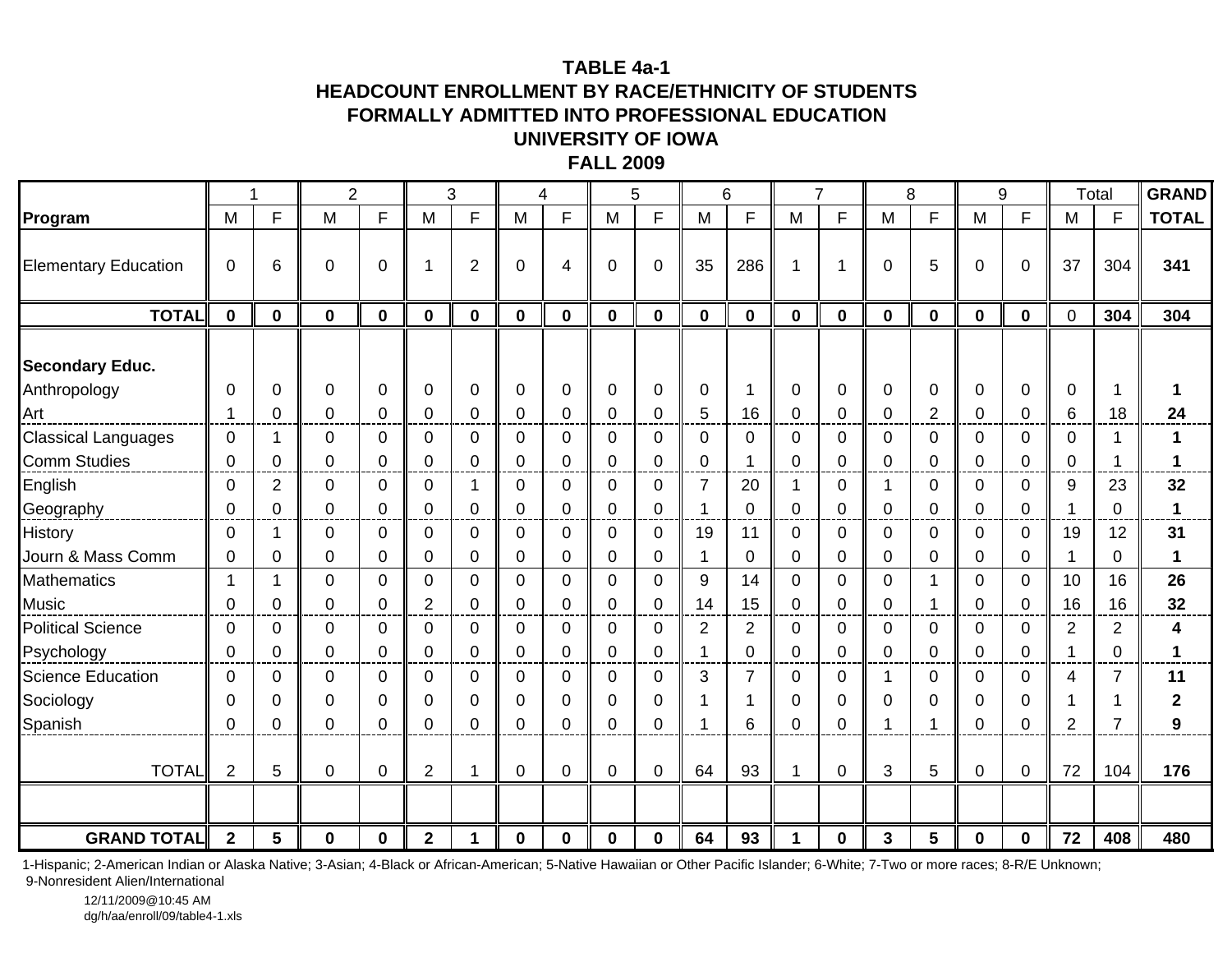|                                          |                  | <b>Undergraduates</b> |                | <b>Graduates</b> | Grand          |                  |              |
|------------------------------------------|------------------|-----------------------|----------------|------------------|----------------|------------------|--------------|
| <b>COLLEGE</b>                           | Men              | Women                 | Total          | Men              | Women          | Total            | <b>Total</b> |
|                                          |                  |                       |                |                  |                |                  |              |
| <b>AGRICULTURE &amp; LIFE SCIENCES</b>   |                  |                       |                |                  |                |                  |              |
| Agriculture - Special**                  | 22               | 22                    | 44             |                  |                | 0                | 44           |
| Agriculture - Undeclared**               | $\overline{0}$   | $\overline{0}$        | $\mathbf 0$    |                  |                | 0                | $\mathbf 0$  |
| Agricultural & Biosystems Engineering*   |                  |                       | $\mathbf 0$    | 20               | 5              | 25               | 25           |
| Agricultural Biochemistry**              | 12               | 8                     | 20             |                  |                | $\boldsymbol{0}$ | 20           |
| Agricultural Business**                  | 239              | 88                    | 327            |                  |                | $\mathbf 0$      | 327          |
| Agricultural & Life Sciences Education** | 43               | 60                    | 103            |                  |                | $\mathbf 0$      | 103          |
| Agricultural Education and Studies*      |                  |                       | $\mathbf 0$    | 15               | 17             | 32               | 32           |
| Agricultural Exploration**               | 17               | 15                    | 32             |                  |                | $\boldsymbol{0}$ | 32           |
| Agricultural Studies**                   | 210              | 32                    | 242            |                  |                | $\mathbf 0$      | 242          |
| Agricultural Systems Technology**        | 121              | 5                     | 126            |                  |                | $\overline{0}$   | 126          |
| Agronomy                                 | 145              | 38                    | 183            | 147              | 58             | 205              | 388          |
| Animal Ecology                           | 147              | 148                   | 295            |                  |                | $\mathbf 0$      | 295          |
| <b>Animal Science</b>                    | 187              | 518                   | 705            | 50               | 42             | 92               | 797          |
| Biochem., Biophys. & Molecular Biology*  |                  |                       | 0              | 29               | 14             | 43               | 43           |
| Biology (AG)**                           | 68               | 118                   | 186            |                  |                | $\boldsymbol{0}$ | 186          |
| Culinary Science (AG)**                  | 1                | 5                     | 6              |                  |                | 0                | 6            |
| Dairy Science**                          | 23               | 43                    | 66             |                  |                | 0                | 66           |
| Diet and Exercise (AG)**                 | $\mathbf 0$      | $\mathbf 0$           | $\mathbf 0$    |                  |                | $\mathbf 0$      | $\mathbf 0$  |
| Dietetics**                              | 1                | 20                    | 21             |                  |                | 0                | 21           |
| Ecology, Evolution & Organismal Biol.*   |                  |                       | 0              | 12               | 8              | 20               | 20           |
| Economics*                               |                  |                       | $\overline{0}$ | 27               | 16             | 43               | 43           |
| Entomology                               | 6                | 4                     | 10             | 18               | 14             | 32               | 42           |
| Environmental Science (AG)**             | 33               | 24                    | 57             |                  |                | $\boldsymbol{0}$ | 57           |
| Food Science**                           | 12               | 22                    | 34             |                  |                | $\overline{0}$   | 34           |
| Food Science and Human Nutrition*        |                  |                       | $\mathbf 0$    | 10               | 12             | 22               | 22           |
| Forestry                                 | 61               | 17                    | 78             |                  |                | $\pmb{0}$        | 78           |
| <b>General Preveterinary Medicine**</b>  | 13               | 39                    | 52             |                  |                | $\pmb{0}$        | 52           |
| Genetics**                               | 10               | 29                    | 39             |                  |                | $\mathbf 0$      | 39           |
| Genetics, Development and Cell Biol*     |                  |                       | 0              | 12               | 15             | 27               | 27           |
| Global Resource Systems**                | 6                | 8                     | 14             |                  |                | 0                | 14           |
| Horticulture                             | 114              | 43                    | 157            | 15               | 10             | 25               | 182          |
| Industrial Technology**                  | 161              | 11                    | 172            |                  |                | $\mathbf 0$      | 172          |
| <b>Insect Science</b>                    | 1                | 1                     | 2              |                  |                | 0                | $\mathbf{2}$ |
| Microbiology                             | 25               | 55                    | 80             | 3                | $\overline{4}$ | $\overline{7}$   | 87           |
| Nutritional Science**                    | $\mathbf 0$      | 6                     | 6              |                  |                | $\boldsymbol{0}$ | 6            |
| Natural Resource Ecology and Mgmt*       |                  |                       | 0              | 28               | 16             | 44               | 44           |
| Plant Health and Protection**            | $\boldsymbol{0}$ | 1                     | 1              |                  |                | 0                | 1            |
| Plant Pathology*                         |                  |                       | 0              | 26               | 27             | 53               | 53           |

\* Graduate program only.

\*\*Undergraduate program only.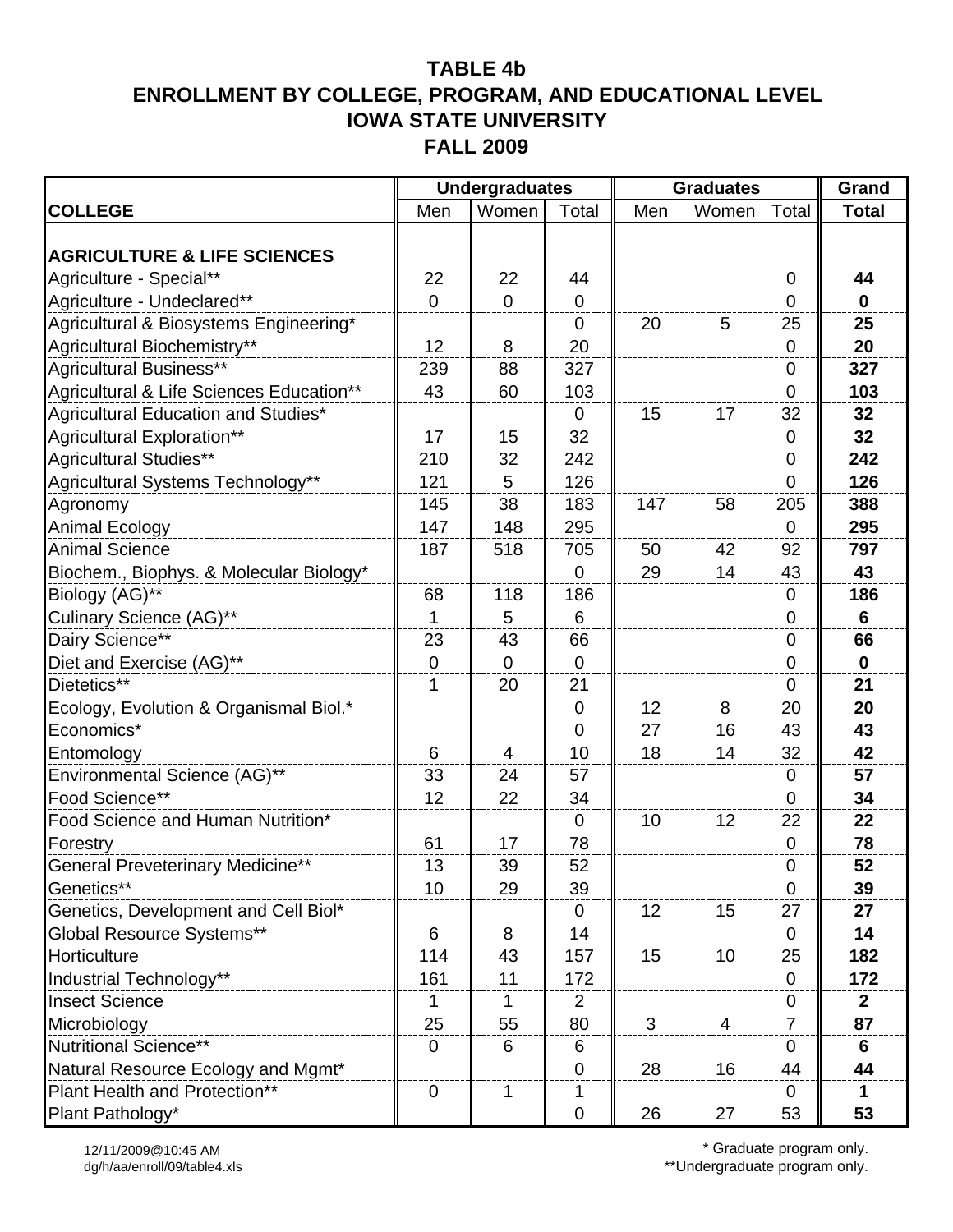|                                          |                | <b>Undergraduates</b> |                  |                | <b>Graduates</b> |                | Grand        |
|------------------------------------------|----------------|-----------------------|------------------|----------------|------------------|----------------|--------------|
| <b>COLLEGE</b>                           | Men            | Women                 | Total            | Men            | Women            | Total          | <b>Total</b> |
|                                          |                |                       |                  |                |                  |                |              |
| <b>AGRICULTURE (cont'd)</b>              |                |                       |                  |                |                  |                |              |
| Pre Diet & Exercise (AG)**               | $\mathbf 0$    | $\overline{2}$        | $\overline{2}$   |                |                  | $\mathbf 0$    | $\mathbf{2}$ |
| Professional Agriculture*                |                |                       | $\overline{0}$   | $\overline{7}$ | 11               | 18             | 18           |
| Public Service & Admin. in Agriculture** | 6              | 15                    | 21               |                |                  | 0              | 21           |
| Sociology*                               |                |                       | $\mathbf 0$      | 7              | 11               | 18             | 18           |
| Zoology**                                | $\mathbf{1}$   | $\mathbf 0$           | 1                |                |                  | $\overline{0}$ | 1            |
|                                          |                |                       |                  |                |                  |                |              |
| <b>Total</b>                             | 1,685          | 1,397                 | 3,082            | 426            | 280              | 706            | 3,788        |
|                                          |                |                       |                  |                |                  |                |              |
| <b>BUSINESS</b>                          |                |                       |                  |                |                  |                |              |
| <b>Business - Special**</b>              | 11             | 8                     | 19               |                |                  | $\mathbf 0$    | 19           |
| Business - Undeclared**                  | 21             | 14                    | 35               |                |                  | $\overline{0}$ | 35           |
| Accounting                               | 198            | 195                   | 393              | 21             | 33               | 54             | 447          |
| <b>Business Administration*</b>          |                |                       | $\boldsymbol{0}$ | 132            | 67               | 199            | 199          |
| <b>Business Economics**</b>              | $\overline{7}$ | $\overline{4}$        | 11               |                |                  | $\mathbf 0$    | 11           |
| Finance**                                | 270            | 103                   | 373              |                |                  | 0              | 373          |
| Logistics & Supply Chain Mgmt**          | 95             | 21                    | 116              |                |                  | 0              | 116          |
| Logistics, Operations and MIS*           |                |                       | $\boldsymbol{0}$ | 19             | 8                | 27             | 27           |
| Management**                             | 162            | 87                    | 249              |                |                  | 0              | 249          |
| Management Information Systems**         | 183            | 28                    | 211              |                |                  | $\mathbf 0$    | 211          |
| Marketing**                              | 178            | 208                   | 386              |                |                  | 0              | 386          |
| Operations & Supply Chain Mgmt**         | 36             | 24                    | 60               |                |                  | 0              | 60           |
| Pre-Business**                           | 1,043          | 574                   | 1,617            |                |                  | $\mathbf 0$    | 1,617        |
|                                          |                |                       |                  |                |                  |                |              |
| <b>Total</b>                             | 2,204          | 1,266                 | 3,470            | 172            | 108              | 280            | 3,750        |
|                                          |                |                       |                  |                |                  |                |              |
| <b>DESIGN</b>                            |                |                       |                  |                |                  |                |              |
| Design - Special**                       | $\overline{2}$ | 6                     | 8                |                |                  | $\Omega$       | 8            |
| Design - Undeclared**                    | 18             | 38                    | 56               |                |                  | $\mathbf 0$    | 56           |
| Architecture*                            | 177            | 105                   | 282              | 29             | 23               | 52             | 334          |
| Architecture - Professional Degree**     |                |                       | $\overline{0}$   |                |                  | $\Omega$       | $\mathbf 0$  |
| Art and Design                           | 80             | 193                   | 273              | 12             | 40               | 52             | 325          |
| Art and Design - B.A.**                  | 18             | 37                    | 55               |                |                  | 0              | 55           |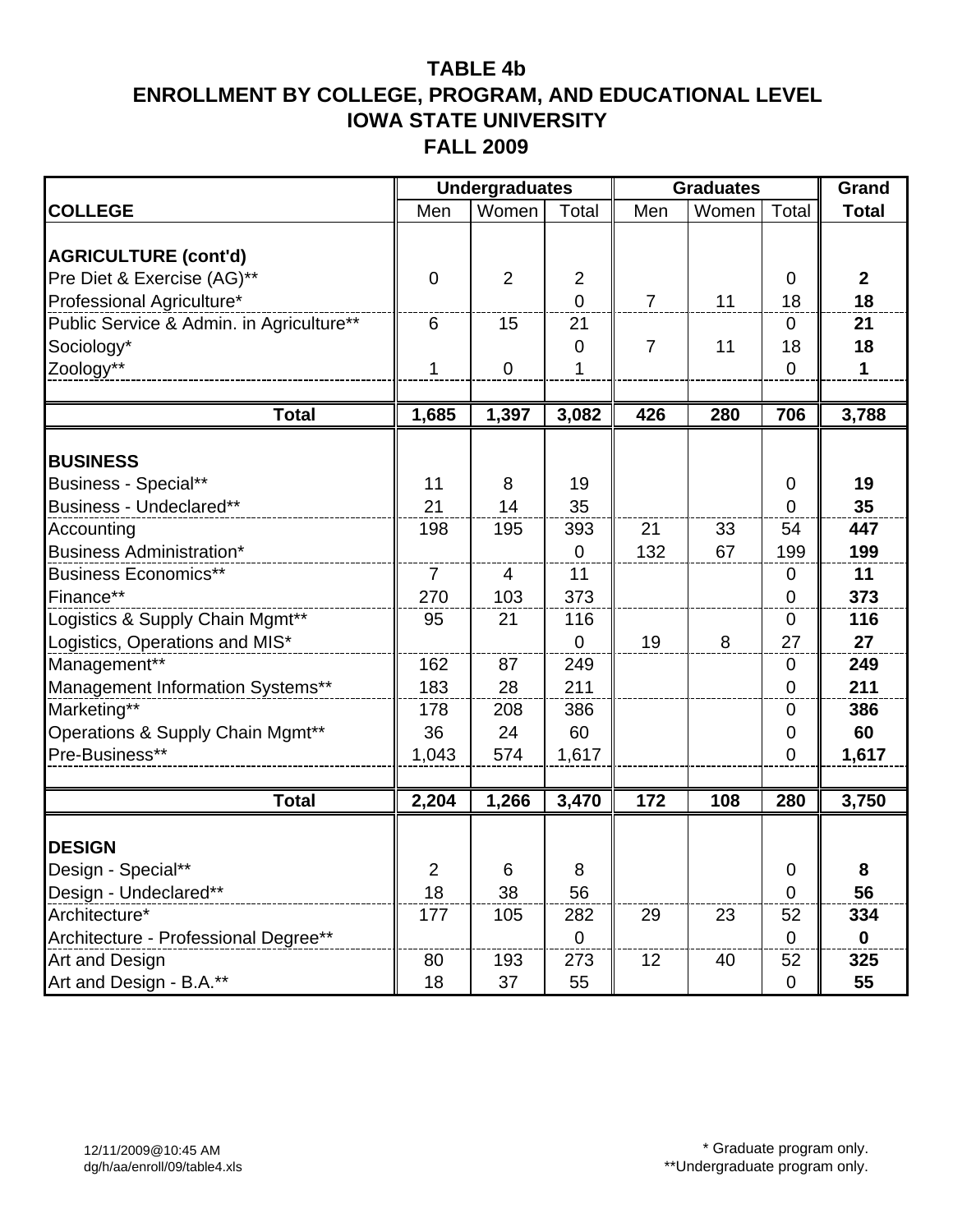|                                           |                | <b>Undergraduates</b> |             |                | <b>Graduates</b> |                | Grand        |
|-------------------------------------------|----------------|-----------------------|-------------|----------------|------------------|----------------|--------------|
| <b>COLLEGE</b>                            | Men            | Women                 | Total       | Men            | Women            | Total          | <b>Total</b> |
|                                           |                |                       |             |                |                  |                |              |
| <b>DESIGN (cont'd)</b>                    |                |                       |             |                |                  |                |              |
| Art and Design - B.F.A.**                 | $\overline{2}$ | 1                     | 3           |                |                  | $\mathbf 0$    | $\mathbf{3}$ |
| Community and Regional Planning           | 70             | 27                    | 97          | 16             | 17               | 33             | 130          |
| Graphic Design**                          | 59             | 142                   | 201         |                |                  | $\mathbf 0$    | 201          |
| Integrated Studio Arts**                  | 90             | 84                    | 174         |                |                  | $\mathbf 0$    | 174          |
| Interior Design**                         | 14             | 116                   | 130         |                |                  | $\mathbf 0$    | 130          |
| Landscape Architecture                    | 89             | 47                    | 136         | $\overline{2}$ | 5                | $\overline{7}$ | 143          |
| Pre-Architecture**                        | 195            | 104                   | 299         |                |                  | $\mathbf 0$    | 299          |
| Pre-Community and Regional Planning**     | 6              | 4                     | 10          |                |                  | $\mathbf 0$    | 10           |
| Pre-Landscape Architecture**              | 27             | 11                    | 38          |                |                  | $\mathbf 0$    | 38           |
|                                           |                |                       |             |                |                  |                |              |
| <b>Total</b>                              | 847            | 915                   | 1,762       | 59             | 85               | 144            | 1,906        |
|                                           |                |                       |             |                |                  |                |              |
| <b>ENGINEERING</b>                        |                |                       |             |                |                  |                |              |
| Engineering - Special**                   | 26             | $\overline{7}$        | 33          |                |                  | 0              | 33           |
| Engineering - Undeclared**                | 329            | 89                    | 418         |                |                  | $\mathbf 0$    | 418          |
| Aerospace Engineering                     | 510            | 63                    | 573         |                |                  | 0              | 573          |
| Agricultural and Biosystems Engineering*  |                |                       | $\mathbf 0$ | 42             | 25               | 67             | 67           |
| Agricultural Engineering**                | 166            | 22                    | 188         | 48             | 8                | 56             | 244          |
| Biological Systems Engineering**          | $\overline{7}$ | $\overline{7}$        | 14          |                |                  | $\Omega$       | 14           |
| Chemical & Biological Engineering*        |                |                       | $\mathbf 0$ | 44             | 20               | 64             | 64           |
| Chemical Engineering                      | 274            | 159                   | 433         |                | Moved to C B E   |                | 433          |
| Civil, Construction & Environmental Engr* |                |                       | $\mathbf 0$ | 91             | 27               | 118            | 118          |
| Civil Engineering**                       | 486            | 106                   | 592         |                |                  |                | 592          |
| Computer Engineering**                    | 396            | 28                    | 424         |                |                  | $\mathbf 0$    | 424          |
| Construction Engineering**                | 346            | 46                    | 392         |                |                  | 0              | 392          |
| <b>Electrical Engineering**</b>           | 368            | 34                    | 402         | 275            | 55               | 330            | 732          |
| Electrical and Computer Engineering*      |                |                       | 0           |                |                  | 0              | $\pmb{0}$    |
| Industrial & Manufacturing Systems Eng.*  |                |                       | $\mathbf 0$ | 48             | 15               | 63             | 63           |
| Industrial Engineering**                  | 158            | 62                    | 220         |                |                  | $\mathbf 0$    | 220          |
| Materials Engineering**                   | 115            | 51                    | 166         |                |                  | $\mathbf 0$    | 166          |
| Materials Science and Engineering*        |                |                       | $\mathbf 0$ | 57             | 17               | 74             | 74           |
| <b>Mechanical Engineering</b>             | 1037           | 82                    | 1,119       | 155            | 19               | 174            | 1,293        |
| Software Engineering**                    | 54             | $\overline{2}$        | 56          | 37             | 13               | 50             | 106          |
| Systems Engineering*                      |                |                       | 0           |                |                  | $\mathbf 0$    | $\mathbf 0$  |
|                                           |                |                       |             |                |                  |                |              |
| <b>Total</b>                              | 4,272          | 758                   | 5,030       | 797            | 199              | 996            | 6,026        |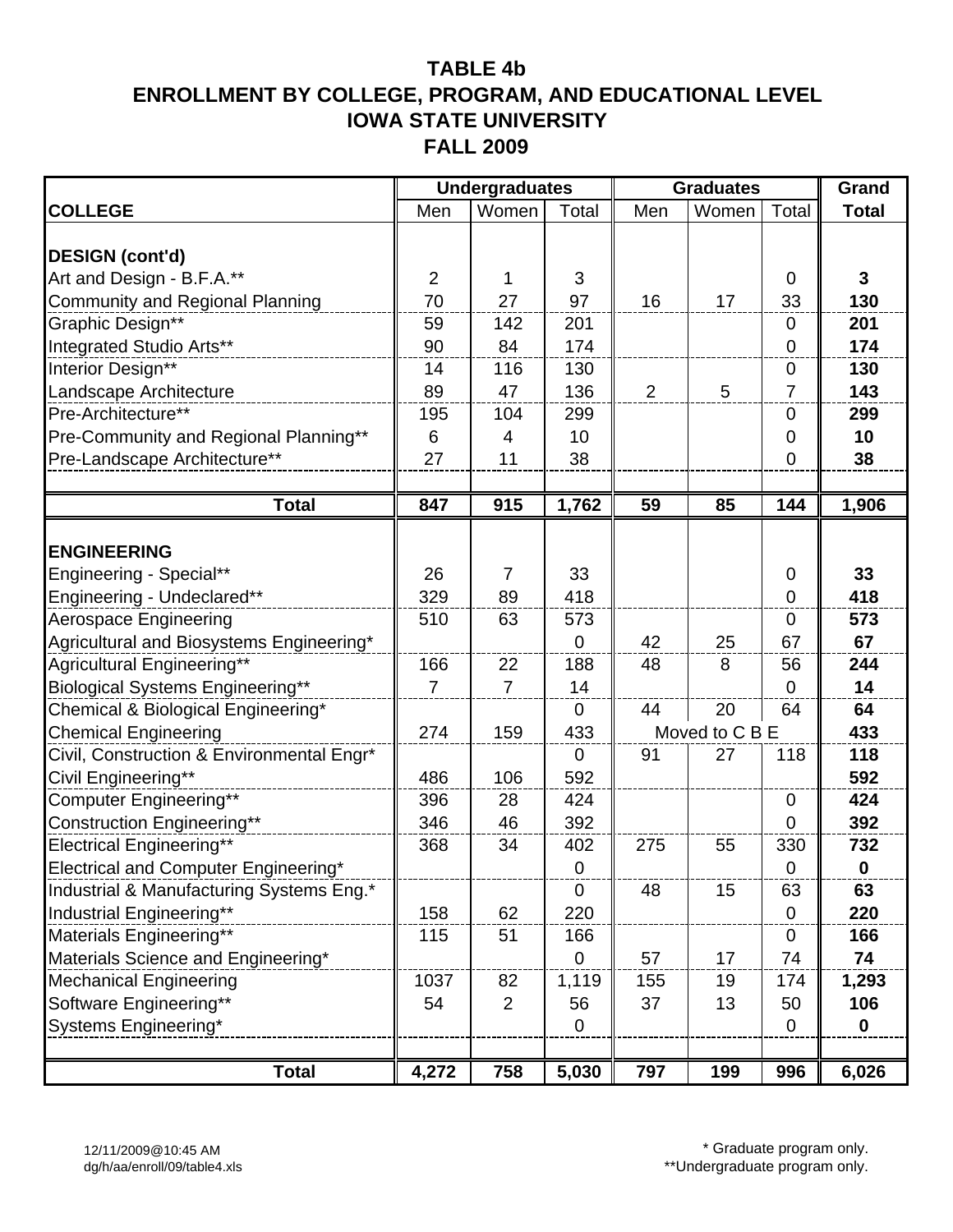|                                           |                 | <b>Undergraduates</b> |                |     | <b>Graduates</b> | Grand          |              |
|-------------------------------------------|-----------------|-----------------------|----------------|-----|------------------|----------------|--------------|
| <b>COLLEGE</b>                            | Men             | Women                 | Total          | Men | Women            | Total          | <b>Total</b> |
|                                           |                 |                       |                |     |                  |                |              |
| <b>HUMAN SCIENCES</b>                     |                 |                       |                |     |                  |                |              |
| Human Sciences - Special**                | 11              | 44                    | 55             |     |                  | $\mathbf 0$    | 55           |
| Human Sciences**                          | $\Omega$        | 9                     | 9              |     |                  | $\Omega$       | 9            |
| Apparel Mech., Design and Production**    | 18              | 440                   | 458            |     |                  | $\mathbf 0$    | 458          |
| Apparel, Ed Studies & Hospitality Mgmt*   |                 |                       | 0              | 21  | 60               | 81             | 81           |
| Child, Adult and Family Services**        | 14              | 271                   | 285            |     |                  | $\Omega$       | 285          |
| Curriculum and Instruction*               |                 |                       | $\overline{0}$ | 40  | 81               | 121            | 121          |
| Culinary Science (HSci)**                 | $\overline{4}$  | 21                    | 25             |     |                  | $\mathbf 0$    | 25           |
| Diet and Exercise**                       | $\mathbf 0$     | $\overline{0}$        | 0              |     |                  | $\overline{0}$ | $\mathbf 0$  |
| Dietetics**                               | 15              | 190                   | 205            |     |                  | $\mathbf 0$    | 205          |
| Early Childhood Education**               | $\overline{2}$  | 153                   | 155            |     |                  | $\overline{0}$ | 155          |
| Educational Leadership & Policy Studies*  |                 |                       | $\mathbf 0$    | 128 | 194              | 322            | 322          |
| <b>Elementary Education**</b>             | 65              | 514                   | 579            |     |                  | $\Omega$       | 579          |
| Family and Cons. Sci. Ed. & Studies       | $\overline{2}$  | 58                    | 60             |     | Moved to AMDP    |                | 60           |
| <b>Family and Consumer Sciences</b>       |                 |                       | $\overline{0}$ | 11  | 34               | 45             | 45           |
| Family Finance, Housing & Policy          | $6\phantom{1}6$ | 23                    | 29             |     |                  | $\mathbf 0$    | 29           |
| <b>Food Science and Human Nutrition</b>   |                 |                       | $\overline{0}$ | 12  | 32               | 44             | 44           |
| Food Science**                            | 14              | 40                    | 54             |     |                  | $\mathbf{0}$   | 54           |
| Foodservice & Lodging Mgmt*               |                 |                       | $\overline{0}$ |     | Moved to AMDP    |                | $\mathbf 0$  |
| <b>Health and Human Performance</b>       | 13              | 14                    | 27             |     | Moved to KIN     |                | 27           |
| Hotel, Restaurant and Institution Mgmt.** | 66              | 111                   | 177            |     | Moved to FLM     |                | 177          |
| Human Development and Family Studies      |                 |                       | $\mathbf 0$    | 9   | 64               | 73             | 73           |
| Industrial Education and Technology*      |                 |                       | $\overline{0}$ |     | Moved to ABE     |                |              |
| Kinesiology and Health**                  | 385             | 460                   | 845            |     |                  | $\overline{0}$ | 845          |
| Kinesiology                               |                 |                       | $\overline{0}$ | 19  | 24               | 43             | 43           |
| Nutritional Science**                     | 3               | 32                    | 35             |     |                  | $\Omega$       | 35           |
| Pre Diet & Exercise (HSci)**              | 5               | 28                    | 33             |     |                  | $\overline{0}$ | 33           |
| <b>Textiles and Clothing</b>              |                 |                       | $\overline{0}$ |     | Moved to AMDP    |                | $\mathbf{0}$ |
|                                           |                 |                       |                |     |                  |                |              |
| <b>Total</b>                              | 623             | 2,408                 | 3,031          | 240 | 489              | 729            | 3,760        |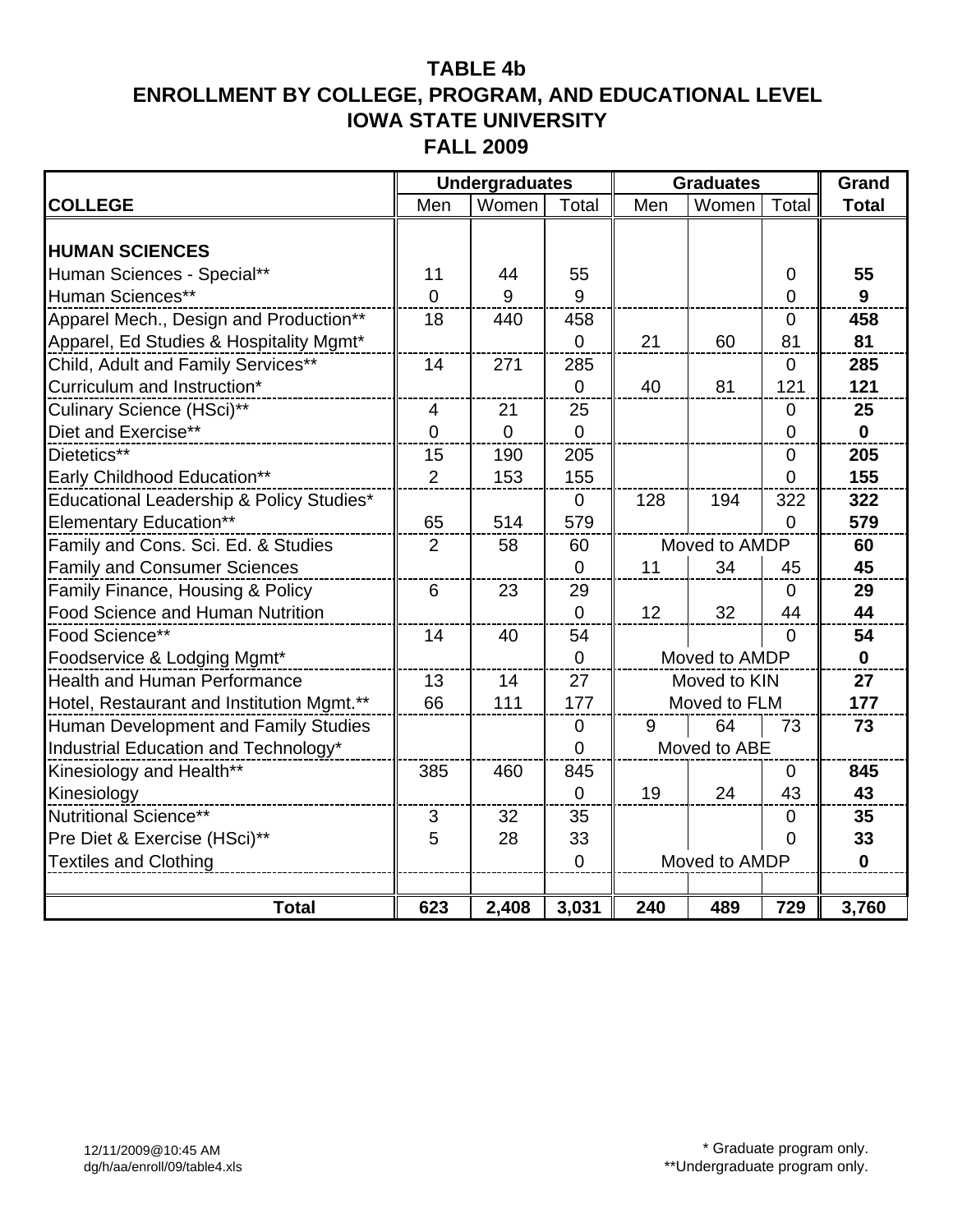|                                         |                  | <b>Undergraduates</b> |             |     | <b>Graduates</b> |                | Grand        |
|-----------------------------------------|------------------|-----------------------|-------------|-----|------------------|----------------|--------------|
| <b>COLLEGE</b>                          | Men              | Women                 | Total       | Men | Women            | Total          | <b>Total</b> |
|                                         |                  |                       |             |     |                  |                |              |
| <b>LIBERAL ARTS AND SCIENCES</b>        |                  |                       |             |     |                  |                |              |
| Intensive English and Orientation**     | 155              | 65                    | 220         |     |                  | $\mathbf 0$    | 220          |
| Liberal Arts and Sciences - Special**   | 82               | 101                   | 183         |     |                  | $\mathbf 0$    | 183          |
| Liberal Arts & Sciences - Open Option** | 354              | 340                   | 694         |     |                  | $\mathbf 0$    | 694          |
| Advertising**                           | 21               | 61                    | 82          |     |                  | $\mathbf 0$    | 82           |
| Anthropology                            | 26               | 61                    | 87          | 1   | 16               | 17             | 104          |
| Biochemistry**                          | 49               | 68                    | 117         |     |                  | $\mathbf 0$    | 117          |
| Biochem., Biophys. & Molecular Biology* |                  |                       | 0           | 32  | 24               | 56             | 56           |
| Bioinformatics & Computational Biol**   | 3                | 6                     | 9           |     |                  | $\mathbf 0$    | 9            |
| Biological/Pre-Medical Illustration**   | 3                | 12                    | 15          |     |                  | $\mathbf 0$    | 15           |
| Biology**                               | 157              | 213                   | 370         |     |                  | $\overline{0}$ | 370          |
| Biophysics**                            | 6                | $\overline{2}$        | 8           |     |                  | $\overline{0}$ | 8            |
| Chemistry                               | 69               | 47                    | 116         | 116 | 61               | 177            | 293          |
| Communication Studies**                 | 71               | 155                   | 226         |     |                  | $\mathbf 0$    | 226          |
| <b>Computer Science</b>                 | 85               | 6                     | 91          | 113 | 25               | 138            | 229          |
| Earth Science**                         | 10               | 5                     | 15          |     |                  | $\mathbf 0$    | 15           |
| Ecology, Evolution & Organismal Biol.*  |                  |                       | $\mathbf 0$ | 23  | 19               | 42             | 42           |
| Economics                               | 60               | 14                    | 74          | 19  | 27               | 46             | 120          |
| English                                 | 74               | 149                   | 223         | 44  | 84               | 128            | 351          |
| <b>Environmental Science**</b>          | 37               | 26                    | 63          |     |                  | $\mathbf 0$    | 63           |
| French**                                | $\mathbf 1$      | 18                    | 19          |     |                  | $\mathbf 0$    | 19           |
| Genetics**                              | 15               | 50                    | 65          |     |                  | 0              | 65           |
| Genetics, Development and Cell Biol*    |                  |                       | $\mathbf 0$ | 28  | 14               | 42             | 42           |
| Geological and Atmospheric Science*     |                  |                       | 0           | 26  | 6                | 32             | 32           |
| Geology**                               | 21               | 11                    | 32          |     |                  | $\mathbf 0$    | 32           |
| German**                                | $\overline{7}$   | 8                     | 15          |     |                  | $\mathbf 0$    | 15           |
| History                                 | 220              | 86                    | 306         | 23  | 12               | 35             | 341          |
| Interdisciplinary Studies**             | 210              | 89                    | 299         |     |                  | $\mathbf 0$    | 299          |
| Journalism and Mass Communications      | 63               | 118                   | 181         | 13  | 27               | 40             | 221          |
| Liberal Studies**                       | 77               | 58                    | 135         |     |                  | $\mathbf 0$    | 135          |
| Linguistics**                           | $\boldsymbol{9}$ | 34                    | 43          |     |                  | $\mathbf 0$    | 43           |
| <b>Mathematics</b>                      | 85               | 61                    | 146         | 66  | 20               | 86             | 232          |
| Meteorology**                           | 68               | 37                    | 105         |     |                  | $\mathbf 0$    | 105          |
| Music - Curriculum**                    | 69               | 40                    | 109         |     |                  | $\mathbf 0$    | 109          |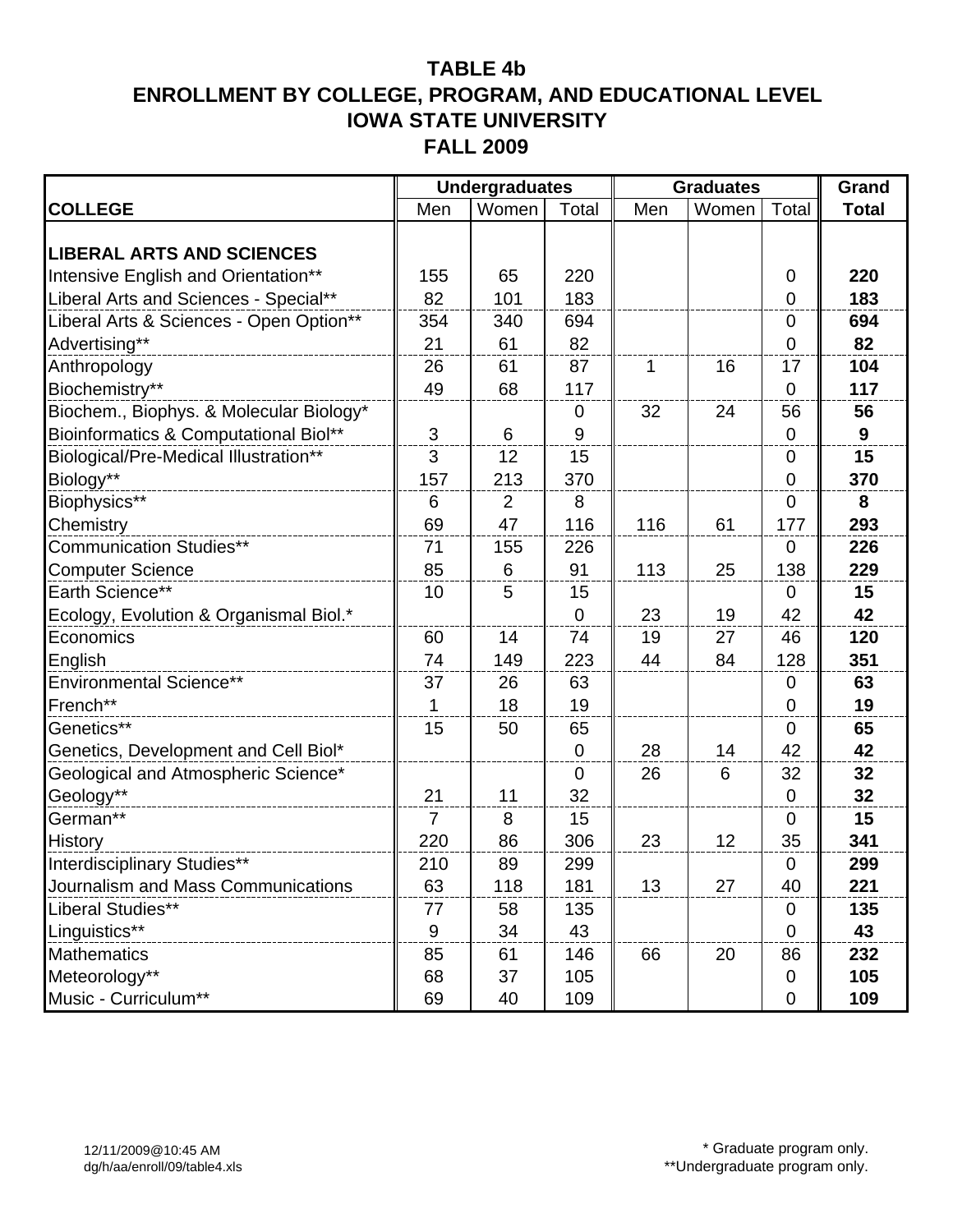|                                           |                | <b>Undergraduates</b> |                |     | <b>Graduates</b> |                | Grand        |
|-------------------------------------------|----------------|-----------------------|----------------|-----|------------------|----------------|--------------|
| <b>COLLEGE</b>                            | Men            | Women                 | Total          | Men | Women            | Total          | <b>Total</b> |
|                                           |                |                       |                |     |                  |                |              |
| LIBERAL ARTS & SCIENCES (cont'd)          |                |                       |                |     |                  |                |              |
| Music - Major**                           | 10             | 9                     | 19             |     |                  | 0              | 19           |
| Performing Arts**                         | 24             | 37                    | 61             |     |                  | $\overline{0}$ | 61           |
| Philosophy                                | 23             | 3                     | 26             | 1   | $\overline{0}$   | 1              | 27           |
| Physics**                                 | 58             | 8                     | 66             |     |                  | $\mathbf 0$    | 66           |
| Physics and Astronomy*                    |                |                       | $\overline{0}$ | 85  | 22               | 107            | 107          |
| <b>Political Science</b>                  | 153            | 89                    | 242            | 37  | 33               | 70             | 312          |
| Pre-Advertising**                         | 52             | 79                    | 131            |     |                  | 0              | 131          |
| Pre Biological/Pre-Medical Illustration** | 10             | 21                    | 31             |     |                  | 0              | 31           |
| Pre-Computer Science**                    | 147            | 10                    | 157            |     |                  | $\overline{0}$ | 157          |
| Pre-Journalism and Mass Comm.**           | 86             | 161                   | 247            |     |                  | $\overline{0}$ | 247          |
| Preparation For Human Medicine**          | 19             | 42                    | 61             |     |                  | 0              | 61           |
| Preparation for Law**                     | 13             | 14                    | 27             |     |                  | 0              | 27           |
| Preprofessional Health Programs**         | 22             | 52                    | 74             |     |                  | $\overline{0}$ | 74           |
| Psychology                                | 198            | 363                   | 561            | 24  | 38               | 62             | 623          |
| Religious Studies**                       | 11             | 6                     | 17             |     |                  | $\mathbf 0$    | 17           |
| <b>Russian Studies**</b>                  | 1              | $\overline{4}$        | 5              |     |                  | 0              | 5            |
| Sociology                                 | 40             | 74                    | 114            | 16  | 31               | 47             | 161          |
| Software Engineering**                    | 53             | 3                     | 56             |     |                  | $\mathbf 0$    | 56           |
| Spanish**                                 | 12             | 37                    | 49             |     |                  | 0              | 49           |
| Speech Communication**                    | 17             | 25                    | 42             |     |                  | 0              | 42           |
| <b>Statistics</b>                         | 28             | 31                    | 59             | 70  | 56               | 126            | 185          |
| Technical Communication**                 | 6              | 14                    | 20             |     |                  | $\mathbf 0$    | 20           |
| <b>Women's Studies**</b>                  | $\overline{0}$ | 12                    | 12             |     |                  | 0              | 12           |
| World Languages and Cultures**            | 10             | 11                    | 21             |     |                  | 0              | 21           |
|                                           |                |                       |                |     |                  |                |              |
| <b>Total</b>                              | 3,100          | 3,046                 | 6,146          | 737 | 515              | 1,252          | 7,398        |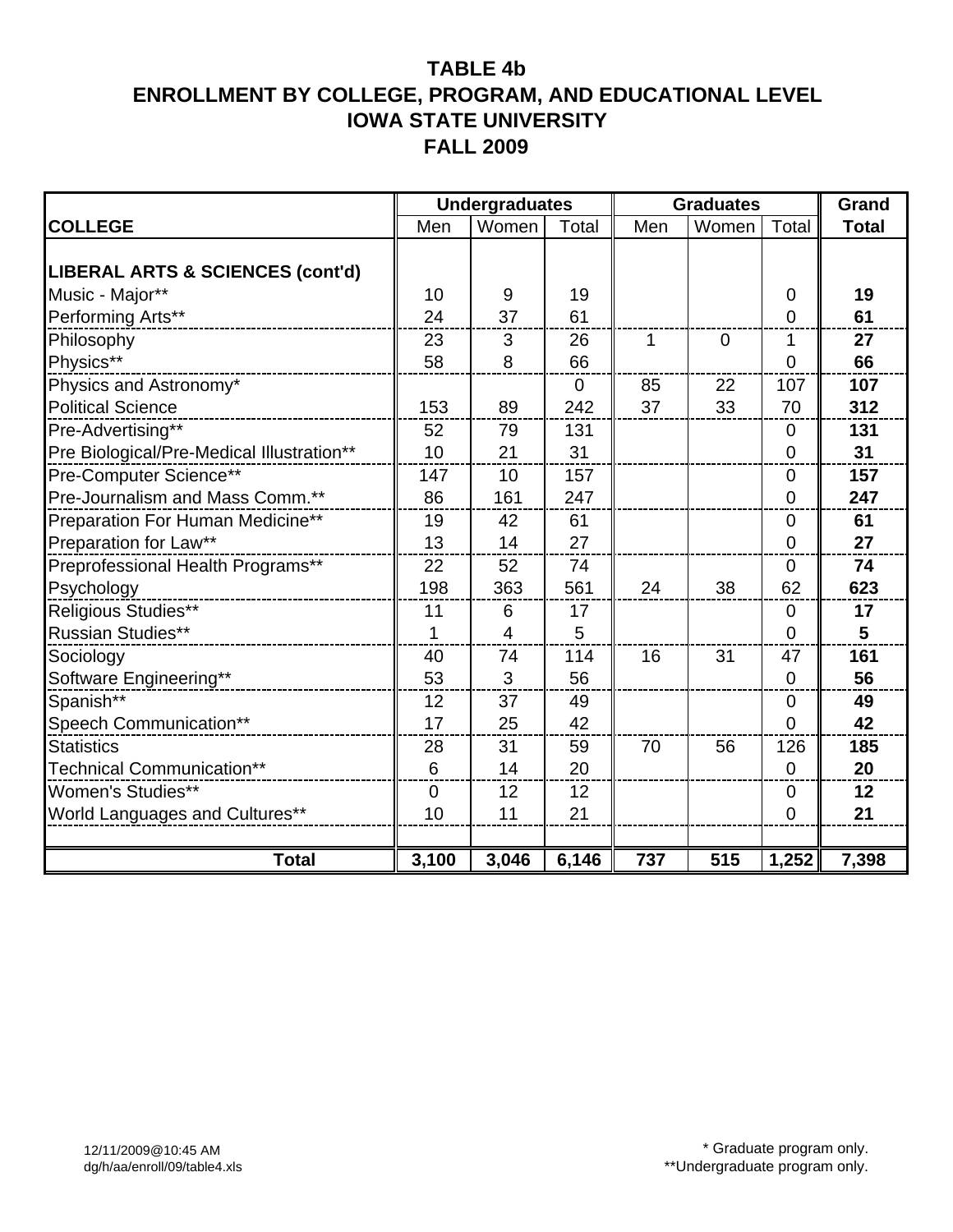|                                                 |             | <b>Undergraduates</b> |              |                | <b>Graduates</b> |                | Grand                   |
|-------------------------------------------------|-------------|-----------------------|--------------|----------------|------------------|----------------|-------------------------|
| <b>COLLEGE</b>                                  | Men         | Women                 | Total        | Men            | Women            | Total          | <b>Total</b>            |
|                                                 |             |                       |              |                |                  |                |                         |
| <b>INTERDEPARTMENTAL UNITS AND</b>              |             |                       |              |                |                  |                |                         |
| <b>GRADUATE UNDECLAREDS</b>                     |             |                       |              |                |                  |                |                         |
| NonDegree - Undeclared                          |             |                       |              | 256            | 195              | 451            | 451                     |
| <b>Undeclared Distance Learning</b>             |             |                       |              | 5              | 4                | 9              | 9                       |
| <b>Bioinformatics and Computational Biology</b> |             |                       |              | 7              | 4                | 11             | 11                      |
| Biorenewable Resources and Tech.                |             |                       |              | 1              | $\overline{0}$   | 1              |                         |
| Ecology Evolutionary & Organismal Biol          |             |                       |              | $\mathbf 0$    | $\overline{0}$   | $\mathbf 0$    | $\bf{0}$                |
| Genetics - Interdisciplinary                    |             |                       |              | 6              | $\overline{7}$   | 13             | 13                      |
| Genetics, Development and Cell Biol             |             |                       |              | $\overline{0}$ | 1                | 1              | 1                       |
| Human Computer Interaction                      |             |                       |              | 16             | 19               | 35             | 35                      |
| Immunobiology                                   |             |                       |              | 1              | 3                | $\overline{4}$ | $\overline{\mathbf{4}}$ |
| <b>Information Assurance</b>                    |             |                       |              | 9              | 1                | 10             | 10                      |
| <b>Interdisciplinary Graduate Studies</b>       |             |                       |              | 25             | 52               | 77             | 77                      |
| Molecular Cell & Developmental Biology          |             |                       |              | 4              | $\mathbf{1}$     | 5              | 5                       |
| Neurosciences                                   |             |                       |              | 1              | 1                | $\overline{2}$ | $\boldsymbol{2}$        |
| <b>Nutritional Sciences</b>                     |             |                       |              | 0              | $\overline{2}$   | $\overline{2}$ | $\mathbf{2}$            |
| <b>Plant Biology</b>                            |             |                       |              | 3              | $\overline{2}$   | 5              | 5                       |
| Seed Technology and Business                    |             |                       |              | 16             | 3                | 19             | 19                      |
| Sustainable Agriculture                         |             |                       |              | 0              | 0                | 0              | 0                       |
| Toxicology                                      |             |                       |              | 3              | 2                | 5              | 5                       |
|                                                 |             |                       |              |                |                  |                |                         |
| <b>Total</b>                                    | $\bf{0}$    | $\mathbf 0$           | $\mathbf{0}$ | 353            | 297              | 650            | 650                     |
|                                                 |             |                       |              |                |                  |                |                         |
| <b>VETERINARY MEDICINE</b>                      |             |                       |              |                |                  |                |                         |
| <b>Biomedical Sciences</b>                      |             |                       |              | 22             | 10               | 32             | 32                      |
| <b>Veterinary Clinical Sciences</b>             |             |                       |              | 1              | $\mathbf 0$      | 1              | $\mathbf 1$             |
| Vet. Diag. and Prod. Animal Medicine            |             |                       |              | 10             | 6                | 16             | 16                      |
| Vet. Microbiology and Prev. Medicine            |             |                       |              | 25             | 18               | 43             | 43                      |
| <b>Veterinary Pathology</b>                     |             |                       |              | $\overline{4}$ | $\overline{7}$   | 11             | 11                      |
| <b>Professional Program</b>                     |             |                       |              |                |                  |                |                         |
| Veterinary Medicine - Special                   |             |                       |              | $\mathbf 0$    |                  | 1              |                         |
| Veterinary Medicine (Professional Degree)       |             |                       |              | 138            | 375              | 513            | 513                     |
| Vet Med Nebraska Alliance (Professional Degree) |             |                       |              | 13             | 37               | 50             | 50                      |
|                                                 |             |                       |              |                |                  |                |                         |
| <b>Total</b>                                    | $\mathbf 0$ | $\mathbf 0$           | $\mathbf 0$  | 213            | 454              | 667            | 667                     |
|                                                 |             |                       |              |                |                  |                |                         |
| <b>UNIVERSITY TOTAL</b>                         | 12,731      | 9,790                 | 22,521       | 2,997          | 2,427            | 5,424          | 27,945                  |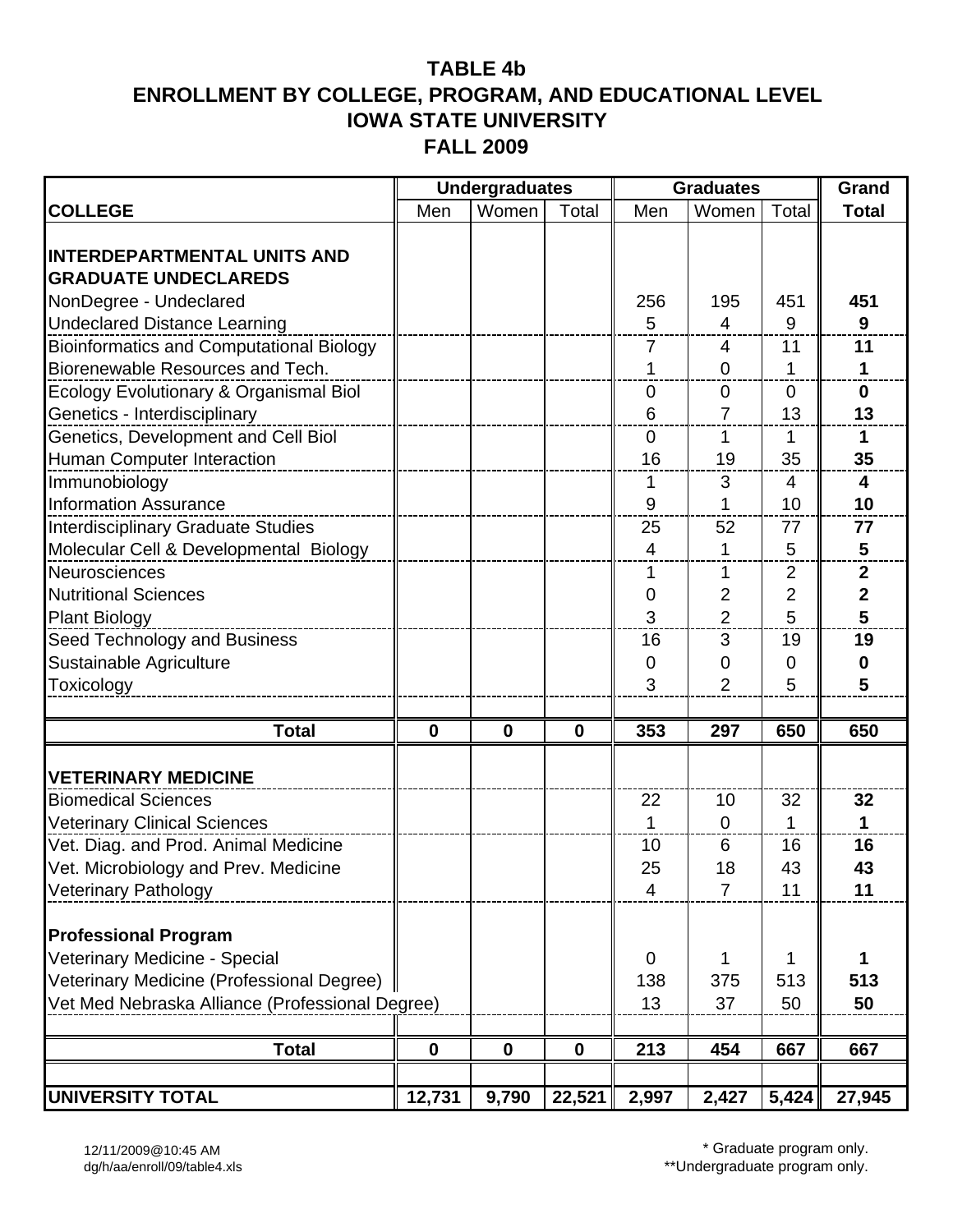### **TABLE 4b-1HEADCOUNT ENROLLMENT BY RACE/ETHNICITY OF STUDENTS FORMALLY ADMITTED INTO PROFESSIONAL EDUCATIONIOWA STATE UNIVERSITYFALL 2009**

|                                         |   |    |   | っ        |          | 3 |   | 4        |             | 5 |             | 6   |             |          |   | 8  | 9 |          |          | Total        | <b>GRAND</b> |
|-----------------------------------------|---|----|---|----------|----------|---|---|----------|-------------|---|-------------|-----|-------------|----------|---|----|---|----------|----------|--------------|--------------|
| Program                                 | M | F. | м | F        | M        | F | M | F        | M           | F | M           | F   | М           | ⊏        | M | F. | M | F.       | м        | $\mathsf{F}$ | <b>TOTAL</b> |
| <b>PK-K</b><br>Early Childhood Ed (NA). |   |    |   |          |          |   |   |          |             |   |             |     |             |          |   |    |   |          | 0        | 0            | 0            |
| Total                                   | 0 | 0  | 0 | $\bf{0}$ | $\bf{0}$ | 0 | 0 | $\bf{0}$ | $\mathbf 0$ | 0 | $\mathbf 0$ | 0   | $\mathbf 0$ | 0        | 0 | 0  |   | 0        | $\bf{0}$ | 0            | $\mathbf 0$  |
| <b>PK-3</b><br>Early Childhood Educ.    |   |    |   |          |          |   | ٠ |          |             |   |             | 82  |             |          |   |    |   |          |          | 85           | 86           |
| <b>Total</b>                            | 0 |    | 0 |          | 0        |   |   | $\bf{0}$ | $\mathbf 0$ | 0 | $\mathbf 0$ | 82  | $\mathbf 0$ | $\bf{0}$ | 0 | 0  | 0 | 0        |          | 85           | 86           |
| K-6<br><b>Elementary Education</b>      |   | 4  |   |          |          | 3 |   | 4        |             |   | 28          | 239 |             |          |   |    |   |          | 28       | 251          | 279          |
| <b>Total</b>                            | 0 | 4  | 0 |          | $\bf{0}$ | 3 | 0 | 4        | $\mathbf 0$ | 0 | 28          | 239 | $\bf{0}$    | 0        | 0 | 0  | 0 | $\bf{0}$ | 28       | 251          | 279          |

1-Hispanic; 2-American Indian or Alaska Native; 3-Asian; 4-Black or African-American; 5-Native Hawaiian or Other Pacific Islander; 6-White; 7-Two or more races; 8-R/E Unknown; 9-Nonresident Alien/International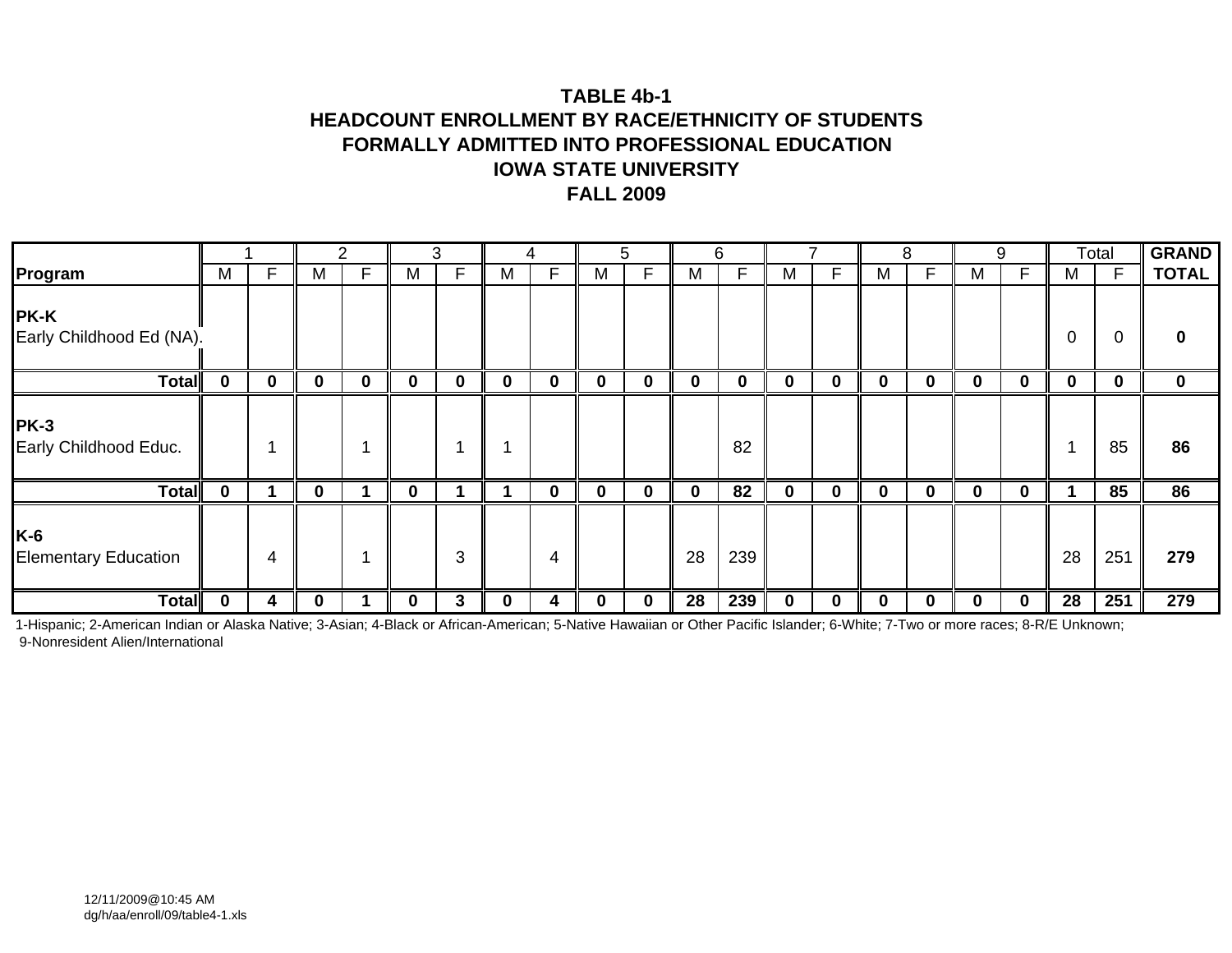### **TABLE 4b-1HEADCOUNT ENROLLMENT BY RACE/ETHNICITY OF STUDENTS FORMALLY ADMITTED INTO PROFESSIONAL EDUCATIONIOWA STATE UNIVERSITYFALL 2009**

|                                                                              |   |   |          |              |             | 3        |   | 4 |          | 5 |          | 6                     |             |   |   | 8 |   | 9        |                        | Total    | <b>GRAND</b> |
|------------------------------------------------------------------------------|---|---|----------|--------------|-------------|----------|---|---|----------|---|----------|-----------------------|-------------|---|---|---|---|----------|------------------------|----------|--------------|
| Program                                                                      | м | F | м        |              | M           | F        | м | F | M        | F | м        | F                     | М           | F | М | F | м | F        | м                      | F        | <b>TOTAL</b> |
| $K-12$<br>Art Education (NA)<br>Music<br><b>Physical Education</b><br>Health |   |   |          |              |             |          |   |   |          |   | 20<br>15 | 16                    |             |   |   |   |   |          | 0<br>$2^{\circ}$<br>15 | ſ<br>17  | 38<br>22     |
| Total                                                                        |   |   | $\bf{0}$ | $\mathbf{0}$ | $\mathbf 0$ | $\bf{0}$ | O | 0 | $\bf{0}$ | 0 | 35       | 24                    | $\mathbf 0$ | 0 | 0 | 0 |   | $\bf{0}$ | 36                     | 25       | 61           |
| $7 - 12$<br><b>Agricultural Education</b>                                    |   |   |          |              |             |          |   |   |          |   | 7        | 12                    |             |   |   |   |   |          |                        | 12       | 19           |
| <b>Biology</b>                                                               |   |   |          |              |             |          |   |   |          |   | 3        |                       |             |   |   |   |   |          |                        | ◠        |              |
| Chemistry<br><b>Earth Science</b>                                            |   |   |          |              |             |          |   |   |          |   | A        |                       |             |   |   |   |   |          | ∩                      | ſ        | <sup>0</sup> |
| English<br>Foreign Languages                                                 |   |   |          |              |             |          |   |   |          |   | 4        | 18<br>10 <sup>°</sup> |             |   |   |   |   |          | 5                      | 19<br>10 | 24<br>11     |

1-Hispanic; 2-American Indian or Alaska Native; 3-Asian; 4-Black or African-American; 5-Native Hawaiian or Other Pacific Islander; 6-White; 7-Two or more races; 8-R/E Unknown; 9-Nonresident Alien/International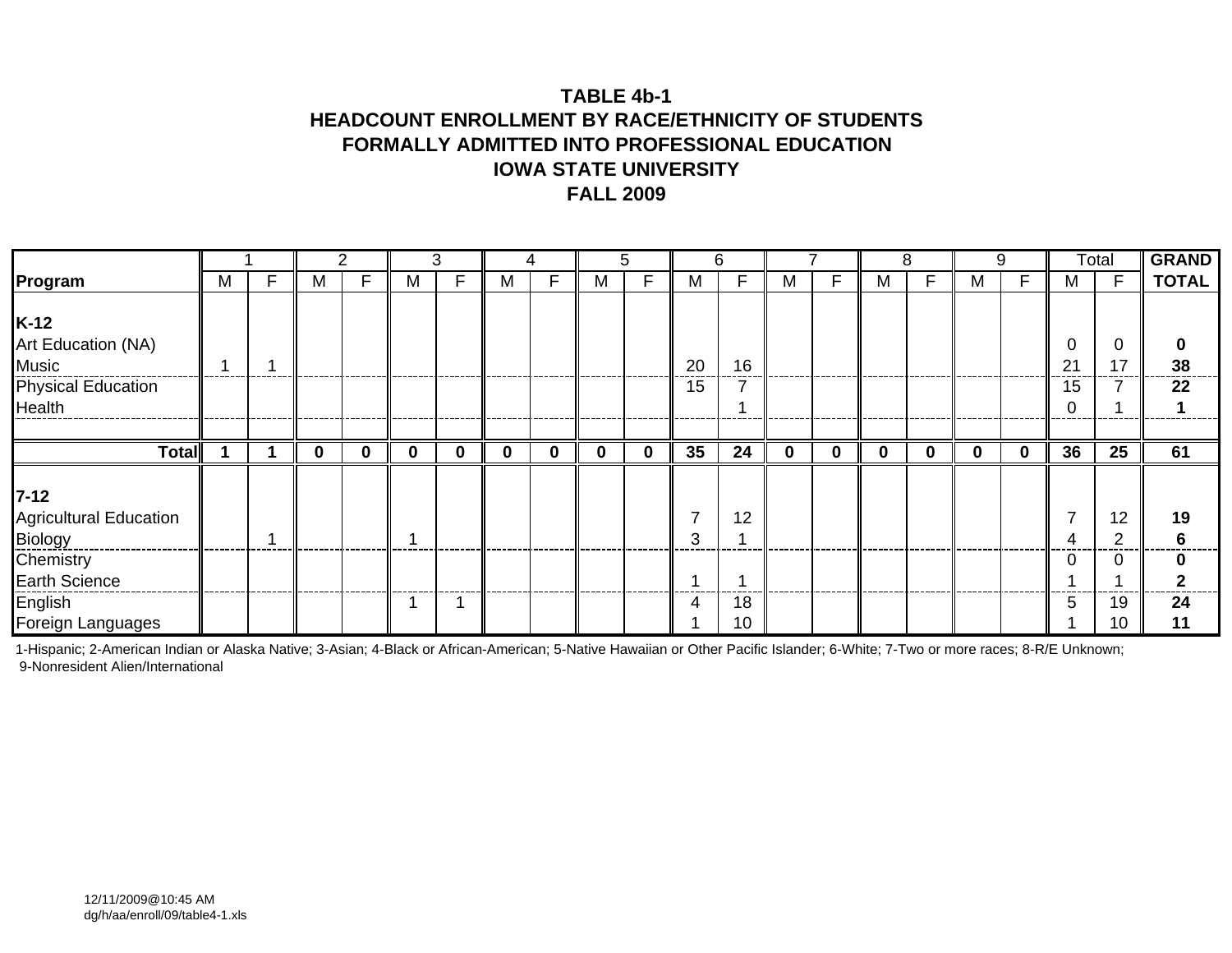### **TABLE 4b-1HEADCOUNT ENROLLMENT BY RACE/ETHNICITY OF STUDENTS FORMALLY ADMITTED INTO PROFESSIONAL EDUCATIONIOWA STATE UNIVERSITYFALL 2009**

|                                                                            |              |             |          | 2              |                | 3              |             | 4           |             | 5            |          | 6        |             |              |          | 8           |   | 9            |                 | Total          | <b>GRAND</b> |
|----------------------------------------------------------------------------|--------------|-------------|----------|----------------|----------------|----------------|-------------|-------------|-------------|--------------|----------|----------|-------------|--------------|----------|-------------|---|--------------|-----------------|----------------|--------------|
| Program                                                                    | М            | F           | М        | F              | M              | F              | M           | F           | М           | F            | M        | F        | М           | F            | M        | F           | M | F            | М               | F              | <b>TOTAL</b> |
|                                                                            |              |             |          |                |                |                |             |             |             |              |          |          |             |              |          |             |   |              |                 |                |              |
| 7-12 (cont'd)                                                              |              |             |          |                |                |                |             |             |             |              |          |          |             |              |          |             |   |              |                 |                |              |
| <b>Physical Science</b>                                                    |              |             |          |                |                |                |             |             |             |              |          |          |             |              |          |             |   |              |                 |                |              |
| Home Economics                                                             |              |             |          |                |                |                |             |             |             |              |          | 22       |             |              |          |             |   |              |                 | 22             | 22           |
| <b>Mathematics</b>                                                         |              |             |          |                |                | $\overline{2}$ |             |             |             |              | 7        | 9        |             |              |          |             |   |              | 8               | 11             | 19           |
| Music (incl. in K-12 Music)                                                |              |             |          |                |                |                |             |             |             |              |          |          |             |              |          |             |   |              |                 | ∩              | 0            |
| Physics                                                                    |              |             |          |                |                |                |             |             |             |              | 4        |          |             |              |          |             |   |              | 5               | 0              | 5            |
| <b>Social Studies</b>                                                      |              |             |          |                |                |                |             |             |             |              | 26       | 12       |             |              |          |             |   |              | 26              | 12             | 38           |
| Spanish (incl. w/ F. L)                                                    |              |             |          |                |                |                |             |             |             |              |          |          |             |              |          |             |   |              |                 | $\Omega$       | 0            |
|                                                                            |              |             |          |                |                |                |             |             |             |              |          |          |             |              |          |             |   |              |                 |                |              |
| Total                                                                      | $\mathbf{0}$ |             |          | $\mathbf 0$    | $3\phantom{a}$ | $\mathbf{3}$   | $\mathbf 0$ | $\mathbf 0$ | $\mathbf 0$ | $\mathbf 0$  | 54       | 86       | $\mathbf 0$ | $\mathbf{0}$ | $\bf{0}$ | $\mathbf 0$ | 0 | $\mathbf 0$  | $\overline{58}$ | 90             | 148          |
| <b>POST BACCALAUR.</b><br><b>Counselor Education</b><br>Educational Admin. |              |             |          |                |                |                |             |             |             |              |          |          |             |              | 44       | 49          |   |              | 0<br>44         | $\Omega$<br>49 | 0<br>93      |
|                                                                            |              |             |          |                |                |                |             |             |             |              |          |          |             |              |          |             |   |              |                 |                |              |
| <b>Total</b>                                                               | $\mathbf{0}$ | $\mathbf 0$ | $\bf{0}$ | $\bf{0}$       | $\mathbf 0$    | $\mathbf 0$    | $\bf{0}$    | $\bf{0}$    | $\mathbf 0$ | $\bf{0}$     | $\bf{0}$ | $\bf{0}$ | $\mathbf 0$ | 0            | 44       | 49          | 0 | $\bf{0}$     | 44              | 49             | 93           |
|                                                                            |              |             |          |                |                |                |             |             |             |              |          |          |             |              |          |             |   |              |                 |                |              |
| <b>GRAND TOTAL</b>                                                         |              |             |          | $\overline{2}$ | 3              |                |             |             | U           | <sup>0</sup> | 117      | 431      | $\bf{0}$    | U            | 44       | 49          |   | <sup>0</sup> | 167             | 500            | 667          |

1-Hispanic; 2-American Indian or Alaska Native; 3-Asian; 4-Black or African-American; 5-Native Hawaiian or Other Pacific Islander; 6-White; 7-Two or more races; 8-R/E Unknown; 9-Nonresident Alien/International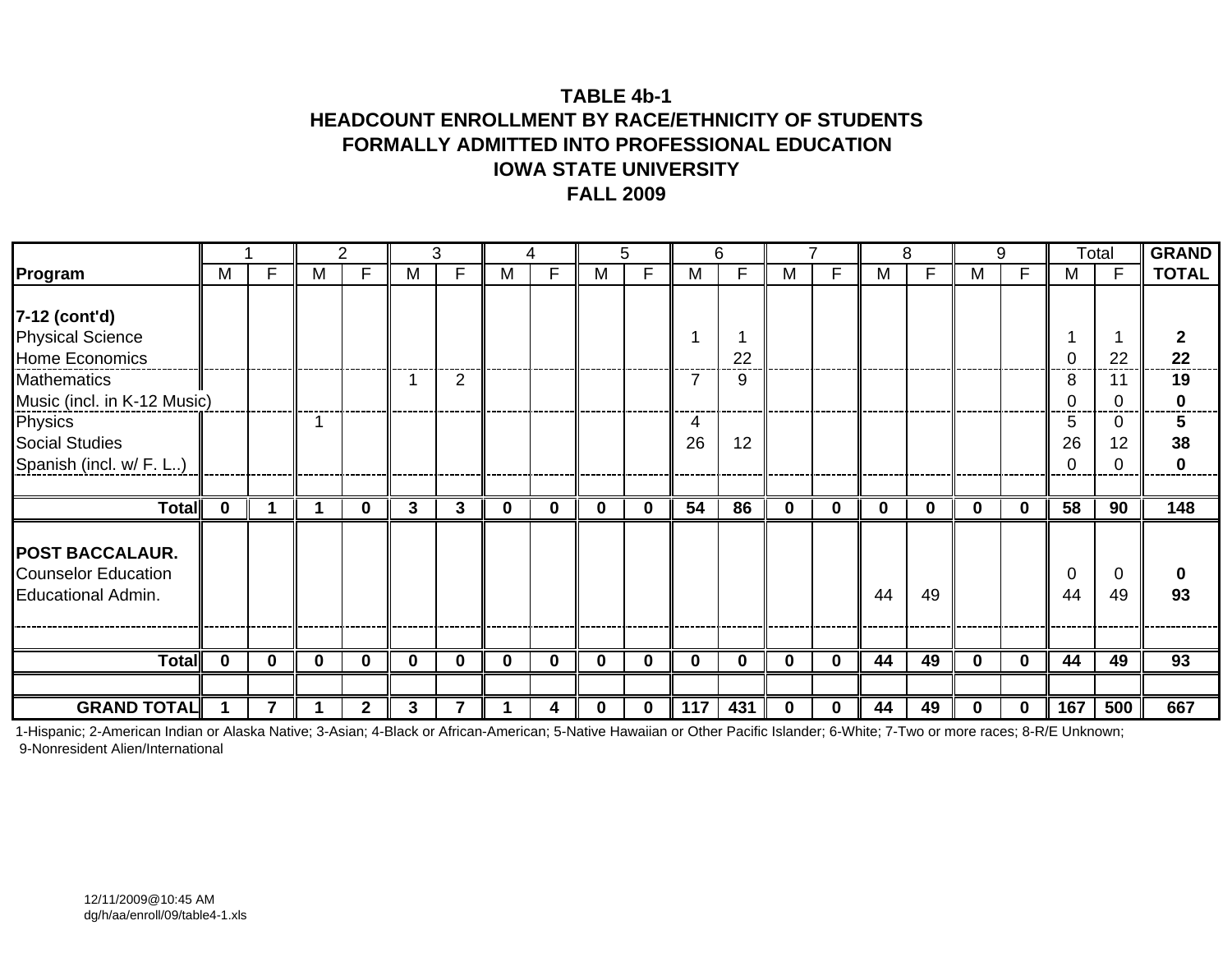|                                                      |       | <b>Undergraduates</b> |             |                | <b>Graduates</b> |                | Grand        |
|------------------------------------------------------|-------|-----------------------|-------------|----------------|------------------|----------------|--------------|
| <b>COLLEGE</b>                                       | Men   | Women                 | Total       | Men            | Women            | Total          | <b>Total</b> |
|                                                      |       |                       |             |                |                  |                |              |
| <b>BUSINESS</b>                                      |       |                       |             |                |                  |                |              |
| Marketing (13A-13L, 153)                             | 210   | 156                   | 366         |                |                  | $\mathbf 0$    | 366          |
| Management Information Systems (141)                 | 100   | 20                    | 120         |                |                  | $\mathbf 0$    | 120          |
| <b>Business Teaching (143)</b>                       | 29    | 15                    | 44          |                |                  | $\mathbf 0$    | 44           |
| Business - Potential (15X)                           | 99    | 67                    | 166         |                |                  | $\overline{0}$ | 166          |
| Pre MBA (15Z)                                        | 14    | 5                     | 19          |                |                  | $\pmb{0}$      | 19           |
| Management (15A-15D, 15S, 150, 154)                  | 324   | 175                   | 499         |                |                  | $\Omega$       | 499          |
| Accounting (UG/152;15P;15Y; Grad/Macc 158; 15P; 15Y) | 332   | 305                   | 637         | 21             | 12               | 33             | 670          |
| <b>Business Administration (MBA/157)</b>             |       |                       | $\mathbf 0$ | 39             | 13               | 52             | 52           |
| Finance (16F, 16I, 16P, 16S, 16X, 160, 161, 165)     | 221   | 139                   | 360         |                |                  | $\mathbf 0$    | 360          |
| Real Estate (166)                                    | 36    | 22                    | 58          |                |                  | 0              | 58           |
| Economics (920-924)                                  | 63    | 18                    | 81          |                |                  | $\overline{0}$ | 81           |
|                                                      |       |                       |             |                |                  |                |              |
| <b>TOTAL</b>                                         | 1,428 | 922                   | 2,350       | 60             | 25               | 85             | 2,435        |
|                                                      |       |                       |             |                |                  |                |              |
| <b>EDUCATION</b>                                     |       |                       |             |                |                  |                |              |
| Post-Secondary Ed. - Student Affairs (170)           |       |                       |             | $\overline{7}$ | 24               | 31             | 31           |
| Education - Comm Health Educ (20A)                   |       |                       |             |                | $\overline{4}$   | $\overline{4}$ | 4            |
| Education - Ed.D Rehab Studies (20B)                 |       |                       |             | $\overline{2}$ | 1                | 3              | $\mathbf{3}$ |
| Education - Curriculum & Instruction (201)           |       |                       |             | $\overline{2}$ | 26               | 28             | 28           |
| Education - Leadership (206)                         |       |                       |             | 26             | 24               | 50             | 50           |
| Middle Level Education Major (21D,21G,21M,21N,22     | 1     | 11                    | 12          |                |                  | $\overline{0}$ | 12           |
| Early Childhood Education (210, 21U)                 |       | 125                   | 125         | $\mathbf{1}$   | 27               | 28             | 153          |
| Elementary Education (208, 212, 21L)                 | 154   | 1,207                 | 1,361       | $\mathbf 1$    | 17               | 18             | 1,379        |
| Education of the Gifted (21K,215)                    |       |                       |             |                | 1                | 1              | $\mathbf 1$  |
| Literacy Education (217, 21Q, 230, 231)              |       |                       |             | 1              | 18               | 19             | 19           |
| Teacher of Students With Visual Impairments (241)    |       |                       |             |                |                  | $\mathbf 0$    | $\mathbf 0$  |
| Special Education (22S, 240, 242, 244)               |       |                       |             | $\overline{2}$ | 45               | 47             | 47           |
| Advanced Studies - Cert. In Ed. Adm. (26C)           |       |                       |             |                | 1                | 1              | 1            |
| Princ/Supt (262, 263, 266, 268, 26P, 26S)            |       |                       |             | 79             | 50               | 129            | 129          |
| Performance & Training Tech (27A,27P)                |       |                       |             | $\overline{2}$ | $6\phantom{1}$   | 8              | 8            |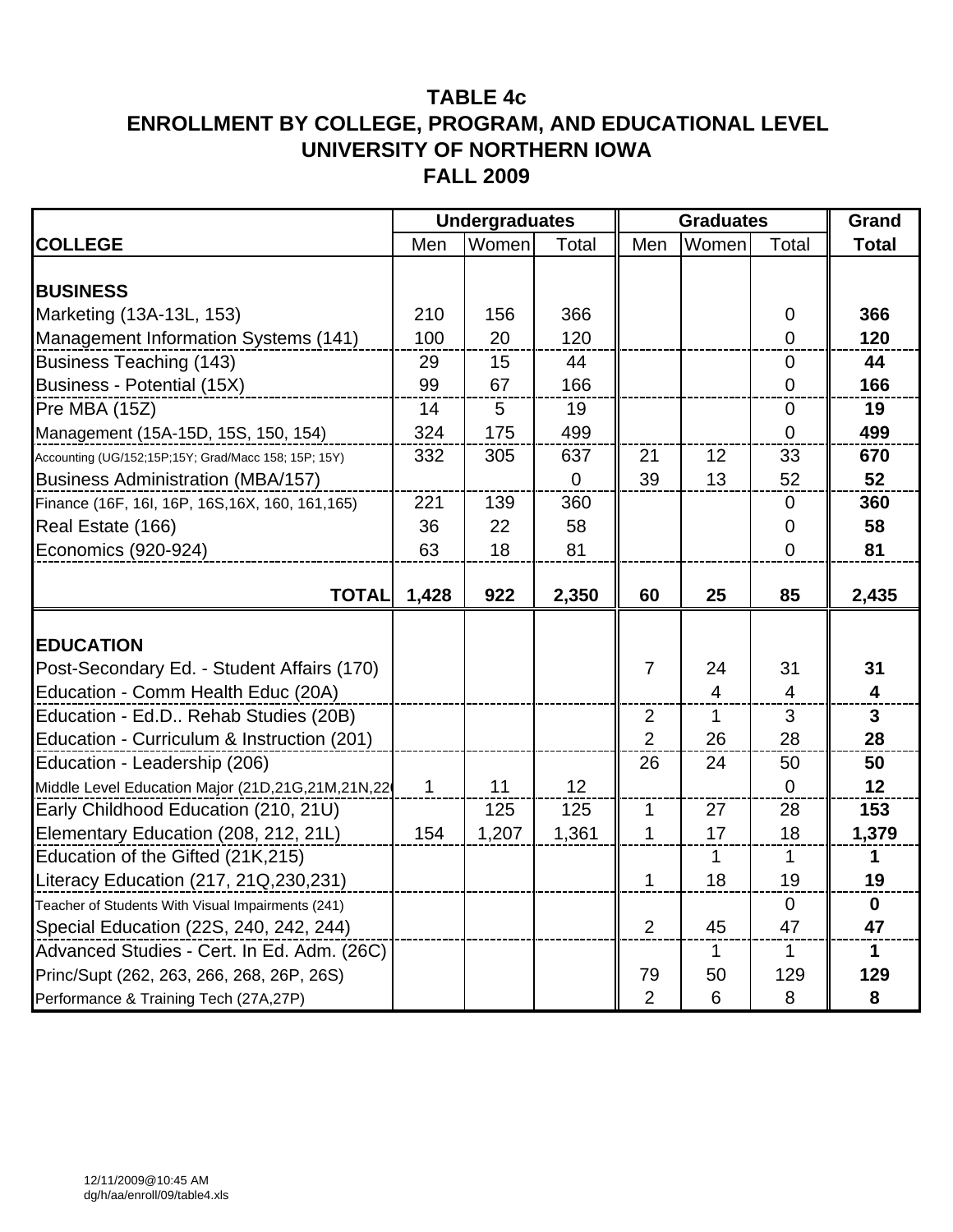|                                                               |     | <b>Undergraduates</b> |       |                | <b>Graduates</b> |                | Grand           |
|---------------------------------------------------------------|-----|-----------------------|-------|----------------|------------------|----------------|-----------------|
| <b>COLLEGE</b>                                                | Men | Women                 | Total | Men            | Women            | Total          | <b>Total</b>    |
|                                                               |     |                       |       |                |                  |                |                 |
| <b>EDUCATION (cont'd)</b>                                     |     |                       |       |                |                  |                |                 |
| Educational/Instructional Technology (27L,274, 277, 278, 279) |     |                       |       | 5              | 9                | 14             | 14              |
| School Counseling (285, 28B, 28S)                             |     |                       |       | 10             | 41               | 51             | 51              |
| Mental Health Counseling (288)                                |     |                       |       | 6              | 27               | 33             | 33              |
| Educational Psychology (MAE/290,291,294,296,298)              |     |                       |       | 6              | 12               | 18             | 18              |
| School Psychology (EdS/293, 297)                              |     |                       |       | $\overline{4}$ | 13               | 17             | 17              |
| School Library Media Studies (353)                            |     |                       |       | 1              | 55               | 56             | 56              |
| Health Promotion (41D-41W)                                    | 17  | 87                    | 104   |                |                  |                | 104             |
| Health Education (411, 415, 416, 417)                         |     | 3                     | 3     | $\overline{4}$ | 6                | 10             | 13              |
| Athletic Training (42A, 42N)                                  |     | 88                    | 88    | 5              | $\overline{7}$   | 12             | 100             |
| Physical Ed/Movement Exercise Science (42E-T, 420)            | 338 | 128                   | 466   | 27             | 14               | 41             | 507             |
| Leisure Services (UG43A-44Q; G44B-H)                          | 41  | 96                    | 137   | 21             | 27               | 48             | 185             |
|                                                               |     |                       |       |                |                  |                |                 |
| <b>TOTAL</b>                                                  | 551 | 1,745                 | 2,296 | 212            | 455              | 667            | 2,963           |
|                                                               |     |                       |       |                |                  |                |                 |
| <b>HUMANITIES AND FINE ARTS</b>                               |     |                       |       |                |                  |                |                 |
| Comm. (BA)/Comm. Studies (MA)                                 |     |                       |       |                |                  |                |                 |
| (48C-48T, 50I, 506, 480-48Q)                                  | 172 | 335                   | 507   | 12             | 34               | 46             | 553             |
| Theatre (BA/MA) (49A-49S/490)                                 | 42  | 43                    | 85    |                |                  | $\mathbf 0$    | 85              |
| Communicative Disorders - BA (510)                            | 5   | 172                   | 177   |                |                  |                | 177             |
| Speech Pathology - MA (511)                                   |     |                       |       | 2              | 64               | 66             | 66              |
| Music Education (52A-52E, 52T, 521)                           | 78  | 73                    | 151   | 3              | 12               | 15             | 166             |
| Music (520, 52G)                                              | 36  | 37                    | 73    | 3              | 6                | 9              | 82              |
| Composition - Theory (522, 52S)                               | 2   | 1                     | 3     | $\overline{2}$ |                  | $\overline{2}$ | 5               |
| Piano Performance & Pedagogy (52P)                            |     |                       |       |                |                  | 0              | 0               |
| Music History (523)                                           |     |                       |       | $\overline{2}$ | 1                | 3              | 3               |
| Performance (524, 52H, 52L, 52R, 52V, 52W)                    |     | 1                     | 1     | 5              | 17               | 22             | 23              |
| Conducting (527)                                              |     |                       |       |                | $\overline{2}$   | $\overline{2}$ | $\mathbf{2}$    |
| Jazz Pedagogy (560)                                           |     |                       |       |                | 1                | 1              | 1               |
| Art (60G-608)                                                 | 116 | 257                   | 373   | 3              | 4                | $\overline{7}$ | 380             |
| English (620, 62C, 62G, 62L)                                  | 81  | 209                   | 290   | 12             | 35               | 47             | 337             |
| Teaching English to Speakers of Other                         |     |                       |       |                |                  |                |                 |
| Languages (629, 62T)                                          | 4   | 9                     | 13    | $\overline{4}$ | 16               | 20             | 33 <sub>°</sub> |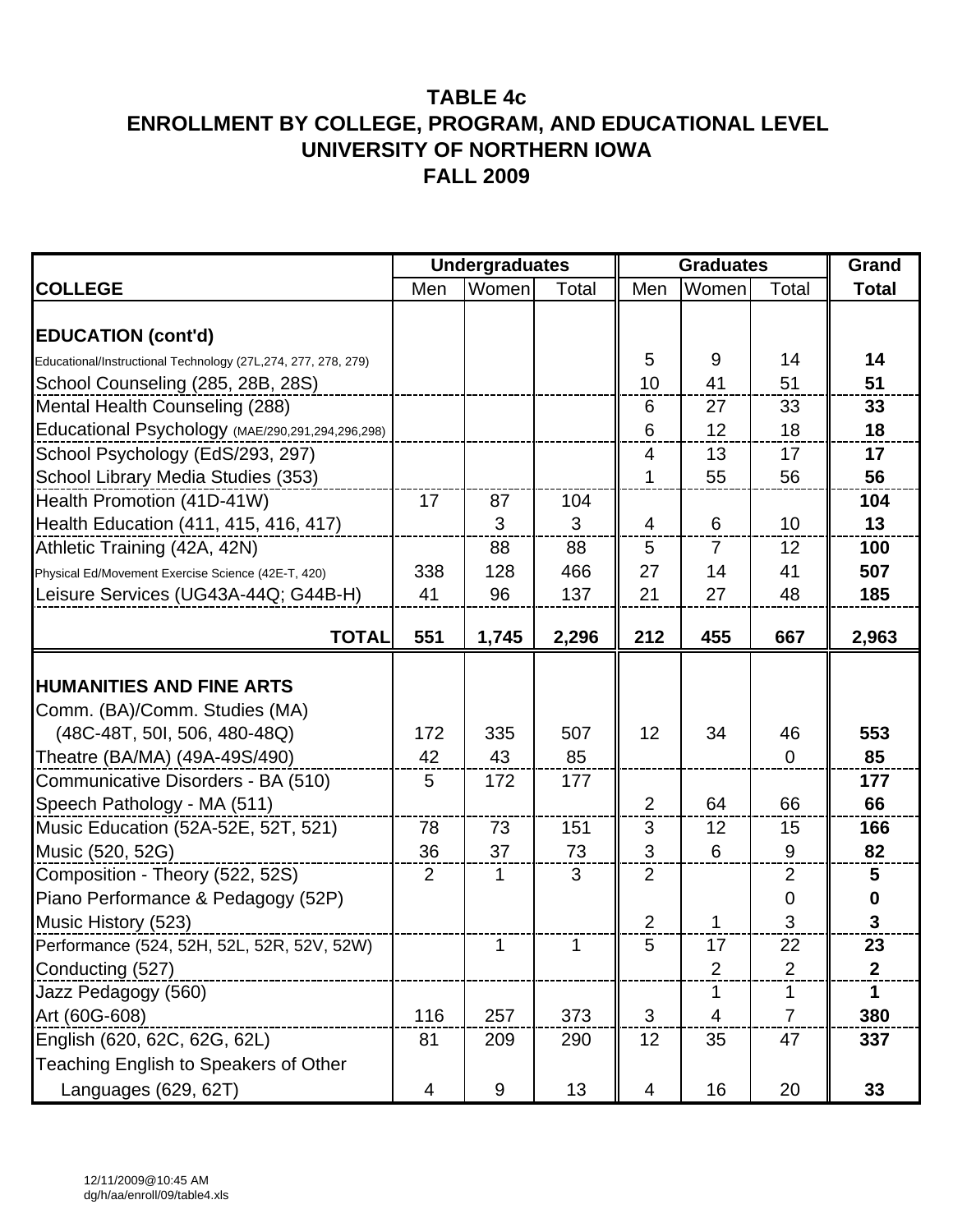|                                                                                   |                | <b>Undergraduates</b> |                |                | <b>Graduates</b> |                | Grand                   |
|-----------------------------------------------------------------------------------|----------------|-----------------------|----------------|----------------|------------------|----------------|-------------------------|
| <b>COLLEGE</b>                                                                    | Men            | Women                 | Total          | Men            | Women            | Total          | <b>Total</b>            |
| <b>HUMANITIES AND FINE ARTS (cont'd)</b><br>Teaching English to Speakers of Other |                |                       |                |                |                  |                |                         |
| Languages/Modern Language (692-698)                                               | 1              | 22                    | 23             | 3              | $\overline{2}$   | 5              | 28                      |
| The Study of Religion (641, 645)                                                  | 5              | 10                    | 15             |                |                  |                | 15                      |
| Philosophy (650)                                                                  | 22             | 5                     | 27             |                |                  |                | 27                      |
| Humanities (680)                                                                  | $\mathbf{1}$   | 6                     | $\overline{7}$ |                |                  | $\Omega$       | $\overline{7}$          |
| Women's and Gender Studies (685, 686)                                             |                |                       |                | 1              | $\overline{4}$   | 5              | $5\phantom{1}$          |
| Mod. Languages Dual Major/UG (70A-70T)                                            | 5              | 9                     | 14             |                |                  |                | 14                      |
| French (720, 72B, 72G, 72L)                                                       | 4              | 14                    | 18             | 1              | 5                | 6              | 24                      |
| German (740, 74B, 74G, 74L)                                                       | $\overline{7}$ | $\overline{7}$        | 14             | 3              | $\overline{4}$   | $\overline{7}$ | 21                      |
| Russian (770)                                                                     | $\overline{2}$ | 3                     | 5              |                |                  |                | 5                       |
| Spanish (780, 78G)                                                                | 18             | 62                    | 80             |                | 11               | 11             | 91                      |
| <b>TOTAL</b>                                                                      | 601            | 1,275                 | 1,876          | 56             | 218              | 274            | 2,150                   |
| <b>NATURAL SCIENCES</b>                                                           |                |                       |                |                |                  |                |                         |
| <b>Graphic Communications (33G)</b>                                               | 31             | 37                    | 68             |                |                  |                | 68                      |
| General Industry and Technology (33H, 33I)                                        | $\overline{2}$ |                       | $\overline{2}$ |                |                  |                | $\mathbf{2}$            |
| Industrial Technology (33J, 33L, 33P, 33Q)                                        |                |                       |                | 15             | 3                | 18             | 18                      |
| Construction Management - BS (33M, 33S, 335)                                      | 106            | 3                     | 109            |                |                  |                | 109                     |
| Technology Education (33N, 33R, 33T)                                              | 39             | 1                     | 40             |                |                  |                | 40                      |
| Doctor of Industrial Technology (332)                                             |                |                       |                | 14             | 3                | 17             | 17                      |
| Manufacturing Tech. - BS (34C-34S, 34X)                                           | 74             | $\mathbf{1}$          | 75             |                |                  |                | 75                      |
| Technology Management (34T, 34U)                                                  | 63             | 8                     | 71             |                |                  |                | 71                      |
| Technology - MA (349)                                                             |                |                       |                |                |                  | $\mathbf 0$    | $\mathbf 0$             |
| Technology - MS (3T1-3T7)                                                         |                |                       |                |                |                  | $\mathbf 0$    | $\bf{0}$                |
| Electrical-Mech. Systems - BS (35G,35T)                                           | 55             | $\overline{2}$        | 57             |                |                  |                | 57                      |
| Math for the Middle Grades 4-8 (MA/80A)                                           |                |                       |                | $\overline{4}$ | 13               | 17             | 17                      |
| Industrial Mathematics - PSM (80E, 80F)                                           |                |                       |                | 6              | 5                | 11             | 11                      |
| Mathematics (BA/MA) (800, 80B-807)                                                | 129            | 101                   | 230            | 11             | 18               | 29             | 259                     |
| Bioinformatics (81B)                                                              | 5              | $\overline{2}$        | 7              |                |                  |                | $\overline{\mathbf{7}}$ |
| Networking & System Admin (81N)                                                   | 18             |                       | 18             |                |                  |                | 18                      |
| Computer Science - BS (81S)                                                       | 58             | $\overline{7}$        | 65             |                |                  |                | 65                      |
| Computer Science - BA (810)                                                       | 89             | 6                     | 95             |                |                  |                | 95                      |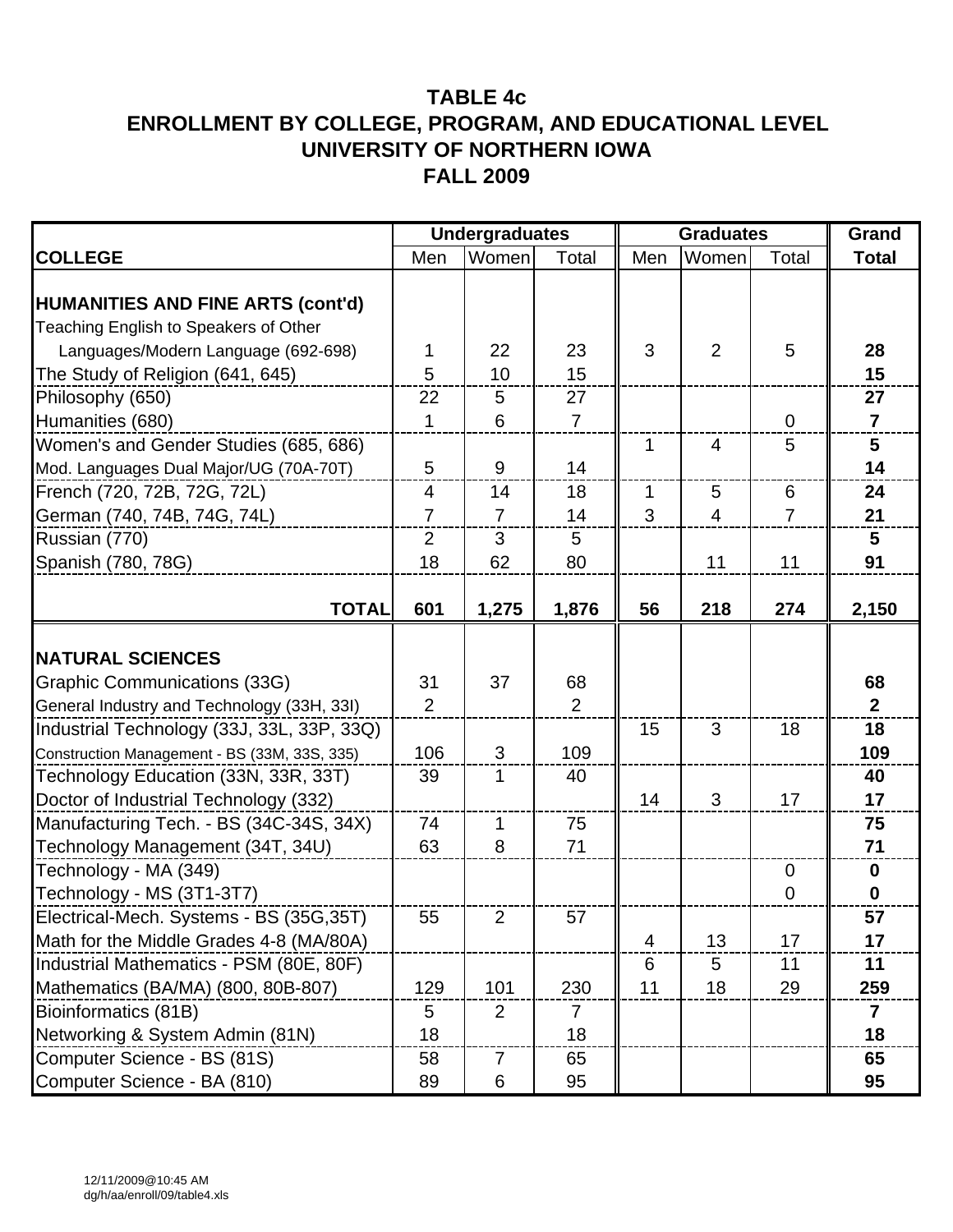|                                                            | <b>Undergraduates</b> |                |                | <b>Graduates</b> |                |                | Grand                   |
|------------------------------------------------------------|-----------------------|----------------|----------------|------------------|----------------|----------------|-------------------------|
| <b>COLLEGE</b>                                             | Men                   | Women          | Total          | Men              | Women          | Total          | <b>Total</b>            |
| <b>NATURAL SCIENCES (cont'd)</b>                           |                       |                |                |                  |                |                |                         |
| Computer Science - MS (813)                                |                       |                |                | 11               | $\overline{2}$ | 13             | 13                      |
| <b>Computer Information Systems (815)</b>                  | 10                    | $\overline{2}$ | 12             |                  |                |                | 12                      |
| Science - BA (82A-82P, 820, 822, 823)                      | 16                    | 18             | 34             |                  |                |                | 34                      |
| Science Education - MA (821, 827, 828)                     |                       |                |                | $\overline{4}$   | 13             | 17             | 17                      |
| Environmental Science/Tech/Health - MS (830, 83H, 83S,83T) |                       |                |                | 5                | 5              | 10             | 10                      |
| Biology - BS (84A, 84H); (MS-84S)                          | $\overline{4}$        | 10             | 14             | 8                | 13             | 21             | 35                      |
| Biology - BA (84C, 84I-84V, 844, 847); (MA-845)            | 285                   | 394            | 679            |                  | $\mathbf{1}$   | $\mathbf{1}$   | 680                     |
| Biotechnology (848, 84Y)                                   | $\overline{7}$        | $\overline{7}$ | 14             | $6\phantom{1}6$  | 5              | 11             | 25                      |
| Ecosystem Management (84Z)                                 |                       |                |                | 3                | $\overline{4}$ | $\overline{7}$ | $\overline{7}$          |
| Chemistry, Biochemistry, Env. Chem. - BS/MS                |                       |                |                |                  |                |                |                         |
| (86B, 86C, 86E, 863)                                       | 23                    | 16             | 39             |                  |                |                | 39                      |
| Chemistry - BA/MA (86D, 862, 86G/grad)                     | 5                     | 13             | 18             |                  | $\mathbf{1}$   |                | 18                      |
| Chemistry - BS&MS (865, 866,867)                           | 23                    | 16             | 39             | 5                | 5              | 10             | 49                      |
| Geology - BA (871)                                         | 12                    |                | 12             |                  |                |                | 12                      |
| Geology - BS (872)                                         | $\overline{4}$        | $\overline{2}$ | $6\,$          |                  |                |                | $6\phantom{1}$          |
| Earth Science (87A, 87E, 87N, 870)                         | 28                    | 25             | 53             |                  |                |                | 53                      |
| Physics (88A, 88E, 88X, 880)                               | 21                    | 5              | 26             | 6                | $\overline{2}$ | 8              | 34                      |
| Physics - BS (885)                                         | 18                    | $\mathbf{1}$   | 19             |                  |                |                | 19                      |
| Applied Physics - BS (88A, 886)                            | $\overline{4}$        |                | $\overline{4}$ |                  |                | $\overline{0}$ | $\overline{\mathbf{4}}$ |
| Applied Physics - Engineering - BS (888)                   | 11                    | $\mathbf{1}$   | 12             |                  |                |                | 12                      |
| <b>TOTAL</b>                                               | 1,140                 | 678            | 1,818          | 98               | 93             | 191            | 2,009                   |
| <b>SOCIAL &amp; BEHAVIORAL SCIENCES</b>                    |                       |                |                |                  |                |                |                         |
| Family Services (31F)                                      | 6                     | 113            | 119            |                  |                |                | 119                     |
| Gerontology (31L, 31S)                                     | 1                     | 16             | 17             |                  |                |                | 17                      |
| Interior Design (321, 32I)                                 |                       | 63             | 63             |                  |                |                | 63                      |
| Textile and Apparel (32T)                                  | 3                     | 60             | 63             |                  |                |                | 63                      |
| Psychology (400-404, 40G)                                  | 115                   | 297            | 412            | 14               | 20             | 34             | 446                     |
| Social Work (45X, 450)                                     | 23                    | 171            | 194            |                  |                |                | 194                     |
| Social Work - MSW (451, 452, 453)                          |                       |                |                | 3                | 58             | 61             | 61                      |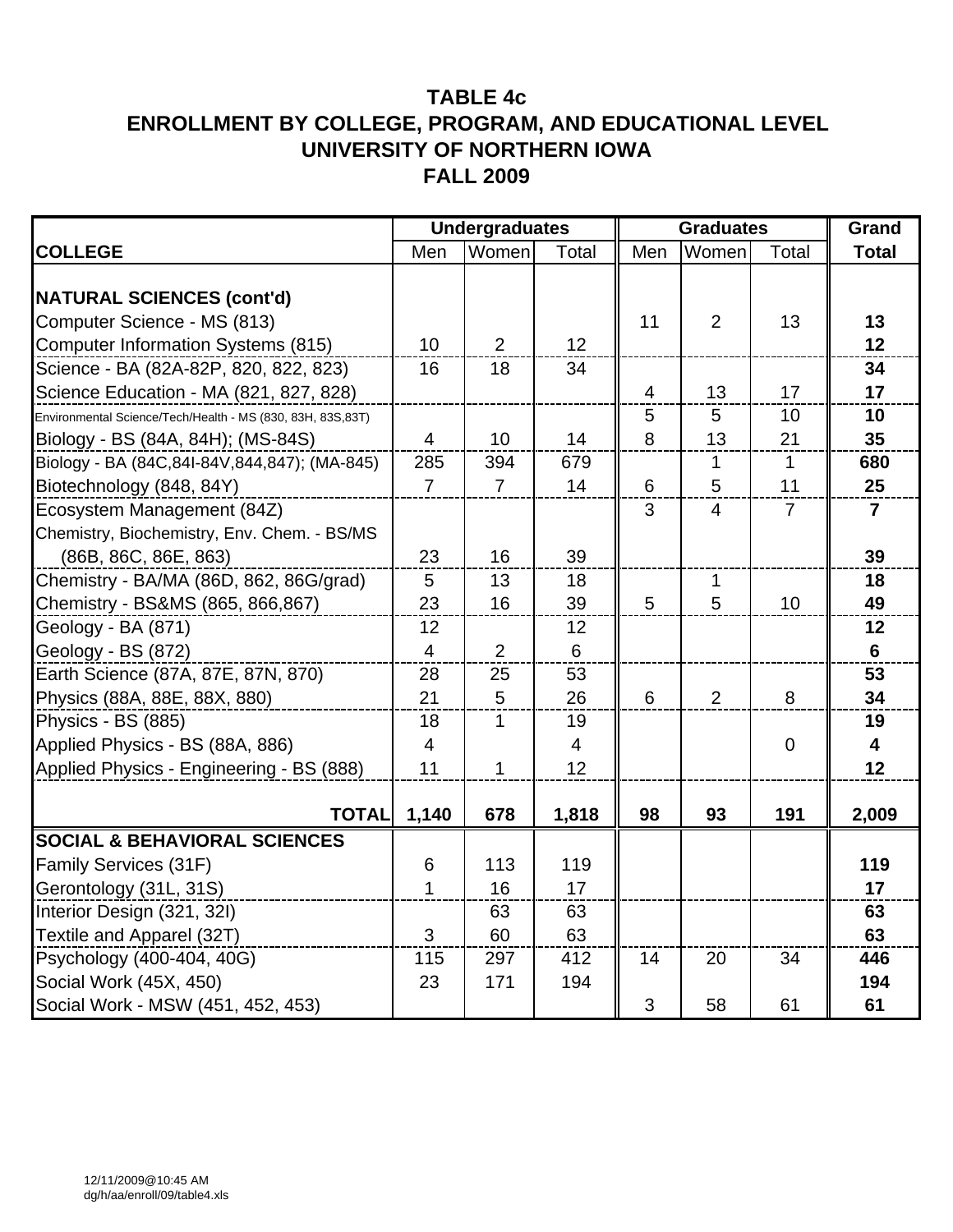|                                              |                | <b>Undergraduates</b> |                | <b>Graduates</b> |                |                  | Grand            |
|----------------------------------------------|----------------|-----------------------|----------------|------------------|----------------|------------------|------------------|
| <b>COLLEGE</b>                               | Men            | Women                 | Total          | Men              | Women          | Total            | <b>Total</b>     |
|                                              |                |                       |                |                  |                |                  |                  |
| <b>SOCIAL &amp; BEHAVIORAL SCI. (cont'd)</b> |                |                       |                |                  |                |                  |                  |
| Social Science (900, 90A, 90B))              | 74             | 52                    | 126            | 12               | $\overline{7}$ | 19               | 145              |
| Asian Studies (912)                          |                | $\mathbf{1}$          | 1              |                  |                | $\overline{0}$   | $\mathbf{1}$     |
| American Studies (913)                       |                | 1                     | 1              |                  |                | $\overline{0}$   | $\mathbf 1$      |
| Political Communication (94C)                | 8              | 12                    | 20             |                  |                | 0                | 20               |
| Public Admin. (94E-X, 944-947)               | 15             | 11                    | 26             |                  |                | $\overline{0}$   | 26               |
| Political Science (940)                      | 58             | 36                    | 94             |                  |                | $\overline{0}$   | 94               |
| Public Policy - MPP (950)                    |                |                       | $\mathbf 0$    | 13               | $\overline{7}$ | 20               | 20               |
| History (960, 964, 96G)                      | 179            | 109                   | 288            | 12               | 15             | 27               | 315              |
| Geography (970, 97G)                         | $\overline{7}$ | 4                     | 11             | 9                | 5              | 14               | 25               |
| Geography - Environmental (971)              | 5              | 1                     | 6              |                  |                | $\mathbf 0$      | 6                |
| Geography - GIS (972)                        | 18             | 3                     | 21             |                  |                | $\boldsymbol{0}$ | 21               |
| Sociology (980, 98G)                         | 22             | 36                    | 58             | 2                | 5              | $\overline{7}$   | 65               |
| Criminology (982, 983)                       | 166            | 79                    | 245            | $\overline{2}$   | 8              | 10               | 255              |
| Anthropology (990)                           | 16             | 22                    | 38             |                  |                | $\overline{0}$   | 38               |
|                                              |                |                       |                |                  |                |                  |                  |
| <b>TOTAL</b>                                 | 716            | 1,087                 | 1,803          | 67               | 125            | 192              | 1,995            |
|                                              |                |                       |                |                  |                |                  |                  |
| <b>OTHER MAJORS</b>                          |                |                       |                |                  |                |                  |                  |
| Other Majors (00X)                           | 67             | 98                    | 165            |                  |                |                  | 165              |
| Philanthropy/Nonprofit Development (01A)     |                |                       |                |                  | 10             | 10               | 10               |
| Graduate Non-Degree Majors (090)             |                |                       |                | 94               | 273            | 367              | 367              |
| Individual Studies (001)                     |                |                       | $\overline{0}$ |                  |                |                  | $\mathbf{0}$     |
| General Studies (005, 010-019)               | 114            | 57                    | 171            |                  |                |                  | 171              |
| General Studies - Nurses (006, 025-029)      | 2              | 30                    | 32             |                  |                |                  | 32               |
| Bachelor of Liberal Studies (009)            |                |                       | $\mathbf 0$    |                  |                |                  | $\bf{0}$         |
| Pre-professionals                            | Q              | 75                    | 84             |                  |                |                  | 84               |
| Deciding (000)                               | 278            | 421                   | 699            |                  |                |                  | 699              |
| Unclassified                                 |                |                       | $\pmb{0}$      |                  |                |                  | $\boldsymbol{0}$ |
| Special                                      |                |                       | $\mathbf 0$    |                  |                |                  | $\mathbf 0$      |
|                                              |                |                       |                |                  |                |                  |                  |
| <b>TOTAL</b>                                 | 470            | 681                   | 1,151          | 94               | 283            | 377              | 1,528            |
| UNIVERSITY TOTAL                             | 4,906          | 6,388                 | 11,294         | 587              | 1,199          | 1,786            | 13,080           |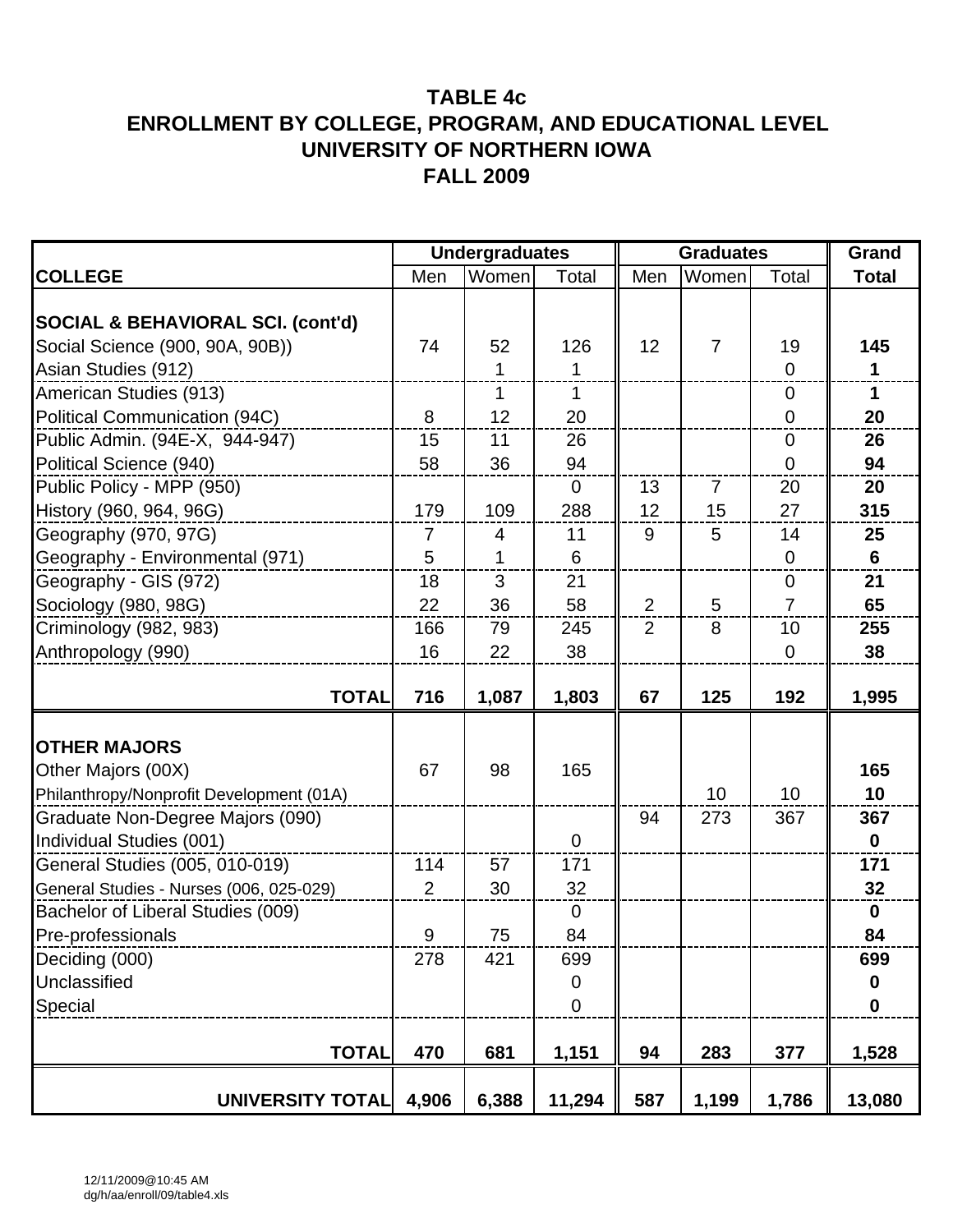## **TABLE 4c-1HEADCOUNT ENROLLMENT BY RACE/ETHNICITY OF STUDENTS FORMALLY ADMITTED INTO PROFESSIONAL EDUCATIONUNIVERSITY OF NORTHERN IOWAFALL 2009**

|                                                                                                               |   |                 |   |   |   | 3              |   | 4      |          | 5              |               | 6         |   |    |   | 8           |          | 9 |                    | Total        | Grand         |
|---------------------------------------------------------------------------------------------------------------|---|-----------------|---|---|---|----------------|---|--------|----------|----------------|---------------|-----------|---|----|---|-------------|----------|---|--------------------|--------------|---------------|
| Program                                                                                                       | M | F               | м | F | м | F              | м | F      | м        | F              | М             | F         | М | F. | M | F           | M        | F | M                  | F            | <b>Total</b>  |
| <b>ELEMENTARY</b><br>Early Childhood Educ.<br><b>Elementary Education</b>                                     | 4 | 16              |   |   |   | 2<br>3         | 3 | 3<br>5 |          | $\overline{2}$ | 129           | 93<br>991 |   | 4  | 4 | 2<br>1<br>1 |          |   | $\mathbf 0$<br>142 | 102<br>1,033 | 102<br>1,175  |
| <b>TOTAL</b>                                                                                                  | 4 | $\overline{17}$ | 0 |   |   | 5              | 3 | 8      | $\bf{0}$ | $\mathbf{2}$   | 129           | 1,084     |   | 4  | 4 | 13          | $\bf{0}$ |   | 142                |              | $1,135$ 1,277 |
| <b>SECONDARY</b><br><b>Business Teaching</b><br>Technology Education<br>Psychology<br><b>Health Education</b> |   |                 |   |   |   |                |   |        |          |                | 12<br>35<br>3 | 9         |   |    |   |             |          |   | 12<br>37<br>3      | 9<br>0<br>2  | 21<br>37      |
| Comm.: Theatre<br>English<br><b>TESOL/French</b><br><b>TESOL/German</b>                                       |   |                 |   |   |   | $\overline{2}$ |   |        |          |                | 3<br>40       | 6<br>95   |   |    |   |             |          |   | 3<br>42<br>0       | 100          | 10<br>142     |
| <b>TESOL/Spanish</b><br>Modern Lang/Two Lang.                                                                 |   | $\overline{2}$  |   |   |   |                |   |        |          |                |               | 15<br>2   |   |    |   |             |          |   | $\Omega$           | 17<br>2      | 17            |

1-Hispanic; 2-American Indian or Alaska Native; 3-Asian; 4-Black or African-American; 5-Native Hawaiian or Other Pacific Islander; 6-White; 7-Two or more races; 8-R/E Unknown; 9-Nonresident Alien/International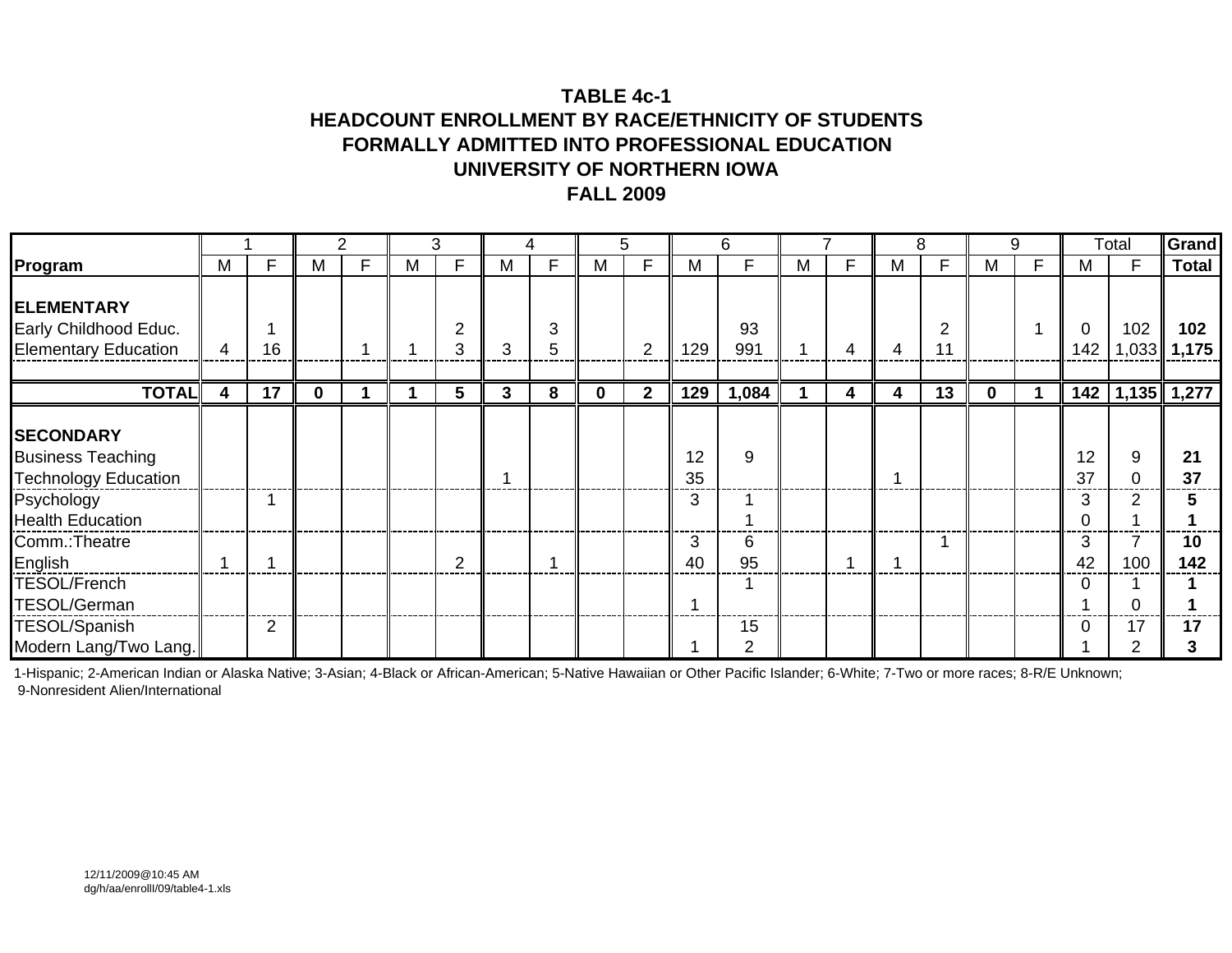### **TABLE 4c-1HEADCOUNT ENROLLMENT BY RACE/ETHNICITY OF STUDENTS FORMALLY ADMITTED INTO PROFESSIONAL EDUCATIONUNIVERSITY OF NORTHERN IOWAFALL 2009**

|                                            |   |                |   | 2 |              | 3 |   | 4 |          | 5. |         | 6        |   |   |   | 8              |          | 9 |         | Total    | Grand        |
|--------------------------------------------|---|----------------|---|---|--------------|---|---|---|----------|----|---------|----------|---|---|---|----------------|----------|---|---------|----------|--------------|
| Program                                    | M | F              | M | F | М            | F | M | F | M        | F  | M       | F        | М | F | M | F              | M        |   | M       | F        | <b>Total</b> |
| <b>SECONDARY (cont'd)</b>                  |   |                |   |   |              |   |   |   |          |    |         |          |   |   |   |                |          |   |         |          |              |
| French                                     |   |                |   |   |              |   |   |   |          |    |         | 4        |   |   |   |                |          |   |         |          |              |
| German                                     |   |                |   |   |              |   |   |   |          |    |         |          |   |   |   |                |          |   |         |          |              |
| Spanish<br><b>Mathematics</b>              |   |                |   |   |              |   |   | 2 |          |    | 4<br>43 | 24<br>42 |   | 3 |   | $\overline{2}$ |          |   | 6<br>44 | 25<br>49 | 31<br>93     |
| Middle/Jr HS Science<br>All Sciences       |   |                |   |   |              |   |   |   |          |    | 7<br>8  | 4<br>5   |   |   |   |                |          |   | 8       | 4<br>5   | 11<br>13     |
| <b>Biology</b><br>Chemistry                |   |                |   |   |              |   |   |   |          |    | 18<br>8 | 20<br>8  |   |   |   |                |          |   | 18<br>9 | 21<br>8  | 39<br>17     |
| Earth Science<br>Physics                   |   |                |   |   |              |   |   |   |          |    | 10<br>6 | 5        |   |   |   |                |          |   | 10<br>6 | 5        | 15           |
| Social Science<br><b>Political Science</b> |   |                |   |   |              |   |   |   |          |    | 63<br>4 | 45       |   |   |   |                |          |   | 65<br>4 | 46       | 111          |
| History<br>Sociology<br>Anthropology       | 4 | $\overline{2}$ |   |   |              |   | 3 |   |          |    | 92      | 41       |   |   |   |                |          |   | 99      | 45       | 144          |
|                                            |   |                |   |   |              |   |   |   |          |    |         |          |   |   |   |                |          |   |         |          |              |
| <b>TOTAL</b>                               |   | 8              |   | 0 | $\mathbf{2}$ | 2 | 4 | 3 | $\bf{0}$ | 0  | 360     | 332      |   | 4 | 4 | 5              | $\bf{0}$ |   | 378     | 355      | 733          |

1-Hispanic; 2-American Indian or Alaska Native; 3-Asian; 4-Black or African-American; 5-Native Hawaiian or Other Pacific Islander; 6-White; 7-Two or more races; 8-R/E Unknown; 9-Nonresident Alien/International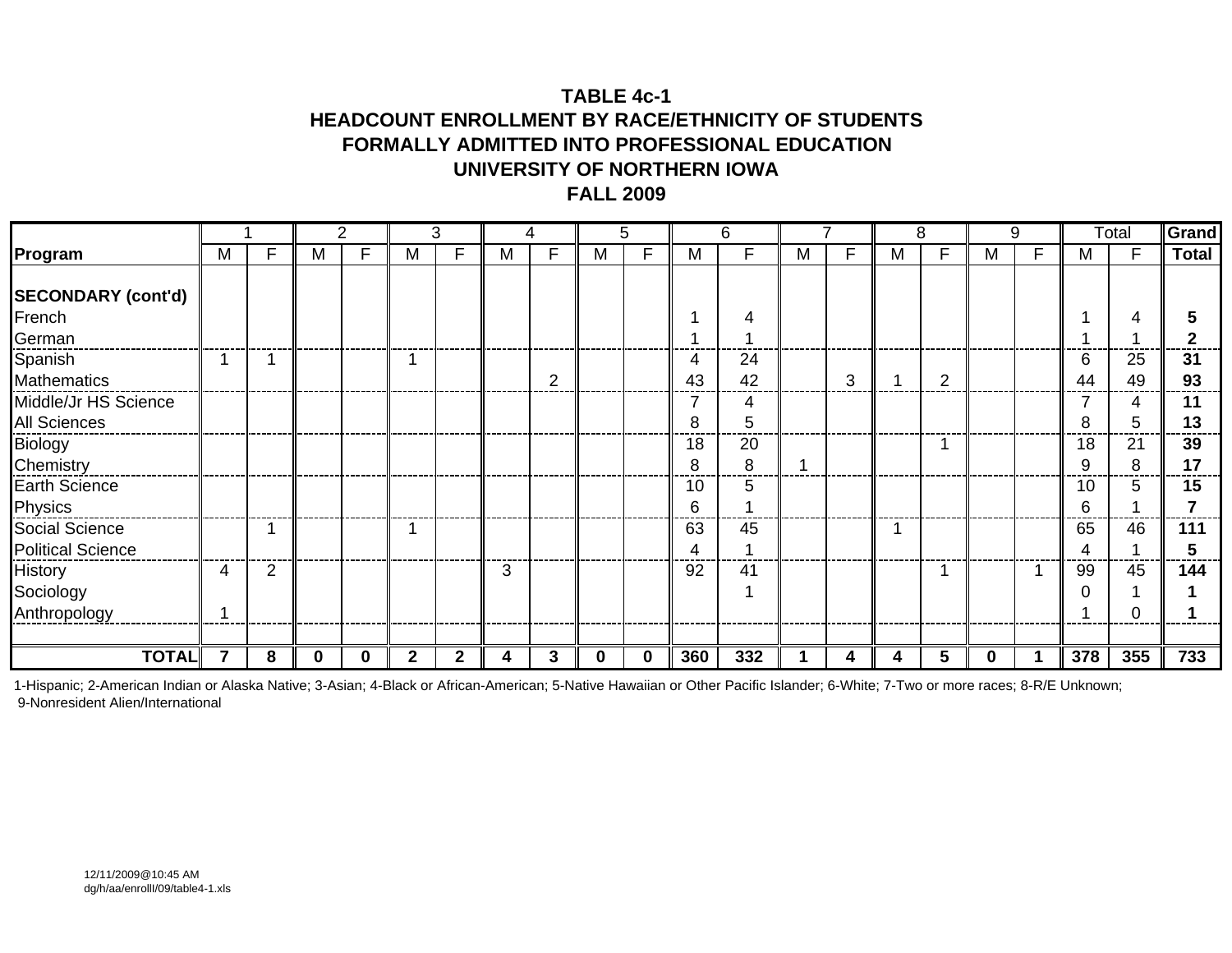### **TABLE 4c-1HEADCOUNT ENROLLMENT BY RACE/ETHNICITY OF STUDENTS FORMALLY ADMITTED INTO PROFESSIONAL EDUCATIONUNIVERSITY OF NORTHERN IOWAFALL 2009**

|                                                                                                                                          |        |                |          | 2        |              | 3  |              | 4        |              | 5            |                      | 6                         |          |                |    | 8            |              | 9            |                       | Total                | Grand                      |
|------------------------------------------------------------------------------------------------------------------------------------------|--------|----------------|----------|----------|--------------|----|--------------|----------|--------------|--------------|----------------------|---------------------------|----------|----------------|----|--------------|--------------|--------------|-----------------------|----------------------|----------------------------|
| Program                                                                                                                                  | M      | F              | М        | F        | м            | F. | M            | F        | M            |              | M                    | F                         | м        | F              | м  | F.           | М            |              | М                     | F.                   | <b>Total</b>               |
| $K - 12$<br><b>Physical Education</b><br>Music Ed. - Choral<br>Music Ed. - Instrumental<br>Music Education - Jazz<br>Art<br><b>TESOL</b> | 3<br>2 |                |          |          |              |    |              |          |              |              | 97<br>21<br>35<br>20 | 32<br>26<br>36<br>61<br>6 |          | 2              |    |              |              |              | 105<br>25<br>37<br>22 | 33<br>27<br>39<br>65 | 138<br>52<br>76<br>87<br>8 |
|                                                                                                                                          |        |                |          |          |              |    |              |          |              |              |                      |                           |          |                |    |              |              |              |                       |                      |                            |
| <b>TOTAL</b>                                                                                                                             | 6      | $\overline{2}$ | $\bf{0}$ | $\bf{0}$ |              |    | 5.           | 2        | $\bf{0}$     | 0            | 181                  | 162                       |          | $\overline{2}$ | 3  | $\mathbf{3}$ |              | 0            | 198                   | 172                  | 370                        |
| <b>POST BACCALAUR.</b><br>(additional licensure)                                                                                         |        |                |          |          |              |    |              |          |              |              | 12                   | 15                        |          |                |    |              |              |              | 14                    | 16                   | 30                         |
| <b>TOTAL</b>                                                                                                                             |        |                | $\bf{0}$ | $\bf{0}$ | $\mathbf{0}$ | 0  | $\mathbf{0}$ | $\Omega$ | $\bf{0}$     | $\mathbf{0}$ | 12                   | 15                        | $\bf{0}$ | $\mathbf 0$    |    | $\bf{0}$     | $\mathbf{0}$ | $\mathbf{0}$ | 14                    | 16                   | 30                         |
|                                                                                                                                          |        |                |          |          |              |    |              |          |              |              |                      |                           |          |                |    |              |              |              |                       |                      |                            |
| <b>GRAND TOTAL</b>                                                                                                                       | 18     | 28             | U        |          |              | 8  | $12 \,$      | 13       | <sup>0</sup> | $\mathbf 2$  | 682                  | 1,593                     | 3        | 10             | 12 | 21           |              | 2            | 732                   | $1,678$ 2,410        |                            |

1-Hispanic; 2-American Indian or Alaska Native; 3-Asian; 4-Black or African-American; 5-Native Hawaiian or Other Pacific Islander; 6-White; 7-Two or more races; 8-R/E Unknown; 9-Nonresident Alien/International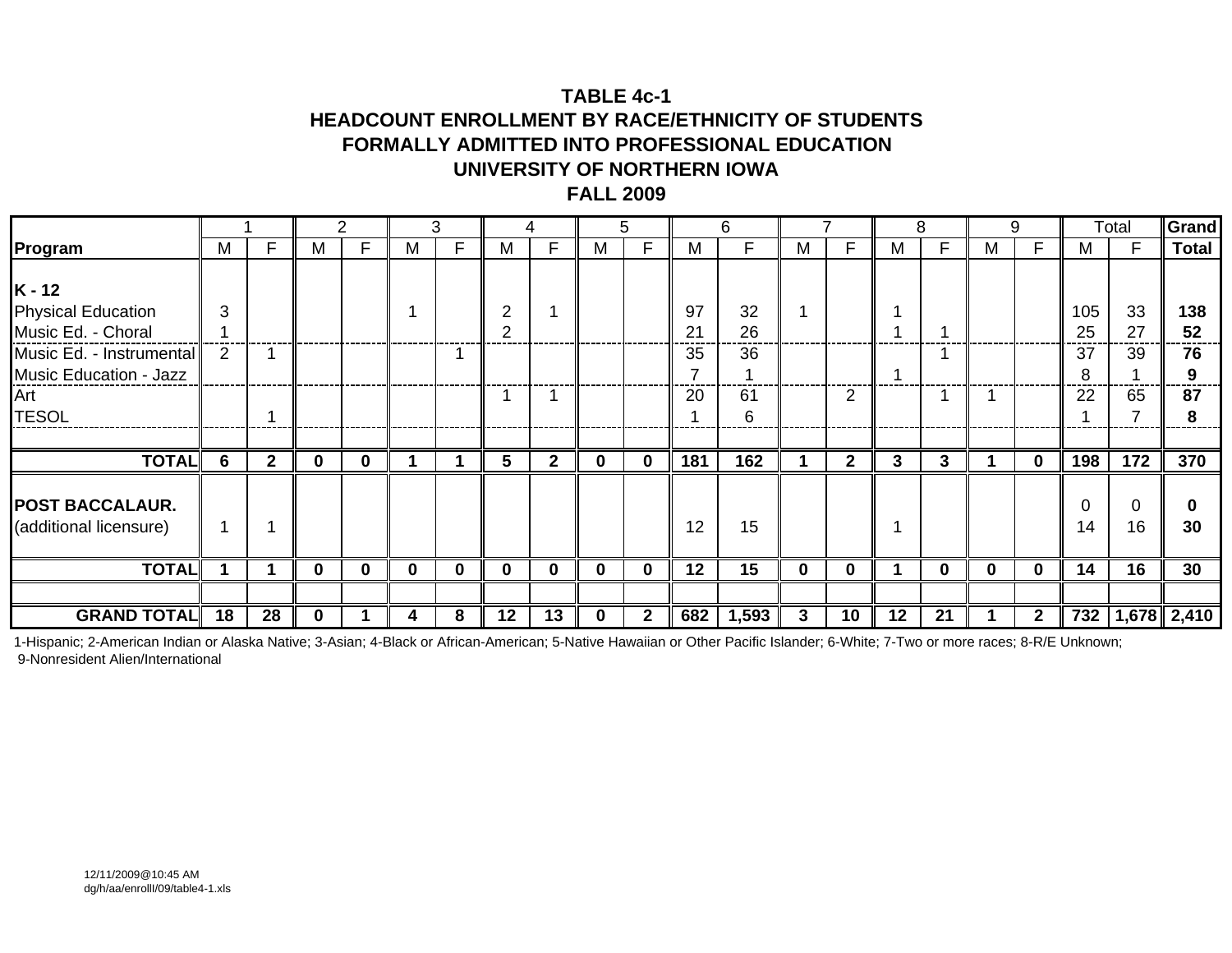## **TABLE 5HEADCOUNT ENROLLMENT BY RESIDENCE AT REGENT UNIVERSITIES FALL 1999 to FALL 2009**

|                               |             |             |             |             |             |             |             |             |             |             |             | Change   | Change   |
|-------------------------------|-------------|-------------|-------------|-------------|-------------|-------------|-------------|-------------|-------------|-------------|-------------|----------|----------|
|                               | <b>FALL</b> | <b>FALL</b> | <b>FALL</b> | <b>FALL</b> | <b>FALL</b> | <b>FALL</b> | <b>FALL</b> | <b>FALL</b> | <b>FALL</b> | <b>FALL</b> | <b>FALL</b> | 2008 to  | 1999 to  |
|                               | 1999        | 2000        | 2001        | 2002        | 2003        | 2004        | 2005        | 2006        | 2007        | 2008        | 2009        | 2009     | 2009     |
|                               |             |             |             |             |             |             |             |             |             |             |             |          |          |
| **SUI**                       |             |             |             |             |             |             |             |             |             |             |             |          |          |
| <b>Residents</b>              | 19,313      | 18,483      | 18,482      | 18,774      | 18,482      | 18,996      | 18,896      | 18,899      | 18,920      | 18,402      | 17,843      | $-3.0%$  | $-7.6%$  |
| Nonresidents                  | 7,836       | 8,036       | 8,506       | 8,781       | 8,506       | 8,576       | 8,651       | 9,076       | 9,521       | 9,968       | 10,064      | $+1.0%$  | $+28.4%$ |
| <b>International Students</b> | 1,697       | 1,792       | 1,780       | 2,142       | 1,780       | 2,173       | 2,095       | 2,004       | 1,968       | 2,191       | 2,421       | $+10.5%$ | $+42.7%$ |
| <b>Total</b>                  | 28,846      | 28,311      | 28,768      | 29,697      | 28,768      | 29,745      | 29,642      | 29,979      | 30,409      | 30,561      | 30,328      | $-0.8%$  | $+5.1%$  |
| % Resident                    | 67.0%       | 65.3%       | 64.2%       | 63.2%       | 64.2%       | 63.9%       | 63.7%       | 63.0%       | 62.2%       | 60.2%       | 58.8%       |          |          |
| % Nonresident                 | 33.0%       | 34.7%       | 35.8%       | 36.8%       | 35.8%       | 36.1%       | 36.3%       | 37.0%       | 37.8%       | 39.8%       | 41.2%       |          |          |
|                               |             |             |             |             |             |             |             |             |             |             |             |          |          |
| **ISU**                       |             |             |             |             |             |             |             |             |             |             |             |          |          |
| <b>Residents</b>              | 19,085      | 19,493      | 20,024      | 19,926      | 20,024      | 18,722      | 18,290      | 17,961      | 18,214      | 18,148      | 18,503      | $+2.0%$  | $-3.0%$  |
| Nonresidents                  | 4,583       | 4,836       | 5,227       | 5,392       | 5,227       | 5,363       | 5,343       | 5,388       | 5,702       | 6,211       | 6,425       | $+3.4%$  | $+40.2%$ |
| <b>International Students</b> | 2,442       | 2,516       | 2,572       | 2,580       | 2,572       | 2,295       | 2,108       | 2,113       | 2,244       | 2,497       | 3,017       | $+20.8%$ | $+23.5%$ |
| <b>Total</b>                  | 26,110      | 26,845      | 27,823      | 27,898      | 27,823      | 26,380      | 25,741      | 25,462      | 26,160      | 26,856      | 27,945      | $+4.1%$  | $+7.0%$  |
| % Resident                    | 73.1%       | 72.6%       | 72.0%       | 71.4%       | 72.0%       | 71.0%       | 71.1%       | 70.5%       | 69.6%       | 67.6%       | 66.2%       |          |          |
| % Nonresident                 | 26.9%       | 27.4%       | 28.0%       | 28.6%       | 28.0%       | 29.0%       | 28.9%       | 29.5%       | 30.4%       | 32.4%       | 33.8%       |          |          |
|                               |             |             |             |             |             |             |             |             |             |             |             |          |          |
| **UNI**                       |             |             |             |             |             |             |             |             |             |             |             |          |          |
| <b>Residents</b>              | 12,630      | 12,790      | 13,010      | 12,781      | 12,356      | 11,793      | 11,400      | 11,129      | 11,444      | 11,562      | 11,896      | $+2.9%$  | $-5.8%$  |
| Nonresidents                  | 614         | 645         | 705         | 779         | 701         | 680         | 691         | 699         | 693         | 882         | 731         | $-17.1%$ | $+19.1%$ |
| <b>International Students</b> | 309         | 339         | 355         | 366         | 384         | 351         | 422         | 432         | 472         | 464         | 453         | $-2.4%$  | +46.6%   |
| <b>Total</b>                  | 13,553      | 13,774      | 14,070      | 13,926      | 13,441      | 12,824      | 12,513      | 12,260      | 12,609      | 12,908      | 13,080      | $+1.3%$  | $-3.5%$  |
| % Resident                    | 93.2%       | 92.9%       | 92.5%       | 91.8%       | 91.9%       | 92.0%       | 91.1%       | 90.8%       | 90.8%       | 89.6%       | 90.9%       |          |          |
| % Nonresident                 | 6.8%        | 7.1%        | 7.5%        | 8.2%        | 8.1%        | 8.0%        | 8.9%        | 9.2%        | 9.2%        | 10.4%       | 9.1%        |          |          |
|                               |             |             |             |             |             |             |             |             |             |             |             |          |          |
| **TOTAL**                     |             |             |             |             |             |             |             |             |             |             |             |          |          |
| <b>Residents</b>              | 51,028      | 50,766      | 51,516      | 51,481      | 50,862      | 49,511      | 48,586      | 47,989      | 48,578      | 48,112      | 48,242      | $+0.3%$  | $-5.5%$  |
| Nonresidents                  | 13,033      | 13,517      | 14,438      | 14,952      | 14,434      | 14,619      | 14,685      | 15,163      | 15,916      | 17,061      | 17,220      | $+0.9%$  | $+32.1%$ |
| <b>International Students</b> | 4,448       | 4,647       | 4,707       | 5,088       | 4,736       | 4,819       | 4,625       | 4,549       | 4,684       | 5,152       | 5,891       | $+14.3%$ | $+32.4%$ |
| <b>Total</b>                  | 68,509      | 68,930      | 70,661      | 71,521      | 70,032      | 68,949      | 67,896      | 67,701      | 69,178      | 70,325      | 71,353      | $+1.5%$  | $+4.2%$  |
| % Resident                    | 74.5%       | 73.6%       | 72.9%       | 72.0%       | 72.6%       | 71.8%       | 71.6%       | 70.9%       | 70.2%       | 68.4%       | 67.6%       |          |          |
| % Nonresident                 | 25.5%       | 26.4%       | 27.1%       | 28.0%       | 27.4%       | 28.2%       | 28.4%       | 29.1%       | 29.8%       | 31.6%       | 32.4%       |          |          |

Beginning in Fall 1997, residents of U.S. Territories are no longer included in the international student count.

Beginning in Fall 2002, medical residents, medical fellows, and post-doctorals are included in the international student count.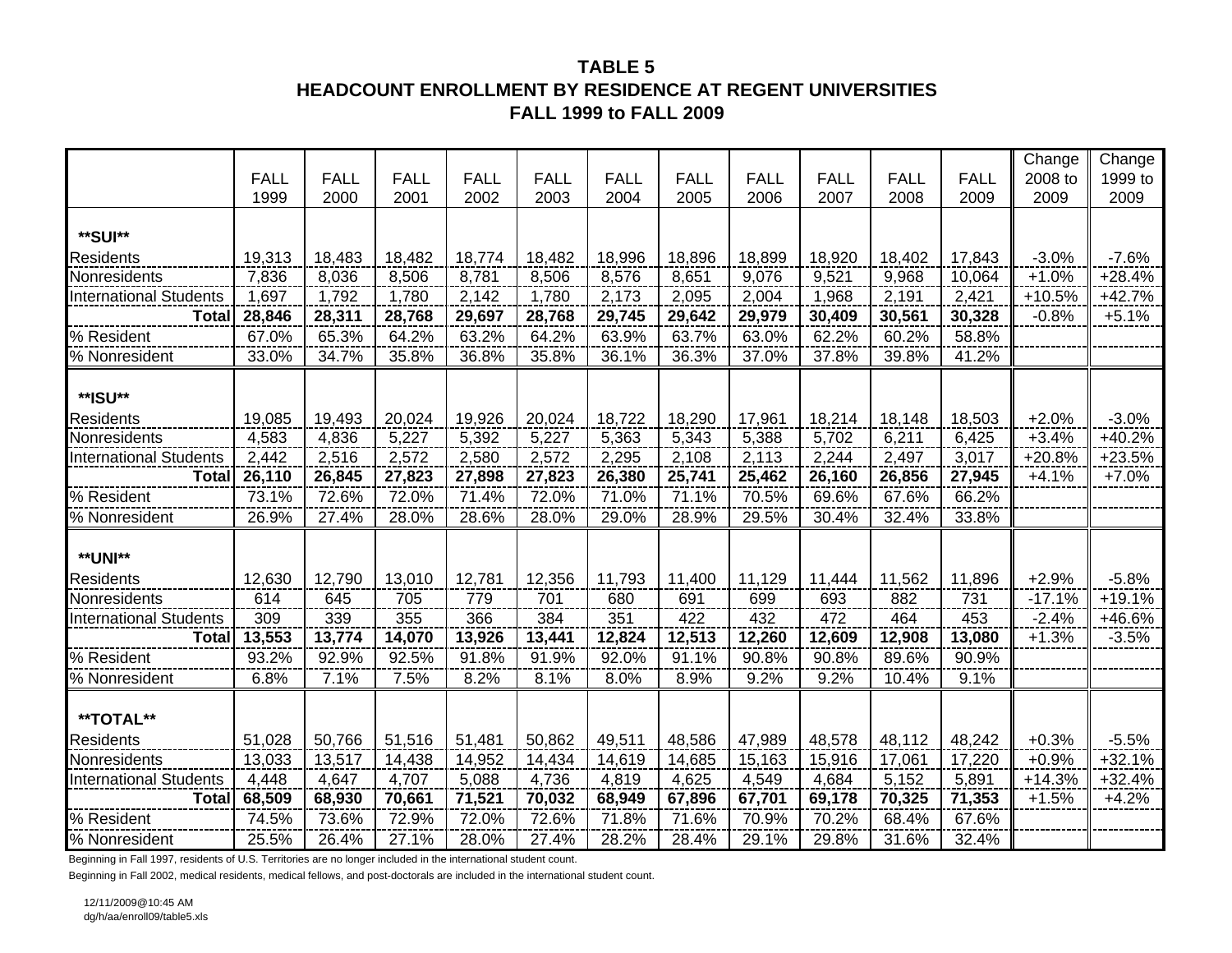#### **TABLE 5F HEADCOUNT ENROLLMENT OF NEW FRESHMEN BY RESIDENCE AT REGENT UNIVERSITIES FALL 1999 to FALL 2009**

|                               |             |             |             |             |             |                 |             |             |             |                 |             | Change   | Change   |
|-------------------------------|-------------|-------------|-------------|-------------|-------------|-----------------|-------------|-------------|-------------|-----------------|-------------|----------|----------|
|                               | <b>FALL</b> | <b>FALL</b> | <b>FALL</b> | <b>FALL</b> | <b>FALL</b> | <b>FALL</b>     | <b>FALL</b> | <b>FALL</b> | <b>FALL</b> | <b>FALL</b>     | <b>FALL</b> | 2008 to  | 1999 to  |
|                               | 1999        | 2000        | 2001        | 2002        | 2003        | 2004            | 2005        | 2006        | 2007        | 2008            | 2009        | 2009     | 2009     |
|                               |             |             |             |             |             |                 |             |             |             |                 |             |          |          |
| **SUI**                       |             |             |             |             |             |                 |             |             |             |                 |             |          |          |
| <b>Residents</b>              | 2,399       | 2,249       | 2,356       | 2,485       | 2,545       | 2,565           | 2,315       | 2,460       | 2,448       | 2,223           | 2,052       | $-7.7%$  | $-14.5%$ |
| Non-Residents                 | 1,430       | 1,457       | 1,624       | 1,671       | 1,506       | 1,422           | 1,491       | 1,797       | 1,779       | 1,846           | 1,752       | $-5.1%$  | $+22.5%$ |
| <b>International Students</b> | 30          | 30          | 25          | 28          | 32          | 30              | 43          | 32          | 60          | 177             | 259         | $+46.3%$ | +763.3%  |
| <b>TOTAL</b>                  | 3,859       | 3,736       | 4,005       | 4,184       | 4,083       | 4,017           | 3,849       | 4,289       | 4,287       | 4,246           | 4,063       | $-4.3%$  | $+5.3%$  |
| % Residents                   | 62.2%       | 60.2%       | 58.8%       | 59.4%       | 62.3%       | 63.9%           | 60.1%       | 57.4%       | 57.1%       | 52.4%           | 50.5%       |          |          |
| % Non-Residents               | 37.8%       | 39.8%       | 41.2%       | 40.6%       | 37.7%       | 36.1%           | 39.9%       | 42.6%       | 42.9%       | 47.6%           | 49.5%       |          |          |
|                               |             |             |             |             |             |                 |             |             |             |                 |             |          |          |
| **ISU**                       |             |             |             |             |             |                 |             |             |             |                 |             |          |          |
| <b>Residents</b>              | 3,040       | 3,223       | 3,314       | 3,046       | 2,865       | 2,705           | 2,750       | 2,823       | 3,014       | 2,900           | 2,865       | $-1.2%$  | $-5.8%$  |
| Non-Residents                 | 965         | 1,036       | 1,240       | 1,108       | 982         | 976             | 966         | 1,099       | 1,220       | 1,434           | 1,280       | $-10.7%$ | $+32.6%$ |
| <b>International Students</b> | 80          | 95          | 100         | 65          | 50          | $\overline{48}$ | 53          | 61          | 113         | 212             | 211         | $-0.5%$  | +163.8%  |
| <b>TOTAL</b>                  | 4,085       | 4,354       | 4,654       | 4,219       | 3,897       | 3,729           | 3,769       | 3,983       | 4,347       | 4,546           | 4,356       | $-4.2%$  | $+6.6%$  |
| % Residents                   | 74.4%       | 74.0%       | 71.2%       | 72.2%       | 73.5%       | 72.5%           | 73.0%       | 70.9%       | 69.3%       | 63.8%           | 65.8%       |          |          |
| % Non-Residents               | 25.6%       | 26.0%       | 28.8%       | 27.8%       | 26.5%       | 27.5%           | 27.0%       | 29.1%       | 30.7%       | 36.2%           | 34.2%       |          |          |
|                               |             |             |             |             |             |                 |             |             |             |                 |             |          |          |
| <b>**UNI**</b>                |             |             |             |             |             |                 |             |             |             |                 |             |          |          |
| <b>Residents</b>              | 2,067       | 2,123       | 1,979       | 1,743       | 1,683       | 1,573           | 1,598       | 1,594       | 1,878       | 1,870           | 1,820       | $-2.7%$  | $-11.9%$ |
| Non-Residents                 | 101         | 117         | 112         | 110         | 88          | 105             | 124         | 139         | 100         | 125             | 101         | $-19.2%$ | $+0.0%$  |
| <b>International Students</b> | 9           | 23          | 13          | 12          | 14          | $\frac{22}{2}$  | 15          | 35          | 13          | $\overline{20}$ | 25          | $+25.0%$ | +177.8%  |
| TOTAL                         | 2,177       | 2,263       | 2,104       | 1,865       | 1,785       | 1,700           | 1,737       | 1,768       | 1,991       | 2,015           | 1,946       | $-3.4%$  | $-10.6%$ |
| % Residents                   | 94.9%       | 93.8%       | 94.1%       | 93.5%       | 94.3%       | 92.5%           | 92.0%       | 90.2%       | 94.3%       | 92.8%           | 93.5%       |          |          |
| % Non-Residents               | 5.1%        | 6.2%        | 5.9%        | 6.5%        | 5.7%        | 7.5%            | 8.0%        | 9.8%        | 5.7%        | 7.2%            | 6.5%        |          |          |
|                               |             |             |             |             |             |                 |             |             |             |                 |             |          |          |
| **TOTAL**                     |             |             |             |             |             |                 |             |             |             |                 |             |          |          |
| <b>Residents</b>              | 7,506       | 7,595       | 7,649       | 7,274       | 7,093       | 6,843           | 6,663       | 6,877       | 7,340       | 6,993           | 6,737       | $-3.7%$  | $-10.2%$ |
| Non-Residents                 | 2,496       | 2,610       | 2,976       | 2,889       | 2,576       | 2,503           | 2,581       | 3,035       | 3,099       | 3,405           | 3,133       | $-8.0%$  | $+25.5%$ |
| <b>International Students</b> | 119         | 148         | 138         | 105         | 96          | 100             | 111         | 128         | 186         | 409             | 495         | $+21.0%$ | +316.0%  |
| <b>TOTAL</b>                  | 10,121      | 10,353      | 10,763      | 10,268      | 9,765       | 9,446           | 9,355       | 10,040      | 10,625      | 10,807          | 10,365      | $-4.1%$  | $+2.4%$  |
| % Residents                   | 74.2%       | 73.4%       | 71.1%       | 70.8%       | 72.6%       | 72.4%           | 71.2%       | 68.5%       | 69.1%       | 64.7%           | 65.0%       |          |          |
| % Non-Residents               | 25.8%       | 26.6%       | 28.9%       | 29.2%       | 27.4%       | 27.6%           | 28.8%       | 31.5%       | 30.9%       | 35.3%           | 35.0%       |          |          |

Beginning in Fall 1997, residents of U.S. Territories are no longer included in the international student count.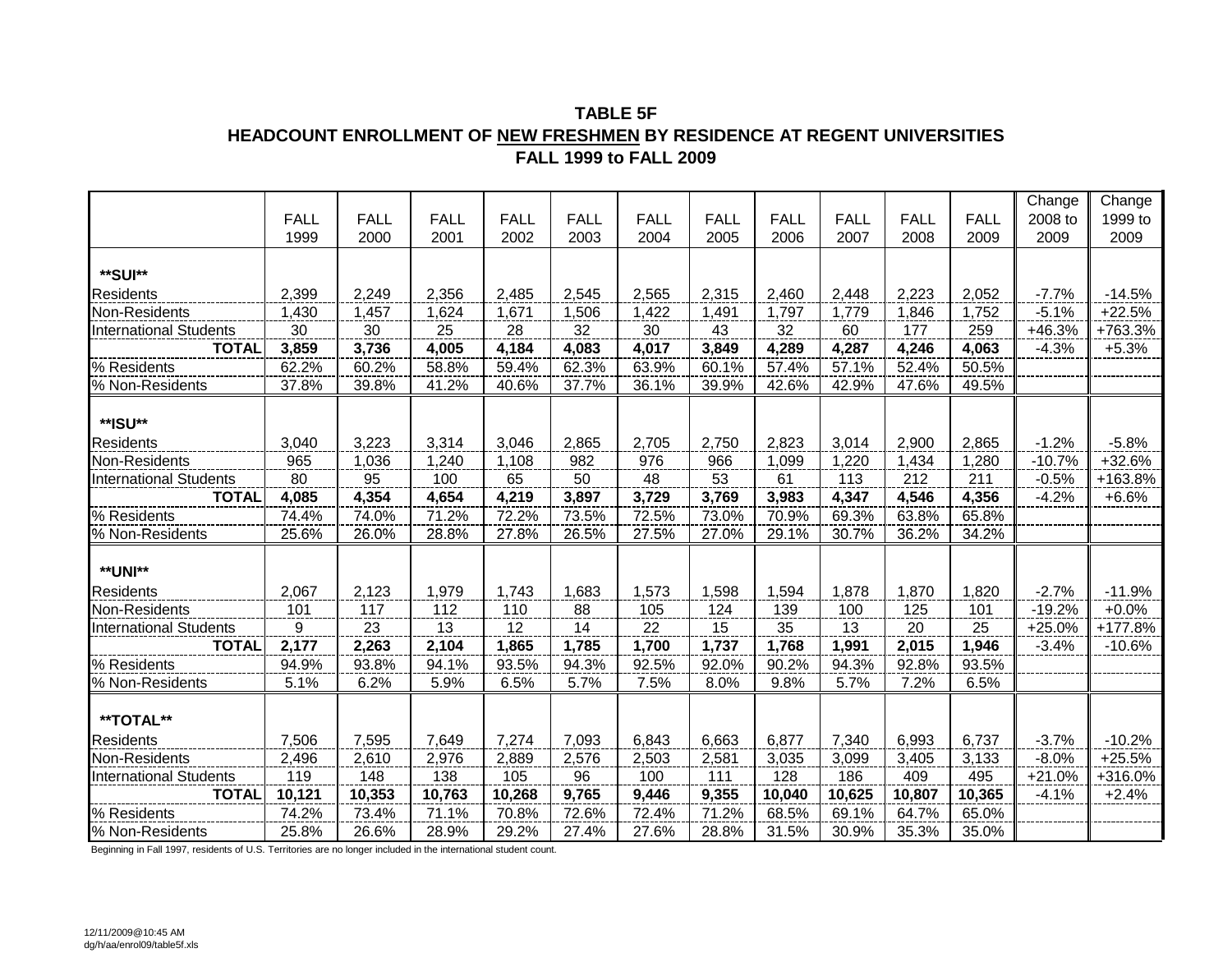## **TABLE 5GHEADCOUNT ENROLLMENT OF GRADUATE STUDENTS BY RESIDENCE AT REGENT UNIVERSITIES FALL 1999 to FALL 2009**

|                               |             |             |             |             |             |             |             |             |             |             |             | Change   | Change   |
|-------------------------------|-------------|-------------|-------------|-------------|-------------|-------------|-------------|-------------|-------------|-------------|-------------|----------|----------|
|                               | <b>FALL</b> | <b>FALL</b> | <b>FALL</b> | <b>FALL</b> | <b>FALL</b> | <b>FALL</b> | <b>FALL</b> | <b>FALL</b> | <b>FALL</b> | <b>FALL</b> | <b>FALL</b> | 2008 to  | 1999 to  |
|                               | 1999        | 2000        | 2001        | 2002        | 2003        | 2004        | 2005        | 2006        | 2007        | 2008        | 2009        | 2009     | 2009     |
| **SUI**                       |             |             |             |             |             |             |             |             |             |             |             |          |          |
| Residents                     | 3,299       | 2,540       | 2,274       | 2,196       | 2,209       | 2,114       | 2,099       | 2,059       | 2,145       | 2,216       | 2,265       | $+2.2%$  | $-31.3%$ |
| Non-Residents                 | 1,806       | 1,683       | 1,774       | 1,679       | 1,777       | 1,836       | 1,887       | 1,976       | 2,032       | 2,059       | 2,133       | $+3.6%$  | $+18.1%$ |
| <b>International Students</b> | 1,296       | 1,280       | 1,271       | 1,472       | 1,484       | 1,496       | 1,426       | 1,353       | 1,305       | 1,314       | 1,322       | $+0.6%$  | $+2.0%$  |
| <b>TOTAL</b>                  | 6,401       | 5,503       | 5,319       | 5,347       | 5,470       | 5,446       | 5,412       | 5,388       | 5,482       | 5,589       | 5,720       | $+2.3%$  | $-10.6%$ |
| % Residents                   | 51.5%       | 46.2%       | 42.8%       | 41.1%       | 40.4%       | 38.8%       | 38.8%       | 38.2%       | 39.1%       | 39.6%       | 39.6%       |          |          |
| % Non-Residents               | 48.5%       | 53.8%       | 57.2%       | 58.9%       | 59.6%       | 61.2%       | 61.2%       | 61.8%       | 60.9%       | 60.4%       | 60.4%       |          |          |
|                               |             |             |             |             |             |             |             |             |             |             |             |          |          |
| **ISU**                       |             |             |             |             |             |             |             |             |             |             |             |          |          |
| <b>Residents</b>              | 2,025       | 2,086       | 2,098       | 2,087       | 2,121       | 2,037       | 2,042       | 1,973       | 2,010       | 2,014       | 2,072       | $+2.9%$  | $+2.3%$  |
| Non-Residents                 | 794         | 812         | 826         | 888         | 1,023       | 1,030       | 1,075       | 1,137       | 1,173       | 1,199       | 1,229       | $+2.5%$  | +54.8%   |
| <b>International Students</b> | 1,390       | 1,466       | 1,439       | 1,524       | 1,597       | 1,551       | 1,461       | 1,473       | 1,481       | 1,505       | 1,559       | $+3.6%$  | $+12.2%$ |
| <b>TOTAL</b>                  | 4,209       | 4,364       | 4,363       | 4,499       | 4,741       | 4,618       | 4,578       | 4,583       | 4,664       | 4,718       | 4,860       | $+3.0%$  | $+15.5%$ |
| % Residents                   | 48.1%       | 47.8%       | 48.1%       | 46.4%       | 44.7%       | 44.1%       | 44.6%       | 43.1%       | 43.1%       | 42.7%       | 42.6%       |          |          |
| % Non-Residents               | 51.9%       | 52.2%       | 51.9%       | 53.6%       | 55.3%       | 55.9%       | 55.4%       | 56.9%       | 56.9%       | 57.3%       | 57.4%       |          |          |
|                               |             |             |             |             |             |             |             |             |             |             |             |          |          |
| <b>**UNI**</b>                |             |             |             |             |             |             |             |             |             |             |             |          |          |
| <b>Residents</b>              | 1,258       | 1,254       | 1,256       | 1,277       | 1,295       | 1,277       | 1,215       | 1,222       | 1,287       | 1,377       | 1,427       | $+3.6%$  | $+13.4%$ |
| Non-Residents                 | 161         | 147         | 176         | 208         | 194         | 164         | 154         | 157         | 138         | 284         | 190         | $-33.1%$ | $+18.0%$ |
| <b>International Students</b> | 150         | 155         | 164         | 159         | 178         | 163         | 192         | 179         | 174         | 200         | 169         | $-15.5%$ | $+12.7%$ |
| <b>TOTAL</b>                  | 1,569       | 1,556       | 1,596       | 1,644       | 1,667       | 1,604       | 1,561       | 1,558       | 1,599       | 1,861       | 1,786       | $-4.0%$  | $+13.8%$ |
| % Residents                   | 80.2%       | 80.6%       | 78.7%       | 77.7%       | 77.7%       | 79.6%       | 77.8%       | 78.4%       | 80.5%       | 74.0%       | 79.9%       |          |          |
| % Non-Residents               | 19.8%       | 19.4%       | 21.3%       | 22.3%       | 22.3%       | 20.4%       | 22.2%       | 21.6%       | 19.5%       | 26.0%       | 20.1%       |          |          |
|                               |             |             |             |             |             |             |             |             |             |             |             |          |          |
| **TOTAL**                     |             |             |             |             |             |             |             |             |             |             |             |          |          |
| <b>Residents</b>              | 6,582       | 5,880       | 5,628       | 5,560       | 5,625       | 5,428       | 5,356       | 5,254       | 5,442       | 5,607       | 5,764       | $+2.8%$  | $-12.4%$ |
| Non-Residents                 | 2,761       | 2,642       | 2,776       | 2,775       | 2,994       | 3,030       | 3,116       | 3,270       | 3,343       | 3,542       | 3,552       | $+0.3%$  | +28.6%   |
| <b>International Students</b> | 2,836       | 2,901       | 2,874       | 3,155       | 3,259       | 3,210       | 3,079       | 3,005       | 2,960       | 3,019       | 3,050       | $+1.0%$  | $+7.5%$  |
| <b>TOTAL</b>                  | 12,179      | 11,423      | 11,278      | 11,490      | 11,878      | 11,668      | 11,551      | 11,529      | 11,745      | 12,168      | 12,366      | $+1.6%$  | $+1.5%$  |
| % Residents                   | 54.0%       | 51.5%       | 49.9%       | 48.4%       | 47.4%       | 46.5%       | 46.4%       | 45.6%       | 46.3%       | 46.1%       | 46.6%       |          |          |
| % Non-Residents               | 46.0%       | 48.5%       | 50.1%       | 51.6%       | 52.6%       | 53.5%       | 53.6%       | 54.4%       | 53.7%       | 53.9%       | 53.4%       |          |          |

Beginning in Fall 1997, residents of U.S. Territories are no longer included in the international student count.

MBA students included until Fall 2000.

Beginning in Fall 2002, post-doctoral fellows are included in the international student count.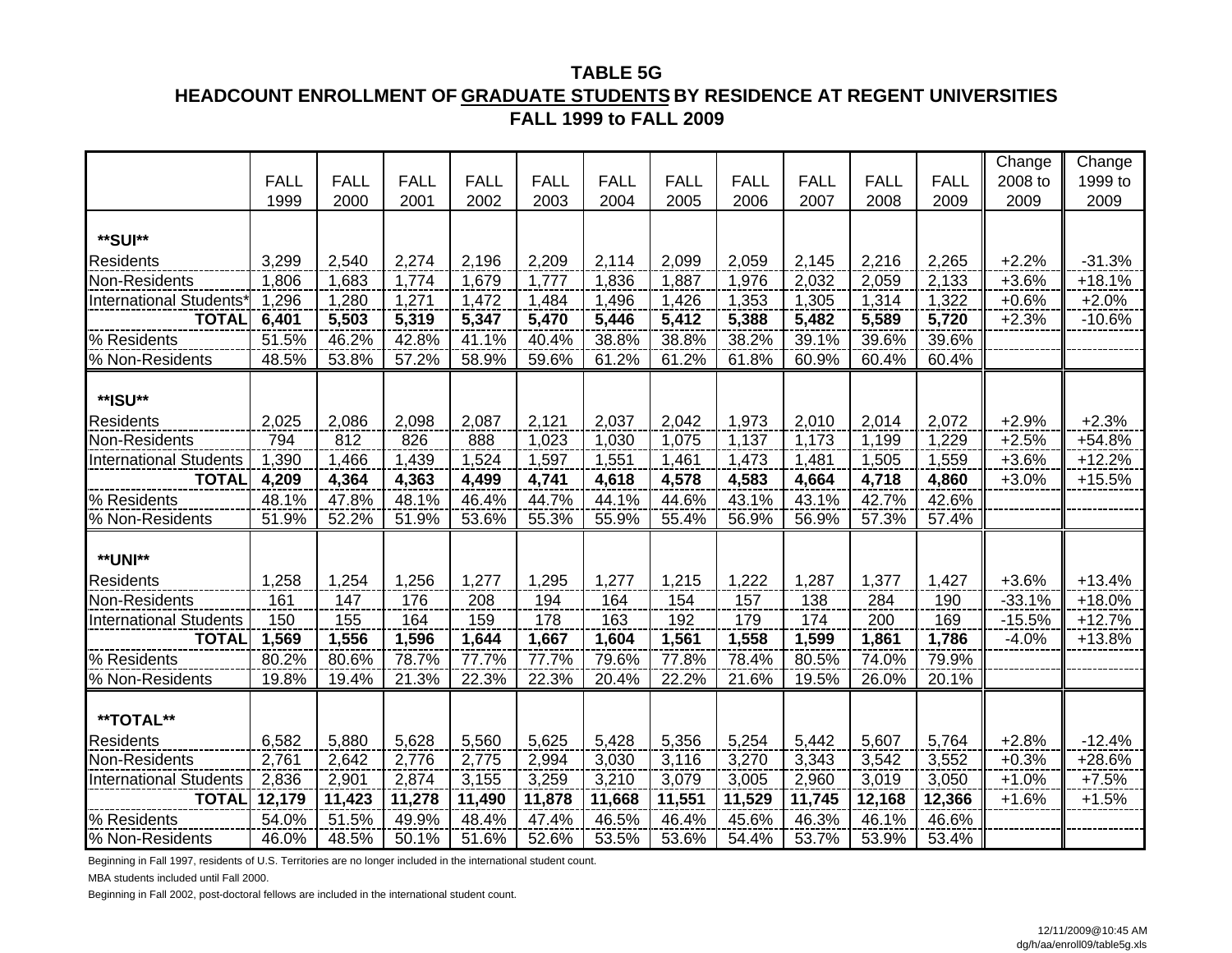### **TABLE 5PHEADCOUNT ENROLLMENT OF PROFESSIONAL STUDENTS BY RESIDENCE AT REGENT UNIVERSITIES FALL 1999 to FALL 2009**

|                               |             |             |             |             |             |             |                |             |             |                |             | Change  | Change    |
|-------------------------------|-------------|-------------|-------------|-------------|-------------|-------------|----------------|-------------|-------------|----------------|-------------|---------|-----------|
|                               | <b>FALL</b> | <b>FALL</b> | <b>FALL</b> | <b>FALL</b> | <b>FALL</b> | <b>FALL</b> | <b>FALL</b>    | <b>FALL</b> | <b>FALL</b> | <b>FALL</b>    | <b>FALL</b> | 2008 to | 1999 to   |
|                               | 1999        | 2000        | 2001        | 2002        | 2003        | 2004        | 2005           | 2006        | 2007        | 2008           | 2009        | 2009    | 2009      |
| **SUI**                       |             |             |             |             |             |             |                |             |             |                |             |         |           |
| <b>Residents</b>              | 2,333       | 2,670       | 2,924       | 2,809       | 3,000       | 3,081       | 2,878          | 2,833       | 2,971       | 2,998          | 2,856       | $-4.7%$ | $+22.4%$  |
| Non-Residents                 | 537         | 714         | 768         | 716         | 733         | 757         | 723            | 749         | 790         | 850            | 879         | $+3.4%$ | $+63.7%$  |
| <b>International Students</b> | 38          | 140         | 154         | 338         | 309         | 326         | 329            | 271         | 259         | 301            | 299         | $-0.7%$ | +686.8%   |
| <b>TOTAL</b>                  | 2,908       | 3,524       | 3,846       | 3,863       | 4,042       | 4,164       | 3,930          | 3,853       | 4,020       | 4,149          | 4,034       | $-2.8%$ | $+38.7%$  |
| % Resident                    | 80.2%       | 75.8%       | 76.0%       | 72.7%       | 74.2%       | 74.0%       | 73.2%          | 73.5%       | 73.9%       | 72.3%          | 70.8%       |         |           |
| % Non-Residents               | 19.8%       | 24.2%       | 24.0%       | 27.3%       | 25.8%       | 26.0%       | 26.8%          | 26.5%       | 26.1%       | 27.7%          | 29.2%       |         |           |
| **ISU**                       |             |             |             |             |             |             |                |             |             |                |             |         |           |
| <b>Residents</b>              | 252         | 251         | 252         | 253         | 263         | 261         | 264            | 253         | 256         | 249            | 267         | $+7.2%$ | $+6.0%$   |
| Non-Residents                 | 145         | 143         | 146         | 144         | 142         | 144         | 165            | 185         | 235         | 280            | 293         | $+4.6%$ | $+102.1%$ |
| <b>International Students</b> |             | 0           | 2           | 3           | 4           | 3           | $\overline{2}$ |             |             | $\overline{2}$ | 4           | +100.0% | +300.0%   |
| <b>TOTAL</b>                  | 398         | 394         | 400         | 400         | 409         | 408         | 431            | 439         | 492         | 531            | 564         | $+6.2%$ | $+41.7%$  |
| % Residents                   | 63.3%       | 63.7%       | 63.0%       | 63.3%       | 64.3%       | 64.0%       | 61.3%          | 57.6%       | 52.0%       | 46.9%          | 47.3%       |         |           |
| % Non-Residents               | 36.7%       | 36.3%       | 37.0%       | 36.8%       | 35.7%       | 36.0%       | 38.7%          | 42.4%       | 48.0%       | 53.1%          | 52.7%       |         |           |
| **TOTAL**                     |             |             |             |             |             |             |                |             |             |                |             |         |           |
| <b>Residents</b>              | 2,585       | 2,921       | 3,176       | 3,062       | 3,263       | 3,342       | 3,142          | 3,086       | 3,227       | 3,247          | 3,123       | $-3.8%$ | $+20.8%$  |
| Non-Residents                 | 682         | 857         | 914         | 860         | 875         | 901         | 888            | 934         | ,025        | 1,130          | 1,172       | $+3.7%$ | $+71.8%$  |
| <b>International Students</b> | 39          | 140         | 156         | 341         | 313         | 329         | 331            | 272         | 260         | 303            | 303         | $+0.0%$ | +676.9%   |
| <b>TOTAL</b>                  | 3,306       | 3,918       | 4,246       | 4,263       | 4,451       | 4,572       | 4,361          | 4,292       | 4,512       | 4,680          | 4,598       | $-1.8%$ | $+39.1%$  |
| % Residents                   | 78.2%       | 74.6%       | 74.8%       | 71.8%       | 73.3%       | 73.1%       | 72.0%          | 71.9%       | 71.5%       | 69.4%          | 67.9%       |         |           |
| % Non-Residents               | 21.8%       | 25.4%       | 25.2%       | 28.2%       | 26.7%       | 26.9%       | 28.0%          | 28.1%       | 28.5%       | 30.6%          | 32.1%       |         |           |

Beginning in Fall 1997, residents of U.S. Territories are no longer included in the international student count.

MBA students added in Fall 2000.

Beginning in Fall 2002, international fellows and residents in the College of Medicine are included with the international student count.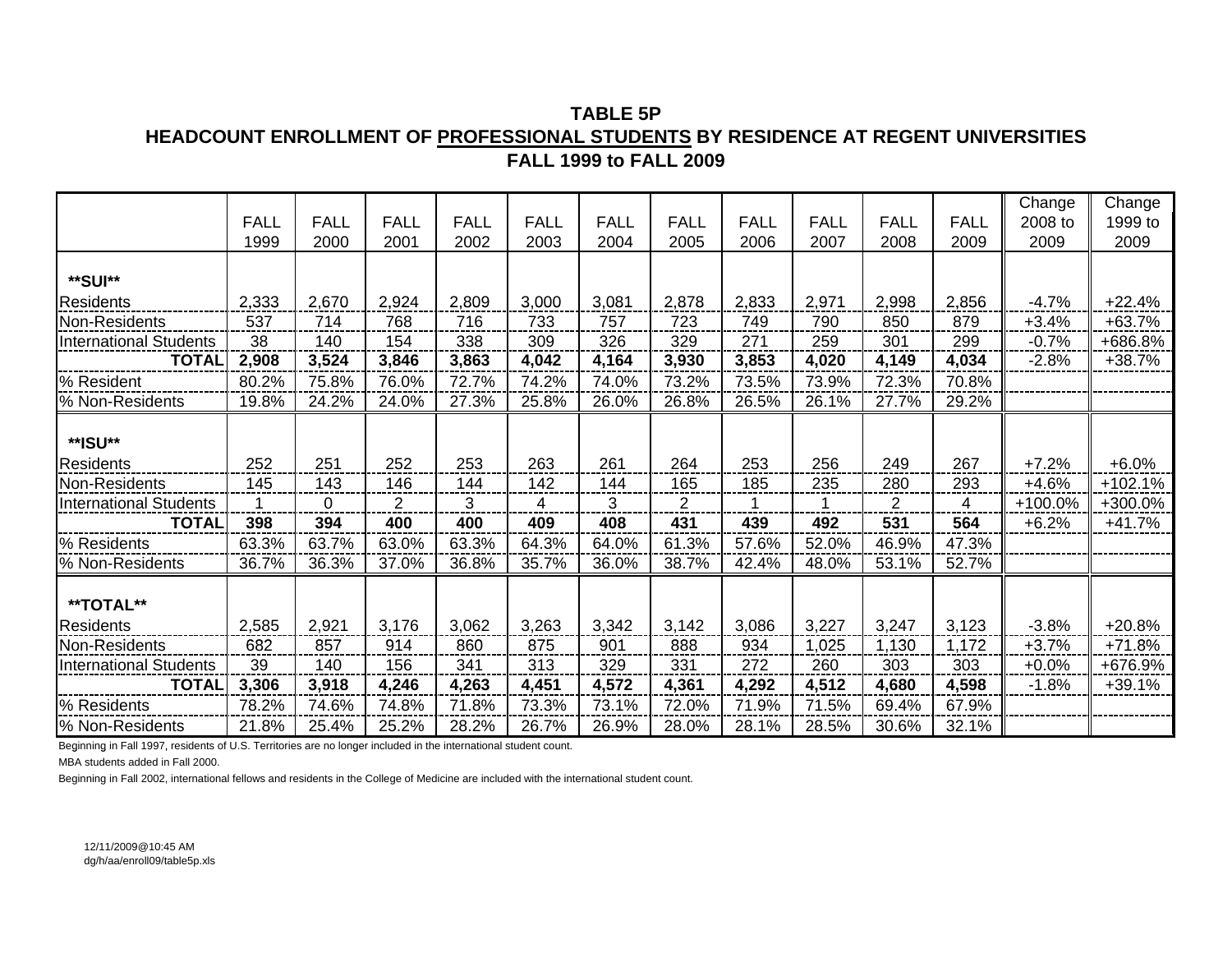#### **TABLE 5U HEADCOUNT ENROLLMENT OF UNDERGRADUATE STUDENTS BY RESIDENCE AT REGENT UNIVERSITIES FALL 1999 to FALL 2009**

|                                               | <b>FALL</b><br>1999 | <b>FALL</b><br>2000 | <b>FALL</b><br>2001 | <b>FALL</b><br>2002 | <b>FALL</b><br>2003 | <b>FALL</b><br>2004 | <b>FALL</b><br>2005 | <b>FALL</b><br>2006 | <b>FALL</b><br>2007 | <b>FALL</b><br>2008 | <b>FALL</b><br>2009 | Change<br>2008 to<br>2009 | Change<br>1999 to<br>2009 |
|-----------------------------------------------|---------------------|---------------------|---------------------|---------------------|---------------------|---------------------|---------------------|---------------------|---------------------|---------------------|---------------------|---------------------------|---------------------------|
| **SUI**                                       |                     |                     |                     |                     |                     |                     |                     |                     |                     |                     |                     |                           |                           |
|                                               |                     |                     |                     |                     |                     |                     |                     |                     |                     |                     |                     |                           |                           |
| <b>Residents</b>                              | 13,681              | 13,273              | 13,284              | 13,769              | 13,678              | 13,801              | 13,919              | 14,007              | 13,804              | 13,188              | 12,722              | $-3.5%$                   | $-7.0%$                   |
| Non-Residents                                 | 5,493               | 5,639               | 5,964               | 6,386               | 6,209               | 5,983               | 6,041               | 6,351               | 6,699               | 7,059               | 7,052               | $-0.1%$                   | $+28.4%$                  |
| <b>International Students</b><br><b>TOTAL</b> | 363<br>19,537       | 372                 | 355                 | 332                 | 346                 | 351                 | 340<br>20,300       | 380                 | 404                 | 576                 | 800                 | +38.9%                    | $+120.4%$                 |
|                                               |                     | 19,284              | 19,603              | 20,487              | 20,233              | 20,135              |                     | 20,738              | 20,907              | 20,823              | 20,574              | $-1.2%$                   | $+5.3%$                   |
| % Residents                                   | 70.0%               | 68.8%               | 67.8%               | 67.2%               | 67.6%               | 68.5%               | 68.6%               | 67.5%               | 66.0%               | 63.3%               | 61.8%               |                           |                           |
| % Non-Residents                               | 30.0%               | 31.2%               | 32.2%               | 32.8%               | 32.4%               | 31.5%               | 31.4%               | 32.5%               | 34.0%               | 36.7%               | 38.2%               |                           |                           |
| **ISU**                                       |                     |                     |                     |                     |                     |                     |                     |                     |                     |                     |                     |                           |                           |
| <b>Residents</b>                              | 16,808              | 17,156              | 17,674              | 17,586              | 17,104              | 16,424              | 15,984              | 15,735              | 15,948              | 15,885              | 16,164              | $+1.8%$                   | $-3.8%$                   |
| Non-Residents                                 | 3,644               | 3,881               | 4,255               | 4,360               | 4,255               | 4,189               | 4,103               | 4,066               | 4,294               | 4,732               | 4,903               | $+3.6%$                   | $+34.5%$                  |
| <b>International Students</b>                 | 1,051               | 1,050               | 1,131               | 1,053               | 871                 | 741                 | 645                 | 639                 | 762                 | 990                 | 1,454               | +46.9%                    | +38.3%                    |
| <b>TOTAL</b>                                  | 21,503              | 22,087              | 23,060              | 22,999              | 22,230              | 21,354              | 20,732              | 20,440              | 21,004              | 21,607              | 22,521              | $+4.2%$                   | $+4.7%$                   |
| % Residents                                   | 78.2%               | 77.7%               | 76.6%               | 76.5%               | 76.9%               | 76.9%               | 77.1%               | 77.0%               | 75.9%               | 73.5%               | 71.8%               |                           |                           |
| % Non-Residents                               | 21.8%               | 22.3%               | 23.4%               | 23.5%               | 23.1%               | 23.1%               | 22.9%               | 23.0%               | 24.1%               | 26.5%               | 28.2%               |                           |                           |
|                                               |                     |                     |                     |                     |                     |                     |                     |                     |                     |                     |                     |                           |                           |
| <b>**UNI**</b>                                |                     |                     |                     |                     |                     |                     |                     |                     |                     |                     |                     |                           |                           |
| <b>Residents</b>                              | 11,372              | 11,536              | 11,754              | 11,504              | 11,061              | 10,516              | 10,185              | 9,907               | 10,157              | 10,185              | 10,469              | $+2.8%$                   | $-7.9%$                   |
| Non-Residents                                 | 453                 | 498                 | 529                 | 571                 | 507                 | 516                 | 537                 | 542                 | 555                 | 598                 | 541                 | $-9.5%$                   | $+19.4%$                  |
| <b>International Students</b>                 | 159                 | 184                 | 191                 | 207                 | 206                 | 188                 | 230                 | 253                 | 298                 | 264                 | 284                 | $+7.6%$                   | +78.6%                    |
| <b>TOTAL</b>                                  | 11,984              | 12,218              | 12,474              | 12,282              | 11,774              | 11,220              | 10,952              | 10,702              | 11,010              | 11,047              | 11,294              | $+2.2%$                   | $-5.8%$                   |
| % Residents                                   | 94.9%               | 94.4%               | 94.2%               | 93.7%               | 93.9%               | 93.7%               | 93.0%               | 92.6%               | 92.3%               | 92.2%               | 92.7%               |                           |                           |
| % Non-Residents                               | 5.1%                | 5.6%                | 5.8%                | 6.3%                | 6.1%                | 6.3%                | 7.0%                | 7.4%                | 7.7%                | 7.8%                | 7.3%                |                           |                           |
| **TOTAL**                                     |                     |                     |                     |                     |                     |                     |                     |                     |                     |                     |                     |                           |                           |
| <b>Residents</b>                              | 41,861              | 41,965              | 42,712              | 42,859              | 41,843              | 40,741              | 40,088              | 39,649              | 39,909              | 39,258              | 39,355              | $+0.2%$                   | $-6.0%$                   |
| Non-Residents                                 | 9,590               | 10,018              | 10,748              | 11,317              | 10,971              | 10,688              | 10,681              | 10,959              | 11,548              | 12,389              | 12,496              | $+0.9%$                   | $+30.3%$                  |
| <b>International Students</b>                 | 1,573               | 1,606               | 1,677               | 1,592               | 1,423               | 1,280               | 1,215               | 1,272               | 1,464               | 1,830               | 2,538               | +38.7%                    | $+61.3%$                  |
| <b>TOTAL</b>                                  | 53,024              | 53,589              | 55,137              | 55,768              | 54,237              | 52,709              | 51,984              | 51,880              | 52,921              | 53,477              | 54,389              | $+1.7%$                   | $+2.6%$                   |
| % Residents                                   | 78.9%               | 78.3%               | 77.5%               | 76.9%               | 77.1%               | 77.3%               | 77.1%               | 76.4%               | 75.4%               | 73.4%               | 72.4%               |                           |                           |
| % Non-Residents                               | 21.1%               | 21.7%               | 22.5%               | 23.1%               | 22.9%               | 22.7%               | 22.9%               | 23.6%               | 24.6%               | 26.6%               | 27.6%               |                           |                           |

Beginning in Fall 1997, residents of U.S. Territories are no longer included in the international student count.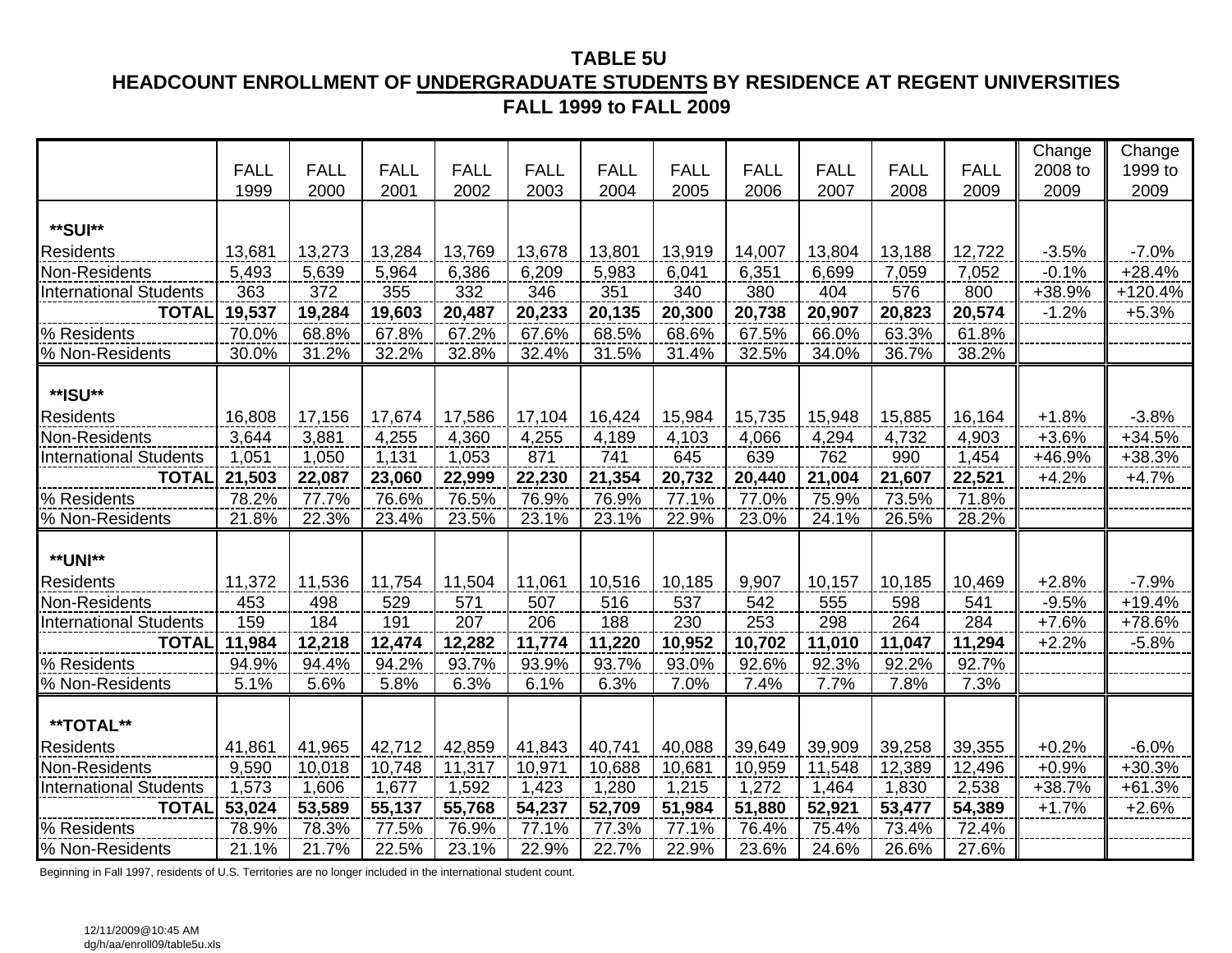### **TABLE 6 DISTRIBUTION OF STUDENT ENROLLMENT AT REGENT UNIVERSITIES BY RACE/ETHNICITY, GENDER, AND RESIDENCE FALL 2009**

|                                             |                |           | <b>SUI</b>   |           |                  |          |           | <b>ISU</b>   |           |                        |                |                | <b>UNI</b>   |                |                  |                   |
|---------------------------------------------|----------------|-----------|--------------|-----------|------------------|----------|-----------|--------------|-----------|------------------------|----------------|----------------|--------------|----------------|------------------|-------------------|
| Race/Ethnicity <sup>1</sup>                 |                | Males     | Females      |           | Total &          | Males    |           |              | Females   | Total &                | Males          |                | Females      |                |                  | Regent<br>Total & |
|                                             | $\mathsf{R}$   | <b>NR</b> | $\mathsf R$  | <b>NR</b> | $\%$             | R        | <b>NR</b> | $\mathsf{R}$ | <b>NR</b> | $\%$                   | $\mathsf{R}$   | <b>NR</b>      | $\mathsf{R}$ | <b>NR</b>      | Total & %        | %                 |
| Hispanic                                    | 211            | 227       | 257          | 286       | 981<br>3.2%      | 241      | 166       | 199          | 164       | 770<br>2.8%            | 76             | 30             | 139          | 37             | 282<br>2.2%      | 2,033<br>2.8%     |
| American Indian or<br>Alaska Native         | 26             | 33        | 36           | 37        | 132<br>0.4%      | 20       | 13        | 19           | 14        | 66<br>0.2%             | $\overline{8}$ |                | '10          | $\overline{4}$ | 23<br>0.2%       | 221<br>0.3%       |
| Asian                                       | 350            | 171       | 377          | 208       | 1,106<br>3.6%    | 328      | 123       | 235          | 105       | 791<br>2.8%            | 51             | 4              | 69           | 12             | 136<br>1.0%      | 2,033<br>2.8%     |
| <b>Black or African-</b><br>American        | 149            | 181       | 191          | 211       | 732<br>2.4%      | 200      | 227       | 147          | 161       | 735<br>2.6%            | 117            | 61             | 148          | 51             | 377<br>2.9%      | 1,844<br>2.6%     |
| Native Hawiian or<br>Other Pacific Islander | $\overline{7}$ | 9         | 8            | 9         | 33<br>0.1%       | 1        | 4         | 2            | $\Omega$  | $\overline{7}$<br>0.0% | $\mathbf{0}$   | $\Omega$       | 4            | 1.             | 5<br>0.0%        | 45<br>0.1%        |
| Two or more races                           | 46             | 17        | 44           | 36        | 143<br>0.5%      | 60       | 21        | 48           | 34        | 163<br>0.6%            | 33             | $\overline{2}$ | 43           | 3              | 81<br>0.6%       | 387<br>0.5%       |
| Race/Ethnicity Subtotal                     | 789            | 638       | 913          | 787       | 3,127<br>10.3%   | 850      | 554       | 650          | 478       | 2,532<br>9.1%          | 285            | 98             | 413          | 108            | 904<br>6.9%      | 6,563<br>9.2%     |
| White                                       | 7,155          | 3,859     | 7,720        | 4,204     | 22,938<br>75.6%  | 8,927    | 2,776     | 7,088        | 2,270     | 21,061<br>75.4%        | 4,623          | 153            | 6,447        | 345            | 11568<br>88.4%   | 55,567<br>77.9%   |
| Race/Ethnicity Unknown                      | 679            | 312       | 585          | 264       | 1,840<br>6.1%    | 596      | 174       | 392          | 173       | 1,335<br>4.8%          | 59             | $\overline{7}$ | 69           | 20             | 155<br>1.2%      | 3,330<br>4.7%     |
| Nonresident Alien <sup>2</sup>              | 1              | 1222      | $\mathbf{1}$ | 1199      | 2,423<br>8.0%    | $\Omega$ | 1851      | $\Omega$     | 1166      | 3,017<br>10.8%         | $\Omega$       | 268            | $\Omega$     | 185            | 453<br>3.5%      | 5,893<br>8.3%     |
| <b>Institutional Totals</b>                 | 8,624          | 6,031     | 9,219        | 6,454     | 30,328<br>100.0% | 10,373   | 5,355     | 8,130        | 4,087     | 27,945<br>100.0%       | 4,967          | 526            | 6,929        | 658            | 13,080<br>100.0% | 71,353<br>100.0%  |

**1New race/ethnicity categories defined by the Integrated Postsecondary Education System (IPEDS).**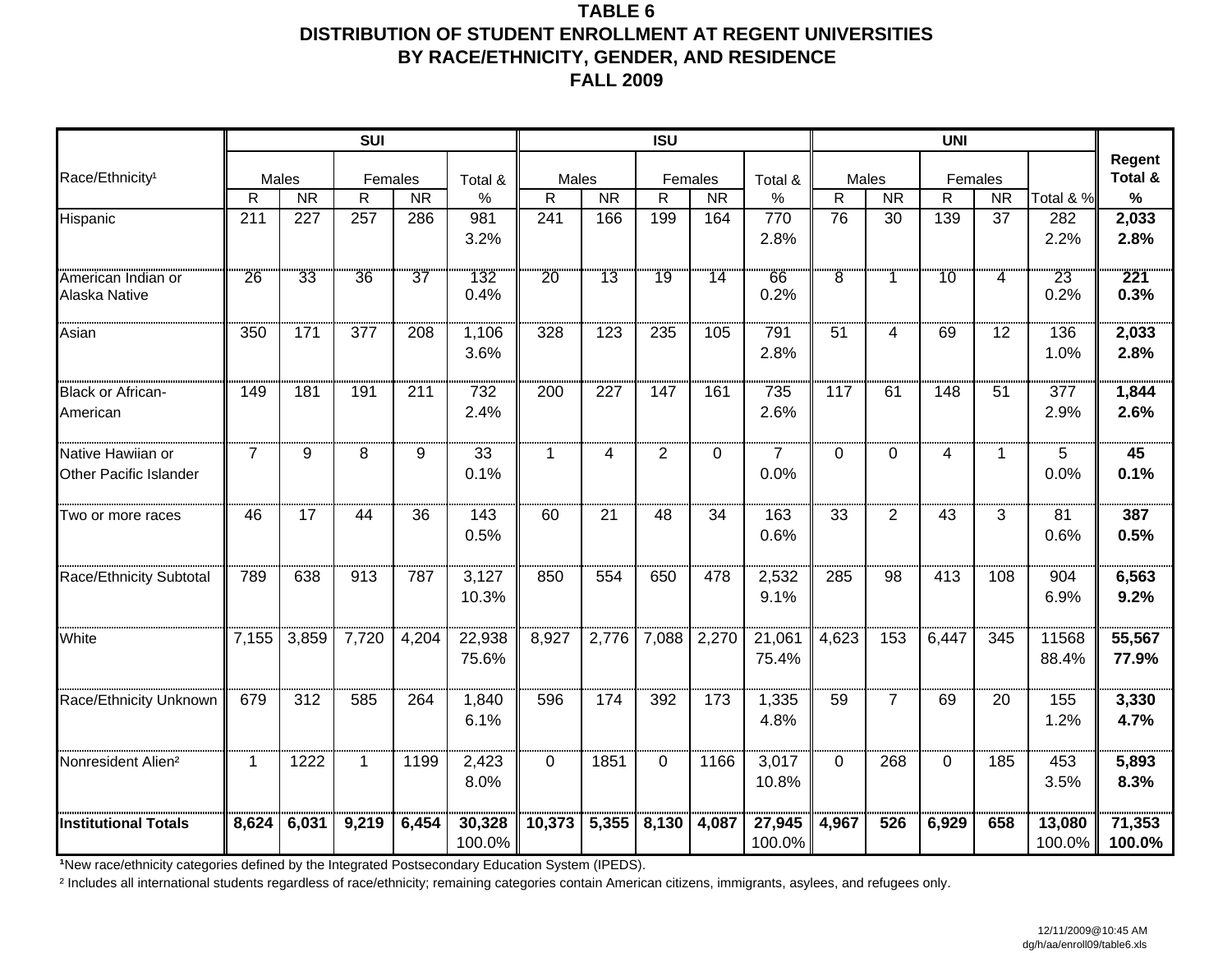#### **TABLE 6F DISTRIBUTION OF STUDENT ENROLLMENT OF NEW FRESHMEN AT REGENT UNIVERSITIES BY RACE/ETHNICITY, GENDER, AND RESIDENCE FALL 2009**

|                                |                 |                    | <b>SUI</b>      |                |                 |                       |                | <b>ISU</b>      |                |                 |                |                    | <b>UNI</b>     |                      |                |                 |
|--------------------------------|-----------------|--------------------|-----------------|----------------|-----------------|-----------------------|----------------|-----------------|----------------|-----------------|----------------|--------------------|----------------|----------------------|----------------|-----------------|
|                                |                 |                    |                 |                |                 |                       |                |                 |                |                 |                |                    |                |                      |                | Regent          |
| Race/Ethnicity <sup>1</sup>    | R               | Males<br><b>NR</b> | Females<br>R    | <b>NR</b>      | Total &<br>$\%$ | Males<br>$\mathsf{R}$ | <b>NR</b>      | Females<br>R    | <b>NR</b>      | Total &<br>$\%$ | R              | Males<br><b>NR</b> | $\mathsf{R}$   | Females<br><b>NR</b> | Total &<br>%   | Total &<br>$\%$ |
| Hispanic                       | $\overline{35}$ | 40                 | $\overline{54}$ | 61             | 190             | 44                    | 32             | $\overline{39}$ | 30             | 145             | 9              | 3                  | 28             | $\mathbf{1}$         | 41             | 376             |
|                                |                 |                    |                 |                | 4.7%            |                       |                |                 |                | 3.3%            |                |                    |                |                      | 2.1%           | 3.6%            |
|                                |                 |                    |                 |                |                 |                       |                |                 |                |                 |                |                    |                |                      |                |                 |
| American Indian or             | $\overline{2}$  | 1                  | $\overline{1}$  | $\overline{3}$ | $\overline{7}$  | $\overline{2}$        | $\overline{2}$ | $\overline{2}$  | $\overline{2}$ | $\overline{8}$  | $\overline{0}$ | $\overline{0}$     | $\overline{0}$ | $\overline{2}$       | $\overline{2}$ | 17              |
| Alaska Native                  |                 |                    |                 |                | 0.2%            |                       |                |                 |                | 0.2%            |                |                    |                |                      | 0.1%           | 0.2%            |
| Asian                          | 40              | 23                 | 38              | 24             | 125             | 45                    | 23             | 44              | 17             | 129             | 6              | $\Omega$           | 12             | 0                    | 18             | 272             |
|                                |                 |                    |                 |                | 3.1%            |                       |                |                 |                | 3.0%            |                |                    |                |                      | 0.9%           | 2.6%            |
| <b>Black or African-</b>       | 12              | 24                 | 30              | 23             | 89              | 18                    | 46             | 14              | 33             | 111             | 20             | 11                 | 22             | 9                    | 62             | 262             |
| American                       |                 |                    |                 |                | 2.2%            |                       |                |                 |                | 2.5%            |                |                    |                |                      | 3.2%           | 2.5%            |
|                                |                 |                    |                 |                |                 |                       |                |                 |                |                 |                |                    |                |                      |                |                 |
| Native Hawiian or              | $\mathbf{1}$    | 3                  | $\mathbf{1}$    | $\overline{2}$ | $\overline{7}$  | 1                     | $\overline{2}$ | $\Omega$        | $\mathbf 0$    | 3               | $\mathbf 0$    | $\Omega$           | $\mathbf{0}$   | $\Omega$             | $\mathbf{0}$   | 10              |
| Other Pacific Islander         |                 |                    |                 |                | 0.2%            |                       |                |                 |                | 0.1%            |                |                    |                |                      | 0.0%           | 0.1%            |
| Two or more races              | 12              | 2                  | 16              | 18             | 48              | 28                    | 8              | 14              | 18             | 68              | 10             | $\mathbf{1}$       | 9              | $\Omega$             | 20             | 136             |
|                                |                 |                    |                 |                | 1.2%            |                       |                |                 |                | 1.6%            |                |                    |                |                      | 1.0%           | 1.3%            |
| Race/Ethnicity Subtotal        | 102             | 93                 | 140             | 131            | 466             | 138                   | 113            | 113             | 100            | 464             | 45             | 15                 | 71             | 12                   | 143            | 1,073           |
|                                |                 |                    |                 |                | 11.5%           |                       |                |                 |                | 10.7%           |                |                    |                |                      | 7.3%           | 10.4%           |
| White                          | 843             | 674                | 934             | 794            | 3,245           | 1,337                 | 575            | 1,164           | 447            | 3,523           | 637            | 20                 | 1,065          | 52                   | 1774           | 8,542           |
|                                |                 |                    |                 |                | 79.9%           |                       |                |                 |                | 80.9%           |                |                    |                |                      | 91.2%          | 82.4%           |
|                                |                 |                    |                 |                |                 |                       |                |                 |                |                 |                |                    |                |                      |                |                 |
| Race/Ethnicity Unknown         | 15              | 33                 | 18              | 27             | 93              | 55                    | 20             | 58              | 25             | 158             | 2              | $\mathbf{1}$       | $\Omega$       | $\mathbf{1}$         | 4              | 255             |
|                                |                 |                    |                 |                | 2.3%            |                       |                |                 |                | 3.6%            |                |                    |                |                      | 0.2%           | 2.5%            |
|                                |                 |                    |                 |                |                 |                       |                |                 |                |                 |                |                    |                |                      |                |                 |
| Nonresident Alien <sup>2</sup> | $\Omega$        | 117                | $\Omega$        | 142            | 259<br>6.4%     |                       | 128            | 83              |                | 211<br>4.8%     | $\mathbf 0$    | 17                 | $\Omega$       | 8                    | 25<br>1.3%     | 495<br>4.8%     |
|                                |                 |                    |                 |                |                 |                       |                |                 |                |                 |                |                    |                |                      |                |                 |
| <b>Institutional Totals</b>    | 960             | 917                | 1,092           | 1,094          | 4,063           | 1,530                 | 836            | 1,418           | 572            | 4,356           | 684            | 53                 | 1,136          | 73                   | 1,946          | 10,365          |
|                                |                 |                    |                 |                | 100.0%          |                       |                |                 |                | 100.0%          |                |                    |                |                      | 100.0%         | 100.0%          |

**1New race/ethnicity categories defined by the Integrated Postsecondary Education System (IPEDS).**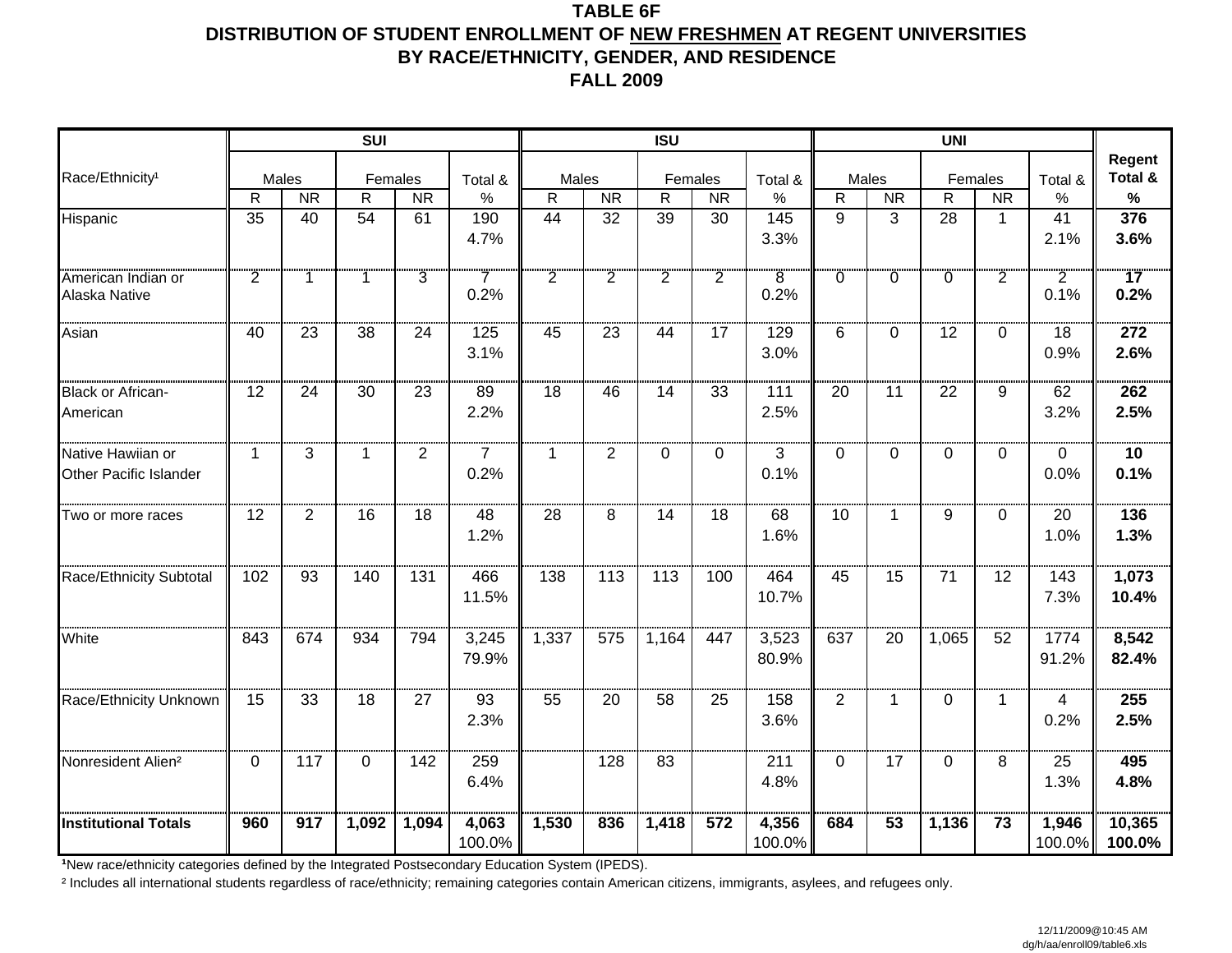### **TABLE 6GDISTRIBUTION OF STUDENT ENROLLMENT OF GRADUATE STUDENTS AT REGENT UNIVERSITIES BY RACE/ETHNICITY, GENDER, AND RESIDENCE FALL 2009**

|                                             |                |                | <b>SUI</b>      |                |                 |                |           | <b>ISU</b>      |                |                          |                |                | <b>UNI</b>     |           |                        |                   |
|---------------------------------------------|----------------|----------------|-----------------|----------------|-----------------|----------------|-----------|-----------------|----------------|--------------------------|----------------|----------------|----------------|-----------|------------------------|-------------------|
| Race/Ethnicity <sup>1</sup>                 |                | Males          | Females         |                | Total &         | Males          |           |                 | Females        | Total &                  | Males          |                | Females        |           |                        | Regent<br>Total & |
|                                             | $\mathsf{R}$   | <b>NR</b>      | $\mathsf{R}$    | <b>NR</b>      | $\%$            | $\mathsf{R}$   | <b>NR</b> | $\mathsf{R}$    | <b>NR</b>      | $\%$                     | $\mathsf{R}$   | <b>NR</b>      | $\mathsf R$    | <b>NR</b> | Total & %              | $\%$              |
| Hispanic                                    | 18             | 53             | 25              | 74             | 170<br>3.0%     | 23             | 35        | 17              | 18             | 93<br>1.9%               | $6\phantom{1}$ | $\overline{7}$ | 20             | 6         | 39<br>2.2%             | 302<br>2.4%       |
| American Indian or<br>Alaska Native         | $\overline{2}$ |                | 10              | 16             | 35<br>0.6%      | $\overline{3}$ |           | $\overline{5}$  | $\overline{4}$ | 13<br>0.3%               | $\overline{0}$ | $\overline{0}$ | $\overline{2}$ | 1         | $\overline{3}$<br>0.2% | 51<br>0.4%        |
| Asian                                       | 34             | 30             | 37              | 61             | 162<br>2.8%     | 38             | 25        | 18              | 26             | 107<br>2.2%              | 3              | $\mathbf 1$    | 9              | 6         | 19<br>1.1%             | 288<br>2.3%       |
| <b>Black or African-</b><br>American        | 19             | 38             | $\overline{35}$ | 78             | 170<br>3.0%     | 24             | 46        | $\overline{34}$ | 49             | 153<br>3.1%              | 13             | 5              | 37             | 17        | 72<br>4.0%             | 395<br>3.2%       |
| Native Hawiian or<br>Other Pacific Islander | $\mathbf{1}$   | $\overline{2}$ | $\mathbf{1}$    | $\overline{2}$ | 6<br>0.1%       | 0              | $\Omega$  | $\mathbf 0$     | $\mathbf 0$    | $\mathbf 0$<br>0.0%      | $\overline{0}$ | $\mathbf 0$    | $\Omega$       | 0         | $\Omega$<br>0.0%       | 6<br>0.0%         |
| Two or more races                           | 3              | 8              | $\overline{4}$  | $\overline{7}$ | 22<br>0.4%      | 5              | 5         | 4               | $\overline{2}$ | 16<br>0.3%               | $\overline{2}$ | $\mathbf{0}$   | $\mathbf{1}$   | 1         | 4<br>0.2%              | 42<br>0.3%        |
| Race/Ethnicity Subtotal                     | 77             | 138            | 112             | 238            | 565<br>9.9%     | 93             | 112       | 78              | 99             | $\overline{382}$<br>7.9% | 24             | 13             | 69             | 31        | 137<br>7.7%            | 1,084<br>8.8%     |
| White                                       | 647            | 720            | 1,268           | 823            | 3458<br>60.5%   | 875            | 547       | 699             | 351            | 2472<br>50.9%            | 407            | 34             | 879            | 96        | 1416<br>79.3%          | 7,346<br>59.4%    |
| Race/Ethnicity Unknown                      | 64             | 111            | $\overline{97}$ | 103            | 375<br>6.6%     | 215            | 58        | 112             | 62             | 447<br>9.2%              | 18             | 3              | 30             | 13        | 64<br>3.6%             | 886<br>7.2%       |
| Nonresident Alien <sup>2</sup>              | $\Omega$       | 670            | $\Omega$        | 652            | 1,322<br>23.1%  |                | 946       |                 | 613            | 1,559<br>32.1%           | $\Omega$       | 88             | $\Omega$       | 81        | 169<br>9.5%            | 3,050<br>24.7%    |
| <b>Institutional Totals</b>                 | 788            | 1,639          | 1,477           | 1,816          | 5,720<br>100.0% | 1,183          | 1,663     | 889             | 1,125          | 4,860<br>100.0%          | 449            | 138            | 978            | 221       | 1,786<br>100.0%        | 12,366<br>100.0%  |

**1New race/ethnicity categories defined by the Integrated Postsecondary Education System (IPEDS).**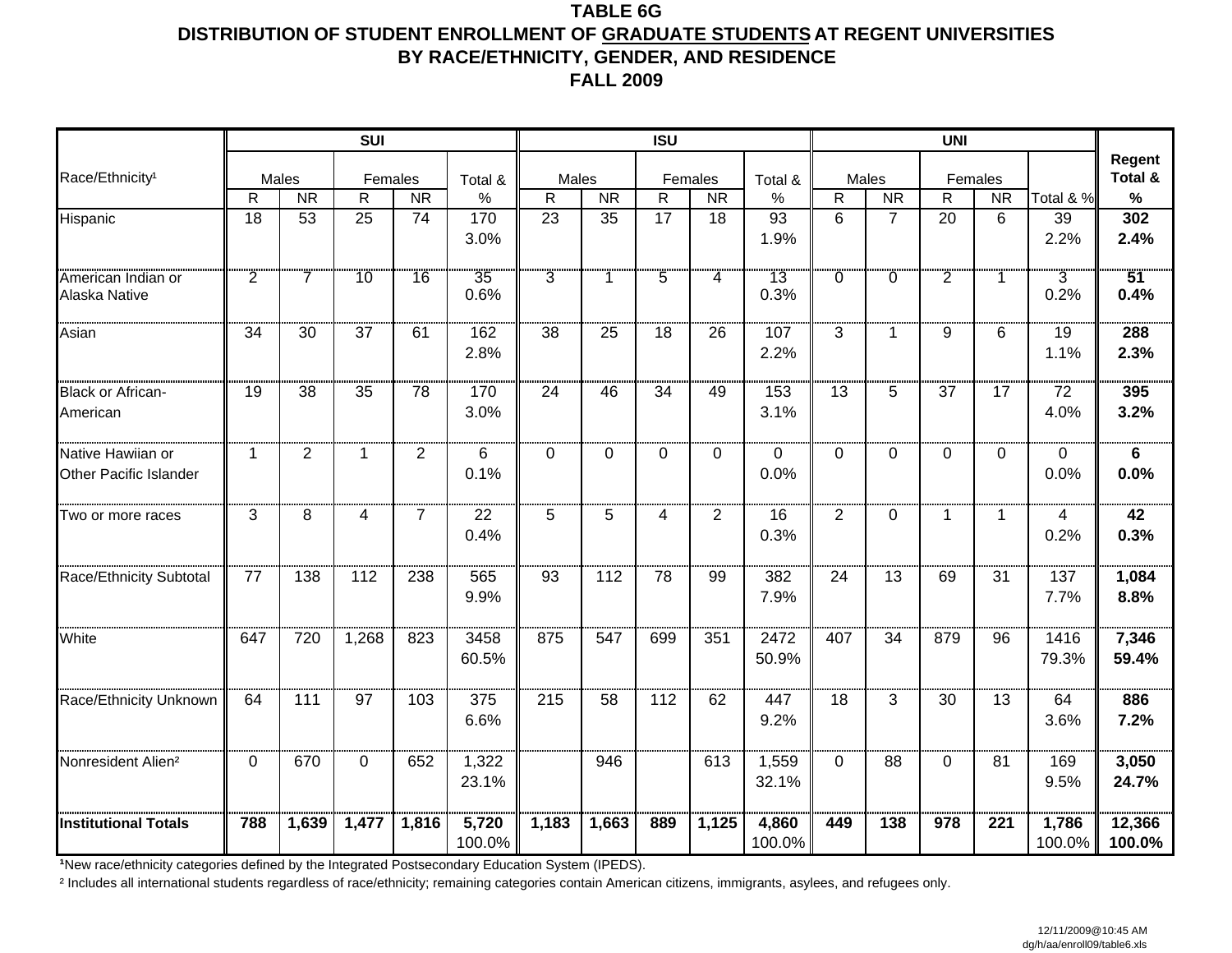### **TABLE 6PDISTRIBUTION OF STUDENT ENROLLMENT OF PROFESSIONAL STUDENTS AT REGENT UNIVERSITIES BY RACE/ETHNICITY, GENDER, AND RESIDENCE FALL 2009**

|                                             |                |                | SUI             |                 |                        |                |                | <b>ISU</b>     |                |                         |              |           | <b>UNI</b>  |           |           |                                 |
|---------------------------------------------|----------------|----------------|-----------------|-----------------|------------------------|----------------|----------------|----------------|----------------|-------------------------|--------------|-----------|-------------|-----------|-----------|---------------------------------|
| Race/Ethnicity <sup>1</sup>                 | Males          |                | Females         |                 | Total &                | Males          |                |                | Females        | Total &                 |              | Males     |             | Females   |           | Regent<br>Total &               |
|                                             | $\mathsf{R}$   | <b>NR</b>      | R               | <b>NR</b>       | $\%$                   | R              | <b>NR</b>      | $\mathsf R$    | <b>NR</b>      | $\%$                    | $\mathsf{R}$ | <b>NR</b> | $\mathsf R$ | <b>NR</b> | Total & % | $\%$                            |
| Hispanic                                    | 27             | 39             | $\overline{13}$ | 38              | 117<br>2.9%            | $\mathbf{1}$   | $\mathbf{1}$   | 3              | 5              | 10<br>1.8%              |              |           |             |           |           | $\overline{127}$<br>2.8%        |
| American Indian or<br>Alaska Native         | $\overline{3}$ | $\overline{7}$ | $\overline{0}$  | $\overline{3}$  | 13<br>0.3%             | 1.             | Ö              | Ö.             | $\overline{0}$ | $\overline{1}$<br>0.2%  |              |           |             |           |           | $\overline{14}$<br>0.3%         |
| Asian                                       | 74             | 39             | 84              | $\overline{34}$ | 231<br>5.7%            | $\Omega$       | $\Omega$       | 0              | $\overline{2}$ | $\overline{2}$<br>0.4%  |              |           |             |           |           | 233<br>5.1%                     |
| <b>Black or African-</b><br>American        | 17             | 34             | 16              | $\overline{36}$ | 103<br>2.6%            | $\mathbf 0$    | 0              | $\mathbf 0$    | $\mathbf 0$    | $\mathbf 0$<br>0.0%     |              |           |             |           |           | $\frac{1}{103}$<br>2.2%         |
| Native Hawiian or<br>Other Pacific Islander | $\mathbf 0$    | $\mathbf{1}$   | $\overline{2}$  | $\mathbf 0$     | $\overline{3}$<br>0.1% | $\mathbf 0$    | $\Omega$       | $\mathbf 0$    | $\overline{0}$ | $\mathbf 0$<br>0.0%     |              |           |             |           |           | $\overline{\mathbf{3}}$<br>0.1% |
| Two or more races                           | $\mathbf 1$    | 3              | $\overline{4}$  | $\overline{2}$  | 10<br>0.2%             | 0              | $\mathbf 1$    | $\mathbf 0$    | $\mathbf{1}$   | $\overline{2}$<br>0.4%  |              |           |             |           |           | 12<br>0.3%                      |
| Race/Ethnicity Subtotal                     | 122            | 123            | 119             | 113             | 477<br>11.8%           | $\overline{2}$ | $\overline{2}$ | 3              | 8              | $\overline{15}$<br>2.7% |              |           |             |           |           | $\overline{492}$<br>10.7%       |
| White                                       | 1,124          | 330            | 897             | 245             | 2596<br>64.4%          | 74             | 56             | 174            | 181            | 485<br>86.0%            |              |           |             |           |           | 3,081<br>67.0%                  |
| Race/Ethnicity Unknown                      | 357            | 43             | 237             | 25              | 662<br>16.4%           | $\overline{7}$ | 8              | $\overline{7}$ | 38             | 60<br>10.6%             |              |           |             |           |           | 722<br>15.7%                    |
| Nonresident Alien <sup>2</sup>              | 0              | 195            | $\mathbf 0$     | 104             | 299<br>7.4%            |                | $\overline{2}$ |                | $\overline{2}$ | 4<br>0.7%               |              |           |             |           |           | 303<br>6.6%                     |
| <b>Institutional Totals</b>                 | 1,603          | 691            | 1,253           | 487             | 4,034<br>100.0%        | 83             | 68             | 184            | 229            | 564<br>100.0%           |              |           |             |           |           | 4,598<br>100.0%                 |

**1New race/ethnicity categories defined by the Integrated Postsecondary Education System (IPEDS).**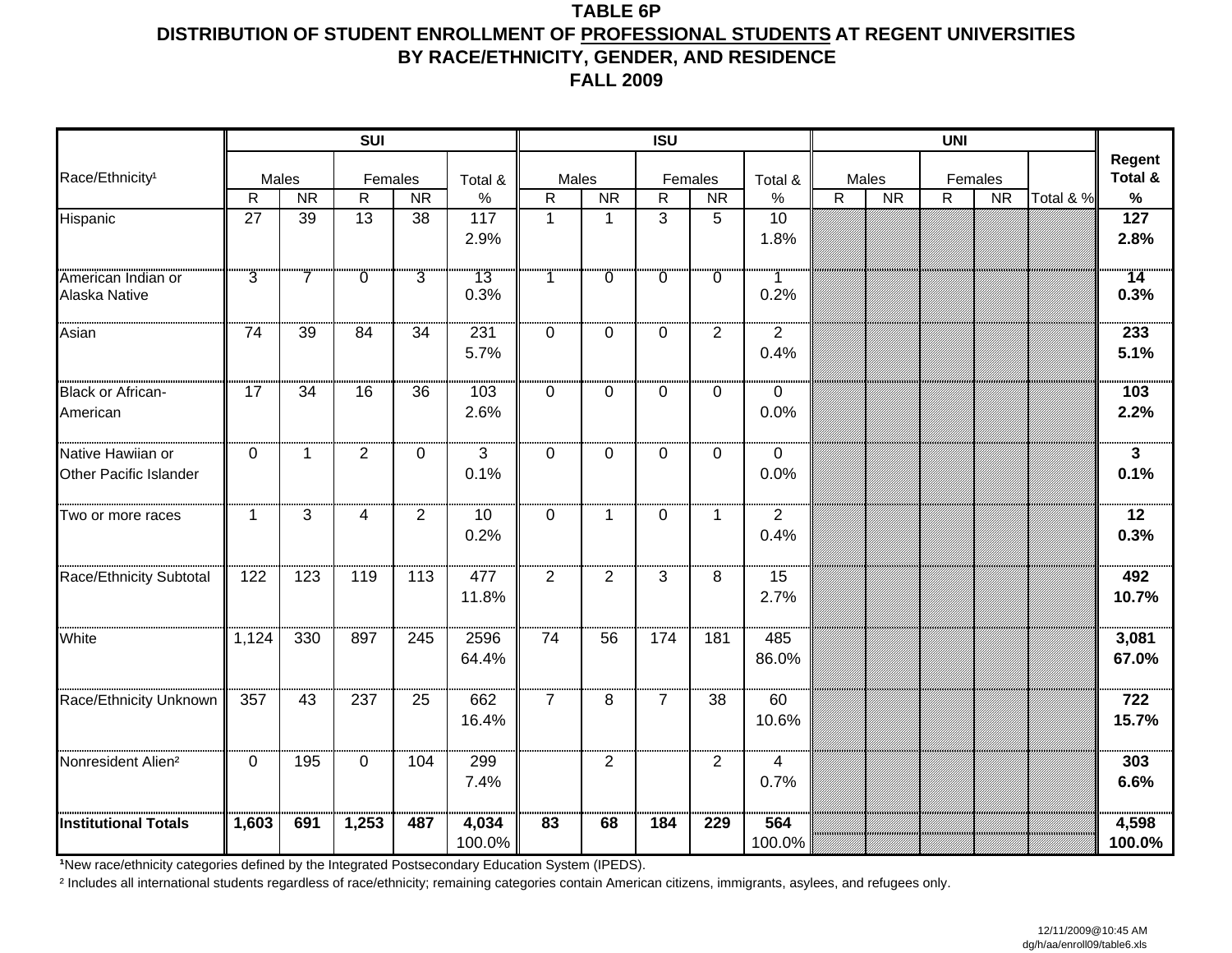### **TABLE 6UDISTRIBUTION OF STUDENT ENROLLMENT OF UNDERGRADUATE STUDENTS AT REGENT UNIVERSITIES BY RACE/ETHNICITY, GENDER, AND RESIDENCE FALL 2009**

|                                |       |                    | <b>SUI</b>              |                |                 |                       |           | <b>ISU</b>     |                      |                 |                       |                 | <b>UNI</b>              |                |           |                   |
|--------------------------------|-------|--------------------|-------------------------|----------------|-----------------|-----------------------|-----------|----------------|----------------------|-----------------|-----------------------|-----------------|-------------------------|----------------|-----------|-------------------|
|                                |       |                    |                         |                |                 |                       |           |                |                      |                 |                       |                 |                         |                |           | Regent<br>Total & |
| Race/Ethnicity <sup>1</sup>    | R     | Males<br><b>NR</b> | Females<br>$\mathsf{R}$ | <b>NR</b>      | Total &<br>$\%$ | Males<br>$\mathsf{R}$ | <b>NR</b> | $\mathsf{R}$   | Females<br><b>NR</b> | Total &<br>$\%$ | Males<br>$\mathsf{R}$ | <b>NR</b>       | Females<br>$\mathsf{R}$ | <b>NR</b>      | Total & % | %                 |
| Hispanic                       | 166   | 135                | 219                     | 174            | 694             | 217                   | 130       | 179            | 141                  | 667             | 70                    | 23              | 119                     | 31             | 243       | 1,604             |
|                                |       |                    |                         |                | 3.4%            |                       |           |                |                      | 3.0%            |                       |                 |                         |                | 2.2%      | 2.9%              |
|                                |       |                    |                         |                |                 |                       |           |                |                      |                 |                       |                 |                         |                |           |                   |
| American Indian or             | 21    | 19                 | 26                      | 18             | 84              | 16                    | 12        | 14             | 10                   | 52              | $\overline{8}$        |                 | $\overline{8}$          | $\overline{3}$ | 20        | 156               |
| Alaska Native                  |       |                    |                         |                | 0.4%            |                       |           |                |                      | 0.2%            |                       |                 |                         |                | 0.2%      | 0.3%              |
| Asian                          | 242   | 102                | 256                     | 113            | 713             | 290                   | 98        | 217            | 77                   | 682             | 48                    | 3               | 60                      | 6              | 117       | 1,512             |
|                                |       |                    |                         |                | 3.5%            |                       |           |                |                      | 3.0%            |                       |                 |                         |                | 1.0%      | 2.8%              |
|                                |       |                    |                         |                |                 |                       |           |                |                      |                 |                       |                 |                         |                |           |                   |
| <b>Black or African-</b>       | 113   | 109                | 140                     | 97             | 459             | 176                   | 181       | 113            | 112                  | 582             | 104                   | 56              | 111                     | 34             | 305       | 1,346             |
| American                       |       |                    |                         |                | 2.2%            |                       |           |                |                      | 2.6%            |                       |                 |                         |                | 2.7%      | 2.5%              |
| Native Hawiian or              | 6     | 6                  | 5                       | $\overline{7}$ | 24              | $\mathbf 1$           | 4         | $\overline{2}$ | $\overline{0}$       | $\overline{7}$  | $\mathbf 0$           | $\Omega$        | 4                       | 1              | 5         | 36                |
| Other Pacific Islander         |       |                    |                         |                | 0.1%            |                       |           |                |                      | 0.0%            |                       |                 |                         |                | 0.0%      | 0.1%              |
|                                |       |                    |                         |                |                 |                       |           |                |                      |                 |                       |                 |                         |                |           |                   |
| Two or more races              | 42    | 6                  | 36                      | 27             | 111             | 55                    | 15        | 44             | 31                   | 145             | 31                    | $\overline{2}$  | 42                      | $\overline{2}$ | 77        | 333               |
|                                |       |                    |                         |                | 0.5%            |                       |           |                |                      | 0.6%            |                       |                 |                         |                | 0.7%      | 0.6%              |
|                                |       |                    |                         |                |                 |                       |           |                |                      |                 |                       |                 |                         |                |           |                   |
| Race/Ethnicity Subtotal        | 590   | 377                | 682                     | 436            | 2,085           | 755                   | 440       | 569            | 371                  | 2,135           | 261                   | $\overline{85}$ | 344                     | 77             | 767       | 4,987             |
|                                |       |                    |                         |                | 10.1%           |                       |           |                |                      | 9.5%            |                       |                 |                         |                | 6.8%      | 9.2%              |
| White                          | 5,384 | 2,809              | 5,555                   | 3,136          | 16,884          | 7,978                 | 2,173     | 6,215          | 1,738                | 18,104          | 4,216                 | 119             | 5,568                   | 249            | 10,152    | 45,140            |
|                                |       |                    |                         |                | 82.1%           |                       |           |                |                      | 80.4%           |                       |                 |                         |                | 89.9%     | 83.0%             |
|                                |       |                    |                         |                |                 |                       |           |                |                      |                 |                       |                 |                         |                |           |                   |
| Race/Ethnicity Unknown         | 258   | 158                | 251                     | 136            | 803             | 374                   | 108       | 273            | 73                   | 828             | 41                    | 4               | 39                      | $\overline{7}$ | 91        | 1,722             |
|                                |       |                    |                         |                | 3.9%            |                       |           |                |                      | 3.7%            |                       |                 |                         |                | 0.8%      | 3.2%              |
|                                |       |                    |                         |                |                 |                       |           |                |                      |                 |                       |                 |                         |                |           |                   |
| Nonresident Alien <sup>2</sup> | 1.    | 357                | $\mathbf{1}$            | 443            | 802             |                       | 903       |                | 551                  | 1,454           | $\mathbf{0}$          | 180             | $\Omega$                | 104            | 284       | 2,540             |
|                                |       |                    |                         |                | 3.9%            |                       |           |                |                      | 6.5%            |                       |                 |                         |                | 2.5%      | 4.7%              |
| <b>Institutional Totals</b>    | 6,233 | 3,701              | 6,489                   | 4,151          | 20,574          | 9,107                 | 3,624     | 7,057          | 2,733                | 22,521          | 4,518                 | 388             | 5,951                   | 437            | 11,294    | 54,389            |
|                                |       |                    |                         |                | 100.0%          |                       |           |                |                      | 100.0%          |                       |                 |                         |                | 100.0%    | 100.0%            |

**1New race/ethnicity categories defined by the Integrated Postsecondary Education System (IPEDS).**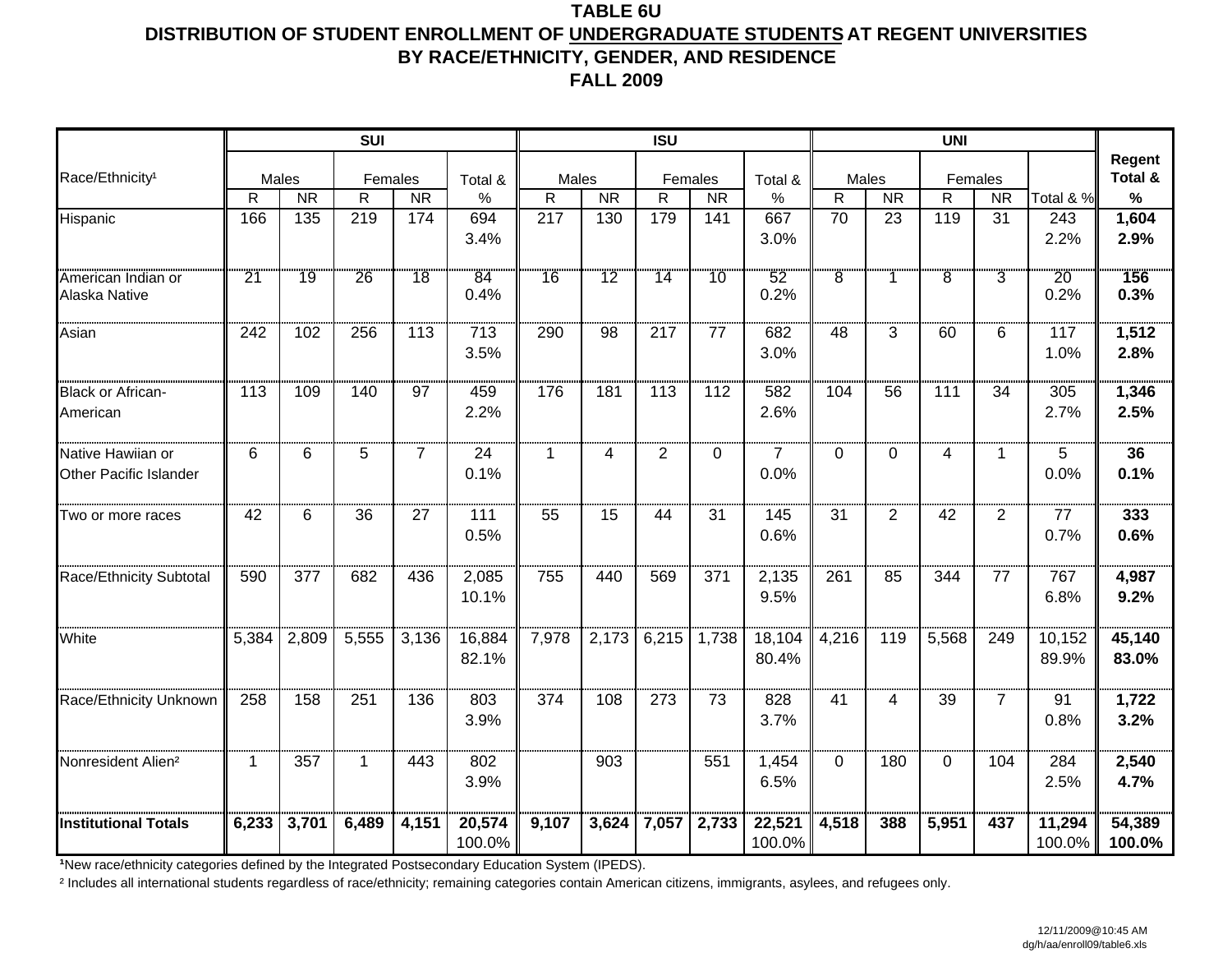## **TABLE 7a HEADCOUNT ENROLLMENT OF INTERNATIONAL STUDENTS BY CONTINENT, COLLEGE, AND EDUCATIONAL LEVEL REGENT TOTAL FALL 2009**

|                    |                | <b>TOTAL</b>   |                | <b>GRAND</b> |
|--------------------|----------------|----------------|----------------|--------------|
|                    | U              | P              | G              | <b>TOTAL</b> |
| <b>AFRICA</b>      | 69             | 8              | 123            | 200          |
| <b>ASIA</b>        | 2,236          | 227            | 2,432          | 4,895        |
| <b>AUSTRALIA</b>   | 10             | 1              | 8              | 19           |
| <b>CARIBBEAN</b>   | 4              | $\overline{2}$ | 17             | 23           |
| <b>EUROPE</b>      | 103            | 29             | 242            | 374          |
| <b>NO. AMERICA</b> | 74             | 16             | 68             | 158          |
| <b>SO. AMERICA</b> | 44             | $\overline{7}$ | 140            | 191          |
| U. S. TERR.        | $\overline{0}$ | $\overline{0}$ | $\overline{0}$ | $\bf{0}$     |
| <b>UNKNOWN</b>     | 5              | 6              | 20             | 31           |
| <b>TOTAL</b>       | 2,545          | 296            | 3,050          | 5,891        |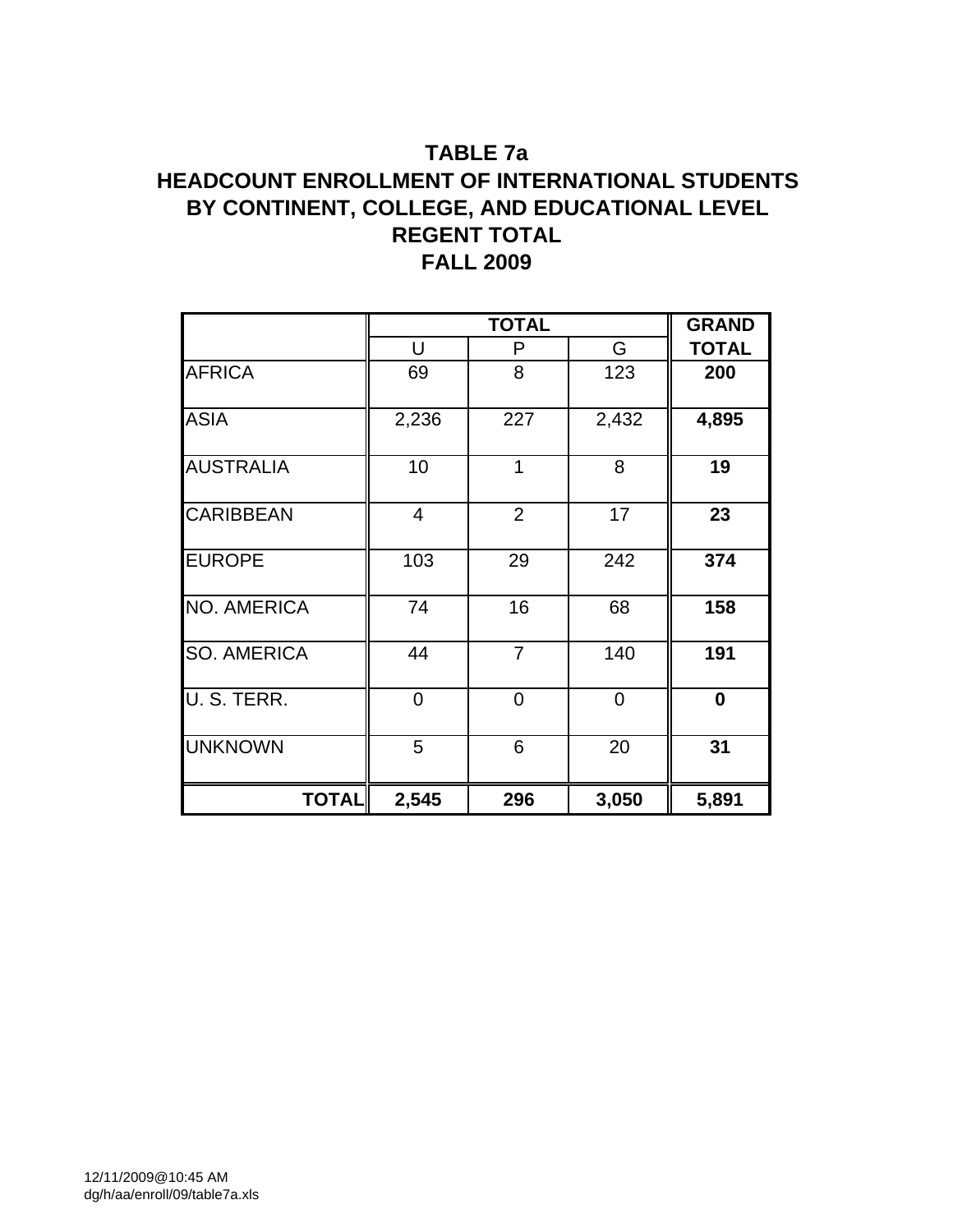## **TABLE 7a-1HEADCOUNT ENROLLMENT OF INTERNATIONAL STUDENTS BY CONTINENT, COLLEGE, AND EDUCATIONAL LEVEL UNIVERSITY OF IOWAFALL 2009**

|                    |     | <b>BUS/MGMT</b> |   |   | <b>DENTAL</b> |   |                | <b>ENGR</b> | <b>GRAD*</b> |    | LAW |          |     | <b>L. ARTS</b> | <b>MEDICINE</b> |          | <b>NURSING</b> |   |   | <b>PHARMACY</b> |   |   | P. HLTH                 |     | <b>TOTAL</b> |          | <b>GRAND</b> |
|--------------------|-----|-----------------|---|---|---------------|---|----------------|-------------|--------------|----|-----|----------|-----|----------------|-----------------|----------|----------------|---|---|-----------------|---|---|-------------------------|-----|--------------|----------|--------------|
|                    |     | P               | G |   | P             | G |                | G           | G            | υ. | P   | G        |     | G              | P               | G        | U              | G |   | P               | G |   | G                       | U   | P            | G        | <b>TOTAL</b> |
| <b>AFRICA</b>      |     |                 |   |   |               |   | 3              |             | 56           |    |     |          | 12  |                | 6               |          |                |   |   |                 |   |   |                         | 17  | 7            | 56       | 80           |
| <b>ASIA</b>        | 123 | 99              |   |   | 2             |   | 41             |             | 998          |    | 23  |          | 551 |                | 101             |          | 4              |   | ⇁ |                 |   |   |                         | 727 | 225          | 998      | 1,950        |
| <b>AUSTRALIA</b>   |     |                 |   |   |               |   |                |             | ⇁            |    |     |          |     |                |                 |          |                |   |   |                 |   |   |                         |     |              | 7        | 9            |
| <b>CARIBBEAN</b>   |     |                 |   |   |               |   |                |             | 11           |    |     |          | 3   |                |                 |          |                |   |   |                 |   |   |                         | 4   | 2            | 11       | 17           |
| <b>EUROPE</b>      | 6   | 14              |   |   |               |   | $\overline{2}$ |             | 147          |    | 2   |          | 22  |                | 11              |          |                |   |   |                 |   |   |                         | 30  | 29           | 148      | 207          |
| <b>NO. AMERICA</b> | 2   | 5               |   |   |               |   |                |             | 18           |    |     |          | 17  |                | 10              |          |                |   |   |                 |   |   | $\overline{\mathbf{A}}$ | 19  | 15           | 19       | 53           |
| <b>SO. AMERICA</b> |     | 6               |   |   |               |   |                |             | 64           |    |     |          | 4   |                |                 |          |                |   |   |                 |   |   |                         | 5   | 7            | 64       | 76           |
| U. S. TERR.        |     |                 |   |   |               |   |                |             |              |    |     |          |     |                |                 |          |                |   |   |                 |   |   |                         |     | 0            | $\Omega$ | $\mathbf{0}$ |
| <b>UNKNOWN</b>     | 2   |                 |   |   |               |   |                |             | 19           |    |     |          |     |                | 5               |          |                |   |   |                 |   |   |                         | 4   | 6            | 19       | 29           |
| <b>TOTAL</b>       | 135 | 127             | 0 | 0 | 3             | 0 | 47             | 0           | 1,320        | 0  | 25  | $\bf{0}$ | 611 |                | 136             | $\bf{0}$ | 6              | 0 | 7 |                 | 0 | 0 |                         | 807 | 292          | 1,322    | 2,421        |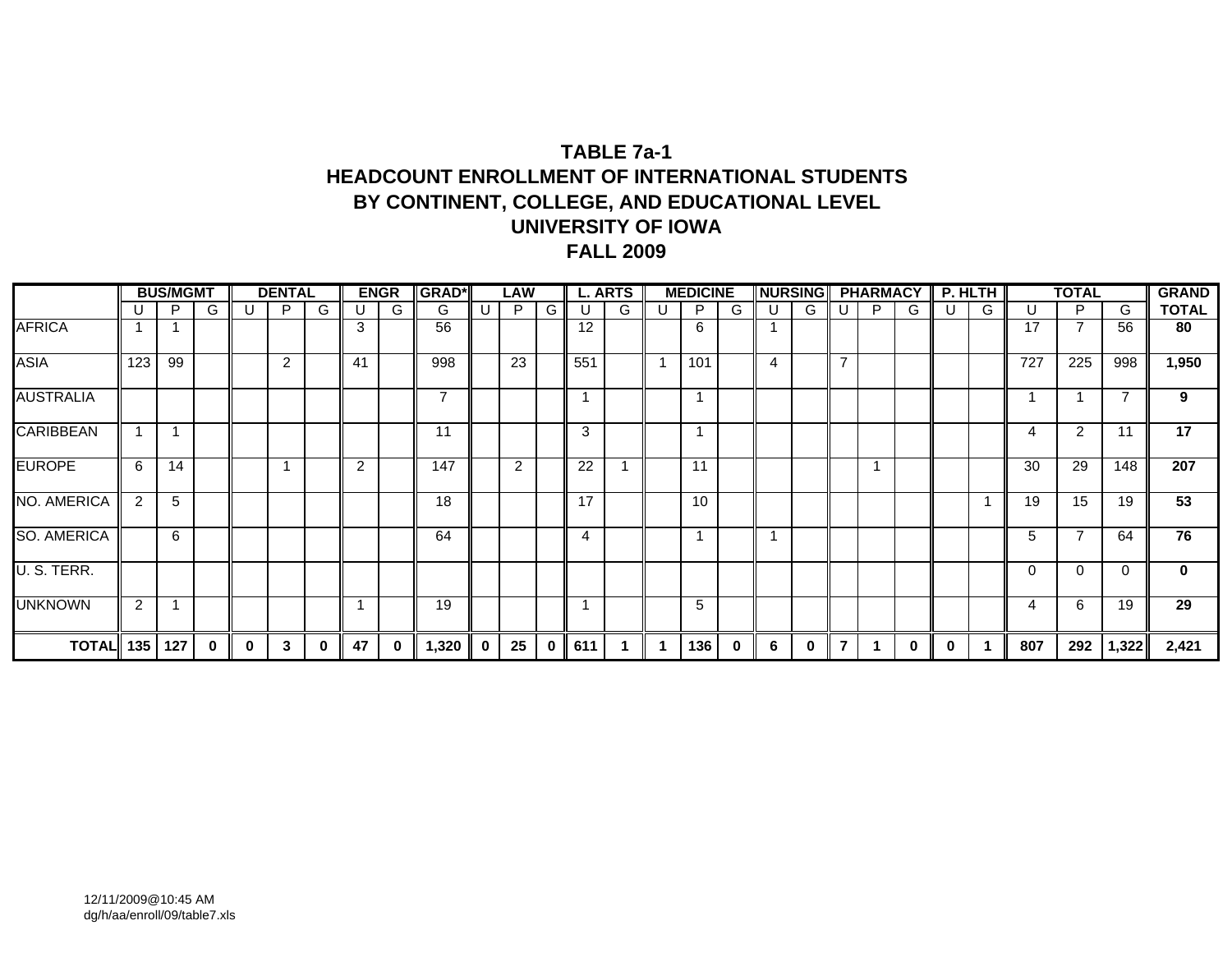## **TABLE 7a-2HEADCOUNT ENROLLMENT OF INTERNATIONAL STUDENTSBY CONTINENT, COLLEGE, AND EDUCATIONAL LEVEL IOWA STATE UNIVERSITYFALL 2009**

|                      |    | <b>AGRI</b> |                | <b>BUS</b> |                | <b>DSGN</b>    |                | <b>ENGR</b>    |    | H SCI <sup>1</sup> |     | <b>LAS</b> |          | VM |    |          | <b>INTR</b>    |                | <b>TOTAL</b> |       | <b>GRAND</b> |
|----------------------|----|-------------|----------------|------------|----------------|----------------|----------------|----------------|----|--------------------|-----|------------|----------|----|----|----------|----------------|----------------|--------------|-------|--------------|
|                      |    | G           | U              | G          | U              | G.             | U              | G              | U  | G                  |     | G          | U        | P  | G  | U        | G              | U              | P            | G     | <b>TOTAL</b> |
| <b>AFRICA</b>        | 4  | 11          | 5              |            | $\overline{2}$ | $\overline{2}$ | 14             | 12             |    | 4                  | 8   | 14         |          |    | 4  |          | 9              | 34             | $\mathbf 1$  | 56    | 91           |
| <b>ASIA</b>          | 45 | 138         | 377            | 64         | 90             | 30             | 323            | 446            | 44 | 90                 | 420 | 471        |          | 2  | 24 |          | 52             | 1,299          | 2            | 1,315 | 2,616        |
| <b>AUSTRALIA</b>     |    |             |                |            |                |                | $\overline{2}$ |                |    |                    | 3   |            |          |    |    |          |                | $\overline{ }$ | $\Omega$     |       | 8            |
| <b>CARIBBEAN</b>     |    |             |                |            |                |                |                | 2              |    |                    |     |            |          |    |    |          |                | 0              | $\Omega$     | 5     | 5            |
| <b>EUROPE</b>        |    | 10          | 13             | 2          | 2              |                | 8              | 12             | 3  | $\overline{7}$     | 14  | 31         |          |    | 2  |          | 8              | 41             | $\Omega$     | 72    | 113          |
| NO. AMERICA          | 5  | 15          | 17             |            | 1              |                | 13             | 10             | 5  | 5                  | 4   | 6          |          |    |    |          | $\overline{7}$ | 45             | 1            | 44    | 90           |
| <b>SO. AMERICA</b>   | 5  | 24          | $\overline{2}$ |            | 1              | $\overline{2}$ | 11             | $\overline{7}$ |    | 5                  | 8   | 17         |          |    |    |          | 8              | 27             | $\Omega$     | 65    | 92           |
| U.S. TERR.           |    |             |                |            |                |                |                |                |    |                    |     |            |          |    |    |          |                | $\Omega$       | $\Omega$     | 0     | 0            |
| UNKNOWN <sup>2</sup> |    |             |                |            |                |                |                |                |    |                    |     |            |          |    |    |          |                |                | $\mathbf{0}$ |       | $\mathbf{2}$ |
| <b>TOTAL</b>         | 60 | 198         | 415            | 68         | 96             | 35             | 371            | 489            | 55 | 112                | 457 | 541        | $\bf{0}$ | 4  | 31 | $\Omega$ | 85             | 1,454          | 4            | 1,559 | 3,017        |

<sup>1</sup>College of Human Science includes the former colleges of Education and Consumer and Family Sciences.

²Includes Fiji, Marshall Islands, and New Zealand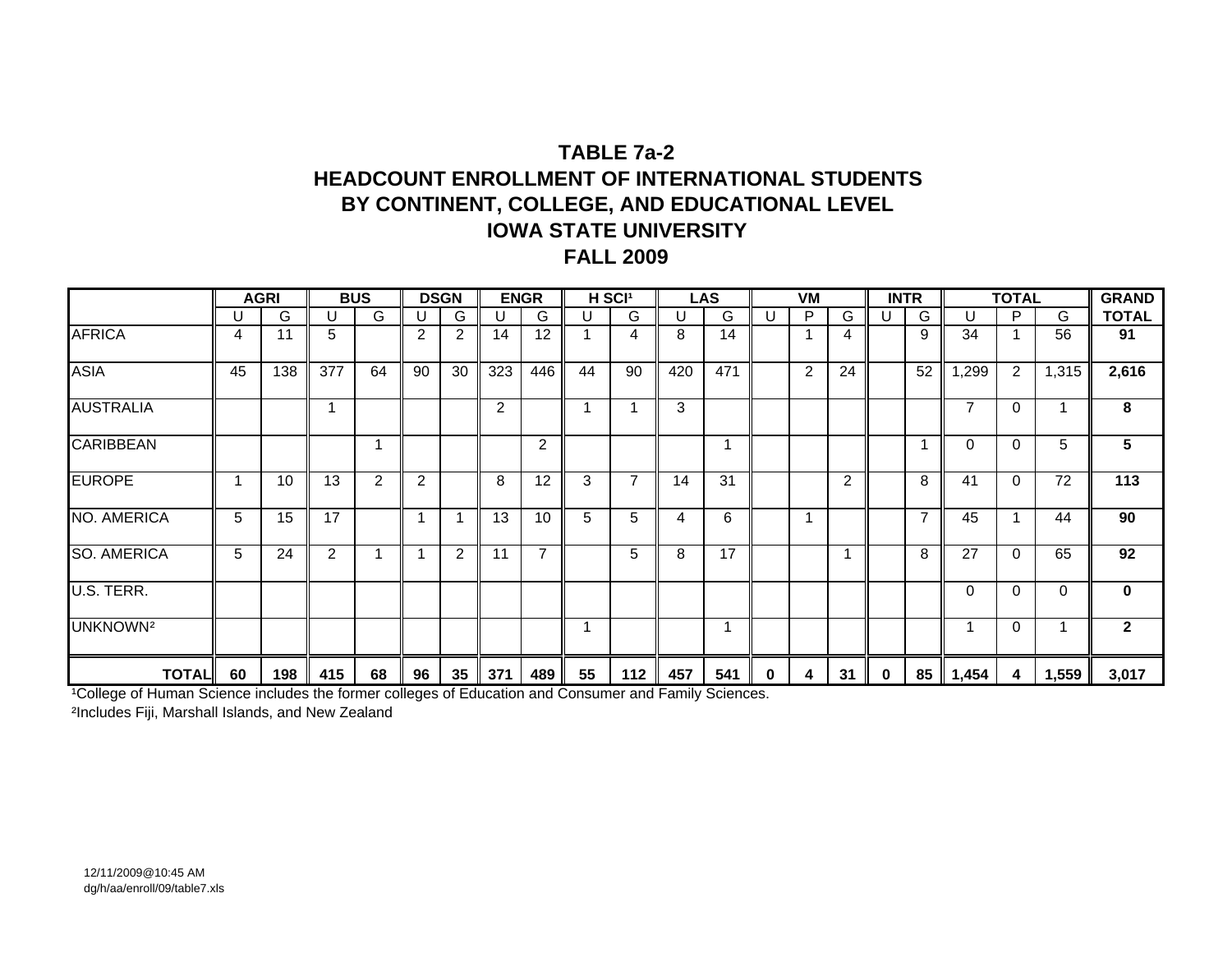## **TABLE 7a-3HEADCOUNT ENROLLMENT OF INTERNATIONAL STUDENTSBY CONTINENT, COLLEGE, AND EDUCATIONAL LEVEL UNIVERSITY OF NORTHERN IOWA FALL 2009**

|                    |                | <b>BUSINESS</b> |          | <b>EDUCATION</b> |    | <b>HUM &amp; FAM</b> |          | <b>NAT. SCIENCE</b> |                | <b>SOCI</b> |          | <b>UNAFFIL.</b> |                | <b>TOTAL</b> | <b>GRAND</b> |
|--------------------|----------------|-----------------|----------|------------------|----|----------------------|----------|---------------------|----------------|-------------|----------|-----------------|----------------|--------------|--------------|
|                    | U              | G               | U        | G                | U  | G                    | U        | G                   |                | G           | U        | G               | U              | G            | <b>TOTAL</b> |
| <b>AFRICA</b>      | $\overline{7}$ |                 |          | $\overline{2}$   |    | 4                    | 5        | $\overline{2}$      | 0              | 2           | 4        | $\Omega$        | 18             | 11           | 29           |
| <b>ASIA</b>        | 95             | 25              | 1        | 17               | 9  | 16                   | 59       | 44                  | 3              | 4           | 43       | 13              | 210            | 119          | 329          |
| <b>AUSTRALIA</b>   | 0              | $\mathbf 0$     | 0        | $\Omega$         |    | 0                    | 0        | 0                   |                | 0           | $\Omega$ | 0               | $\overline{2}$ | 0            | $\mathbf{2}$ |
| <b>CARIBBEAN</b>   | 0              | $\Omega$        | $\Omega$ | 4                | 0  | $\Omega$             | 0        | $\Omega$            | 0              | $\Omega$    | $\Omega$ | $\Omega$        | 0              |              |              |
| <b>EUROPE</b>      | 6              | 3               |          | $\overline{2}$   | 2  | 8                    | 3        | 5                   | $\overline{2}$ | 3           | 18       |                 | 32             | 22           | 54           |
| NO. AMERICA        | 2              | $\Omega$        | и        | ٠                |    |                      |          | $\mathbf 0$         |                |             | 4        | 2               | 10             | 5            | 15           |
| <b>SO. AMERICA</b> | 2              | $\overline{2}$  | $\Omega$ | $\overline{2}$   | 2  | 4                    | 2        | 3                   |                | 0           | 5        | 0               | 12             | 11           | 23           |
| U.S. TERR.         | 0              | $\Omega$        | 0        | 0                | 0  | $\Omega$             | 0        | 0                   | $\Omega$       | $\Omega$    | $\Omega$ | 0               | 0              | 0            | $\mathbf{0}$ |
| <b>UNKNOWN</b>     | 0              | $\mathbf 0$     | $\Omega$ | $\Omega$         | 0  | $\mathbf 0$          | $\Omega$ | $\Omega$            | $\Omega$       | 0           | $\Omega$ | $\Omega$        | $\Omega$       | 0            | $\mathbf 0$  |
| <b>TOTAL</b>       | 112            | 31              | 4        | 25               | 16 | 33                   | 70       | 54                  | 8              | 10          | 74       | 16              | 284            | 169          | 453          |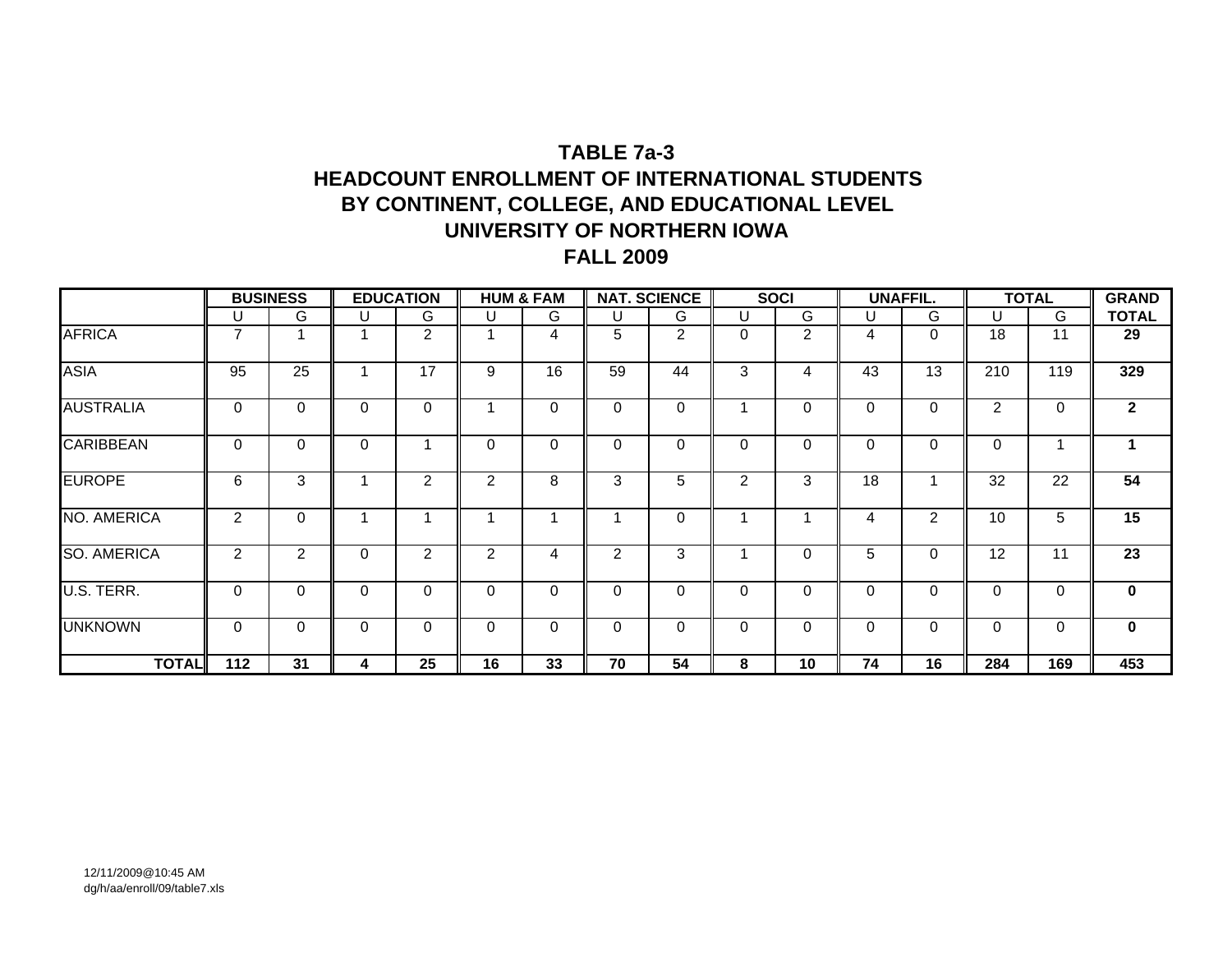## **TABLE 7bHEADCOUNT ENROLLMENT OF STUDY ABROAD STUDENTS AND STUDENTS IN U.S. PROGRAMS FALL 2007 - 2009**

|                             |      | <b>Number of Study Abroad Students</b> |      |                | Number of Students in U.S. Programs |                |
|-----------------------------|------|----------------------------------------|------|----------------|-------------------------------------|----------------|
|                             | 2007 | 2008                                   | 2009 | 2007           | 2008                                | 2009           |
| University of Iowa          | 167  | 148                                    | 158  | $\overline{2}$ | $\overline{0}$                      | $\overline{0}$ |
| Iowa State University       | 207  | 244                                    | 216  | 44             | $\overline{0}$                      | 41             |
| University of Northern Iowa | 57   | 38                                     | 34   | 68             | 43                                  | 78             |
| Total                       | 431  | 430                                    | 408  | 114            | 43                                  | 119            |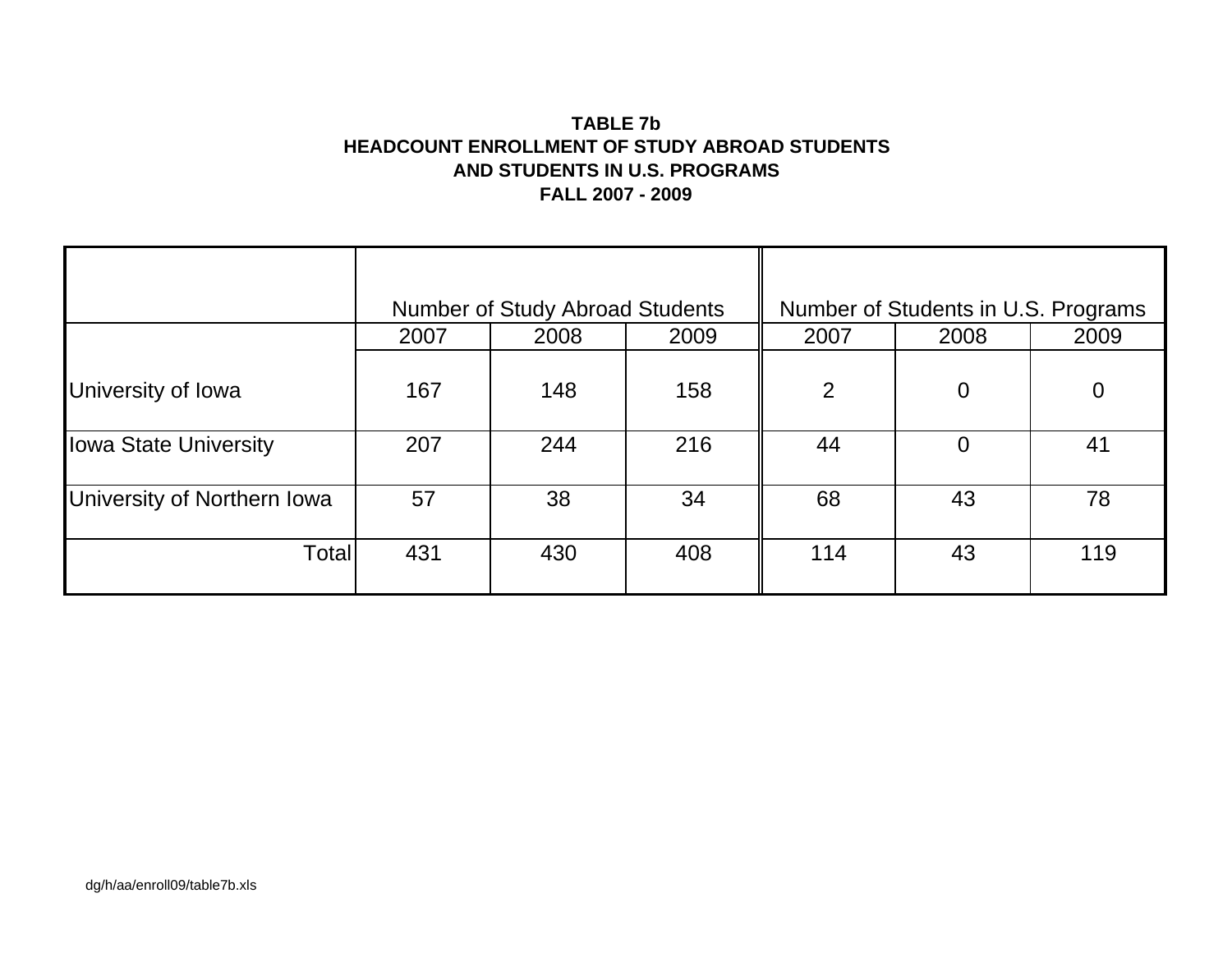# **TABLE 8aHEADCOUNT ENROLLMENT OF STUDENTS WITH DISABILITIES AT REGENT UNIVERSITIESFALL 2000 to FALL 2009**

| <b>YEAR</b> |     |            |     | SENSORY DISABILITIES MOBILITY DISABILITIES    HEALTH DISABILITIES    PSYCH. DISABILITIES   LEARNING DISABILITIES |     |            |     |              |     |            |            |       |                 |            |       |              |     |            |            |              |     | <b>GRAND TOTAL</b> |     |              |
|-------------|-----|------------|-----|------------------------------------------------------------------------------------------------------------------|-----|------------|-----|--------------|-----|------------|------------|-------|-----------------|------------|-------|--------------|-----|------------|------------|--------------|-----|--------------------|-----|--------------|
|             | SUI | <b>ISU</b> | UNI | Totalll                                                                                                          | SUI | <b>ISU</b> | UNI | <b>Total</b> | SUI | <b>ISU</b> | <b>UNI</b> | Total | SUI             | <b>ISU</b> | UNI I | <b>Total</b> | SUI | <b>ISU</b> | <b>UNI</b> | <b>Total</b> | SUI | <b>ISU</b>         | UNI | <b>Total</b> |
|             |     |            |     |                                                                                                                  |     |            |     |              |     |            |            |       |                 |            |       |              |     |            |            |              |     |                    |     |              |
| 2000        | 57  | 43         | 28  | 128                                                                                                              | 44  | 29         | 31  | 104          | 73  | 49         | 62         | 184   | $\parallel$ 115 | 20         | 30    | 165 II       | 481 | 226        | 71         | 778          | 770 | 367                | 222 | 1,359        |
| 2001        | 64  | 55         | 27  | 146                                                                                                              | 34  | 65         | 23  | 122          | 75  | 71         | 59         | 205   | 113             | 38         | 30    | 181          | 512 | 212        | 66         | 790          | 798 | 441                | 205 | 1,444        |
| 2002        | 64  | 39         | 19  | 122                                                                                                              | 25  | 45         | 14  | 84           | 56  | 75         | 18         | 149   | 80              | 39         | 11    | 130          | 555 | 265        | 60         | 880          | 780 | 463                | 122 | 1,365        |
| 2003        | 73  | 51         | 26  | 150                                                                                                              | 37  | 63         | 15  | 115          | 78  | 98         | 23         | 199   | 67              | 68         | 15    | 150 l        | 516 | 378        | 87         | 981          | 771 | 658                | 166 | 1,595        |
| 2004        | 40  | 53         | 23  | 116                                                                                                              | 29  | 46         | 17  | 92           | 54  | 95         | 14         | 163   | 76              | 69         | 17    | 162 l        | 326 | 464        | 85         | 875          | 525 | 727                | 156 | 1,408        |
| 2005        | 39  | 44         | 31  | 114                                                                                                              | 34  | 39         | 10  | 83           | 71  | 88         | 18         | 177   | 81              | 100        | 16    | 197          | 290 | 507        | 73         | 870          | 515 | 778                | 148 | 1,441        |
| 2006        | 41  | 31         | 29  | 101                                                                                                              | 43  | 28         | 22  | 93           | 58  | 54         | 18         | 130   | 113             | 87         | 29    | 229          | 258 | 357        | 117        | 732          | 513 | 557                | 215 | 1,285        |
| 2007        | 49  | 46         | 23  | 118                                                                                                              | 67  | 21         | 20  | 108          | 70  | 59         | 19         | 148   | 81              | 138        | 37    | 256          | 320 | 347        | 111        | 778          | 587 | 611                | 210 | 1,408        |
| 2008        | 54  | 49         | 29  | 132                                                                                                              | 61  | 14         | 22  | 97           | 76  | 57         | 31         | 164   | 106             | 160        | 45    | 311          | 326 | 336        | 109        | 771          | 623 | 616                | 236 | 1,475        |
| 2009        | 33  | 43         | 28  | 104                                                                                                              | 63  | 22         | 22  | 107          | 71  | 68         | 30         | 169   | 87              | 167        | 58    | $312$        | 307 | 346        | 114        | 767          | 561 | 646                | 252 | 1,459        |
|             |     |            |     |                                                                                                                  |     |            |     |              |     |            |            |       |                 |            |       |              |     |            |            |              |     |                    |     |              |

Note: All disabilities enumerated in this table are self-identified; they may also be duplicated.

2007 Grand total for UNI does not include 25 students who requested and received temporary academic assistance during the year.

2009 ISU Grand total does not include pending folders or temporary health conditions at time of 10 day count.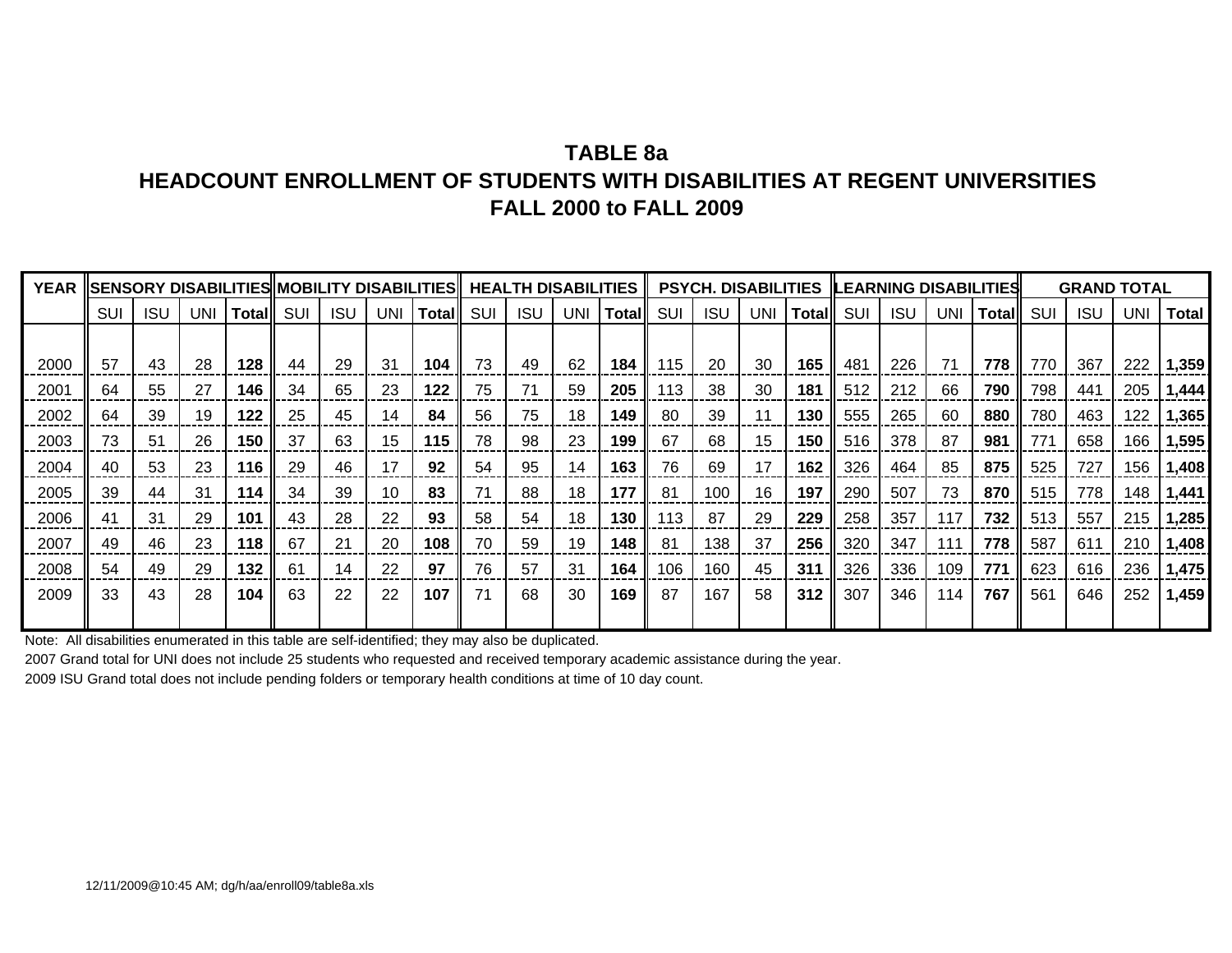#### **TABLE 8bSERVICES AND ACCOMMODATIONS FOR STUDENTS WITH DISABILITIES AT REGENT UNIVERSITIES(NUMBER OF STUDENTS SERVED) FALL 2003 to FALL 2009**

|                                                  |                    |            | 2003           |                   |      |            | 2004 |                   |              |                | 2005 |                   |       |             | 2006           |       |                |             | 2007     |       |                 |            | 2008      |                |          |             | 2009 |          |
|--------------------------------------------------|--------------------|------------|----------------|-------------------|------|------------|------|-------------------|--------------|----------------|------|-------------------|-------|-------------|----------------|-------|----------------|-------------|----------|-------|-----------------|------------|-----------|----------------|----------|-------------|------|----------|
|                                                  | SUI                | <b>ISL</b> | UN             | Total             | SUI  | <b>ISU</b> | UNI  | Total             | SUI          | <b>ISU</b>     | UN   | Total             | SUI   | <b>ISU</b>  | UNI            | Total | SUI            | <b>ISU</b>  | UNI      | Total | SUI             | <b>ISU</b> | <b>UN</b> | Total          | SUI      | <b>ISU</b>  | UNI  | Total    |
|                                                  |                    |            |                |                   |      |            |      |                   |              |                |      |                   |       |             |                |       |                |             |          |       |                 |            |           |                |          |             |      |          |
| Readers for students (texts and tests)           | 200                | 63         | 23             | 286               | 122  | 119        | 26   | 267               | 128          | 83             | 18   | 229               | 90    | 50          | 19             | 159   | 29             | 21          | 22       | 72    | 71              | 106        | 26        | 203            | 76       | 108         | 27   | 211      |
| Books on tape                                    | 72                 | 112        | 44             | 228               | 136  | 201        | 46   | 383               | 140          | 160            | 42   | 342               | 112   | 59          | 41             | 212   | 76             | 190         | 43       | 309   | 85              | 194        | 55        | 334            | 137      | 138         | 52   | 327      |
| Braille texts and tests                          | 2                  |            |                | 3                 |      |            |      | $\overline{2}$    | $\Omega$     | $\overline{2}$ |      | $\overline{2}$    |       | $\mathbf 0$ |                |       |                | U           | $\Omega$ |       | <sup>0</sup>    | $\Omega$   | $\Omega$  | $\Omega$       | $\Omega$ | $\Omega$    | ∩    | $\Omega$ |
| Note takers (including carbon-less paper)        | 332                | 160        | 44             | 536               | 218  | 254        | 43   | 515               | 223          | 49             | 37   | 409               | 166   | 122         | 80             | 368   | 113            | 396         | 155      | 664   | 257             | 352        | 110       | 719            | 240      | 220         | 120  | 580      |
| Scribes (exam situations)                        | 84 <sup>a</sup>    | 14         | 5              | 19                | 32   | 21         | 6    | 59                | 40           | 15             | 6    | 61                | 32    | 9           | 5              | 46    | 24             | 9           | 5        | 38    | 33              | 31         | 9         | 73             | 34       | 16          |      | 58       |
| Tape recorders for lectures                      | 231                | 119        | 15             | 365               | 155  | 186        | 20   | 361               | 129          | 129            | 20   | 278               | 66    | 61          | 27             | 154   | 32             | 25          | 37       | 94    | 99              | 144        | 40        | 283            | 105      | 31          | 30   | 166      |
| Steno captioning/real-time captioning            | 15                 |            |                | 21                |      | 6          |      | 17                |              | 6              |      | 14                | 3     | 6           |                | q     | 3              | q           | $\Omega$ | 12    | 10              |            |           | 18             | 13       |             |      | 18       |
| Sign interpreters                                |                    |            | 5              | 19                |      |            | 6    | 17                | 3            |                |      | 14                | 3     |             | 4              |       |                |             |          |       | 2               | 6          | 3         | 11             | 5        |             |      | 12       |
| Total                                            | 859                | 482        | 136            | 1,477             | 682  | 792        | 147  | 1,621             | 670          | 548            | 131  | 1,349             | 473   | 311         | 176            | 960   | 279            | 654         | 266      | 1,199 | 557             | 840        | 244       | ,641           | 610      | 520         | 242  | 1,372    |
|                                                  |                    |            |                |                   |      |            |      |                   |              |                |      |                   |       |             |                |       |                |             |          |       |                 |            |           |                |          |             |      |          |
| Priority registration                            | 771                | 187        | 69             | 1,02              | 364  | 207        | 48   | 619               | 376          | 214            | 74   | 664               | 285   | 167         | 75             | 527   | 401            | 50          | 72       | 523   | 423             | 40         | 56        | 519            | 368      | 49          |      | 417      |
| Course substitution                              | 209<br>-----       |            | $\overline{2}$ | 222               | 128  | 11         |      | 140<br>----       | 125          |                |      | 126               | 94    | $\mathbf 0$ |                | 94    | 147            |             | 2        | 149   | 66              |            | 3         | 69             | 70       | $\Omega$    | 6    | 76       |
| Testing accommodations                           |                    |            |                |                   |      |            |      |                   |              |                |      |                   |       |             |                |       |                |             |          |       |                 |            |           |                |          |             |      |          |
| Special location                                 | 553                | 341        | 87             | 981               | 325  | 529        | 97   | 951               | 322          | 469            | 90   | 881               | 282   | 147         | 123            | 552   | 349            | 994         | 123      | 1466  |                 | 366 1.147  | 135       | 1.648          | 337      | 235         | 138  | 710      |
| <b>Extended time</b>                             | 535                | 412        | 100            | .047              | 354  | 600        | ∣18  | 1.072             | 348          | 469            | 106  | 923               | 375   | 365         | 143            | 883   | 363            | .168        | 148      | 1.679 | 383             | ,235       | 166       | .784           | 344      | 283         | 172  | 799      |
| Alternative test formats                         | 6                  | 24         |                | 30                |      | 10         |      |                   | 5            | 39             | 3    | 47                |       | 31          | $\overline{2}$ | 34    | $\overline{2}$ | 158         | 23       | 183   |                 | 116        | $\Omega$  | 116            | $\Omega$ | 43          |      | 44       |
| (e.g., oral, alternative mastery demonstrations) |                    |            |                |                   |      |            |      |                   |              |                |      |                   |       |             |                |       |                |             |          |       |                 |            |           |                |          |             |      |          |
| Word processors/typewriters                      | 143                | 10         | 21             | 174               | 83   |            | 31   | 114               | 83           |                | 28   | 111               | 61    |             | 37             | 98    | 49             |             | 35       | 84    | 78              | $\Omega$   | 31        | 109            | 63       |             | 26   | 89       |
| Other                                            | 101                | 265        |                | 366               |      | 94         |      | 98                | q            |                |      | q                 | 103   | 67          |                | 170   | 94             |             | 16       | 110   |                 | $\Omega$   | $\Omega$  | $\overline{2}$ | 89       |             |      | 89       |
| Other accommodations'                            | 379                | 215        | 84             | 678               | 250  | 313        | 104  | 667               | 233          | 295            | 115  | 643               |       | 262         | 78             | 612   | 138            |             | 55       | 193   | 150             |            | 64        | 214            | 98       |             | 55   | 153      |
|                                                  | <b>Total 2,697</b> | 1465       | 363            | 4,525             | .508 | 1,764      | 400  | 3,672             | 1,501 $\mid$ | 1,486          | 417  | 3,404             | 1,473 | 1,039       | 458            | 2,970 |                | ,543 2,370  | 474      | 4,387 | .468            | 2,538      | 455       | 4,461          | .369     | 610         | 398  | 2,377    |
|                                                  |                    |            |                |                   |      |            |      |                   |              |                |      |                   |       |             |                |       |                |             |          |       |                 |            |           |                |          |             |      |          |
| Grand Total 3,556 1,947                          |                    |            | 499            | 6,002 2,190 2,556 |      |            | 547  | 5,293 2,171 2,034 |              |                | 548  | 4,753 1,946 1,350 |       |             | 634            | 3,930 |                | 1,822 3,024 | 740      | 5,586 | 2,025 3,378 699 |            |           | 6,102          |          | 1.979 1.130 | 640  | 3.749    |

\*Other accommodations

SUI = May miss class due to disability, please consider when grading; student may discuss deadline extension with professor about assignments; this discussion should occur as soon as deadlines are announced; may need to be excused from class due to condition; additional time on assignments (not more than one week); food and beverages allowed in class; overheads should have background white and lettering in black when possible; grade in class writing assignments on content; student may need extended time on occasional assignments; student is responsible for negotiating deadline with instructor; alternate method of speech giving, in front of the instructor or small group instead of large audience as long as it doesn't compromise the integrity of the course objectives; electronic copy of handouts; please do not grade on spelling or grammar for in class assignments; may need to get up and move around during class; use of word processor to take notes.

ISU = Amplification devices; 40+ movable wheelchair desks in addition to accessible classrooms; special housing arrangements; parking permits; students to make up missed assignments; software; textbooks on reserve in the library; oral assignments; moving classes into closer proximity (35); extended deadlines; makeup missed exams; shower bench. In 2008-09, the SDR Office administered 1,136 special accommodation exams for ISU faculty. Of the 1,136 exams, there were 286 exams that used a reader and 68 exams that used a scribe. There were 418 textbooks converted into alternative format.

UNI = Extended absences (16); exams in electronic format (1); extended time for class assignments (12); use of calculator (3); no spelling errors deducted (3); exams printed on rose-colored paper (1); may leave class sporadically for medical reasons (4); alternative to classroom participation if graded (3); course materials in electronic format (1); use of laptop for notes (1); FM wireless transmitter (2); CC for videos (3); leniency in regard to punctuality (2); handouts on rose-colored paper (1).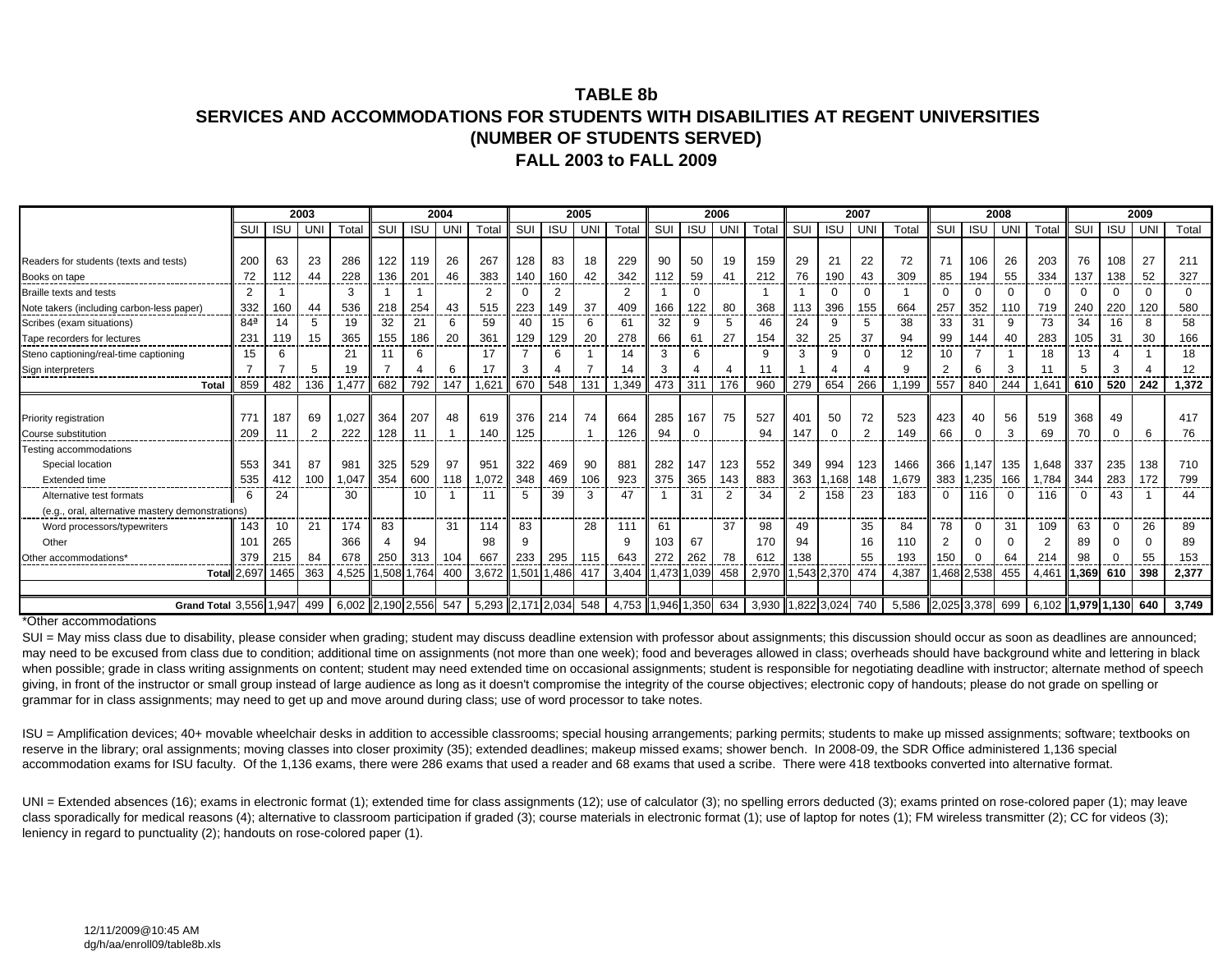#### **TABLE 9 NEW UNDERGRADUATE TRANSFER STUDENTS AT REGENT UNIVERSITIES BY CATEGORY OF TRANSFER COLLEGE FALL 1999 to FALL 2009**

|                                                                                                                                                                                                             |                                                    | <b>IOWA INDEPENDENT</b>                                              |                                                                               | <b>IOWA PUBLIC</b>                                                            |                                                             | <b>IOWA INDEPENDENT</b>                                              |                                                             | <b>IOWA PUBLIC</b>                                                   |                                                                               | <b>COLLEGES</b>                                                               |                                                                               |
|-------------------------------------------------------------------------------------------------------------------------------------------------------------------------------------------------------------|----------------------------------------------------|----------------------------------------------------------------------|-------------------------------------------------------------------------------|-------------------------------------------------------------------------------|-------------------------------------------------------------|----------------------------------------------------------------------|-------------------------------------------------------------|----------------------------------------------------------------------|-------------------------------------------------------------------------------|-------------------------------------------------------------------------------|-------------------------------------------------------------------------------|
|                                                                                                                                                                                                             |                                                    | <b>TWO-YEAR</b>                                                      |                                                                               | <b>TWO-YEAR</b>                                                               |                                                             | <b>FOUR-YEAR</b>                                                     |                                                             | <b>FOUR-YEAR</b>                                                     |                                                                               | <b>OUTSIDE IOWA</b>                                                           | <b>TOTAL</b>                                                                  |
|                                                                                                                                                                                                             | #                                                  | ℅                                                                    | #                                                                             | ℅                                                                             | #                                                           | %                                                                    | #                                                           | %                                                                    | #                                                                             | %                                                                             | #                                                                             |
| SUI                                                                                                                                                                                                         |                                                    |                                                                      |                                                                               |                                                                               |                                                             |                                                                      |                                                             |                                                                      |                                                                               |                                                                               |                                                                               |
| <b>FALL</b><br>2009                                                                                                                                                                                         | 2                                                  | 0.2%                                                                 | 656                                                                           | 57.5%                                                                         | 75                                                          | 6.6%                                                                 | 80                                                          | 7.0%                                                                 | 328                                                                           | 28.7%                                                                         | 1,141                                                                         |
| <b>FALL</b><br>2008                                                                                                                                                                                         | 6                                                  | 0.6%                                                                 | 611                                                                           | 58.3%                                                                         | 72                                                          | 6.9%                                                                 | 66                                                          | 6.3%                                                                 | 293                                                                           | 28.0%                                                                         | 1,048                                                                         |
| <b>FALL</b><br>2007                                                                                                                                                                                         | 10                                                 | 0.7%                                                                 | 659                                                                           | 43.0%                                                                         | 99                                                          | 6.5%                                                                 | 69                                                          | 4.5%                                                                 | 696                                                                           | 45.4%                                                                         | 1,533                                                                         |
| <b>FALL</b><br>2006                                                                                                                                                                                         | 3                                                  | 0.2%                                                                 | 704                                                                           | 47.6%                                                                         | 108                                                         | 7.3%                                                                 | 105                                                         | 7.1%                                                                 | 559                                                                           | 37.8%                                                                         | 1,479                                                                         |
| <b>FALL</b><br>2005                                                                                                                                                                                         | 5                                                  | 0.3%                                                                 | 767                                                                           | 49.1%                                                                         | 123                                                         | 7.9%                                                                 | 98                                                          | 6.3%                                                                 | 569                                                                           | 36.4%                                                                         | 1,562                                                                         |
| <b>FALL</b><br>2004                                                                                                                                                                                         | 3                                                  | 0.2%                                                                 | 671                                                                           | 47.1%                                                                         | 90                                                          | 6.3%                                                                 | 118                                                         | 8.3%                                                                 | 543                                                                           | 38.1%                                                                         | 1,425                                                                         |
| <b>FALL</b><br>2003                                                                                                                                                                                         | $\overline{2}$                                     | 0.1%                                                                 | 656                                                                           | 46.2%                                                                         | 91                                                          | 6.4%                                                                 | 108                                                         | 7.6%                                                                 | 563                                                                           | 39.6%                                                                         | 1,420                                                                         |
| <b>FALL</b><br>2002                                                                                                                                                                                         | 8                                                  | 0.5%                                                                 | 665                                                                           | 45.4%                                                                         | 99                                                          | 6.8%                                                                 | 108                                                         | 7.4%                                                                 | 586                                                                           | 40.0%                                                                         | 1,466                                                                         |
| <b>FALL</b><br>2001                                                                                                                                                                                         | 4                                                  | 0.3%                                                                 | 604                                                                           | 38.3%                                                                         | 104                                                         | 6.6%                                                                 | 117                                                         | 7.4%                                                                 | 750                                                                           | 47.5%                                                                         | 1,579                                                                         |
| <b>FALL</b><br>2000                                                                                                                                                                                         | 3                                                  | 0.2%                                                                 | 617                                                                           | 39.8%                                                                         | 106                                                         | 6.8%                                                                 | 121                                                         | 7.8%                                                                 | 702                                                                           | 45.3%                                                                         | 1,549                                                                         |
| <b>FALL</b><br>1999                                                                                                                                                                                         | 6                                                  | 0.4%                                                                 | 609                                                                           | 41.0%                                                                         | 123                                                         | 8.3%                                                                 | 119                                                         | 8.0%                                                                 | 630                                                                           | 42.4%                                                                         | 1,487                                                                         |
| <b>ISU</b>                                                                                                                                                                                                  |                                                    |                                                                      |                                                                               |                                                                               |                                                             |                                                                      |                                                             |                                                                      |                                                                               |                                                                               |                                                                               |
| <b>FALL</b><br>2009                                                                                                                                                                                         | 1                                                  | 0.1%                                                                 | 982                                                                           | 60.5%                                                                         | 131                                                         | 8.1%                                                                 | 95                                                          | 5.9%                                                                 | 413                                                                           | 25.5%                                                                         | 1,622                                                                         |
| <b>FALL</b><br>2008                                                                                                                                                                                         | 2                                                  | 0.1%                                                                 | 945                                                                           | 61.5%                                                                         | 115                                                         | 7.5%                                                                 | 92                                                          | 6.0%                                                                 | 383                                                                           | 24.9%                                                                         | 1,537                                                                         |
| <b>FALL</b><br>2007                                                                                                                                                                                         | 5                                                  | 0.3%                                                                 | 948                                                                           | 62.1%                                                                         | 114                                                         | 7.5%                                                                 | 80                                                          | 5.2%                                                                 | 380                                                                           | 24.9%                                                                         | 1,527                                                                         |
| <b>FALL</b><br>2006                                                                                                                                                                                         | 6                                                  | 0.4%                                                                 | 869                                                                           | 59.5%                                                                         | 130                                                         | 8.9%                                                                 | 88                                                          | 6.0%                                                                 | 368                                                                           | 25.2%                                                                         | 1,461                                                                         |
| <b>FALL</b><br>2005                                                                                                                                                                                         | 5                                                  | 0.4%                                                                 | 835                                                                           | 60.2%                                                                         | 106                                                         | 7.6%                                                                 | 90                                                          | 6.5%                                                                 | 352                                                                           | 25.4%                                                                         | 1,388                                                                         |
| <b>FALL</b><br>2004                                                                                                                                                                                         | 9                                                  | 0.6%                                                                 | 848                                                                           | 59.3%                                                                         | 109                                                         | 7.6%                                                                 | 97                                                          | 6.8%                                                                 | 366                                                                           | 25.6%                                                                         | 1,429                                                                         |
| <b>FALL</b><br>2003                                                                                                                                                                                         | 6                                                  | 0.4%                                                                 | 883                                                                           | 61.1%                                                                         | 88                                                          | 6.1%                                                                 | 108                                                         | 7.5%                                                                 | 359                                                                           | 24.9%                                                                         | 1,444                                                                         |
| <b>FALL</b><br>2002                                                                                                                                                                                         | 14                                                 | 0.9%                                                                 | 906                                                                           | 56.3%                                                                         | 123                                                         | 7.6%                                                                 | 94                                                          | 5.8%                                                                 | 472                                                                           | 29.3%                                                                         | 1,609                                                                         |
| <b>FALL</b><br>2001                                                                                                                                                                                         | 13                                                 | 0.8%                                                                 | 930                                                                           | 53.9%                                                                         | 150                                                         | 8.7%                                                                 | 118                                                         | 6.8%                                                                 | 513                                                                           | 29.8%                                                                         | 1,724                                                                         |
| <b>FALL</b><br>2000                                                                                                                                                                                         | 23                                                 | 1.3%                                                                 | 922                                                                           | 52.6%                                                                         | 158                                                         | 9.0%                                                                 | 119                                                         | 6.8%                                                                 | 531                                                                           | 30.3%                                                                         | 1,753                                                                         |
| <b>FALL</b><br>1999                                                                                                                                                                                         | 23                                                 | 1.3%                                                                 | 902                                                                           | 52.3%                                                                         | 145                                                         | 8.4%                                                                 | 131                                                         | 7.6%                                                                 | 523                                                                           | 30.3%                                                                         | 1,724                                                                         |
| <b>UNI</b>                                                                                                                                                                                                  |                                                    |                                                                      |                                                                               |                                                                               |                                                             |                                                                      |                                                             |                                                                      |                                                                               |                                                                               |                                                                               |
| <b>FALL</b><br>2009                                                                                                                                                                                         | 0                                                  | 0.0%                                                                 | 762                                                                           | 70.0%                                                                         | 108                                                         | 9.9%                                                                 | 79                                                          | 7.3%                                                                 | 139                                                                           | 12.8%                                                                         | 1,088                                                                         |
| <b>FALL</b><br>2008                                                                                                                                                                                         | 8                                                  | 0.8%                                                                 | 757                                                                           | 72.0%                                                                         | 102                                                         | 9.7%                                                                 | 69                                                          | 6.6%                                                                 | 116                                                                           | 11.0%                                                                         | 1,052                                                                         |
| <b>FALL</b><br>2007                                                                                                                                                                                         | 7                                                  | 0.6%                                                                 | 789                                                                           | 73.3%                                                                         | 87                                                          | 8.1%                                                                 | 78                                                          | 7.2%                                                                 | 116                                                                           | 10.8%                                                                         | 1,077                                                                         |
| <b>FALL</b><br>2006                                                                                                                                                                                         | 3                                                  | 0.3%                                                                 | 798                                                                           | 71.4%                                                                         | 114                                                         | 10.2%                                                                | 83                                                          | 7.4%                                                                 | 119                                                                           | 10.7%                                                                         | 1,117                                                                         |
| <b>FALL</b><br>2005                                                                                                                                                                                         | 12                                                 | 1.0%                                                                 | 835                                                                           | 69.5%                                                                         | 132                                                         | 11.0%                                                                | 76                                                          | 6.3%                                                                 | 146                                                                           | 12.2%                                                                         | 1,201                                                                         |
| <b>FALL</b><br>2004                                                                                                                                                                                         | 12                                                 | 1.1%                                                                 | 757                                                                           | 70.1%                                                                         | 87                                                          | 8.1%                                                                 | 80                                                          | 7.4%                                                                 | 144                                                                           | 13.3%                                                                         | 1,080                                                                         |
| <b>FALL</b><br>2003                                                                                                                                                                                         | 18                                                 | 1.6%                                                                 | 786                                                                           | 71.6%                                                                         | 79                                                          | 7.2%                                                                 | 83                                                          | 7.6%                                                                 | 131                                                                           | 11.9%                                                                         | 1,097                                                                         |
| <b>FALL</b><br>2002                                                                                                                                                                                         | 26                                                 | 2.3%                                                                 | 773                                                                           | 69.1%                                                                         | 99                                                          | 8.8%                                                                 | 71                                                          | 6.3%                                                                 | 150                                                                           | 13.4%                                                                         | 1,119                                                                         |
| <b>FALL</b><br>2001                                                                                                                                                                                         | 14                                                 | 1.1%                                                                 | 838                                                                           | 68.6%                                                                         | 103                                                         | 8.4%                                                                 | 81                                                          | 6.6%                                                                 | 185                                                                           | 15.2%                                                                         | 1,221                                                                         |
| <b>FALL</b><br>2000                                                                                                                                                                                         | 22                                                 | 1.9%                                                                 | 805                                                                           | 69.0%                                                                         | 117                                                         | 10.0%                                                                | 86                                                          | 7.4%                                                                 | 137                                                                           | 11.7%                                                                         | 1,167                                                                         |
| <b>FALL</b><br>1999                                                                                                                                                                                         | 16                                                 | 1.4%                                                                 | 774                                                                           | 69.5%                                                                         | 102                                                         | 9.2%                                                                 | 94                                                          | 8.4%                                                                 | 128                                                                           | 11.5%                                                                         | 1,114                                                                         |
| <b>TOTAL</b>                                                                                                                                                                                                |                                                    |                                                                      |                                                                               |                                                                               |                                                             |                                                                      |                                                             |                                                                      |                                                                               |                                                                               |                                                                               |
| <b>FALL 2009</b>                                                                                                                                                                                            | 3                                                  | 0.1%                                                                 | 2,400                                                                         | 62.3%                                                                         | 314                                                         | 8.2%                                                                 | 254                                                         | 6.6%                                                                 | 880                                                                           | 22.9%                                                                         | 3,851                                                                         |
| FALL<br>2008                                                                                                                                                                                                | 16                                                 | 0.4%                                                                 | 2,313                                                                         | 63.6%                                                                         | 289                                                         | 7.9%                                                                 | 227                                                         | 6.2%                                                                 | 792                                                                           | 21.8%                                                                         | 3,637                                                                         |
|                                                                                                                                                                                                             |                                                    |                                                                      |                                                                               |                                                                               |                                                             |                                                                      |                                                             |                                                                      |                                                                               |                                                                               |                                                                               |
|                                                                                                                                                                                                             |                                                    |                                                                      |                                                                               |                                                                               |                                                             |                                                                      |                                                             |                                                                      |                                                                               |                                                                               |                                                                               |
|                                                                                                                                                                                                             |                                                    |                                                                      |                                                                               |                                                                               |                                                             |                                                                      |                                                             |                                                                      |                                                                               |                                                                               |                                                                               |
|                                                                                                                                                                                                             |                                                    |                                                                      |                                                                               |                                                                               |                                                             |                                                                      |                                                             |                                                                      |                                                                               |                                                                               |                                                                               |
|                                                                                                                                                                                                             |                                                    |                                                                      |                                                                               |                                                                               |                                                             |                                                                      |                                                             |                                                                      |                                                                               |                                                                               |                                                                               |
|                                                                                                                                                                                                             |                                                    |                                                                      |                                                                               |                                                                               |                                                             |                                                                      |                                                             |                                                                      |                                                                               |                                                                               |                                                                               |
|                                                                                                                                                                                                             |                                                    |                                                                      |                                                                               |                                                                               |                                                             |                                                                      |                                                             |                                                                      |                                                                               |                                                                               |                                                                               |
|                                                                                                                                                                                                             |                                                    |                                                                      |                                                                               |                                                                               |                                                             |                                                                      |                                                             |                                                                      |                                                                               |                                                                               |                                                                               |
|                                                                                                                                                                                                             |                                                    |                                                                      |                                                                               |                                                                               |                                                             |                                                                      |                                                             |                                                                      |                                                                               |                                                                               |                                                                               |
| <b>FALL</b><br>2007<br><b>FALL</b><br>2006<br><b>FALL</b><br>2005<br><b>FALL</b><br>2004<br><b>FALL</b><br>2003<br><b>FALL</b><br>2002<br><b>FALL</b><br>2001<br><b>FALL</b><br>2000<br><b>FALL</b><br>1999 | 22<br>12<br>22<br>24<br>26<br>48<br>31<br>48<br>45 | 0.5%<br>0.3%<br>0.5%<br>0.6%<br>0.7%<br>1.1%<br>0.7%<br>1.1%<br>1.0% | 2,396<br>2,371<br>2,437<br>2,276<br>2,325<br>2,344<br>2,372<br>2,344<br>2,285 | 57.9%<br>58.4%<br>58.7%<br>57.9%<br>58.7%<br>55.9%<br>52.4%<br>52.5%<br>52.8% | 300<br>352<br>361<br>286<br>258<br>321<br>357<br>381<br>370 | 7.3%<br>8.7%<br>8.7%<br>7.3%<br>6.5%<br>7.7%<br>7.9%<br>8.5%<br>8.6% | 227<br>276<br>264<br>295<br>299<br>273<br>316<br>326<br>344 | 5.5%<br>6.8%<br>6.4%<br>7.5%<br>7.5%<br>6.5%<br>7.0%<br>7.3%<br>8.0% | 1,192<br>1,046<br>1,067<br>1,053<br>1,053<br>1,208<br>1,448<br>1,370<br>1,281 | 28.8%<br>25.8%<br>25.7%<br>26.8%<br>26.6%<br>28.8%<br>32.0%<br>30.7%<br>29.6% | 4,137<br>4,057<br>4,151<br>3,934<br>3,961<br>4,194<br>4,524<br>4,469<br>4,325 |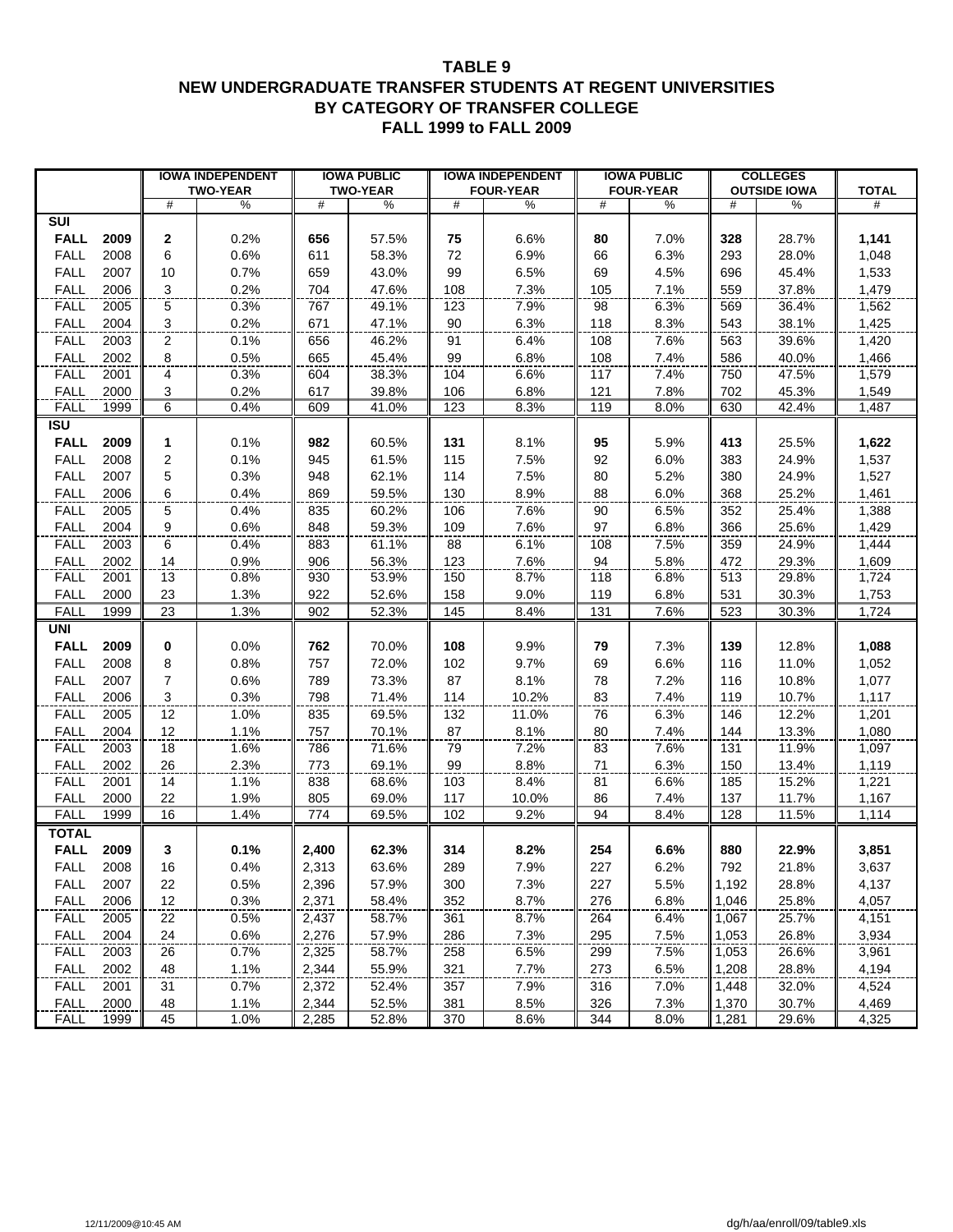## **TABLE 10 HEADCOUNT ENROLLMENT AT REGENT UNIVERSITIES BY CLASS LEVEL, GENDER, AND AGE FALL 2008 to FALL 2009**

|                                               |      |                         |                         |       |            | 2007        |           |           |           |                                            |       |                               |               |                                       |                  | 2008  |      |            |             |              |
|-----------------------------------------------|------|-------------------------|-------------------------|-------|------------|-------------|-----------|-----------|-----------|--------------------------------------------|-------|-------------------------------|---------------|---------------------------------------|------------------|-------|------|------------|-------------|--------------|
|                                               |      | $\overline{\text{SUI}}$ |                         |       | <b>ISU</b> |             |           | UNI       |           | Grand                                      |       | $\overline{\text{SUI}}$       |               |                                       | $\overline{ISU}$ |       |      | <b>UNI</b> |             | Grand        |
|                                               | м    | W                       | Total                   | м     | W          | Total       | м         | W         | Total     | <b>Total</b>                               | M     | W                             | Total         | М                                     | W                | Total | м    | W          | Total       | <b>Total</b> |
| Undergrad. Students<br>Age 25 and Over        | 587  | 376                     | 963                     | 898   | 561        | 1,459       | 491       | 479       | 970       | 3,392                                      | 554   | 425                           | 979           | 967                                   | 507              | 1,474 | 556  | 518        | 1,074       | 3,527        |
| Undergrad. Students<br>Age 30 and Over        | 344  | 559                     | 903                     | 293   | 254        | 547         | 195       | 246       | 441       | 1,891                                      | 350   | 550                           | 900           | 333                                   | 257              | 590   | 220  | 283        | 503         | 1,993        |
| <b>Undergrad. Students</b><br><b>Mean Age</b> | 21.1 | 21.1                    | 21.1                    | 21.0  | 20.7       | 20.9        | 21.5      | 21.0      | 21.2      |                                            | 21.1  | 21.1                          | 21.1          | 21.0                                  | 20.7             | 20.9  | 21.7 | 21.1       | 21.3        |              |
| <b>Graduate Students</b><br>Age 25 and Over   | 848  | 1,105                   | 1,953 1,969             |       | 1,364      | 3,333       | 442       | 892       | 1,334     | 6,620                                      | 913   |                               |               | 1,186   2,099   1,972   1,414   3,386 |                  |       | 439  | 826        | 1,265       | 6,750        |
| <b>Graduate Students</b><br>Age 30 and Over   |      |                         | 1,040 1,298 2,338       | 985   | 704        | 1,689       | 285       | 616       | 901       | 4,928                                      | 1,011 |                               | $1,325$ 2,336 | 955                                   | 742              | 1,697 | 277  | 512        | 789         | 4,822        |
| <b>Graduate Students</b><br><b>Mean Age</b>   | 30.2 | 30.6                    | 30.4                    | 30.2  | 31.1       | 30.6        | 32.2      | 33.1      | 32.8      |                                            | 30.0  | 30.5                          | 30.3          | 30.1                                  | 31.0             | 30.5  | 32.0 | 31.8       | 31.8        |              |
| Prof. Students<br>Age 25 and Over             | 928  | 676                     | 1,604                   | 73    | 173        | 246         | <b>NA</b> | <b>NA</b> | <b>NA</b> | 1,850                                      | 881   | 719                           | 1,600         | 71                                    | 202              | 273   |      |            | <b>NA</b>   | 1,873        |
| Prof. Students<br>Age 30 and Over             | 904  | 461                     | 1,365                   | 14    | 23         | 37          | <b>NA</b> | <b>NA</b> | <b>NA</b> | 1,402                                      | 846   | 417                           | 1,263         | 14                                    | 30               | 44    |      |            | <b>NA</b>   | 1,307        |
| <b>Prof. Students</b><br><b>Mean Age</b>      | 29.0 | 27.7                    | 28.5                    | 25.8  | 25.0       | 25.2        | <b>NA</b> | <b>NA</b> | <b>NA</b> |                                            | 28.7  | 27.5                          | 28.2          | 25.4                                  | 25.3             | 25.3  |      |            | <b>NA</b>   |              |
| <b>Total Students</b><br>Age 25 and Over      |      |                         | 2,363 2,157 4,520 2,940 |       |            | 2,098 5,038 | 933       | 1,371     | 2,304     | 11,862 2,348 2,330 4,678 3,010 2,123 5,133 |       |                               |               |                                       |                  |       | 995  |            | 1,344 2,339 | 12,150       |
| <b>Total Students</b><br>Age 30 and Older     |      | 2,288 2,318 4,606       |                         | 1,292 | 981        | 2,273       | 480       | 862       | 1,342     | 8,221                                      |       | 2,207   2,292   4,499   1,302 |               |                                       | 1,029 2,331      |       | 497  | 795        | 1,292       | 8,122        |
| <b>Total Students</b><br><b>Mean Age</b>      | 23.8 | 23.8                    | 23.8                    | 22.6  | 22.5       | 22.6        | 22.7      | 23.1      | 22.9      |                                            | 23.7  | 23.8                          | 23.8          | 22.6                                  | 22.5             | 22.6  | 22.8 | 22.8       | 22.8        |              |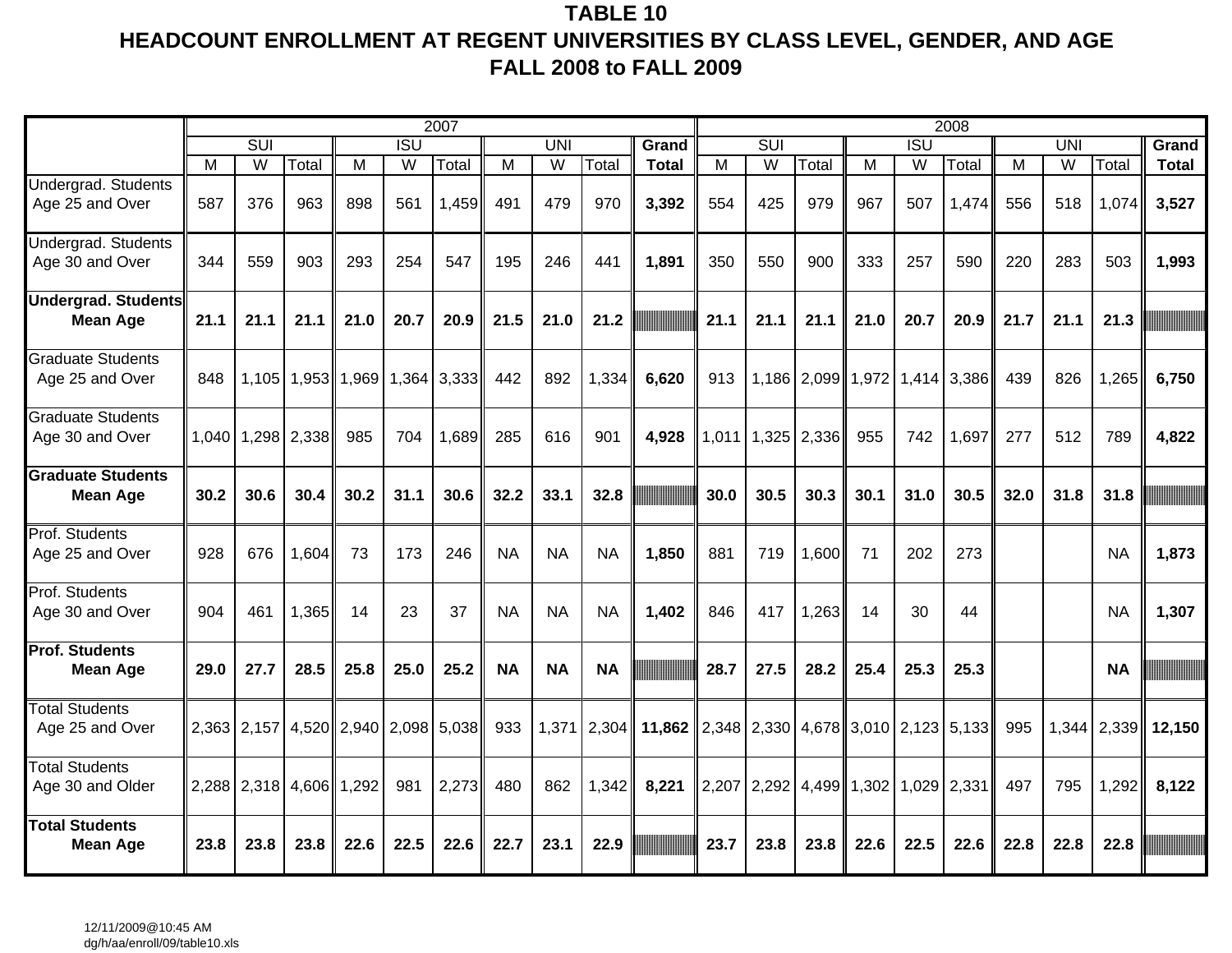## **TABLE 11ADMISSION OF FRESHMEN TO REGENT UNIVERSITIES WITH RAI <245 BY RESIDENCE STATUS FALL 2009**

|                                                                            |       | SUI    |        |       | <b>ISU</b> |        |       | <b>UNI</b>    |       |                |
|----------------------------------------------------------------------------|-------|--------|--------|-------|------------|--------|-------|---------------|-------|----------------|
|                                                                            | Res   | Nonres | Total  | Res   | Nonres     | Total  | Res   | <b>Nonres</b> | Total | Grand<br>Total |
| Number of new freshmen applicants                                          | 4,126 | 10,934 | 15,060 | 5,099 | 7,437      | 12,536 | 3,536 | 597           | 4,133 | 31,729         |
| Number of new freshmen admitted                                            | 3,617 | 8,886  | 12,503 | 4,600 | 6,062      | 10,662 | 3,098 | 407           | 3,505 | 26,670         |
| Number of new freshmen enrolled                                            | 2,052 | 2,011  | 4,063  | 2,865 | 1,491      | 4,356  | 1,820 | 126           | 1,946 | 10,365         |
| % of new freshmen admitted who<br>enrolled                                 | 56.7% | 22.6%  | 32.5%  | 62.3% | 24.6%      | 40.9%  | 58.7% | 31.0%         | 55.5% | 38.9%          |
| Number of applicants with RAI <245 <sup>1</sup>                            | 329   | 644    | 973    | 790   | 804        | 1,594  | 665   | 119           | 784   | 3,351          |
| % of applicants with RAI <245                                              | 8.0%  | 5.9%   | 6.5%   | 15.5% | 10.8%      | 12.7%  | 18.8% | 19.9%         | 19.0% | 10.6%          |
| Number of applicants with RAI <245<br>admitted                             | 86    | 98     | 184    | 349   | 227        | 576    | 417   | 60            | 477   | 1,237          |
| % of applicants with RAI <245 admitted                                     | 26.1% | 15.2%  | 18.9%  | 44.2% | 28.2%      | 36.1%  | 62.7% | 50.4%         | 60.8% | 36.9%          |
| Number of new freshmen admitted with<br>RAI <245 who enrolled              | 66    | 49     | 115    | 243   | 69         | 312    | 274   | 24            | 298   | 725            |
| % of new freshmen admitted with RAI<br><245 who enrolled                   | 76.7% | 50.0%  | 62.5%  | 69.6% | 30.4%      | 54.2%  | 65.7% | 40.0%         | 62.5% | 58.6%          |
| % of new freshmen with RAI <245<br>enrolled to total new freshmen enrolled | 3.2%  | 2.4%   | 2.8%   | 8.5%  | 4.6%       | 7.2%   | 15.1% | 19.0%         | 15.3% | 7.0%           |

1This group does not include international students.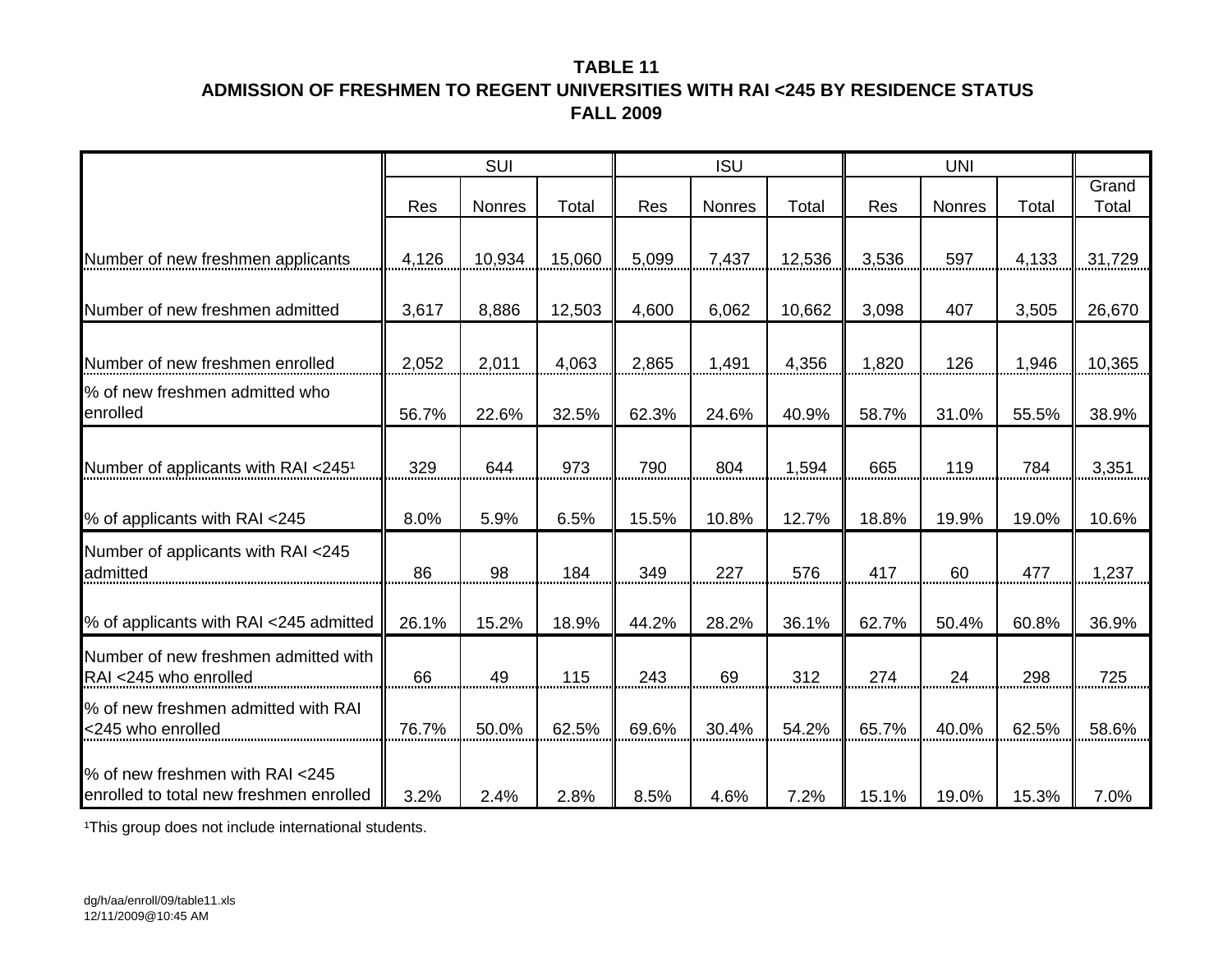## **TABLE 12HIGH SCHOOL DECILE RANK OF ENTERING FRESHMEN BY RACE/ETHNICITY REGENT TOTALFALL 2009**

|                                          |       | <b>ALL FRESHMEN</b>    |               | <b>HISPANIC</b> |    | <b>AMERICAN</b><br><b>INDIAN/</b><br><b>ALASKA</b><br><b>NATIVE</b> |          | <b>ASIAN</b> |     | <b>BLACK OR</b><br><b>AFRICAN-</b><br><b>AMERICAN</b> |          | <b>NATIVE</b><br><b>HAWAIIAN OR</b><br><b>OTHER</b><br><b>PACIFIC</b><br><b>ISLANDER</b> |                 | <b>WHITE</b>                            | <b>MORE RACES</b> | <b>TWO OR</b> | <b>ETHNICITY</b> | <b>RACE/</b><br><b>UNKNOWN</b> |          | <b>NONRES.</b><br><b>ALIEN/INTL</b> |
|------------------------------------------|-------|------------------------|---------------|-----------------|----|---------------------------------------------------------------------|----------|--------------|-----|-------------------------------------------------------|----------|------------------------------------------------------------------------------------------|-----------------|-----------------------------------------|-------------------|---------------|------------------|--------------------------------|----------|-------------------------------------|
| <b>DECILE</b>                            | #     | $\%$                   | #             | %               | #  | %                                                                   | #        | %            | #   | ℅                                                     | #        | ℅                                                                                        | #               | ℅                                       |                   | ℅             | #                | $\%$                           | #        | %                                   |
| First                                    | 1,972 | 24.27%                 | 62            | ######          |    | 25.00%                                                              | 46       | ######       | 44  | ######                                                | 2        | 20.00%                                                                                   | 1.744           | 24.46%                                  | 29                | ######        | 29               | ######                         | 36       | ######                              |
| Second                                   | 1.789 | 22.02%                 | 60            | ######          | 3  | 25.00%                                                              | 40       | ######       | 34  | ######                                                | 2        | 20.00%                                                                                   | 1,590           | 22.30%                                  | 17                | ######        | 17               | ######                         | 40       | ######                              |
| <b>Third</b>                             | 1,518 | 18.68%                 | 60            | ######          | 0  | $0.00\%$                                                            | 25       | ######       | 37  | ######                                                | 3        | 30.00%                                                                                   | 1,338           | 18.77%                                  | 17                | ######        | 17               | ######                         | 36       | ######                              |
| Fourth                                   | 1,250 | 15.38%                 | 54            | ######          | 3  | 25.00%                                                              | 22       | ######       | 31  | ######                                                | 2        | 20.00%                                                                                   | 1,089           | 15.28%                                  | 19                | ######        | 19               | ######                         | 27       | ######                              |
| Fifth                                    | 832   | 10.24%                 | 25            | 8.39%           | 0  | $0.00\%$                                                            | 16       | 9.52%        | 20  | ######                                                | $\Omega$ | $0.00\%$                                                                                 | 736             | 10.32%                                  | 10                | 9.17%         | 10               | 9.17%                          | 21       | ######                              |
| Sixth                                    | 480   | 5.91%                  | 17            | 5.70%           | 3  | 25.00%                                                              | 12       | 7.14%        | 14  | 7.04%                                                 |          | 10.00%                                                                                   | 407             | 5.71%                                   | 8                 | 7.34%         | 8                | 7.34%                          | 15       | 8.43%                               |
| Seventh                                  | 197   | 2.42%                  | 17            | 5.70%           | 0  | $0.00\%$                                                            | 4        | 2.38%        |     | 4.52%                                                 | $\Omega$ | $0.00\%$                                                                                 | 159             | 2.23%                                   | 5                 | 4.59%         | 5                | 4.59%                          | 2        | 1.12%                               |
| Eighth                                   | 69    | 0.85%                  | $\mathcal{P}$ | 0.67%           | 0  | 0.00%                                                               | 3        | 1.79%        | 5   | 2.51%                                                 | $\Omega$ | $0.00\%$                                                                                 | 55              | 0.77%                                   | 3                 | 2.75%         | 3                | 2.75%                          | $\Omega$ | 0.00%                               |
| Ninth                                    | 17    | 0.21%                  |               | 0.34%           | 0  | $0.00\%$                                                            | $\Omega$ | $0.00\%$     |     | 2.01%                                                 | $\Omega$ | $0.00\%$                                                                                 | 10 <sup>°</sup> | 0.14%                                   |                   | 0.92%         |                  | 0.92%                          |          | 0.56%                               |
| Tenth                                    | 2     | 0.02%                  | $\Omega$      | $0.00\%$        | 0  | $0.00\%$                                                            | $\Omega$ | 0.00%        |     | 0.50%                                                 | $\Omega$ | $0.00\%$                                                                                 |                 | 0.01%                                   | $\Omega$          | 0.00%         | $\Omega$         | 0.00%                          | $\Omega$ | 0.00%                               |
| <b>TOTAL WITH RANK</b>                   | 8,126 | 78.40%                 | 298           | ######          | 12 | 70.59%                                                              | 168      | ######       | 199 | ######                                                | 10       | #######                                                                                  | 7,129           | 83.46%                                  | 109               | ######        | 109              | ######                         | 178      | ######                              |
| TOTAL WITHOUT RANK                       | 2,239 | 21.60%                 | 78            | ######          |    | 29.41%                                                              | 104      | ######       | 63  | ######                                                | 0        | $0.00\%$                                                                                 | 1,413           | 16.54%                                  | 27                | ######        | 27               | ######                         | 77       | ######                              |
| <b>TOTAL ENTERING</b><br><b>FRESHMEN</b> |       | 10.365   100.00%   376 |               | $3.63\%$        | 17 | $0.16\%$                                                            |          |              |     | 272 2.62% 262 2.53%                                   | 10       |                                                                                          |                 | $0.10\%$   8,542   82.41%   136   1.31% |                   |               |                  | 136    1.31%                   | 255      | 2.46%                               |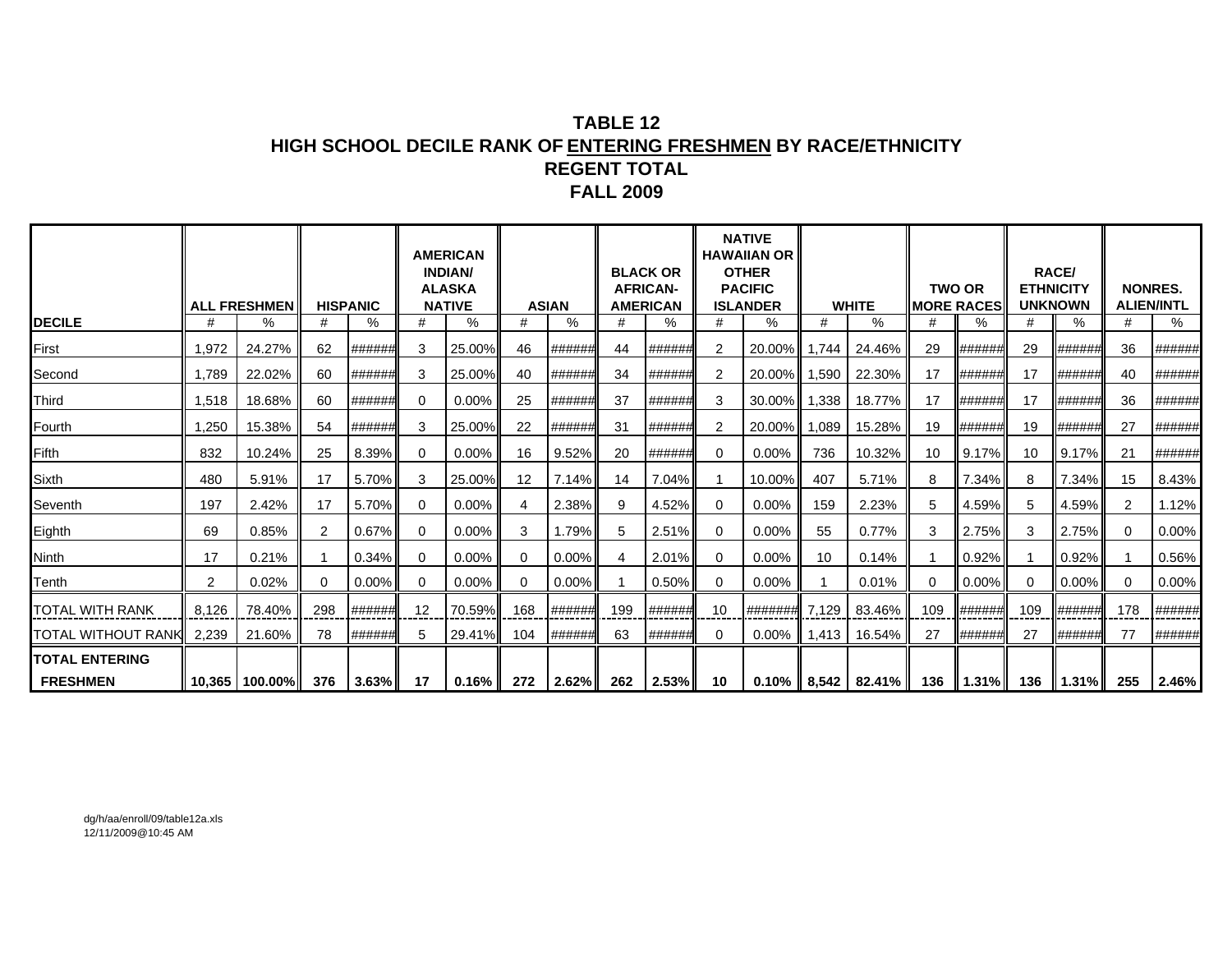### **TABLE 12a HIGH SCHOOL DECILE RANK OF ENTERING FRESHMEN BY RACE/ETHNICITY UNIVERSITY OF IOWAFALL 2009**

|                            |          | <b>ALL FRESHMEN</b>   |          | <b>HISPANIC</b> |          | <b>AMERICAN</b><br><b>INDIAN/</b><br><b>ALASKA</b><br><b>NATIVE</b> |     | <b>ASIAN</b> |          | <b>BLACK OR</b><br><b>AFRICAN</b><br><b>AMERICAN</b> |              | <b>NATIVE</b><br><b>HAWAIIAN OR</b><br><b>IOTHER PACIFICI</b><br><b>ISLANDER</b> |     | <b>WHITE</b>              |          | <b>TWO OR</b><br><b>MORE RACES</b> |    | <b>RACE/</b><br><b>ETHNICITY</b><br><b>UNKNOWN</b> | <b>NONRES.</b> | <b>ALIEN/INTL.</b> |
|----------------------------|----------|-----------------------|----------|-----------------|----------|---------------------------------------------------------------------|-----|--------------|----------|------------------------------------------------------|--------------|----------------------------------------------------------------------------------|-----|---------------------------|----------|------------------------------------|----|----------------------------------------------------|----------------|--------------------|
| <b>DECILE</b>              | #        | %                     | #        | %               | #        | %                                                                   | #   | %            | #        | %                                                    | #            | %                                                                                | #   | %                         |          | %                                  | #  | %                                                  | #              | %                  |
| First                      | 698      | 22.92%                | 35       | ######          |          | 28.57%                                                              | 21  | ######       | 20       | ######                                               | 2            | 28.57%                                                                           | 588 | 22.69%                    | 12       | ######                             | 16 | <b>######</b>                                      | $\overline{2}$ | ######             |
| Second                     | 645      | 21.18%                | 27       | ######          |          | 14.29%                                                              | 18  | ######       | 10       | ######                                               | $\Omega$     | $0.00\%$                                                                         | 571 | 22.04%                    | 8        | ######                             | 9  | ######                                             |                | ######             |
| Third                      | 587      | 19.27%                | 39       | ######          | $\Omega$ | $0.00\%$                                                            | 15  | ######       | 20       | ######                                               | 2            | 28.57%                                                                           | 492 | 18.99%                    | 6        | ######                             | 12 | ######                                             |                | ######             |
| Fourth                     | 511      | 16.78%                | 26       | ######          | 3        | 42.86%                                                              | 13  | ######       | 13       | ######                                               | 2            | 28.57%                                                                           | 432 | 16.67%                    | 8        | ######                             | 12 | ###### <b>#</b>                                    | 2              | ######             |
| Fifth                      | 333      | 10.93%                | 15       | 9.20%           | $\Omega$ | 0.00%                                                               |     | 5.88%        |          | 8.75%                                                | 0            | $0.00\%$                                                                         | 294 | 11.35%                    | 3        | 7.14%                              | 8  | ######                                             |                | ######             |
| Sixth                      | 187      | 6.14%                 | 9        | 5.52%           |          | 14.29%                                                              |     | 8.24%        |          | 8.75%                                                |              | 14.29%                                                                           | 153 | 5.91%                     |          | 4.76%                              | 5  | 8.06%                                              | $\overline{2}$ | ######             |
| Seventh                    | 67       | 2.20%                 | 10       | 6.13%           | $\Omega$ | $0.00\%$                                                            | 3   | 3.53%        |          | 1.25%                                                | $\mathbf{0}$ | $0.00\%$                                                                         | 51  | 1.97%                     | 2        | 4.76%                              |    | 0.00%                                              | 0              | 0.00%              |
| Eighth                     | 15       | 0.49%                 | 2        | 1.23%           | 0        | $0.00\%$                                                            | 3   | 3.53%        |          | 2.50%                                                | $\Omega$     | $0.00\%$                                                                         |     | 0.31%                     |          | $0.00\%$                           |    | $0.00\%$                                           | $\Omega$       | 0.00%              |
| <b>Ninth</b>               | 3        | 0.10%                 | $\Omega$ | 0.00%           | 0        | $0.00\%$                                                            | ∩   | 0.00%        |          | $0.00\%$                                             | $\Omega$     | $0.00\%$                                                                         |     | 0.08%                     |          | 2.38%                              |    | $0.00\%$                                           | $\Omega$       | 0.00%              |
| Tenth                      | $\Omega$ | $0.00\%$              | $\Omega$ | 0.00%           | $\Omega$ | $0.00\%$                                                            | ∩   | 0.00%        | $\Omega$ | $0.00\%$                                             | $\Omega$     | $0.00\%$                                                                         | 0   | 0.00%                     | $\Omega$ | $0.00\%$                           |    | $0.00\%$                                           | $\Omega$       | 0.00%              |
| TOTAL WITH RANK            | 3,046    | 74.97%                | 163      | ######          |          | 100.00%                                                             | 85  | ######       | 80       | ######                                               |              | 100.00% 2,591                                                                    |     | 79.85%                    | 42       | ######                             | 62 | ######                                             | 9              | 3.47%              |
| TOTAL WITHOUT RANK   1,017 |          | 25.03%                | 27       | ##### <b>#</b>  | 0        | $0.00\%$                                                            | 40  | ######       | 9        | ######                                               | $\Omega$     | $0.00\%$                                                                         | 654 | 20.15%                    | 6        | ######                             | 31 | ######                                             | 250            | ######             |
| <b>TOTAL ENTERING</b>      |          |                       |          |                 |          |                                                                     |     |              |          |                                                      |              |                                                                                  |     |                           |          |                                    |    |                                                    |                |                    |
| <b>FRESHMEN</b>            |          | 4,063   100.00%   190 |          | 4.68%           |          | 0.17%                                                               | 125 | $3.08\%$     | 89       | 2.19%                                                | $\mathbf{7}$ |                                                                                  |     | $0.17\%$   3,245   79.87% | 48       | $1.18\%$                           | 93 | $2.29\%$                                           | 259            | 6.37%              |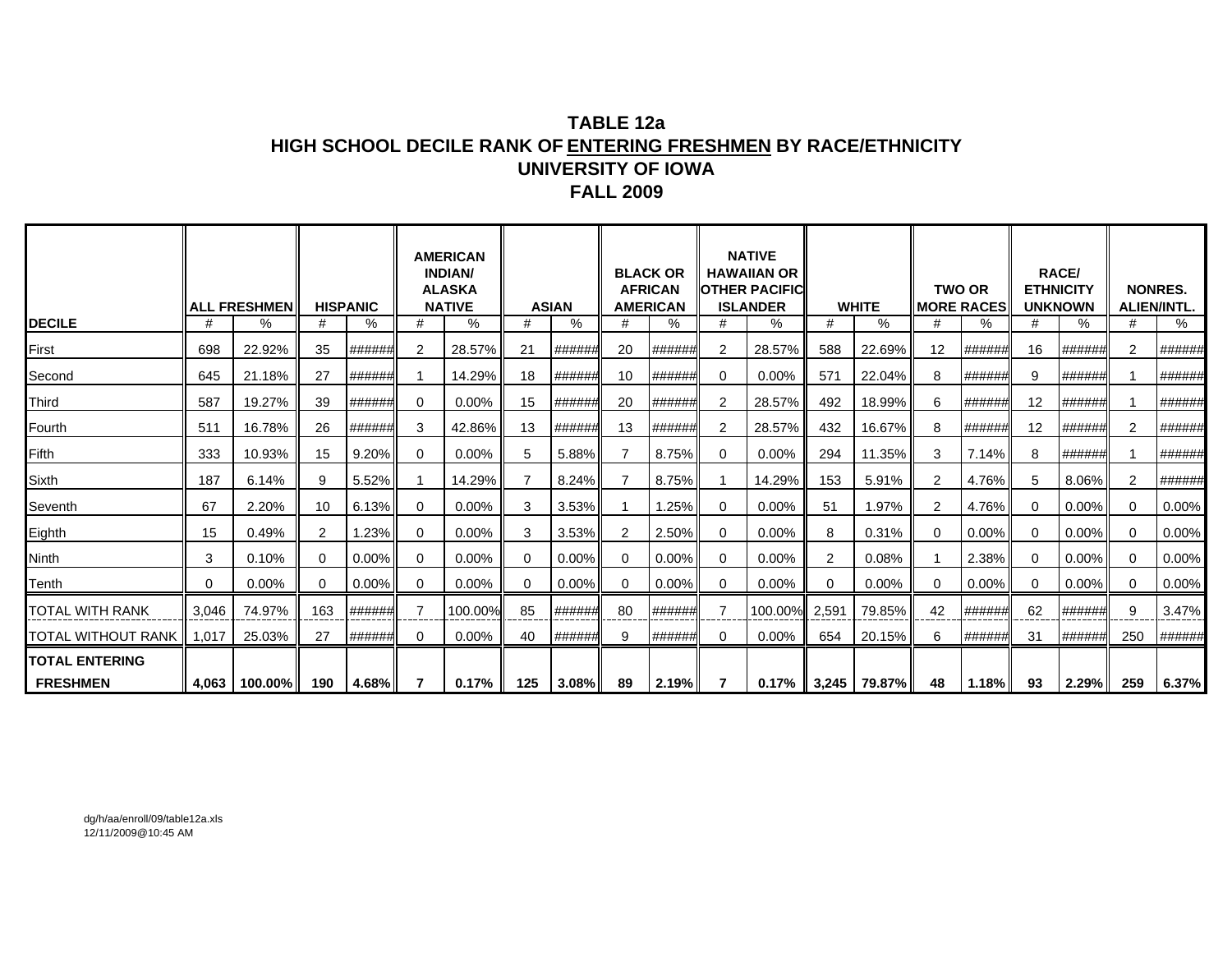### **TABLE 12bHIGH SCHOOL DECILE RANK OF ENTERING FRESHMEN BY RACE/ETHNICITY IOWA STATE UNIVERSITYFALL 2009**

|                                 |          | <b>ALL FRESHMEN</b> |          | <b>HISPANIC</b> |          | <b>AMERICAN</b><br><b>INDIAN/</b><br><b>ALASKA</b><br><b>NATIVE</b> |          | <b>ASIAN</b> |          | <b>BLACK OR</b><br><b>AFRICAN</b><br><b>AMERICAN</b> |          | <b>NATIVE</b><br><b>HAWAIIAN OR</b><br><b>IIOTHER PACIFIC</b><br><b>ISLANDER</b> |          | <b>WHITE</b>              |          | <b>TWO OR MORE</b><br><b>RACES</b> |                | <b>RACE/</b><br><b>ETHNICITY</b><br><b>UNKNOWN</b> |          | <b>NONRES.</b><br><b>ALIEN/INTL.</b> |
|---------------------------------|----------|---------------------|----------|-----------------|----------|---------------------------------------------------------------------|----------|--------------|----------|------------------------------------------------------|----------|----------------------------------------------------------------------------------|----------|---------------------------|----------|------------------------------------|----------------|----------------------------------------------------|----------|--------------------------------------|
| <b>DECILE</b>                   |          | %                   | #        | %               | #        | %                                                                   | #        | ℅            | #        | %                                                    |          | %                                                                                | #        | %                         | #        | %                                  | #              | %                                                  | #        | %                                    |
| First                           | 945      | 28.34%              | 23       | ######          |          | ######                                                              | 24       | 34.78%       | 21       | ######                                               | 0        | 0.00%                                                                            | 837      | 28.86%                    | 15       | 28.85%                             | 20             | 17.54%                                             | 4        | ######                               |
| Second                          | 774      | 23.21%              | 31       | ###### <b> </b> | 2        | ######                                                              | 19       | 31.67%       | 19       | ######                                               |          | 66.67%                                                                           | 660      | 22.76%                    | 8        | 15.38%                             | 31             | 27.19%                                             | 2        | ######                               |
| Third                           | 613      | 18.38%              | 15       | ######          | 0        | $0.00\%$                                                            |          | 10.14%       | 11       | ######                                               |          | 33.33%                                                                           | 544      | 18.76%                    | 10       | 19.23%                             | 24             | 21.05%                                             |          | 7.69%                                |
| Fourth                          | 475      | 14.24%              | 16       | #######         | 0        | $0.00\%$                                                            |          | 5.43%        | 12       | ######                                               | $\Omega$ | $0.00\%$                                                                         | 415      | 14.31%                    | 10       | 19.23%                             | 14             | 12.28%                                             |          | 7.69%                                |
| Fifth                           | 294      | 8.82%               | 6        | $5.94\%$        | $\Omega$ | $0.00\%$                                                            | 8        | 11.59%       |          | 8.86%                                                | 0        | 0.00%                                                                            | 254      | 8.76%                     | 4        | 7.69%                              | 12             | 10.53%                                             | 3        | ######                               |
| Sixth                           | 165      | 4.95%               | 5        | 4.95%           |          | ######                                                              | 4        | 5.80%        | 4        | 5.06%                                                | $\Omega$ | 0.00%                                                                            | 138      | 4.76%                     | 3        | 5.77%                              | 10             | 8.77%                                              | $\Omega$ | 0.00%                                |
| Seventh                         | 49       | 1.47%               | 4        | $3.96\%$        | $\Omega$ | $0.00\%$                                                            | $\Omega$ | 0.00%        | 5        | 6.33%                                                | ∩        | $0.00\%$                                                                         | 36       | 1.24%                     |          | 1.92%                              | $\overline{2}$ | 1.75%                                              |          | 7.69%                                |
| Eighth                          | 15       | 0.45%               | 0        | $0.00\%$        | $\Omega$ | $0.00\%$                                                            | $\Omega$ | 0.00%        | $\Omega$ | $0.00\%$                                             | ∩        | 0.00%                                                                            | 13       | 0.45%                     |          | 1.92%                              | 0              | $0.00\%$                                           |          | 7.69%                                |
| <b>Ninth</b>                    | 5        | 0.15%               |          | $0.99\%$        | $\Omega$ | $0.00\%$                                                            | $\Omega$ | 0.00%        | $\Omega$ | 0.00%                                                | $\Omega$ | 0.00%                                                                            | 3        | 0.10%                     | $\Omega$ | 0.00%                              |                | 0.88%                                              | $\Omega$ | 0.00%                                |
| Tenth                           | $\Omega$ | 0.00%               | $\Omega$ | $0.00\%$        | $\Omega$ | $0.00\%$                                                            | $\Omega$ | 0.00%        | $\Omega$ | $0.00\%$                                             | $\Omega$ | 0.00%                                                                            | $\Omega$ | 0.00%                     | $\Omega$ | 0.00%                              | $\Omega$       | 0.00%                                              | $\Omega$ | 0.00%                                |
| TOTAL WITH RANK                 | 3,335    | 76.56%              | 101      | ######          | 4        | ######                                                              | 69       | 53.49%       | 79       | ######                                               | 3        | 100.00%                                                                          | 2,900    | 82.32%                    | 52       | 76.47%                             | 114            | 72.15%                                             | 13       | 6.16%                                |
| <b>TOTAL WITHOUT RANH 1,021</b> |          | 23.44%              | 44       | ######          |          | ######                                                              | 60       | 46.51%       | 32       | ######                                               |          | 0.00%                                                                            | 623      | 17.68%                    | 16       | 23.53%                             | 44             | 27.85%                                             | 198      | ######                               |
| <b>TOTAL ENTERING</b>           |          |                     |          |                 |          |                                                                     |          |              |          |                                                      |          |                                                                                  |          |                           |          |                                    |                |                                                    |          |                                      |
| <b>FRESHMEN</b>                 |          | 4,356   100.00%     | 145      | $3.33\%$        | 8        | $\mid 0.18\% \mid$ 129                                              |          | $2.96\%$     |          | $111$   2.55%                                        | 3        |                                                                                  |          | $0.07\%$   3,523   80.88% | 68       | 1.56%                              | 158            | 3.63% I                                            | 211      | 4.84%                                |

dg/h/aa/enroll/09/table12a.xls 12/11/2009@10:45 AM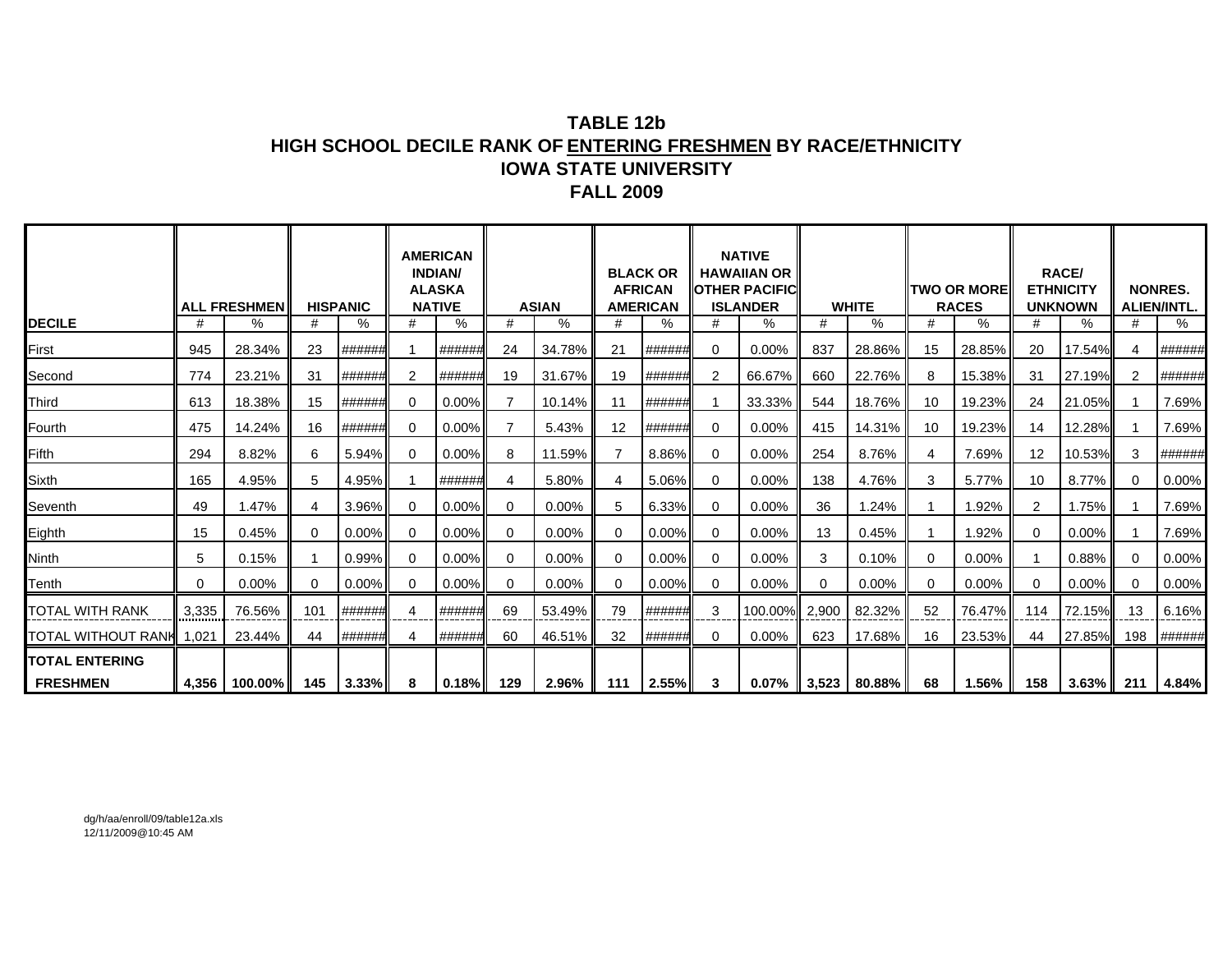### **TABLE 12cHIGH SCHOOL DECILE RANK OF ENTERING FRESHMEN BY RACE/ETHNICITY UNIVERSITY OF NORTHERN IOWAFALL 2009**

|                           |                | <b>ALL FRESHMEN</b> |                | <b>HISPANIC</b> |              | <b>AMERICAN</b><br><b>INDIAN/</b><br><b>ALASKA</b><br><b>NATIVE</b> |          | <b>ASIAN</b> |    | <b>BLACK OR</b><br><b>AFRICAN</b><br><b>AMERICAN</b> |             | <b>NATIVE</b><br><b>HAWAIIAN OR</b><br><b>OTHER</b><br><b>PACIFIC</b><br><b>ISLANDER</b> |       | <b>WHITE</b>              |                | <b>TWO OR</b><br><b>MORE RACES</b> | <b>UNKNOWN</b> | <b>RACE/</b><br><b>ETHNICITY</b> |          | <b>NONRES.</b><br><b>ALIEN/INTL.</b> |
|---------------------------|----------------|---------------------|----------------|-----------------|--------------|---------------------------------------------------------------------|----------|--------------|----|------------------------------------------------------|-------------|------------------------------------------------------------------------------------------|-------|---------------------------|----------------|------------------------------------|----------------|----------------------------------|----------|--------------------------------------|
| <b>DECILE</b>             | #              | $\%$                | #              | %               | #            | ℅                                                                   | #        | %            | #  | %                                                    | #           | %                                                                                        | #     | %                         | #              | %                                  | #              | %                                | #        | %                                    |
| First                     | 329            | 18.85%              | 4              | ######          | $\Omega$     | 0.00%                                                               |          | 7.14%        | 3  | 7.50%                                                | $\Omega$    | #DIV/0!                                                                                  | 319   | 19.47%                    | $\overline{2}$ | ######                             | $\Omega$       | 0.00%                            | 0        | 0.00%                                |
| Second                    | 370            | 21.20%              | $\overline{2}$ | 5.88%           | $\Omega$     | 0.00%                                                               | 3        | 21.43%       | 5  | ###### <b>#</b>                                      | $\Omega$    | #DIV/0!                                                                                  | 359   | 21.92%                    |                | 6.67%                              | $\Omega$       | $0.00\%$                         | 0        | 0.00%                                |
| <b>Third</b>              | 318            | 18.22%              | 6              | ######          | 0            | 0.00%                                                               | 3        | 21.43%       | 6  | ######                                               | 0           | #DIV/0!                                                                                  | 302   | 18.44%                    |                | 6.67%                              | $\Omega$       | $0.00\%$                         | 0        | $0.00\%$                             |
| Fourth                    | 264            | 15.13%              | 12             | ######          | $\Omega$     | 0.00%                                                               | 2        | 14.29%       | 6  | ###### <b> </b>                                      | $\Omega$    | #DIV/0!                                                                                  | 242   | 14.77%                    |                | 6.67%                              |                | ######                           | $\Omega$ | 0.00%                                |
| Fifth                     | 205            | 11.75%              | 4              | ######          | 0            | 0.00%                                                               | 3        | 21.43%       | 6  | ##### <b>#</b>                                       | $\mathbf 0$ | #DIV/0!                                                                                  | 188   | 11.48%                    | 3              | ######                             |                | ##### <b>#</b>                   | $\Omega$ | $0.00\%$                             |
| Sixth                     | 128            | 7.34%               | 3              | 8.82%           |              | 100.00%                                                             |          | 7.14%        | 3  | 7.50%                                                | $\mathbf 0$ | #DIV/0!                                                                                  | 116   | 7.08%                     | 3              | ######                             | $\Omega$       | $0.00\%$                         |          | 100.00%                              |
| Seventh                   | 81             | 4.64%               | 3              | 8.82%           | 0            | 0.00%                                                               |          | 7.14%        | 3  | 7.50%                                                | $\mathbf 0$ | #DIV/0!                                                                                  | 72    | 4.40%                     | 2              | ######                             | $\Omega$       | 0.00%                            | 0        | $0.00\%$                             |
| Eighth                    | 39             | 2.23%               | $\Omega$       | 0.00%           | 0            | 0.00%                                                               | $\Omega$ | 0.00%        | 3  | 7.50%                                                | $\mathbf 0$ | #DIV/0!                                                                                  | 34    | 2.08%                     | $\overline{2}$ | ######                             | $\Omega$       | 0.00%                            | $\Omega$ | $0.00\%$                             |
| <b>Ninth</b>              | 9              | 0.52%               | 0              | 0.00%           | 0            | $0.00\%$                                                            | 0        | $0.00\%$     | 4  | ######                                               | $\mathbf 0$ | #DIV/0!                                                                                  | 5     | 0.31%                     | 0              | $0.00\%$                           | $\Omega$       | 0.00%                            | 0        | $0.00\%$                             |
| Tenth                     | $\overline{2}$ | 0.11%               | 0              | 0.00%           | 0            | 0.00%                                                               | $\Omega$ | 0.00%        |    | 2.50%                                                | $\Omega$    | #DIV/0!                                                                                  |       | 0.06%                     | $\Omega$       | $0.00\%$                           | $\Omega$       | 0.00%                            | $\Omega$ | $0.00\%$                             |
| <b>TOTAL WITH RANK</b>    | 1,745          | 89.67%              | 34             | ######          |              | 50.00%                                                              | 14       | 77.78%       | 40 | ###### <b>#</b>                                      | 0           | $#$ DIV/0!                                                                               | 1,638 | 92.33%                    | 15             | ######                             | $\overline{2}$ | ######                           |          | 4.00%                                |
| <b>TOTAL WITHOUT RANK</b> | 201            | 10.33%              |                | ######          |              | 50.00%                                                              | 4        | 22.22%       | 22 | ######                                               | $\Omega$    | #DIV/0!                                                                                  | 136   | 7.67%                     | 5              | ######                             | 2              | ######                           | 24       | 96.00%                               |
| <b>TOTAL ENTERING</b>     |                |                     |                |                 |              |                                                                     |          |              |    |                                                      |             |                                                                                          |       |                           |                |                                    |                |                                  |          |                                      |
| <b>FRESHMEN</b>           | 1,946 l        | 100.00%             | 41             | $\ 2.11\%$      | $\mathbf{2}$ | 0.10%                                                               | 18       | 0.92%        | 62 | 3.19%                                                | $\bf{0}$    |                                                                                          |       | $0.00\%$   1,774   91.16% | -20            | $1.03\%$                           | 4              | $ 0.21\% $                       | 25       | 1.28%                                |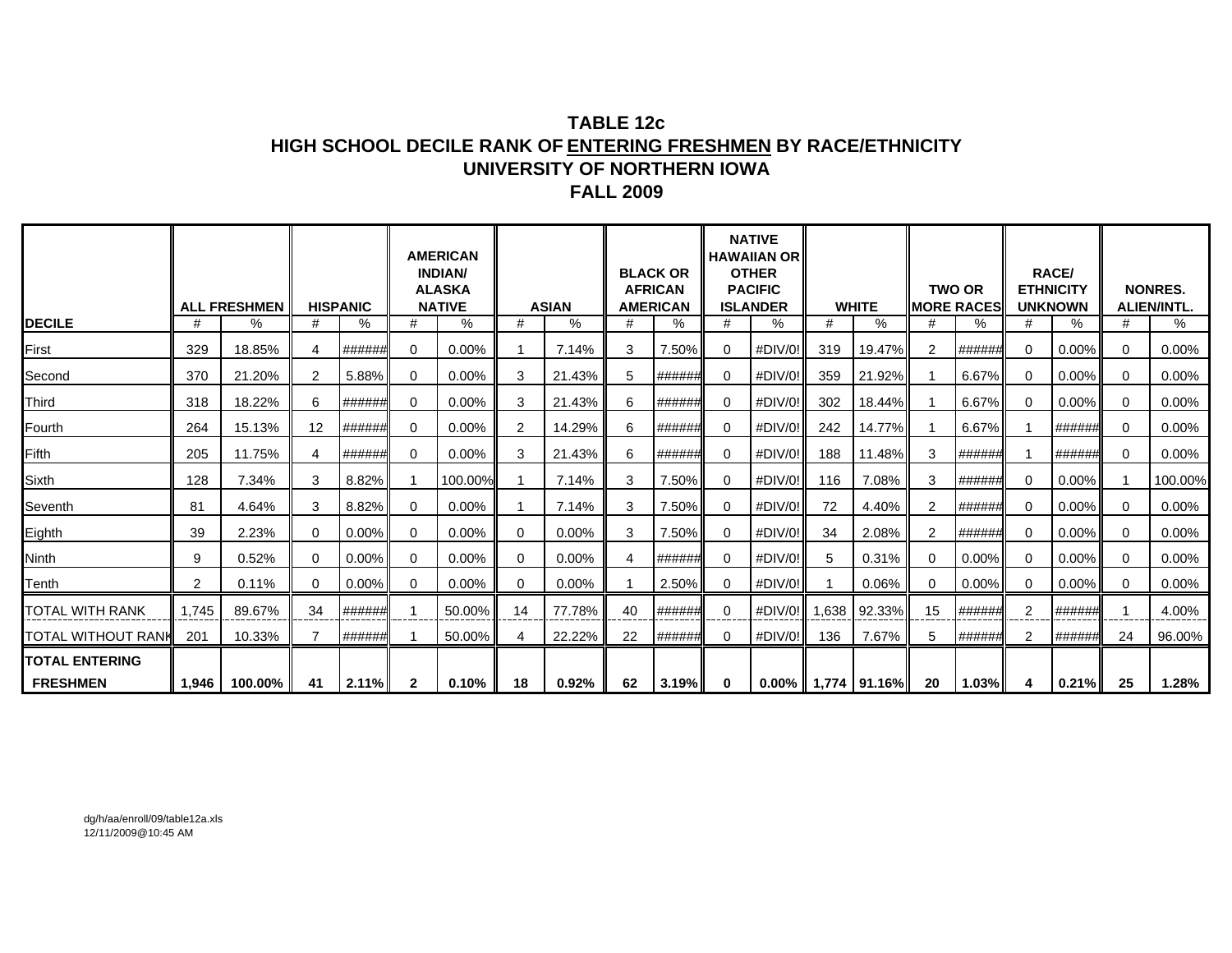## **TABLE 13 ACT COMPOSITE SCORES FOR ENTERING FRESHMEN AT REGENT UNIVERSITIES FALL 1976 to FALL 2009**

|             |             | <b>SUI</b>    |             | <b>ISU</b>                     |             | <b>UNI</b>    | <b>NATIONAL</b> | <b>STATE</b> |
|-------------|-------------|---------------|-------------|--------------------------------|-------------|---------------|-----------------|--------------|
| <b>YEAR</b> | <b>MEAN</b> | <b>MEDIAN</b> | <b>MEAN</b> | <b>MEDIAN</b>                  | <b>MEAN</b> | <b>MEDIAN</b> | <b>MEAN</b>     | <b>MEAN</b>  |
|             |             |               |             |                                |             |               |                 |              |
| 1976        | 23.0        | 24.1          | 23.9        | 25.1                           | 21.2        | 21.0          | 18.3            | 20.6         |
| 1977        | 23.1        | 24.1          | 23.5        | 24.5                           | 20.7        | 21.0          | 18.4            | 20.4         |
| 1978        | 22.9        | 24.0          | 23.8        | 24.9                           | 20.6        | 21.0          | 18.5            | 20.4         |
| 1979        | 23.1        | 23.9          | 23.4        | 24.4                           | 20.6        | 21.0          | 18.6            | 20.5         |
| 1980        | 23.1        | 23.3          | 23.4        | 24.3                           | 20.5        | 21.0          | 18.5            | 20.3         |
| 1981        | 23.2        | 23.6          | 23.4        | 24.5                           | 20.6        | 21.0          | 18.5            | 20.3         |
| 1982        | 23.4        | 23.6          | 23.5        | 24.5                           | 20.6        | 21.0          | 18.4            | 20.2         |
| 1983        | 23.3        | 23.5          | 23.0        | 24.1                           | 20.8        | 21.0          | 18.3            | 20.2         |
| 1984        | 23.4        | 23.9          | 23.1        | 24.1                           | 21.0        | 21.0          | 18.5            | 20.3         |
| 1985        | 23.6        | 24.1          | 22.8        | 23.8                           | 21.3        | 22.0          | 18.6            | 20.6         |
| 1986        | 23.7        | 24.1          | 23.0        | 23.9                           | 22.1        | 22.8          | 18.8            | 20.3         |
| 1987        | 23.6        | 24.1          | 23.1        | 24.1                           | 21.8        | 22.5          | 18.7            | 20.3         |
| 1988        | 23.7        | 24.2          | 23.2        | 24.2                           | 21.8        | 22.6          | 18.8            | 20.1         |
| 1989        | 23.7        | 24.3          | 23.1        | 24.1                           | 21.6        | 22.3          | 18.6            | 20.6         |
|             |             |               |             | <b>Enhanced ACT Assessment</b> |             |               |                 |              |
| 1990        | 24.1        | 24.4          | 24.5        | 25.2                           | 23.1        | 23.4          | 20.6            | 21.8         |
| 1991        | 24.4        | 24.1          | 24.1        | 24.6                           | 22.8        | 23.0          | 20.6            | 21.7         |
| 1992        | 24.4        | 24.1          | 24.0        | 24.4                           | 22.9        | 23.2          | 20.6            | 21.6         |
| 1993        | 24.5        | 24.3          | 24.2        | 24.6                           | 23.0        | 23.3          | 20.7            | 21.8         |
| 1994        | 24.4        | 24.0          | 24.2        | 24.7                           | 23.1        | 23.3          | 20.8            | 21.9         |
| 1995        | 24.3        | 24.0          | 24.2        | 24.5                           | 23.0        | 23.3          | 20.8            | 21.8         |
| 1996        | 24.5        | 24.4          | 24.4        | 24.7                           | 23.2        | 23.4          | 20.9            | 21.9         |
| 1997        | 24.7        | 24.5          | 24.4        | 24.8                           | 23.6        | 23.5          | 21.0            | 22.1         |
| 1998        | 24.7        | 24.5          | 24.5        | 24.8                           | 23.3        | 23.5          | 21.0            | 22.1         |
| 1999        | 24.6        | 24.5          | 24.4        | 24.8                           | 23.0        | 23.2          | 21.0            | 22.0         |
| 2000        | 24.6        | 24.0          | 24.4        | 24.7                           | 23.0        | 23.3          | 21.0            | 22.0         |
| 2001        | 24.5        | 24.4          | 24.4        | 24.7                           | 22.9        | 23.2          | 21.0            | 22.0         |
| 2002        | 24.6        | 24.4          | 24.4        | 24.8                           | 22.7        | 22.O          | 20.8            | 22.O         |
| 2003        | 24.8        | 24.7          | 24.6        | 24.5                           | 22.9        | 23.0          | 20.8            | 22.0         |
| 2004        | 24.7        | 24.6          | 24.6        | 24.5                           | 22.9        | 23.0          | 20.9            | 22.0         |
| 2005        | 24.7        | 24.6          | 24.4        | 24.2                           | 22.8        | 23.0          | 20.9            | 22.0         |
| 2006        | 24.8        | 24.8          | 24.5        | 24.3                           | 23.0        | 23.8          | 21.1            | 22.1         |
| 2007        | 25.1        | 25.1          | 24.5        | 24.3                           | 23.0        | 23.2          | 21.2            | 22.3         |
| 2008        | 25.2        | 25.1          | 24.7        | 24.6                           | 22.9        | 23.2          | 21.1            | 22.4         |
| 2009        | 25.4        | 25.3          | 24.9        | 24.7                           | 23.0        | 23.1          | 21.1            | 22.4         |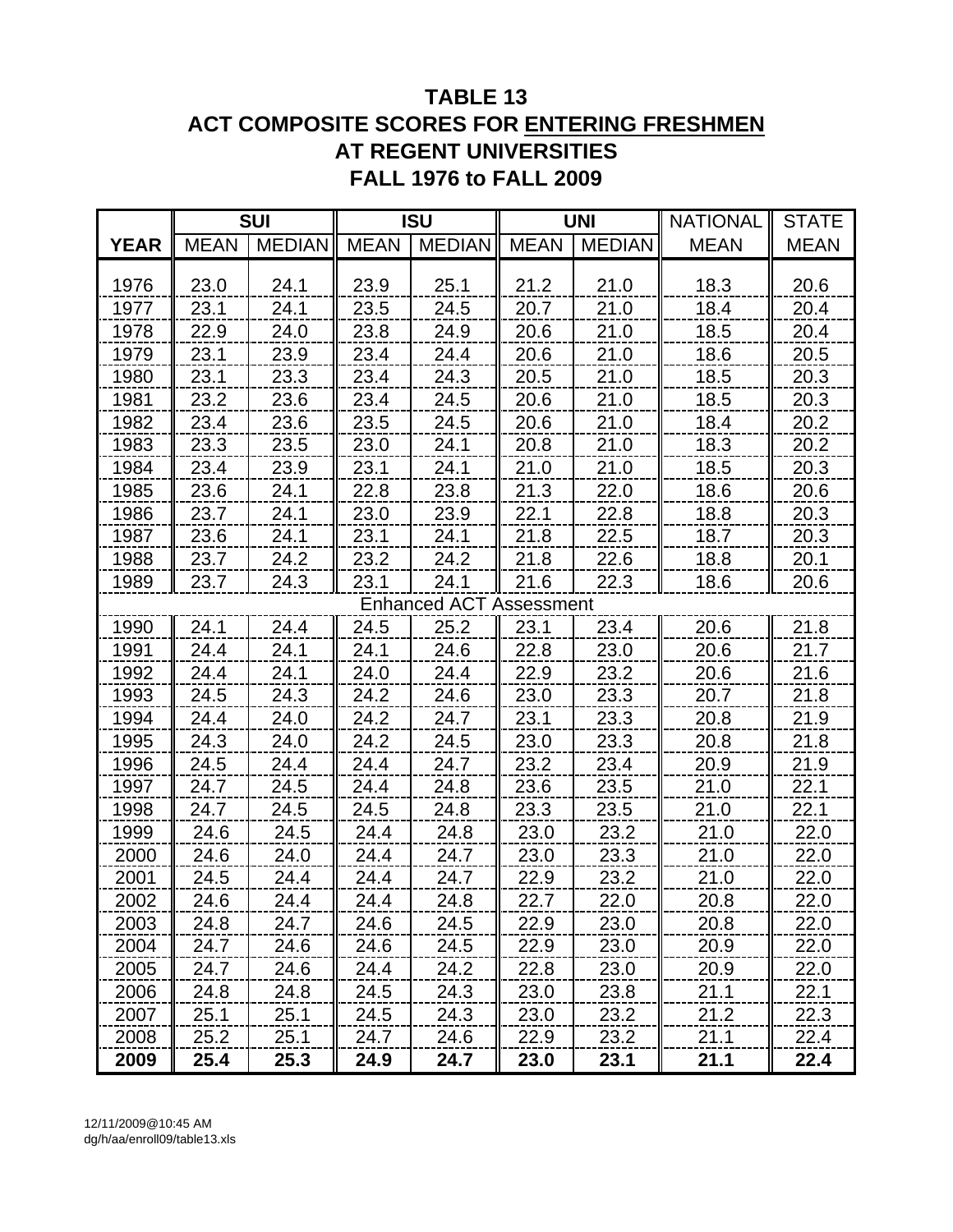#### **TABLE 14 ACT COMPOSITE SCORES EXPRESSED BY QUARTILE RANGE FOR NEW FRESHMEN STUDENTS AT REGENT UNIVERSITIES FALL 1988 to FALL 2009**

|       |                | Lower Q1                |                 |                         | $Q2 + Q3$               |                                                                                                                                |                 | <b>Upper Q4</b>               |                 |
|-------|----------------|-------------------------|-----------------|-------------------------|-------------------------|--------------------------------------------------------------------------------------------------------------------------------|-----------------|-------------------------------|-----------------|
| Year  |                | (Lower to Upper Limits) |                 |                         | (Lower to Upper Limits) |                                                                                                                                |                 | (Lower to Upper Limits)       |                 |
|       | <b>SUI</b>     | <b>ISU</b>              | <b>UNI</b>      | $\overline{\text{SUI}}$ | <b>ISU</b>              | <b>UNI</b>                                                                                                                     | <b>SUI</b>      | <b>ISU</b>                    | <b>UNI</b>      |
| 1988* | $6.00 - 21.70$ | $8.00 - 21.63$          | $9.0 - 20.39$   | $21.8 - 26.6$           | 21.64 - 27.14           | 20.40 - 26.02                                                                                                                  | 26.70 - 34.0    | $27.15 - 35.00$               | 26.03 - 34.00   |
|       |                |                         |                 |                         |                         |                                                                                                                                |                 |                               |                 |
| 1989* | $8.00 - 21.90$ | $7.00 - 21.12$          | $8.0 - 20.22$   | $22.0 - 26.6$           | 21.13 - 27.28           | 20.23 - 26.01                                                                                                                  | 26.70 - 34.0    | 27.29 - 35.00                 | 26.02 - 32.00   |
|       |                |                         |                 |                         |                         |                                                                                                                                |                 |                               |                 |
| 1990  | $9.00 - 22.50$ | 13.00 - 21.53           | $12.0 - 21.05$  | $22.6 - 27.3$           | 21.54 - 27.24           | 21.06 - 26.15                                                                                                                  | 27.40 - 34.00   | 27.25 - 35.00                 | $26.16 - 35.00$ |
|       |                |                         |                 |                         |                         |                                                                                                                                |                 |                               |                 |
| 1991  | 13.00 - 22.30  | 12.00 - 21.40           | $11.0 - 20.86$  | $22.4 - 27.4$           | 21.41 - 26.60           | 20.87 - 25.61                                                                                                                  | 27.50 - 35.00   | 26.61 - 35.00                 | 25.62 - 33.00   |
|       |                |                         |                 |                         |                         |                                                                                                                                |                 |                               |                 |
| 1992  | 14.00 - 22.30  | 13.00 - 21.27           | 15.0 - 20.86    | $22.4 - 27.5$           | 21.28 - 26.68           | 20.87 - 25.68                                                                                                                  | 27.60 - 34.00   | 26.69 - 35.00                 | 25.69 - 34.00   |
|       |                |                         |                 |                         |                         |                                                                                                                                |                 |                               |                 |
| 1993  | 13.00 - 22.60  | 12.00 - 21.43           | 13.0 - 20.99    | $22.7 - 27.4$           | 21.44 - 26.80           | $21.00 - 25.82$                                                                                                                |                 | 27.50 - 35.00   26.81 - 36.00 | 25.83 - 34.00   |
|       |                |                         |                 |                         |                         |                                                                                                                                |                 |                               |                 |
| 1994  | 13.00 - 22.30  | 12.00 - 21.38           | 14.0 - 21.08    | $22.4 - 27.2$           | 21.39 - 26.95           | 21.09 - 25.87                                                                                                                  | 27.30 - 35.00   | 26.96 - 35.00                 | 25.88 - 34.00   |
|       |                |                         |                 |                         |                         |                                                                                                                                |                 |                               |                 |
| 1995  | 13.00 - 22.30  | 13.00 - 21.36           | 13.00 - 21.03   | 22.40 - 27.10           | 21.37 - 26.81           | 21.04 - 25.75                                                                                                                  | 27.20 - 35.00   | 26.82 - 36.00                 | 25.76 - 35.00   |
|       |                |                         |                 |                         |                         |                                                                                                                                |                 |                               |                 |
| 1996  | 13.00 - 22.20  | 13.00 - 21.54           | 13.00 - 21.25   | 22.30 - 27.10           | 21.55 - 27.14           | 21.26 - 26.04                                                                                                                  | 27.20 - 35.00   | 27.15 - 36.00                 | 26.05 - 33.00   |
|       |                |                         |                 |                         |                         |                                                                                                                                |                 |                               |                 |
| 1997  | 14.00 - 22.10  | 12.00 - 21.48           | 14.00 - 21.09   | $22.2 - 27.0$           | 21.49 - 27.02           | $21.10 - 26.03$                                                                                                                |                 | 27.10 - 35.00   27.03 - 36.00 | 26.04 - 35.00   |
|       |                |                         |                 |                         |                         |                                                                                                                                |                 |                               |                 |
| 1998  | 12.00 - 22.20  | 12.00 - 21.65           | 12.00 - 20.24   | 22.30 - 27.00           | 21.66 - 27.21           | $20.25 - 26.14$                                                                                                                | 27.10 - 36.00   | 27.22 - 36.00                 | 26.15 - 33.00   |
|       |                |                         |                 |                         |                         |                                                                                                                                |                 |                               |                 |
| 1999  | 12.00 - 22.20  | 14.00 - 21.42           | 12.00 - 20.95   | 22.30 - 27.10           | 21.43 - 26.98           | 20.96 - 25.87                                                                                                                  | 27.20 - 35.00   | 26.99 - 36.00                 | 25.88 - 34.00   |
|       |                |                         |                 |                         |                         |                                                                                                                                |                 |                               |                 |
| 2000  | 13.00 - 22.20  | 13.00 - 21.55           | 12.00 - 20.00   | 22.30 - 27.10           | 21.56 - 27.18           | 20.01 - 25.74                                                                                                                  | 27.20 - 36.00   | 27.19 - 36.00                 | 25.75 - 34.00   |
| 2001  | 13.00 - 22.20  | 12.00 - 21.64           | $10.00 - 20.75$ | $22.30 - 27.10$         | 21.65 - 27.00           | 20.76 - 24.74                                                                                                                  |                 | 27.20 - 35.00   27.01 - 36.00 | 24.75 - 36.00   |
|       |                |                         |                 |                         |                         |                                                                                                                                |                 |                               |                 |
| 2002  | 12.00 - 22.20  | 14.00 - 21.60           | 11.00 - 20.00   | 22.30 - 27.00           | 21.61 - 27.14           | $20.10 - 24.9$                                                                                                                 | 27.00 - 35.00   | 27.15 - 36.00                 | 25.00 - 34.00   |
|       |                |                         |                 |                         |                         |                                                                                                                                |                 |                               |                 |
| 2003  | 11.00 - 22.10  | 13.00 - 21.73           | 12.00 - 20.00   | $22.20 - 27.00$         | 21.74 - 27.41           | $20.10 - 24.9$                                                                                                                 | 27.10 - 36.00   | 27.42 - 35.00                 | 25.00 - 34.00   |
|       |                |                         |                 |                         |                         |                                                                                                                                |                 |                               |                 |
| 2004  | 13.00 - 22.10  | 13.00 - 21.69           | $13.00 - 20.00$ | $22.20 - 27.00$         | 21.70 - 27.44           | $20.10 - 25.00$                                                                                                                |                 | 27.10 - 35.00   27.45 - 36.00 | 25.10 - 35.00   |
|       |                |                         |                 |                         |                         |                                                                                                                                |                 |                               |                 |
| 2005  | 14.00 - 22.10  | 12.00 - 21.59           | 12.00 - 20.00   | 22.20 - 27.00           | 21.60 - 27.03           | $20.10 - 25.00$                                                                                                                |                 | 27.10 - 36.00   27.04 - 35.00 | $25.10 - 35.00$ |
|       |                |                         |                 |                         |                         |                                                                                                                                |                 |                               |                 |
| 2006  | 13.00 - 23.40  | 11.00 - 21.62           | 13.00 - 20.97   | $23.50 - 27.00$         | $21.63 - 27.10$         | 20.98 - 25.77                                                                                                                  | $27.10 - 35.00$ | 27.11 - 36.00                 | 25.78 - 35.00   |
|       |                |                         |                 |                         |                         |                                                                                                                                |                 |                               |                 |
| 2007  | 12.00 - 23.40  | $10.00 - 21.75$         | $9.00 - 20.93$  | $23.50 - 27.00$         | 21.76 - 27.25           | 20.94 - 25.73                                                                                                                  |                 | 27.10 - 36.00   27.36 - 36.00 | 25.74 - 34.00   |
|       |                |                         |                 |                         |                         |                                                                                                                                |                 |                               |                 |
| 2008  | 13.00 - 23.26  | 11.00 - 21.81           | $10.00 - 21.02$ | 23.27 - 28.09           | 21.82 - 27.49           | $21.03 - 25.69$                                                                                                                | 28.10 - 36.00   | 27.50 - 35.00                 | 25.70 - 35.00   |
|       |                |                         |                 |                         |                         |                                                                                                                                |                 |                               |                 |
| 2009  |                |                         |                 |                         |                         | 15.00 - 23.21   14.00 - 21.98   12.00 - 21.04   23.22 - 28.06   21.99 - 27.77   21.05 - 25.89    28.07 - 35.00   27.78 - 36.00 |                 |                               | $25.9 - 35.00$  |

\* ACT scores for year 1987 through 1989 converted to "Enhanced" ACT norms.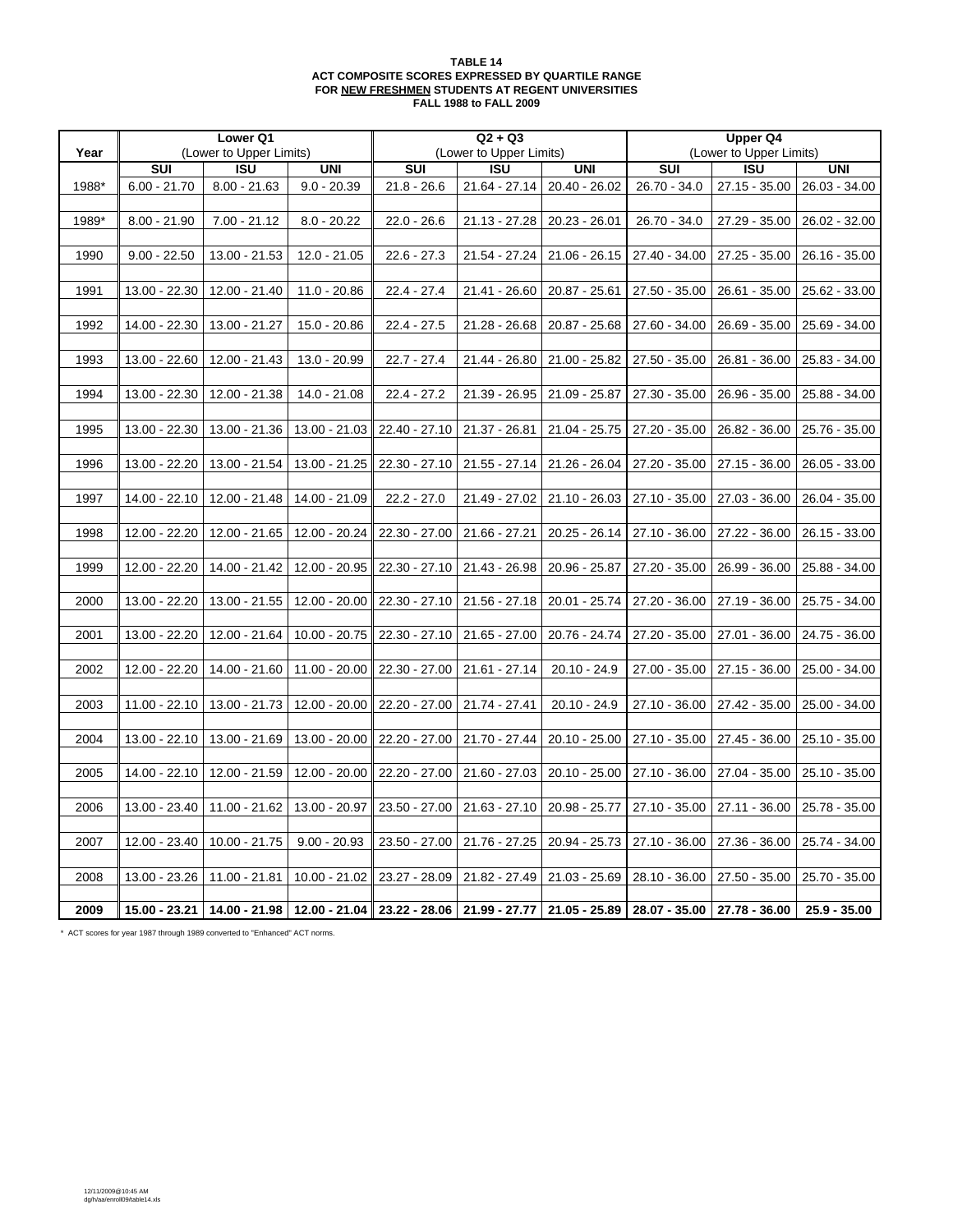# **TABLE 15ENROLLMENT AT REGENT UNIVERSITIESBY RESIDENCE AND EDUCATIONAL LEVEL FALL 2004 to FALL 2009**

|                      |                                          |                         |                   | <b>Fall 2004</b> |                         |                         |                   | <b>Fall 2005</b> |                         |                        |                   | <b>Fall 2006</b> |                         |
|----------------------|------------------------------------------|-------------------------|-------------------|------------------|-------------------------|-------------------------|-------------------|------------------|-------------------------|------------------------|-------------------|------------------|-------------------------|
|                      |                                          | SUI*                    | <b>ISU</b>        | UNI              | <b>Regent Total</b>     | <b>SUI</b>              | ISU               | UNI              | Regent Total            | <b>SUI</b>             | <b>ISU</b>        | UNI              | <b>Regent Total</b>     |
| <b>Undergraduate</b> | Resident                                 | 13,801                  | 16,424            | 10,516           | 40,741                  | 13,919                  | 15,984            | 10,185           | 40,088                  | 14,011                 | 15,735            | 9,907            | 39,653                  |
|                      | Non-Resident                             | 6,334                   | 4,930             | 704              | 11,968                  | 6,381                   | 4.748             | 767              | 11,896                  | 6,727                  | 4,705             | 795              | 12,227                  |
|                      | Total                                    | 20,135                  | 21,354            | 11,220           | 52,709                  | 20,300                  | 20,732            | 10,952           | 51,984                  | 20,738                 | 20.440            | 10,702           | 51,880                  |
|                      |                                          | 2,037<br>1,277<br>2,114 |                   |                  |                         |                         |                   |                  |                         |                        |                   |                  |                         |
| <b>Graduate</b>      | Resident                                 |                         |                   |                  | 5,428                   | 2,099                   | 2,042             | ,215             | 5,356                   | 2,059                  | 1,973             | ,222             | 5,254                   |
|                      | Non-Resident                             | 3,332                   | 2,581             | 327              | 6,240                   | 3,313                   | 2,536             | 346              | 6,195                   | 3,329                  | 2,610             | 336              | 6,275                   |
|                      | Total                                    | 5,446                   | 4,618             | 1,604            | 11,668                  | 5,412                   | 4,578             | ,561             | 11,551                  | 5,388                  | 4,583             | 1,558            | 11,529                  |
| <b>Professional</b>  | Resident<br>Non-Resident<br><b>Total</b> | 3,081<br>1,083<br>4,164 | 261<br>147<br>408 |                  | 3,342<br>1,230<br>4,572 | 2,878<br>0.052<br>3,930 | 264<br>167<br>431 |                  | 3,142<br>1,219<br>4,361 | 2,833<br>,020<br>3,853 | 253<br>186<br>439 |                  | 3,086<br>1,206<br>4,292 |
|                      |                                          |                         |                   |                  |                         |                         |                   |                  |                         |                        |                   |                  |                         |
| <b>Total</b>         | Resident                                 | 18,996                  | 18,722            | 11,793           | 49,511                  | 18,896                  | 18,290            | 11,400           | 48,586                  | 18,903                 | 17,961            | 11,129           | 47,993                  |
|                      | Non-Resident                             | 10,749                  | 7,658             | 1,031            | 19,438                  | 10,746                  | 7,451             | 1113             | 19,310                  | 11,076                 | 7,501             | 1.131            | 19,708                  |
|                      | Total                                    | 29,745                  | 26,380            | 12,824           | 68,949                  | 29,642                  | 25,741            | 12,513           | 67,896                  | 29,979                 | 25,462            | 12,260           | 67,701                  |

|                      |              |            |        | <b>Fall 2007</b> |                     |            |        | <b>Fall 2008</b> |                     |            |        | <b>Fall 2009</b> |                     |
|----------------------|--------------|------------|--------|------------------|---------------------|------------|--------|------------------|---------------------|------------|--------|------------------|---------------------|
|                      |              | <b>SUI</b> | ISU    | UNI              | <b>Regent Total</b> | <b>SUI</b> | ISU    | UNI              | <b>Regent Total</b> | <b>SUI</b> | ISU    | <b>UNI</b>       | <b>Regent Total</b> |
| <b>Undergraduate</b> | Resident     | 13,808     | 15,948 | 10,157           | 39,913              | 13,188     | 15,885 | 10,185           | 39,258              | 12,722     | 16,164 | 10,469           | 39,355              |
|                      | Non-Resident | 7,099      | 5,056  | 853              | 13,008              | 7,635      | 5,722  | 862              | 14,219              | 7,852      | 6,357  | 825              | 15,034              |
|                      | <b>Total</b> | 20,907     | 21,004 | 11,010           | 52,921              | 20,823     | 21,607 | 11,047           | 53,477              | 20,574     | 22,521 | 11,294           | 54,389              |
|                      |              |            |        |                  |                     |            |        |                  |                     |            |        |                  |                     |
| Graduate             | Resident     | 2,145      | 2,010  | 1,287            | 5,442               | 2,216      | 2,014  | 1,377            | 5,607               | 2,265      | 2,072  | ,427             | 5,764               |
|                      | Non-Resident | 3,337      | 2,654  | 312              | 6,303               | 3,373      | 2,704  | 484              | 6,561               | 3,455      | 2,788  | 359              | 6,602               |
|                      | Total        | 5,482      | 4,664  | 1,599            | 11,745              | 5,589      | 4,718  | ,861             | 12,168              | 5,720      | 4,860  | 1,786            | 12,366              |
|                      |              |            |        |                  |                     |            |        |                  |                     |            |        |                  |                     |
| <b>Professional</b>  | Resident     | 2,971      | 256    |                  | 3,227               | 2,998      | 249    |                  | 3,247               | 2,856      | 267    |                  | 3,123               |
|                      | Non-Resident | 1.049      | 236    |                  | 1,285               | 1,151      | 282    |                  | 1,433               | 1,178      | 297    |                  | 1,475               |
|                      | <b>Total</b> | 4,020      | 492    |                  | 4,512               | 4,149      | 531    |                  | 4,680               | 4,034      | 564    |                  | 4,598               |
|                      |              |            |        |                  |                     |            |        |                  |                     |            |        |                  |                     |
| <b>Total</b>         | Resident     | 18,924     | 18,214 | 11,444           | 48,582              | 18,402     | 18,148 | 11,562           | 48,112              | 17,843     | 18,503 | 11,896           | 48,242              |
|                      | Non-Resident | 11,485     | 7,946  | 1,165            | 20,596              | 12,159     | 8,708  | 346, ا           | 22,213              | 12,485     | 9,442  | 1,184            | 23,111              |
|                      | Total        | 30,409     | 26,160 | 12,609           | 69,178              | 30,561     | 26,856 | 12,908           | 70,325              | 30,328     | 27,945 | 13,080           | 71,353              |

\* Beginning in Fall 2000, MBA students are reported as professional school students.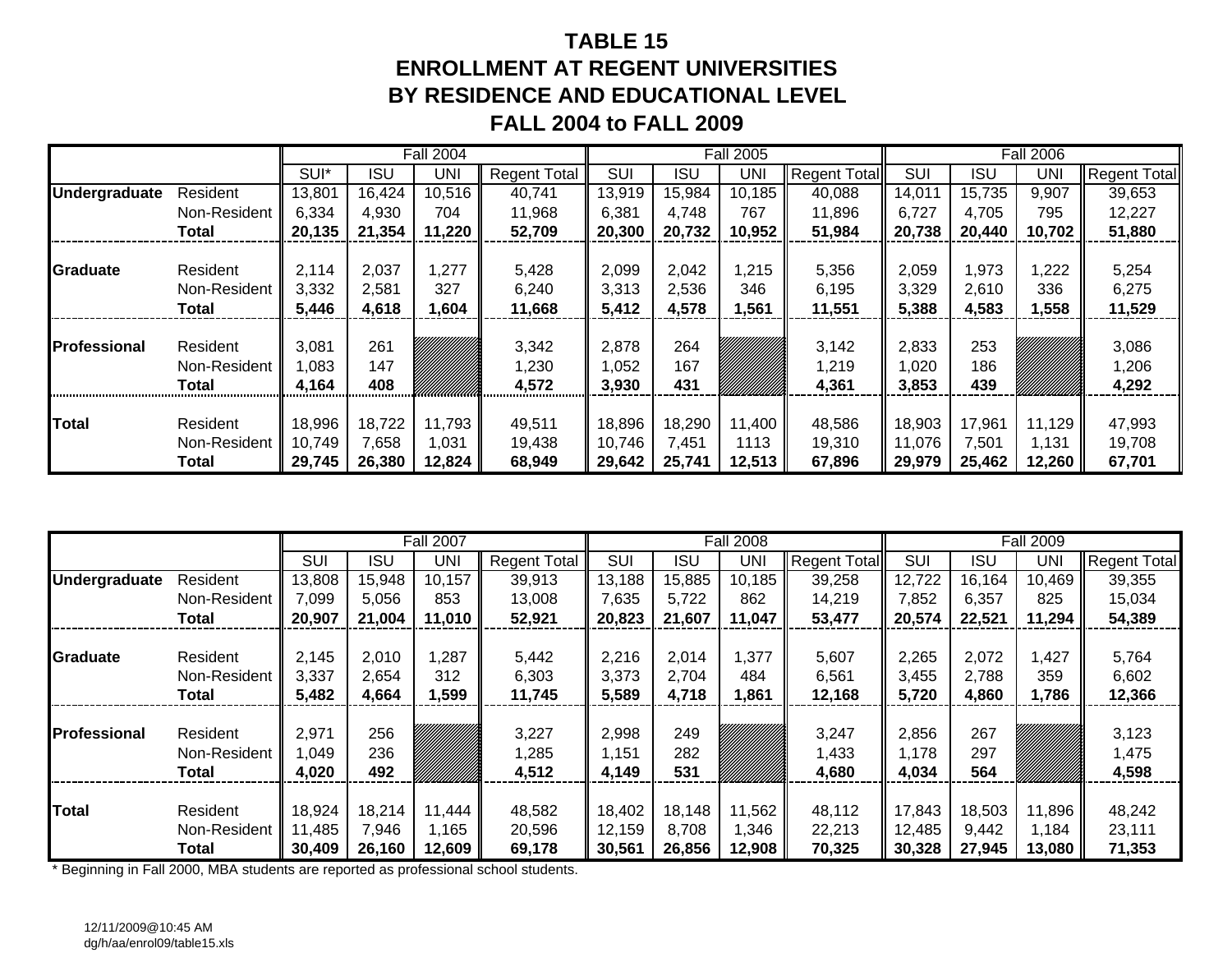## **TABLE 16ENROLLMENT OF WOMEN AT REGENT UNIVERSITIES FALL 1999 to FALL 2009**

|                              |        | 1999    |        | 2000    |        | 2001    |        | 2002    |        | 2003    |        | 2004    | 2005   |       |                | 2006    | 2007   |              |          | 2008    |               | 2009    |                    |                      |
|------------------------------|--------|---------|--------|---------|--------|---------|--------|---------|--------|---------|--------|---------|--------|-------|----------------|---------|--------|--------------|----------|---------|---------------|---------|--------------------|----------------------|
|                              | Number | Percent | Number | Percent | Number | Percent | Number | Percent | Number | Percent | Number | Percent | Number |       | Percent Number | Percent | Number | Percent      | Number I | Percent | <b>Number</b> | Percent | One Year<br>Change | Ten Year<br>Change   |
| <b>UNIVERSITY OF IOWA</b>    |        |         |        |         |        |         |        |         |        |         |        |         |        |       |                |         |        |              |          |         |               |         |                    |                      |
| Undergraduate                | 10.637 | 54.4%   | 10.509 | 54.5%   | 10.705 | 54.6%   | 11.223 | 54.8%   | 11.004 | 54.4%   | 10.899 | 54.1%   | 10.851 | 53.5% | 10.974         | 52.9%   | 11.024 | 52.7%        | 10.764   | 51.7%   | 10.640        | 51.7%   | $-1.2%$            | 0.0%                 |
| Graduate                     | 3,297  | 51.5%   | 2,990  | 54.3%   | 3.002  | 56.4%   | 3.068  | 57.4%   | 3,146  | 57.5%   | 3,091  | 56.8%   | 3,009  | 55.6% | 3,024          | 56.1%   | 3.118  | 56.9%        | 1.752    | 31.3%   | 3,293         | 57.6%   | 88.0%              | ---------<br>$-0.1%$ |
| Professional                 | 1.268  | 43.6%   | 1.443  | 40.9%   | 1.570  | 40.8%   | 1.618  | 41.9%   | 1.699  | 42.0%   | 1.775  | 42.6%   | 1.698  | 43.2% | 1.656          | 43.0%   | 1.670  | 41.5%        | 3.181    | 76.7%   | 1.740         | 43.1%   | $-45.3%$           | 37.2%                |
| <b>TOTAL</b>                 | 15.202 | 52.7%   | 14.942 | 52.8%   | 15.277 | 53.1%   | 15,909 | 53.6%   | 15,849 | 53.3%   | 15,765 | 53.0%   | 15,558 | 52.5% | 15,654         | 52.2%   | 15,812 | 52.0%        | 15.697   | 51.4%   | 15,673        | 51.7%   | $-0.2%$            | 3.1%                 |
| <b>IOWA STATE UNIVERSITY</b> |        |         |        |         |        |         |        |         |        |         |        |         |        |       |                |         |        |              |          |         |               |         |                    |                      |
| Undergraduate                | 9.615  | 44.7%   | 9.840  | 44.6%   | 10.233 | 44.4%   | 10.179 | 44.3%   | 9.753  | 43.9%   | 9.371  | 43.9%   | 9.024  | 43.5% | 8.894          | 43.5%   | 9.060  | 43.1%        | 9.453    | 43.7%   | 9.790         | 43.5%   | 3.6%               | 1.8%                 |
| Graduate                     | 1.726  | 41.0%   | 1.765  | 40.4%   | 1.791  | 41.0%   | 1.816  | 40.4%   | 1.878  | 39.6%   | 1.910  | 41.4%   | 1.895  | 41.4% | 1.930          | 42.1%   | 1.877  | 40.2%        | 1.905    | 40.4%   | 2.014         | 41.4%   | 5.7%               | 16.7%<br>--------    |
| Professional                 | 249    | 62.6%   | 250    | 63.5%   | 258    | 64.5%   | 272    | 68.0%   | 295    | 72.1%   | 299    | 73.3%   | 323    | 74.9% | 328            | 74.7%   | 368    | 74.8%        | 401      | 75.5%   | 413           | 73.2%   | 3.0%               | 65.9%                |
| <b>TOTAL</b>                 | 11.590 | 44.4%   | 11.855 | 44.2%   | 12.282 | 44.1%   | 12.267 | 44.0%   | 11.926 | 43.6%   | 11.580 | 43.9%   | 11.242 | 43.7% | 11.152         | 43.8%   | 11.305 | 43.2%        | 11.759   | 43.8%   | 12.217        | 43.7%   | 3.9%               | 5.4%                 |
| UNIVERSITY OF NORTHERN IOWA  |        |         |        |         |        |         |        |         |        |         |        |         |        |       |                |         |        |              |          |         |               |         |                    |                      |
| Undergraduate                | 6.892  | 57.5%   | 7,048  | 57.7%   | 7,245  | 58.1%   | 7.042  | 57.3%   | 6,767  | 57.5%   | 6,383  | 56.9%   | 6,258  | 57.1% | 6,091          | 56.9%   | 6.254  | 56.8%        | 6.244    | 56.5%   | 6,388         | 56.6%   | 2.3%               | $-7.3%$              |
| Graduate                     | 1.024  | 65.3%   | 1.016  | 65.3%   | 1.047  | 65.6%   | 1.102  | 67.0%   | 1.110  | 66.6%   | 1.074  | 67.0%   | 1.036  | 66.4% | 1.033          | 66.3%   | 1.035  | 64.7%        | 1.284    | 69.0%   | 1.199         | 67.1%   | $-6.6%$            | 17.1%                |
| <b>TOTAL</b>                 | 7.916  | 58.4%   | 8.064  | 58.5%   | 8.292  | 58.9%   | 8.144  | 58.5%   | 7.877  | 58.6%   | 7.457  | 58.1%   | 7.294  | 58.3% | 7.124          | 58.1%   | 7.289  | 57.8%        | 7.528    | 58.3%   | 7.587         | 58.0%   | 0.8%               | $-4.2%$              |
| <b>REGENTS TOTAL</b>         |        |         |        |         |        |         |        |         |        |         |        |         |        |       |                |         |        |              |          |         |               |         |                    |                      |
| Undergraduate                |        | 51.2%   | 27.397 | 51.1%   | 28.183 | 51.1%   | 28,444 | 51.0%   | 27.524 | 50.7%   | 26.653 | 50.6%   | 26.133 | 50.3% | 25,959         | 50.0%   | 26.338 | 49.8% 26.461 |          | 49.5%   | 26,818        | 49.3%   | 1.3%<br>           | $-1.2%$<br>          |
| Graduate<br>-----------      | 6.047  | 49.7%   | 5,771  | 50.5%   | 5.840  | 51.8%   | 5,986  | 52.1%   | 6,134  | 51.6%   | 6.075  | 52.1%   | 5,940  | 51.4% | 5,987          | 51.9%   | 6.030  | 51.3%        | 4.941    | 40.6%   | 6,506         | 52.6%   | 31.7%              | 7.6%<br>---------    |
| Professional                 | 1,517  | 45.9%   | 1.693  | 43.2%   | 1,828  | 43.1%   | 1.890  | 44.3%   | 1,994  | 44.8%   | 2,074  | 45.4%   | 2,021  | 46.3% | 1,984          | 46.2%   | 2.038  | 45.2%        | 3.582    | 76.5%   | 2.153         | 46.8%   | $-39.9%$           | 41.9%                |
| <b>TOTAL</b>                 | 34.708 | 50.7%   | 34,861 | 50.6%   | 35,851 | 50.7%   | 36,320 | 50.8%   | 35,652 | 50.5%   | 34.802 | 50.5%   | 34,094 | 50.2% | 33,930         | 50.1%   | 34.406 | 49.7%        | 34.984   | 49.7%   | 35,477        | 49.7%   | 1.4%               | 2.2%                 |

In Fall 2000, MBA students were moved from the Graduate to the Professional school category at the University of Iowa.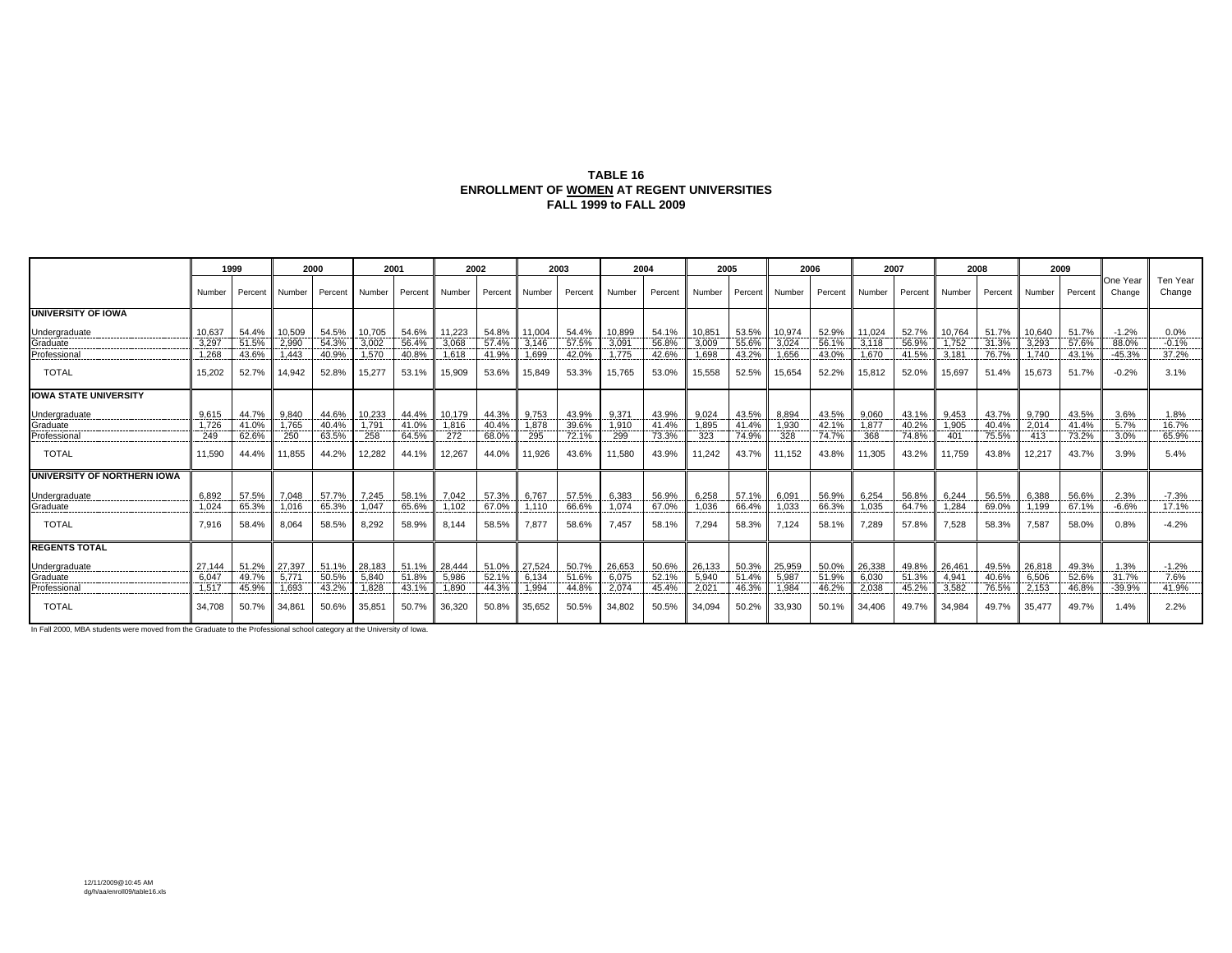## **TABLE 17aNUMBER OF DEGREES AWARDED AT REGENT UNIVERSITIES 1996-1997 to 2008-2009**

|                     |        |        |        |        |           |           |           | <b>NUMBER OF DEGREES AWARDED</b> |        |        |        |        |        |
|---------------------|--------|--------|--------|--------|-----------|-----------|-----------|----------------------------------|--------|--------|--------|--------|--------|
|                     | 96-97  | 97-98  | 98-99  | 99-00  | $00 - 01$ | $01 - 02$ | $02 - 03$ | 03-04                            | 04-05  | 05-06  | 06-07  | 07-08  | 08-09  |
| <b>SUI</b>          |        |        |        |        |           |           |           |                                  |        |        |        |        |        |
| Undergraduate       | 3,471  | 3,406  | 3,662  | 3,857  | 3,696     | 3,783     | 4,086     | 4,015                            | 4,041  | 4,105  | 4,219  | 4,482  | 4,465  |
| Graduate            | 1,611  | 1,640  | 1,608  | 1,611  | 1,593     | 1,600     | 1,619     | 1,658                            | 1,753  | 1,442  | 1,395  | 1,488  | 1,349  |
| Professional        | 540    | 513    | 512    | 550    | 558       | 570       | 552       | 547                              | 583    | 894    | 827    | 800    | 891    |
| <b>TOTAL</b>        | 5,622  | 5,559  | 5,782  | 6,018  | 5,847     | 5,953     | 6,257     | 6,220                            | 6,377  | 6,441  | 6,441  | 6,770  | 6,705  |
|                     |        |        |        |        |           |           |           |                                  |        |        |        |        |        |
| <b>ISU</b>          |        |        |        |        |           |           |           |                                  |        |        |        |        |        |
| Undergraduate       | 3,845  | 3,876  | 3,818  | 4,039  | 4,019     | 4,163     | 4,481     | 4,523                            | 4,679  | 4,614  | 4,269  | 4,404  | 4,129  |
| Graduate            | 1,026  | 1,129  | 1,033  | 998    | 1,004     | 1,041     | 1,033     | 1,046                            | 1,104  | 1,174  | 1,048  | 1,095  | 1,126  |
| Professional        | 91     | 100    | 94     | 99     | 97        | 98        | 96        | 104                              | 93     | 106    | 97     | 105    | 113    |
| <b>TOTAL</b>        | 4,962  | 5,105  | 4,945  | 5,136  | 5,120     | 5,302     | 5,610     | 5,673                            | 5,876  | 5,894  | 5,414  | 5,604  | 5,368  |
| <b>UNI</b>          |        |        |        |        |           |           |           |                                  |        |        |        |        |        |
| Undergraduate       | 2,175  | 2,214  | 2,327  | 2,386  | 2,267     | 2,420     | 2,592     | 2,584                            | 2,669  | 2,423  | 2,259  | 2,221  | 2,268  |
| Graduate            | 438    | 365    | 442    | 444    | 399       | 431       | 426       | 455                              | 507    | 510    | 489    | 499    | 483    |
| <b>TOTAL</b>        | 2,613  | 2,579  | 2,769  | 2,830  | 2,666     | 2,851     | 3,018     | 3,039                            | 3,176  | 2,933  | 2,748  | 2,720  | 2,751  |
|                     |        |        |        |        |           |           |           |                                  |        |        |        |        |        |
| <b>REGENT TOTAL</b> |        |        |        |        |           |           |           |                                  |        |        |        |        |        |
| Undergraduate       | 9,491  | 9,496  | 9,807  | 10,282 | 9,982     | 10,366    | 11,159    | 11,122                           | 11,389 | 11,142 | 10,747 | 11,107 | 10,862 |
| Graduate            | 3,075  | 3,134  | 3,083  | 3,053  | 2,996     | 3,072     | 3,078     | 3,159                            | 3,364  | 3,126  | 2,932  | 3,082  | 2,958  |
| Professional        | 631    | 613    | 606    | 649    | 655       | 668       | 648       | 651                              | 676    | 1,000  | 924    | 905    | 1,004  |
| <b>TOTAL</b>        | 13,197 | 13,243 | 13,496 | 13,984 | 13,633    | 14,106    | 14,885    | 14,932                           | 15,429 | 15,268 | 14,603 | 15,094 | 14,824 |
|                     |        |        |        |        |           |           |           |                                  |        |        |        |        |        |

The reporting time frame is Summer, Fall, and Spring graduates.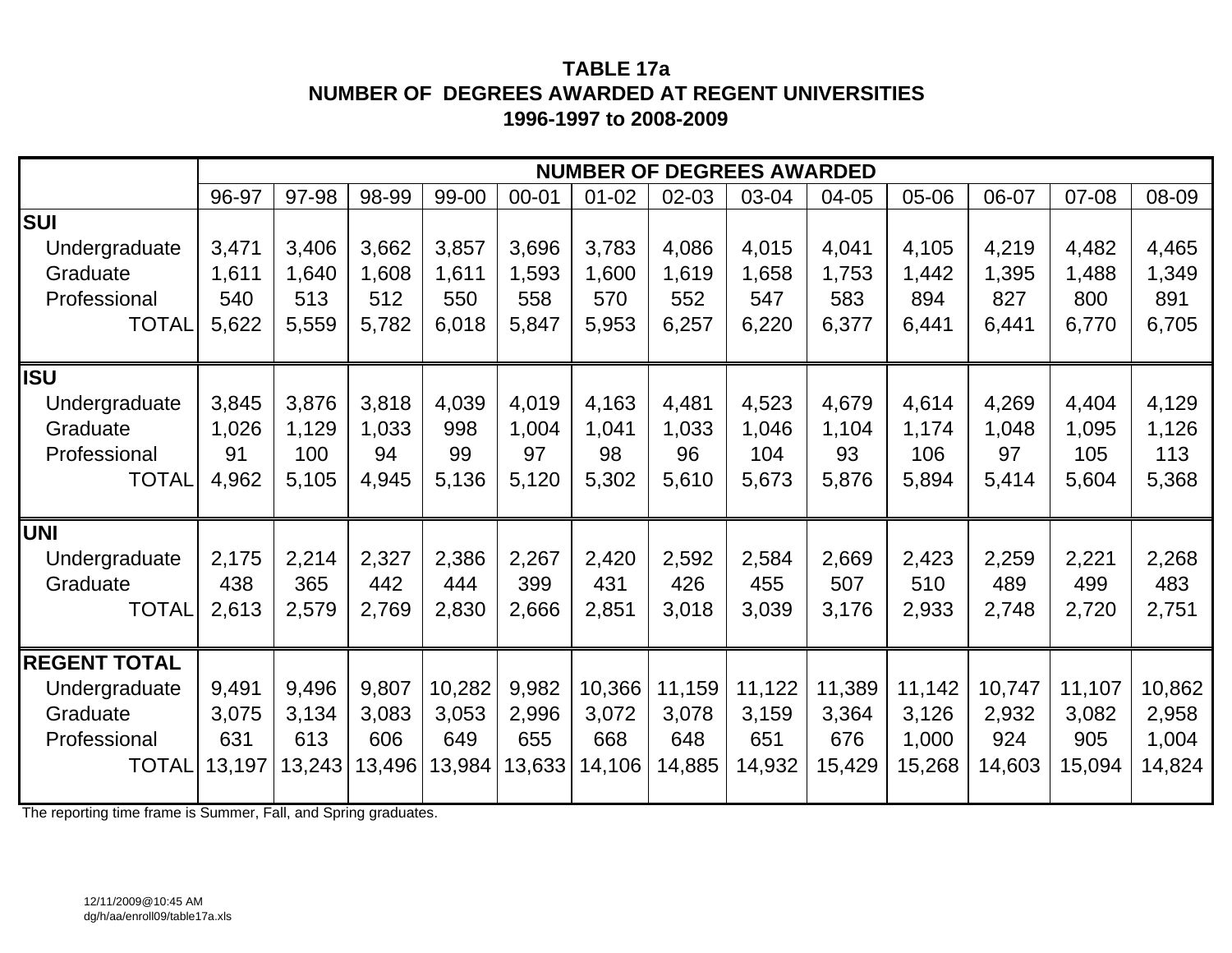## **TABLE 17b NUMBER OF GRADUATES BY GENDER AT REGENT UNIVERSITIES 2002-03 to 2007-08**

|                         |                                            | <b>Undergraduate</b> |                  |                  | <b>Graduate</b>  |               |                 | Professional    |              |                | <b>Total</b>   |                      |
|-------------------------|--------------------------------------------|----------------------|------------------|------------------|------------------|---------------|-----------------|-----------------|--------------|----------------|----------------|----------------------|
|                         | <b>Male</b>                                | Female               | <b>Total</b>     | <b>Male</b>      | Female           | <b>Total</b>  | <b>Male</b>     | Female          | <b>Total</b> | <b>Male</b>    | Female         | <b>Total</b>         |
| $\overline{\text{SUI}}$ |                                            |                      |                  |                  |                  |               |                 |                 |              |                |                |                      |
| 02-03                   | 1,714                                      | 2,301                | 4,015            | 740              | 857              | 1,597         | 285             | 267             | 552          | 2,739          | 3,425          | 6,164                |
| $\overline{0}3-04$      | 1,741                                      | 2,175                | 3,916            | 742              | 880              | 1,622         | 270             | 276             | 546          | 2,753          | 3,331          | 6,084                |
| $04 - 05$               | 1,725                                      | 2,241                | 7,931            | 810              | 914              | 1,724         | 284             | 299             | 583          | 2,819          | 3,454          | 6,273                |
| 05-06                   | 1,853                                      | 2,252                | 4,105            | 590              | 852              | 1,442         | 533             | 361             | 894          | 2,976          | 3,465          | 6,441                |
| 06-07                   | 1,851                                      | 2,368                | 4,219            | 593              | 802              | 1,395         | 438             | 389             | 827          | 2,882          | 3,559          | 6,441                |
| 07-08                   | 2,061                                      | 2,421                | 4,482            | 630              | 858              | 1,488         | 457             | 343             | 800          | 3,148          | 3,622          | 6,770                |
| $08-09$                 | 2,086                                      | 2,379                | 4,465            | 591              | 758              | 1,349         | 533             | 358             | 891          | 3,210          | 3,495          | 6,705                |
|                         |                                            |                      |                  |                  |                  |               |                 |                 |              |                |                |                      |
|                         | <b>Male</b>                                | <b>Female</b>        | <b>Total</b>     | <b>Male</b>      | Female           | <b>Total</b>  | <b>Male</b>     | Female          | <b>Total</b> | <b>Male</b>    | <b>Female</b>  | <b>Total</b>         |
| <b>ISU</b>              |                                            |                      |                  |                  |                  |               |                 |                 |              |                |                |                      |
| 02-03                   | 2,328                                      | 2,070                | 4,398            | 586              | 440              | 1,026         | 37              | 59              | 96           | 2,951          | 2,569          | 5,520                |
| 03-04                   | 2,345                                      | 2,102                | 4,447            | 614              | 422              | 1,036         | $\overline{37}$ | 66              | 103          | 2,996          | 2,590          | 5,586                |
| 04-05                   | 2,418                                      | 2,146                | 4,564            | 636              | 455              | 1,091         | $\overline{27}$ | 64              | 91           | 3,081          | 2,665          | 5,746                |
| $05 - 06$               | 2,425                                      | 2,087                | 4,512            | 662              | 501              | 1,163         | $\overline{23}$ | 80              | 103          | 3,110          | 2,668          | 5,778                |
| $06 - 07$               | 2,267                                      | 1,922                | 4,189            | 567              | 466              | 1,033         | $\overline{22}$ | $\overline{72}$ | 94           | 2,856          | 2,460          | 5,316                |
| $07 - 08$               | 2,362                                      | 1,933                | 4,295            | 589              | 498              | 1,087         | 32              | $\overline{73}$ | 105          | 2,983          | 2,504          | 5,487                |
| 08-09                   | 2,254                                      | 1,916                | 4,170            | 655              | 488              | 1,143         | $\overline{24}$ | $\overline{88}$ | 112          | 2,933          | 2,492          | 5,425                |
|                         |                                            |                      |                  |                  |                  |               |                 |                 |              |                |                |                      |
|                         |                                            |                      |                  |                  |                  |               |                 |                 |              |                |                |                      |
|                         | <b>Male</b>                                | Female               | <b>Total</b>     | <b>Male</b>      | Female           | <b>Total</b>  | <b>Male</b>     | Female          | <b>Total</b> | <b>Male</b>    | Female         | <b>Total</b>         |
| UNI                     |                                            |                      |                  |                  |                  |               |                 |                 |              |                |                |                      |
| $02 - 03$               | 1,036                                      | 1,556                | 2,592            | 116              | $\overline{310}$ | 426           |                 |                 |              | 1,152          | 1,866          | 3,018                |
| $03 - 04$               | 1,089                                      | 1,495                | 2,584            | $\overline{135}$ | 320              | 455           |                 |                 |              | 1,224          | 1,815          | 3,039                |
| $04 - 05$               | 1,138                                      | 1,531                | 2,669            | 175              | 332              | 507           |                 |                 |              | 1,313          | 1,863          | 3,176                |
| 05-06                   | 1,026                                      | 1,397                | 2,423            | 165              | 345              | 510           |                 |                 |              | 1,191          | 1,742          | 2,933                |
| 06-07                   | 957                                        | 1,302                | 2,259            | 128              | 361              | 489           |                 |                 |              | 1,085          | 1,663          | 2,748                |
| 07-08                   | 897                                        | 1,324                | 2,221            | 167              | 332              | 499           |                 |                 |              | 1,064          | 1,656          | 2,720                |
| 08-09                   | 965                                        | 1,303                | 2,268            | 168              | 315              | 483           |                 |                 |              | 1,133          | 1,618          | 2,751                |
|                         |                                            |                      |                  |                  |                  |               |                 |                 |              |                |                |                      |
|                         | <b>Male</b>                                | Female               | <b>Total</b>     | <b>Male</b>      | Female           | <b>Total</b>  | <b>Male</b>     | <b>Female</b>   | <b>Total</b> | <b>Male</b>    | <b>Female</b>  | <b>Total</b>         |
| <b>REGENT TOTAL</b>     |                                            |                      |                  |                  |                  |               |                 |                 |              |                |                |                      |
| 02-03                   | 5,078                                      | 5,927                | 11,005           | 1,442            | 1,607            | 3,049         | 322             | 326             | 648          | 6,842          | 7,860          | 14,702               |
| 03-04                   | $\overline{5}$ , 175                       | 5,772                | 10,947           | 1,491            | 1,622            | 3,113         | 307             | 342             | 649          | 6,973          | 7,736          | 14,709               |
| 04-05                   | 5,281                                      | 5,918                | 11,199           | 1,621            | 1,701            | 3,322         | 311             | 363             | 674          | 7,213          | 7,982          | $\overline{15, 195}$ |
| 05-06                   | 5,304                                      | 5,736                | 11,040           | 1,417            | 1,698            | 3,115         | 556             | 441             | 997          | 7,277          | 7,875          | 15,152               |
| $06-07$                 | 5,075                                      | 5,592                | 10,667           | 1,288            | 1,629            | 2,917         | 460             | 461             | 921          | 6,823          | 7,682          | 14,505               |
| $07 - 08$<br>$08 - 09$  | $\overline{5,}320$<br>$\overline{5}$ , 305 | 5,678<br>5,598       | 10,998<br>10,903 | 1,386<br>1,414   | 1,688<br>1,561   | 3,074<br>2975 | 489<br>557      | 416<br>446      | 905<br>1003  | 7,195<br>7,276 | 7,782<br>7,605 | 14,977<br>14,881     |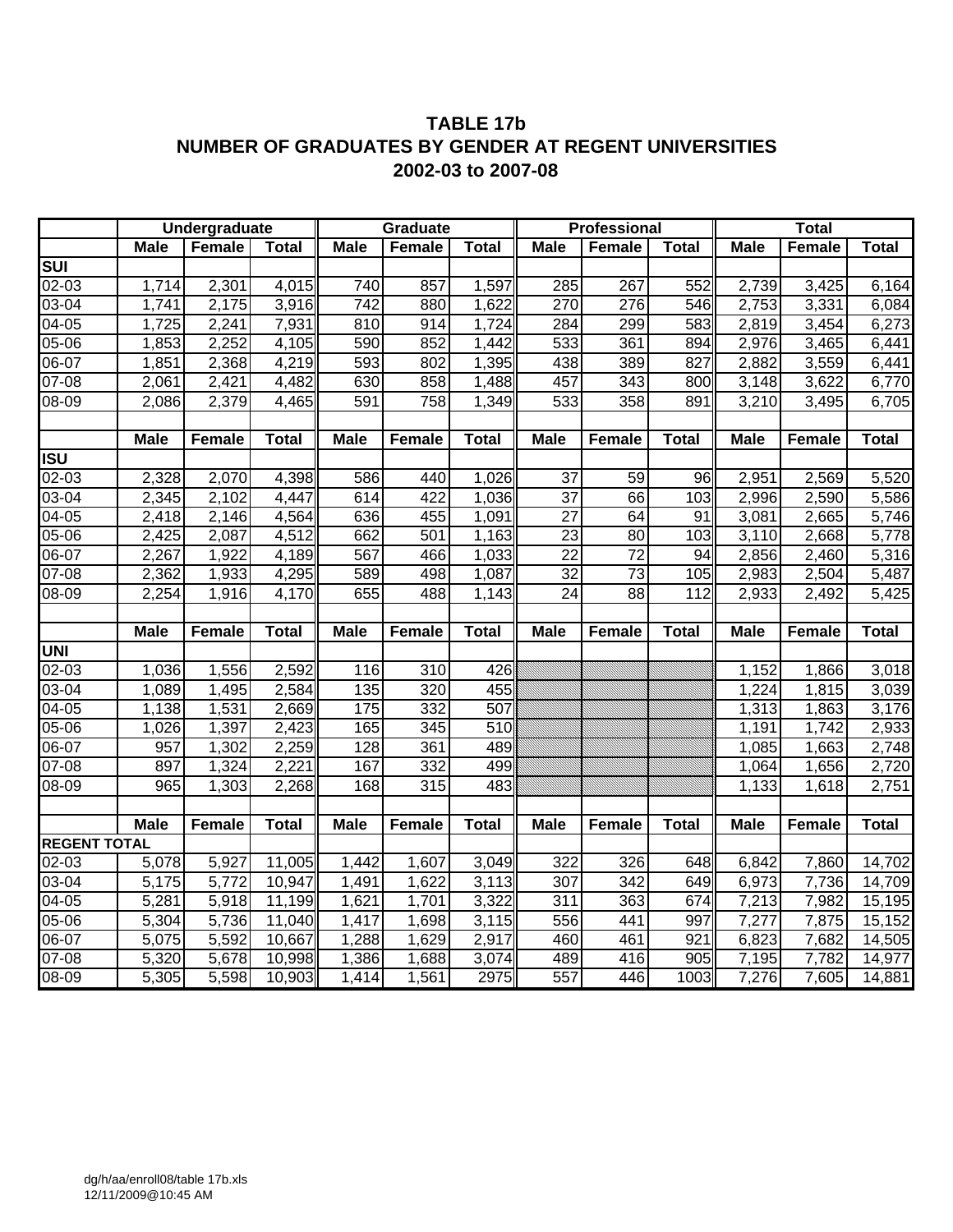| <b>TABLE 18</b>                                 |
|-------------------------------------------------|
| ENROLLMENT OF MINORITIES AT REGENT UNIVERSITIES |
| <b>FALL 1999 TO FALL 2009</b>                   |

|                              | 1999   |          | 2000   |          |            | 2001         |                                                          | 2002  |       | 2003  |            | 2004  |                | 2005         |        | 2006     |            | 2007     |            | 2008         | 2009       |          |                   |                    |
|------------------------------|--------|----------|--------|----------|------------|--------------|----------------------------------------------------------|-------|-------|-------|------------|-------|----------------|--------------|--------|----------|------------|----------|------------|--------------|------------|----------|-------------------|--------------------|
|                              | Number | Per Cent | Number | Per Cent | I Number   |              | Per Cent Number Per Cent Number Per Cent Number Per Cent |       |       |       |            |       | Number         | Per Cent     | Number | Per Cent | Number     | Per Cent | Number     | Per Cent     | Number     | Per Cent | One Yea<br>Change | Ten Year<br>Change |
| UNIVERSITY OF IOWA           |        |          |        |          |            |              |                                                          |       |       |       |            |       |                |              |        |          |            |          |            |              |            |          |                   |                    |
| Undergraduate                | 1,597  | 8.2%     | 1,595  | 8.3%     | 1,617      | 8.2%         | 1,679                                                    | 8.2%  | 1,717 | 8.5%  | 1,728      | 8.6%  | 1,765          | 8.7%         | 1,809  | 8.7%     | 1,845      | 8.8%     | 1,913      | 9.2%         | 2,085      | 10.1%    | 9.0%              | 30.6%              |
| Graduate                     | 567    | 8.9%     | 508    | 9.2%     | 458        | 8.6%         | 439                                                      | 8.2%  | 429   | 7.8%  | 460        | 8.4%  | 477            | 8.8%         | 477    | 8.9%     | 481        | 8.8%     | 501        | 9.0%         | 565        | 9.9%     | 12.8%             | $-0.4%$            |
| Professional                 | 457    | 15.7%    | 429    | 12.2%    | 444        | 11.5%        | 450                                                      | 11.6% | 455   | 11.3% | 477        | 11.5% | 436            | 11.1%        | 455    | 11.8%    | 504        | 12.5%    | 508        | 12.2%        | 477        | 11.8%    | $-6.1%$           | 4.4%               |
| <b>TOTAL</b>                 | 2,621  | 9.1%     | 2,532  | 8.9%     | 2.519      | 8.8%         | 2.568                                                    | 8.6%  | 2.601 | 8.7%  | 2.665      | 9.0%  | 2,678          | 9.0%         | 2.741  | 9.1%     | 2,830      | 9.3%     | 2,922      | 9.6%         | 3,127      | 10.3%    | 7.0%              | 19.3%              |
| <b>IOWA STATE UNIVERSITY</b> |        |          |        |          |            |              |                                                          |       |       |       |            |       |                |              |        |          |            |          |            |              |            |          |                   |                    |
| Undergraduate                | 1,502  | 7.0%     | 1,540  | 7.0%     | 1,694      | 7.3%         | 1.782                                                    | 7.7%  | 1,804 | 8.1%  | 1,794      | 8.4%  | 1,826          | 8.8%         | 1,842  | 9.0%     | 1.885      | 9.0%     | 1.959      | 9.1%         | 2.135      | 9.5%     | 9.0%              | 42.1%              |
| Graduate                     | 220    | 5.2%     | 236    | 5.4%     | 241        | 5.5%         | 251                                                      | 5.6%  | 272   | 5.7%  | 253        | 5.5%  | 290            | 6.3%         | 305    | 6.7%     | 320        | 6.9%     | 343        | 7.3%         | 382        | 7.9%     | 11.4%             | 73.6%              |
| Professional                 |        | 1.0%     | 5      | 1.3%     | 8          | 2.0%         |                                                          | 2.0%  | 6     | 1.5%  |            | 2.0%  | $\overline{7}$ | 1.6%         |        | 1.6%     | 15         | 3.0%     | 15         | 2.8%         | 15         | 2.7%     | 0.0%              | 275.0%             |
| <b>TOTAL</b>                 | 1.726  | 6.6%     | 1.781  | 6.6%     | 1.943      | 7.0%         | 2.039                                                    | 7.3%  | 2.082 | 7.6%  | 2.055      | 7.8%  | 2.123          | 8.2%         | 2.154  | 8.5%     | 2.220      | 8.5%     | 2,317      | 8.6%         | 2,532      | 9.1%     | 9.3%              | 46.7%              |
| UNIVERSITY OF NORTHERN IOWA  |        |          |        |          |            |              |                                                          |       |       |       |            |       |                |              |        |          |            |          |            |              |            |          |                   |                    |
| Undergraduate                | 488    | 4.1%     | 557    | 4.6%     | 611<br>111 | 4.9%<br>7.0% | 648                                                      | 5.3%  | 668   | 5.7%  | 668<br>141 | 6.0%  | 620            | 5.7%<br>8.7% | 628    | 5.9%     | 631<br>114 | 5.7%     | 648<br>162 | 5.9%<br>8.7% | 767<br>137 | 6.8%     | 18.4%             | 57.2%              |
| Graduate                     | 99     | 6.3%     | 109    | 7.0%     |            |              | 115                                                      | 7.0%  | 139   | 8.3%  |            | 8.8%  | 136            |              | 132    | 8.5%     |            | 7.1%     |            |              |            | 7.7%     | $-15.4%$          | 38.4%              |
| <b>TOTAL</b>                 | 587    | 4.3%     | 666    | 4.8%     | 722        | 5.1%         | 763                                                      | 5.5%  | 807   | 6.0%  | 809        | 6.3%  | 756            | 6.0%         | 760    | 6.2%     | 745        | 5.9%     | 810        | 6.3%         | 904        | 6.9%     | 11.6%             | 54.0%              |
| <b>REGENTS TOTAL</b>         |        |          |        |          |            |              |                                                          |       |       |       |            |       |                |              |        |          |            |          |            |              |            |          |                   |                    |
| Undergraduate                | 3,587  | 6.8%     | 3,692  | 6.9%     | 3,922      | 7.1%         | 4,109                                                    | 7.4%  | 4,189 | 7.7%  | 4,190      | 7.9%  | 4,211          | 8.1%         | 4,279  | 8.2%     | 4,361      | 8.2%     | 4,520      | 8.5%         | 4,987      | 9.2%     | 10.3%             | 39.0%              |
| Graduate                     | 886    | 7.3%     | 853    | 7.5%     | 810        | 7.2%         | 805                                                      | 7.0%  | 840   | 7.1%  | 854        | 7.3%  | 903            | 7.8%         | 914    | 7.9%     | 915        | 7.8%     | 1.006      | 8.3%         | 1.084      | 8.8%     | 7.8%              | 22.3%              |
| Professional                 | 461    | 13.9%    | 434    | 11.1%    | 452        | 10.6%        | 458                                                      | 10.7% | 461   | 10.4% | 485        | 10.6% | 443            | 10.2%        | 462    | 10.8%    | 519        | 11.5%    | 523        | 11.2%        | 492        | 10.7%    | $-5.9%$           | 6.7%               |
| <b>TOTAL</b>                 | 4,934  | 7.2%     | 4.979  | 7.2%     | 5.184      | 7.3%         | 5.372                                                    | 7.5%  | 5.490 | 7.8%  | 5.529      | 8.0%  | 5.557          | 8.2%         | 5.655  | 8.4%     | 5.795      | 8.4%     | 6,049      | 8.6%         | 6,563      | 9.2%     | 8.5%              | 33.0%              |

In Fall 2000, MBA students were moved from the Graduate to the Professional School category at the University of Iowa.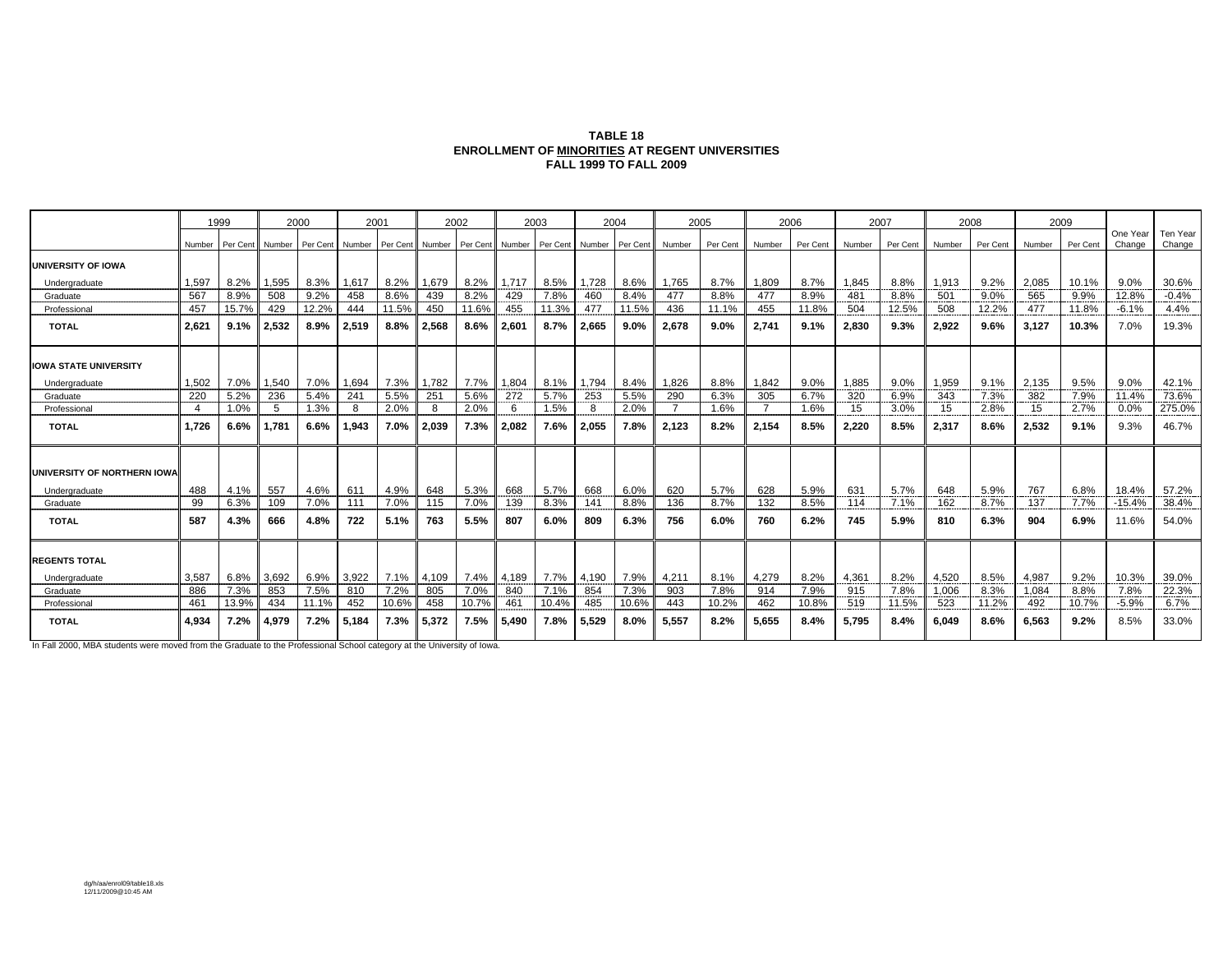## **TABLE 19TEN-YEAR HEADCOUNT ENROLLMENT PROJECTIONS AT REGENT UNIVERSITIES FALL 2010 to FALL 2019**

| Level                                     | <b>ACTUAL</b><br>2009 | 2010             | 2011             | 2012             | 2013             | 2014             | 2015             | 2016             | 2017             | 2018             | 2019             |
|-------------------------------------------|-----------------------|------------------|------------------|------------------|------------------|------------------|------------------|------------------|------------------|------------------|------------------|
| <b>UNDERGRADUATE</b>                      |                       |                  |                  |                  |                  |                  |                  |                  |                  |                  |                  |
| <b>Resident - Lower Division</b>          | 16,003                | 15,679           | 15,476           | 15,334           | 15,139           | 15,100           | 15,085           | 15,177           | 15,253           | 15,380           | 15,383           |
| Non Resident - Lower Division             | 8,326                 | 8,355            | 8,138            | 8,067            | 7,972            | 7,976            | 7,955            | 8,004            | 8,023            | 8,078            | 8,078            |
| <b>LOWER DIVISION TOTAL</b>               | 24,329                | 24,034           | 23,614           | 23,401           | 23,111           | 23,076           | 23,040           | 23,181           | 23,276           | 23,458           | 23,461           |
| Resident - Unclassified/Spec.             | 894                   | 881              | 873              | 875              | 870              | 871              | 868              | 870              | 868              | 869              | 867              |
| Non Resident - Unclass./Spec.             | 760                   | 636              | 630              | 631              | 627              | 628              | 626              | 626              | 624              | 626              | 625              |
| UNCLASS./SPEC. TOTAL                      | 1,654                 | 1,517            | 1,503            | 1,506            | 1,497            | 1,499            | 1,494            | 1,496            | 1,492            | 1,495            | 1,492            |
| <b>Resident - Upper Division</b>          | 22,458                | 22,692           | 22,484           | 22,301           | 22,069           | 21,935           | 21,740           | 21,691           | 21,647           | 21,713           | 21,764           |
| Non Resident - Upper Division             | 5,948                 | 6,257            | 6,495            | 6,571            | 6,477            | 6,413            | 6,338            | 6,322            | 6,304            | 6,325            | 6,338            |
| <b>UPPER DIVISION TOTAL</b>               | 28,406                | 28,949           | 28,979           | 28,872           | 28,546           | 28,348           | 28,078           | 28,013           | 27,951           | 28,038           | 28,102           |
|                                           |                       |                  |                  |                  |                  |                  |                  |                  |                  |                  |                  |
| <b>Resident Total</b>                     | 39,355                | 39,252           | 38,833           | 38,510           | 38,078           | 37,906           | 37,693           | 37,738           | 37,768           | 37,962           | 38,014           |
| Non Resident Total<br>UNDERGRADUATE TOTAL | 15,034<br>54,389      | 15,248<br>54,500 | 15,263<br>54,096 | 15,269<br>53,779 | 15,076<br>53,154 | 15,017<br>52,923 | 14,919<br>52,612 | 14,952<br>52,690 | 14,951<br>52,719 | 15,029<br>52,991 | 15,041<br>53,055 |
|                                           |                       |                  |                  |                  |                  |                  |                  |                  |                  |                  |                  |
| <b>PROFESSIONAL</b>                       |                       |                  |                  |                  |                  |                  |                  |                  |                  |                  |                  |
| Resident                                  | 3,123                 | 4,073            | 4,175            | 4,250            | 4,351            | 4,440            | 4,535            | 4,666            | 4,784            | 4,909            | 5,018            |
| <b>Non Resident</b>                       | 1,475                 | 1,886            | 1,939            | 1,976            | 2,024            | 2,061            | 2,100            | 2,154            | 2,203            | 2,255            | 2,300            |
| PROFESSIONAL TOTAL                        | 4,598                 | 5,959            | 6,114            | 6,226            | 6,375            | 6,501            | 6,635            | 6,820            | 6,987            | 7,164            | 7,318            |
| <b>GRADUATE</b>                           |                       |                  |                  |                  |                  |                  |                  |                  |                  |                  |                  |
| Resident                                  | 5,706                 | 5,602            | 5,558            | 5,529            | 5,512            | 5,498            | 5,482            | 5,462            | 5,456            | 5,453            | 5,450            |
| Non Resident                              | 6,660                 | 6,407            | 6,400            | 6,402            | 6,410            | 6,412            | 6,407            | 6,389            | 6,391            | 6,392            | 6,393            |
| <b>GRADUATE TOTAL</b>                     | 12,366                | 12,009           | 11,958           | 11,931           | 11,922           | 11,910           | 11,889           | 11,851           | 11,847           | 11,845           | 11,843           |
| <b>TOTAL</b>                              |                       |                  |                  |                  |                  |                  |                  |                  |                  |                  |                  |
| Resident                                  | 48,184                | 48,927           | 48,566           | 48,289           | 47,941           | 47,844           | 47,710           | 47,866           | 48,008           | 48,324           | 48,482           |
| Non Resident                              | 23,169                | 23,541           | 23,602           | 23,647           | 23,510           | 23,490           | 23,426           | 23,495           | 23,545           | 23,676           | 23,734           |
| <b>TOTAL ENROLLMENT</b>                   | 71,353                | 72,468           | 72,168           | 71,936           | 71,451           | 71,334           | 71,136           | 71,361           | 71,553           | 72,000           | 72,216           |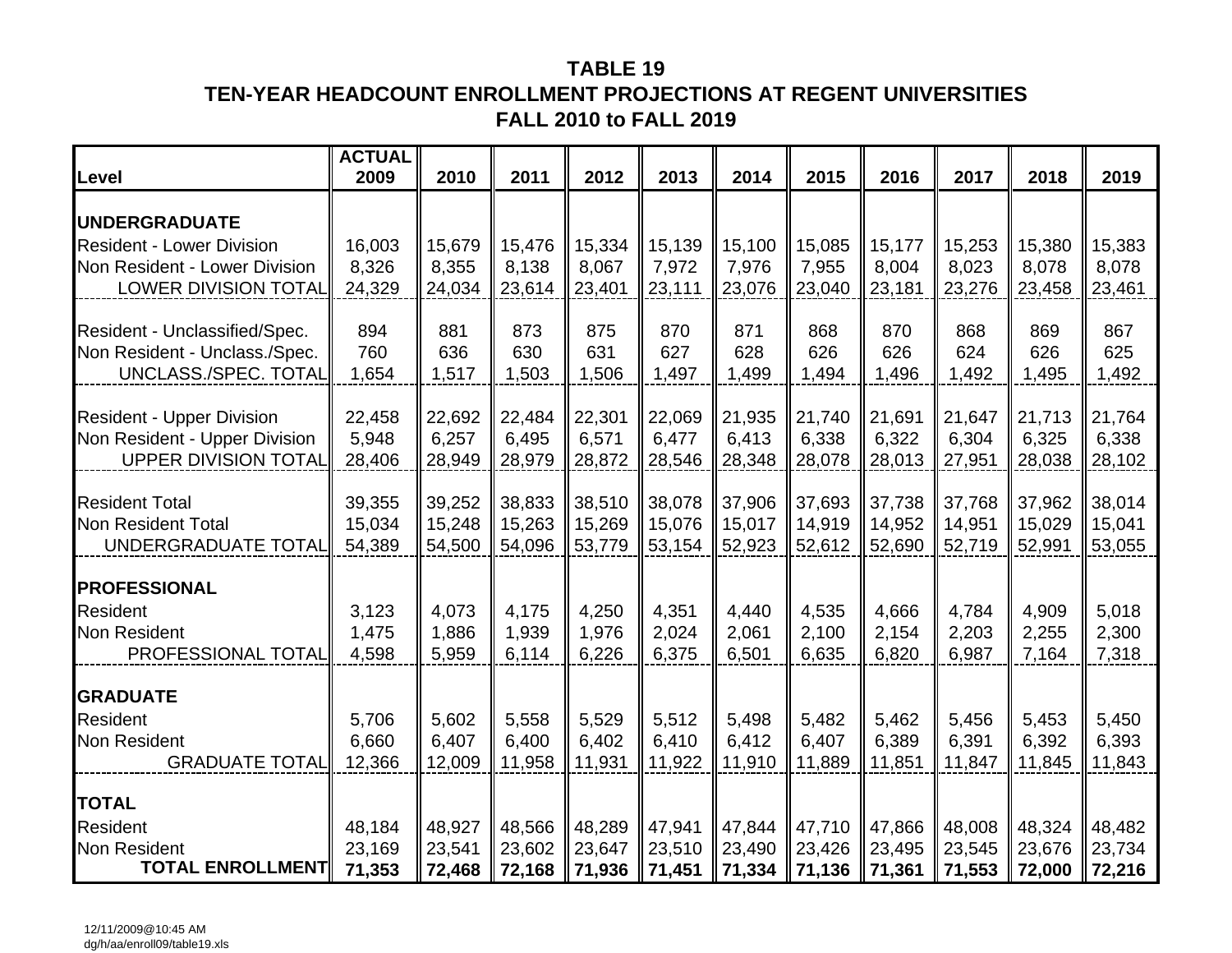## **TABLE 19a TEN-YEAR HEADCOUNT ENROLLMENT PROJECTIONS UNIVERSITY OF IOWAFALL 2010 to FALL 2019**

| Level                                                          | <b>ACTUAL</b><br>2009 | 2010       | 2011       | 2012       | 2013       | 2014       | 2015       | 2016       | 2017       | 2018       | 2019       |
|----------------------------------------------------------------|-----------------------|------------|------------|------------|------------|------------|------------|------------|------------|------------|------------|
| <b> UNDERGRADUATE</b>                                          |                       |            |            |            |            |            |            |            |            |            |            |
| <b>Resident - Lower Division</b>                               | 4,943                 | 5,061      | 5,025      | 5,077      | 5,048      | 5,081      | 5,056      | 5,083      | 5,066      | 5,087      | 5,074      |
| Non Resident - Lower Division                                  | 4,444                 | 4,550      | 4,517      | 4,564      | 4,538      | 4,568      | 4,545      | 4,570      | 4,555      | 4,573      | 4,561      |
| <b>LOWER DIVISION TOTAL</b>                                    | 9,387                 | 9,611      | 9,542      | 9,641      | 9,586      | 9,649      | 9,601      | 9,653      | 9,621      | 9,660      | 9,635      |
|                                                                |                       |            |            |            |            |            |            |            |            |            |            |
| Resident - Unclassified/Spec.<br>Non Resident - Unclass./Spec. | 544<br>298            | 542<br>297 | 538<br>295 | 544<br>298 | 541<br>296 | 544<br>298 | 542<br>297 | 545<br>298 | 543<br>297 | 545<br>299 | 544<br>298 |
| UNCLASS./SPEC. TOTAL                                           | 842                   | 839        | 833        | 842        | 837        | 842        | 839        | 843        | 840        | 844        | 842        |
|                                                                |                       |            |            |            |            |            |            |            |            |            |            |
| <b>Resident - Upper Division</b>                               | 7,235                 | 7,247      | 7,194      | 7,269      | 7,227      | 7,275      | 7,239      | 7,278      | 7,254      | 7,283      | 7,264      |
| Non Resident - Upper Division                                  | 3,110                 | 3,115      | 3,093      | 3,125      | 3,107      | 3,127      | 3,112      | 3,128      | 3,118      | 3,131      | 3,123      |
| <b>UPPER DIVISION TOTAL</b>                                    | 10,345                | 10,362     | 10,287     | 10,394     | 10,334     | 10,402     | 10,351     | 10,406     | 10,372     | 10,414     | 10,387     |
| <b>Resident Total</b>                                          | 12,722                | 12,850     | 12,757     | 12,890     | 12,816     | 12,900     | 12,837     | 12,906     | 12,863     | 12,915     | 12,882     |
| Non Resident Total                                             | 7,852                 | 7,962      | 7,905      | 7,987      | 7,941      | 7,993      | 7,954      | 7,996      | 7,970      | 8,003      | 7,982      |
| UNDERGRADUATE TOTAL                                            | 20,574                | 20,812     | 20,662     | 20,877     | 20,757     | 20,893     | 20,791     | 20,902     | 20,833     | 20,918     | 20,864     |
|                                                                |                       |            |            |            |            |            |            |            |            |            |            |
| <b>PROFESSIONAL</b>                                            |                       |            |            |            |            |            |            |            |            |            |            |
| <b>Resident</b>                                                | 2,856                 | 3,808      | 3,918      | 3,997      | 4,103      | 4,192      | 4,287      | 4,418      | 4,536      | 4,661      | 4,770      |
| Non Resident                                                   | 1,178                 | 1,571      | 1,616      | 1,649      | 1,692      | 1,729      | 1,768      | 1,822      | 1,871      | 1,923      | 1,968      |
| PROFESSIONAL TOTAL                                             | 4,034                 | 5,379      | 5,534      | 5,646      | 5,795      | 5,921      | 6,055      | 6,240      | 6,407      | 6,584      | 6,738      |
| <b>GRADUATE</b>                                                |                       |            |            |            |            |            |            |            |            |            |            |
| <b>Resident</b>                                                | 2,265                 | 2,180      | 2,184      | 2,191      | 2,201      | 2,206      | 2,204      | 2,195      | 2,197      | 2,199      | 2,200      |
| <b>Non Resident</b>                                            | 3,455                 | 3,326      | 3,332      | 3,343      | 3,357      | 3,364      | 3,363      | 3,347      | 3,351      | 3,354      | 3,356      |
| <b>GRADUATE TOTAL</b>                                          | 5,720                 | 5,506      | 5,516      | 5,534      | 5,558      | 5,570      | 5,567      | 5,542      | 5,548      | 5,553      | 5,556      |
| <b>TOTAL</b>                                                   |                       |            |            |            |            |            |            |            |            |            |            |
| <b>Resident</b>                                                | 17,843                | 18,838     | 18,859     | 19,078     | 19,120     | 19,298     | 19,328     | 19,519     | 19,596     | 19,775     | 19,852     |
| <b>Non Resident</b>                                            | 12,485                | 12,859     | 12,853     | 12,979     | 12,990     | 13,086     | 13,085     | 13,165     | 13,192     | 13,280     | 13,306     |
| <b>TOTAL ENROLLMENT</b>                                        | 30,328                | 31,697     | 31,712     | 32,057     | 32,110     | 32,384     | 32,413     | 32,684     | 32,788     | 33,055     | 33,158     |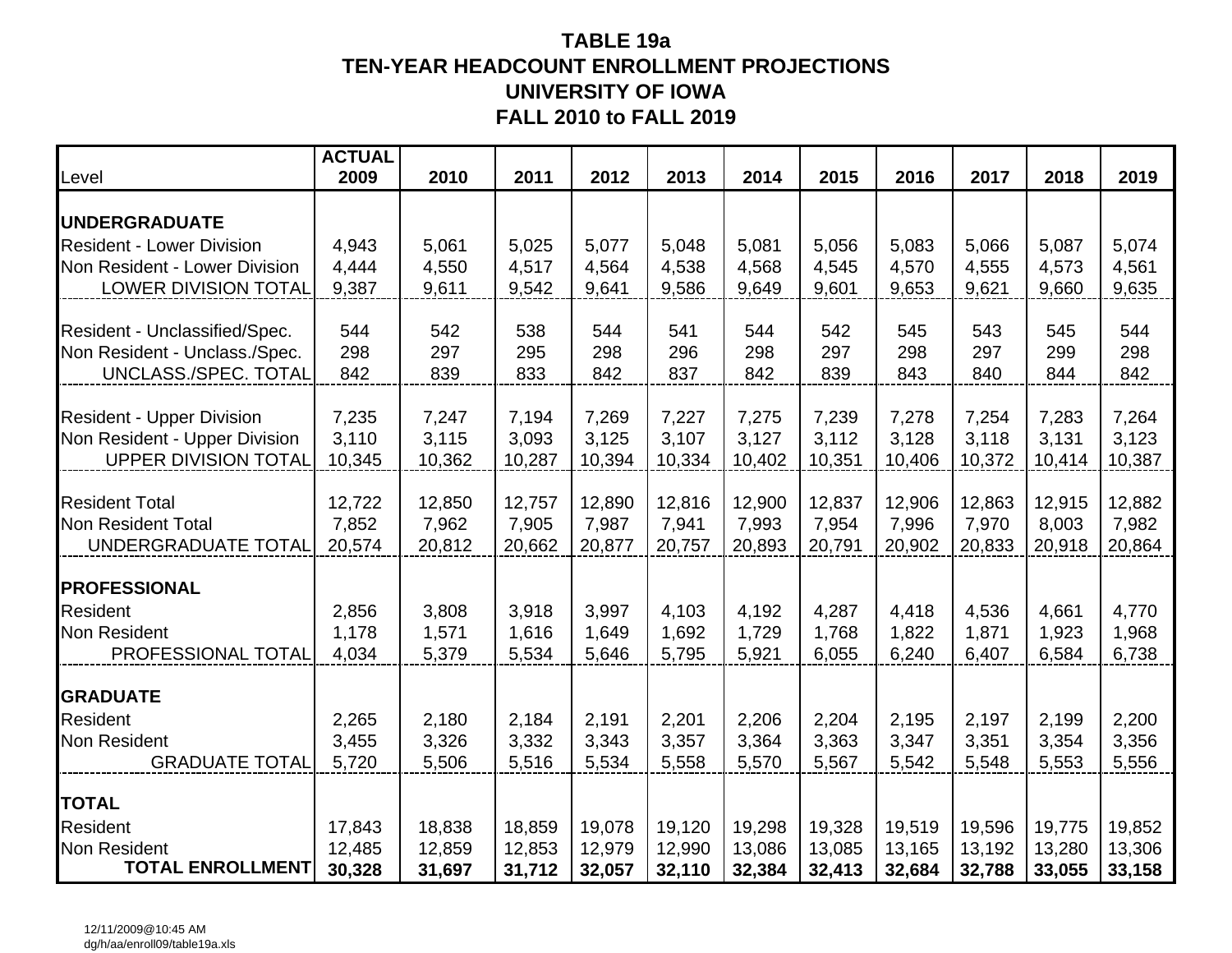## **TABLE 19b TEN-YEAR HEADCOUNT ENROLLMENT PROJECTIONS IOWA STATE UNIVERSITY FALL 2010 to FALL 2019**

| Level                            | <b>ACTUAL</b><br>2009 | 2010   | 2011   | 2012   | 2013   | 2014   | 2015   | 2016   | 2017   | 2018   | 2019   |
|----------------------------------|-----------------------|--------|--------|--------|--------|--------|--------|--------|--------|--------|--------|
| <b>UNDERGRADUATE</b>             |                       |        |        |        |        |        |        |        |        |        |        |
| <b>Resident - Lower Division</b> | 6,863                 | 6,565  | 6,414  | 6,290  | 6,190  | 6,145  | 6,148  | 6,186  | 6,246  | 6,315  | 6,345  |
| Non Resident - Lower Division    | 3,488                 | 3,404  | 3,222  | 3,111  | 3,048  | 3,025  | 3,026  | 3,047  | 3,078  | 3,112  | 3,125  |
| <b>LOWER DIVISION TOTAL</b>      | 10,351                | 9,969  | 9,636  | 9,401  | 9,238  | 9,170  | 9,174  | 9,233  | 9,324  | 9,427  | 9,470  |
| Resident - Unclassified/Spec.    | 209                   | 206    | 206    | 206    | 206    | 206    | 206    | 206    | 206    | 206    | 206    |
| Non Resident - Unclass./Spec.    | 353                   | 234    | 234    | 234    | 234    | 234    | 234    | 234    | 234    | 234    | 234    |
| UNCLASS./SPEC. TOTAL             | 562                   | 440    | 440    | 440    | 440    | 440    | 440    | 440    | 440    | 440    | 440    |
| <b>Resident - Upper Division</b> | 9,092                 | 9,074  | 8,959  | 8,774  | 8,629  | 8,513  | 8,422  | 8,372  | 8,358  | 8,376  | 8,415  |
| Non Resident - Upper Division    | 2,516                 | 2,807  | 3,069  | 3,117  | 3,043  | 2,962  | 2,906  | 2,876  | 2,868  | 2,875  | 2,895  |
| <b>UPPER DIVISION TOTAL</b>      | 11,608                | 11,881 | 12,028 | 11,891 | 11,672 | 11,475 | 11,328 | 11,248 | 11,226 | 11,251 | 11,310 |
| <b>Resident Total</b>            | 16,164                | 15,845 | 15,579 | 15,270 | 15,025 | 14,864 | 14,776 | 14,764 | 14,810 | 14,897 | 14,966 |
| Non Resident Total               | 6,357                 | 6,445  | 6,525  | 6,462  | 6,325  | 6,221  | 6,166  | 6,157  | 6,180  | 6,221  | 6,254  |
| UNDERGRADUATE TOTAL              | 22,521                | 22,290 | 22,104 | 21,732 | 21,350 | 21,085 | 20,942 | 20,921 | 20,990 | 21,118 | 21,220 |
| <b>PROFESSIONAL</b>              |                       |        |        |        |        |        |        |        |        |        |        |
| <b>Resident</b>                  | 267                   | 265    | 257    | 253    | 248    | 248    | 248    | 248    | 248    | 248    | 248    |
| Non Resident                     | 297                   | 315    | 323    | 327    | 332    | 332    | 332    | 332    | 332    | 332    | 332    |
| PROFESSIONAL TOTAL               | 564                   | 580    | 580    | 580    | 580    | 580    | 580    | 580    | 580    | 580    | 580    |
| <b>GRADUATE</b>                  |                       |        |        |        |        |        |        |        |        |        |        |
| <b>Resident</b>                  | 2,014                 | 2,060  | 2,060  | 2,060  | 2,060  | 2,060  | 2,060  | 2,060  | 2,060  | 2,060  | 2,060  |
| Non Resident                     | 2,846                 | 2,740  | 2,740  | 2,740  | 2,740  | 2,740  | 2,740  | 2,740  | 2,740  | 2,740  | 2,740  |
| <b>GRADUATE TOTAL</b>            | 4,860                 | 4,800  | 4,800  | 4,800  | 4,800  | 4,800  | 4,800  | 4,800  | 4,800  | 4,800  | 4,800  |
| <b>TOTAL</b>                     |                       |        |        |        |        |        |        |        |        |        |        |
| Resident                         | 18,445                | 18,170 | 17,896 | 17,583 | 17,333 | 17,172 | 17,084 | 17,072 | 17,118 | 17,205 | 17,274 |
| <b>Non Resident</b>              | 9,500                 | 9,500  | 9,588  | 9,529  | 9,397  | 9,293  | 9,238  | 9,229  | 9,252  | 9,293  | 9,326  |
| <b>TOTAL ENROLLMENT</b>          | 27,945                | 27,670 | 27,484 | 27,112 | 26,730 | 26,465 | 26,322 | 26,301 | 26,370 | 26,498 | 26,600 |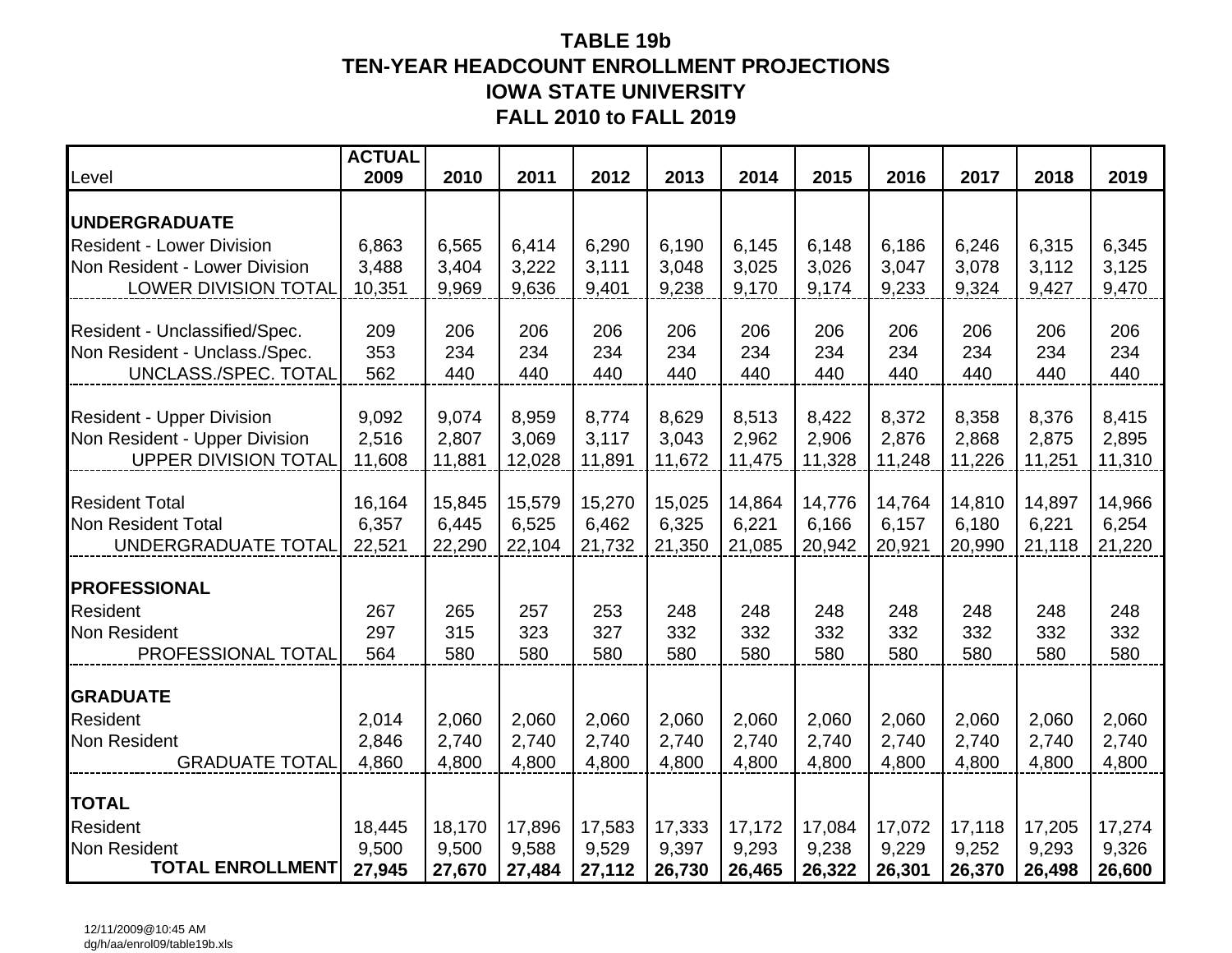## **TABLE 19c TEN-YEAR HEADCOUNT ENROLLMENT PROJECTIONS UNIVERSITY OF NORTHERN IOWAFALL 2010 to FALL 2019**

| Level                                        | <b>ACTUAL</b><br>2009 | 2010         | 2011         | 2012           | 2013         | 2014         | 2015           | 2016         | 2017         | 2018           | 2019         |
|----------------------------------------------|-----------------------|--------------|--------------|----------------|--------------|--------------|----------------|--------------|--------------|----------------|--------------|
| <b>UNDERGRADUATE</b>                         |                       |              |              |                |              |              |                |              |              |                |              |
| <b>Resident - Lower Division</b>             | 4,197                 | 4,053        | 4,037        | 3,967          | 3,901        | 3,874        | 3,881          | 3,908        | 3,941        | 3,978          | 3,964        |
| Non Resident - Lower Division                | 394                   | 401          | 399          | 392            | 386          | 383          | 384            | 387          | 390          | 393            | 392          |
| <b>LOWER DIVISION TOTAL</b>                  | 4,591                 | 4,454        | 4,436        | 4,359          | 4,287        | 4,257        | 4,265          | 4,295        | 4,331        | 4,371          | 4,356        |
| Resident - Unclassified/Spec.                | 141                   | 133          | 129          | 125            | 123          | 121          | 120            | 119          | 119          | 118            | 117          |
| Non Resident - Unclass./Spec.                | 109                   | 105          | 101          | 99             | 97           | 96           | 95             | 94           | 93           | 93             | 93           |
| UNCLASS./SPEC. TOTAL                         | 250                   | 238          | 230          | 224            | 220          | 217          | 215            | 213          | 212          | 211            | 210          |
|                                              |                       |              |              |                |              |              |                |              |              |                |              |
| <b>Resident - Upper Division</b>             | 6,131                 | 6,371        | 6,331        | 6,258          | 6,213        | 6,147        | 6,079          | 6,041        | 6,035        | 6,054          | 6,085        |
| Non Resident - Upper Division                | 322                   | 335          | 333          | 329            | 327          | 324          | 320            | 318          | 318          | 319            | 320          |
| <b>UPPER DIVISION TOTAL</b>                  | 6,453                 | 6,706        | 6,664        | 6,587          | 6,540        | 6,471        | 6,399          | 6,359        | 6,353        | 6,373          | 6,405        |
| <b>Resident Total</b>                        | 10,469                | 10,557       | 10,497       | 10,350         | 10,237       | 10,142       | 10,080         | 10,068       | 10,095       | 10,150         | 10,166       |
| <b>Non Resident Total</b>                    | 825                   | 841          | 833          | 820            | 810          | 803          | 799            | 799          | 801          | 805            | 805          |
| UNDERGRADUATE TOTAL                          | 11,294                | 11,398       | 11,330       | 11,170         | 11,047       | 10,945       | 10,879         | 10,867       | 10,896       | 10,955         | 10,971       |
|                                              |                       |              |              |                |              |              |                |              |              |                |              |
| <b>PROFESSIONAL</b><br>Resident              |                       |              |              |                |              |              |                |              |              |                |              |
| Non Resident                                 |                       |              |              |                |              |              |                |              |              |                |              |
| PROFESSIONAL TOTAL                           | $\overline{O}$        | $\mathbf 0$  | $\mathbf 0$  | $\overline{0}$ | $\mathbf 0$  | $\mathbf 0$  | $\overline{0}$ | $\mathbf 0$  | $\mathbf 0$  | $\overline{0}$ | $\mathbf 0$  |
|                                              |                       |              |              |                |              |              |                |              |              |                |              |
| <b>GRADUATE</b>                              |                       |              |              |                |              |              |                |              |              |                |              |
| Resident                                     | 1,427                 | 1,362        | 1,314        | 1,278          | 1,251        | 1,232        | 1,218          | 1,207        | 1,199        | 1,194          | 1,190        |
| <b>Non Resident</b><br><b>GRADUATE TOTAL</b> | 359<br>1,786          | 341<br>1,703 | 328<br>1,642 | 319<br>1,597   | 313<br>1,564 | 308<br>1,540 | 304<br>1,522   | 302<br>1,509 | 300<br>1,499 | 298<br>1,492   | 297<br>1,487 |
|                                              |                       |              |              |                |              |              |                |              |              |                |              |
| <b>TOTAL</b>                                 |                       |              |              |                |              |              |                |              |              |                |              |
| <b>Resident</b>                              | 11,896                | 11,919       | 11,811       | 11,628         | 11,488       | 11,374       | 11,298         | 11,275       | 11,294       | 11,344         | 11,356       |
| Non Resident                                 | 1,184                 | 1,182        | 1,161        | 1,139          | 1,123        | 1,111        | 1,103          | 1,101        | 1,101        | 1,103          | 1,102        |
| <b>TOTAL ENROLLMENT</b>                      | 13,080                | 13,101       | 12,972       | 12,767         | 12,611       | 12,485       | 12,401         | 12,376       | 12,395       | 12,447         | 12,458       |